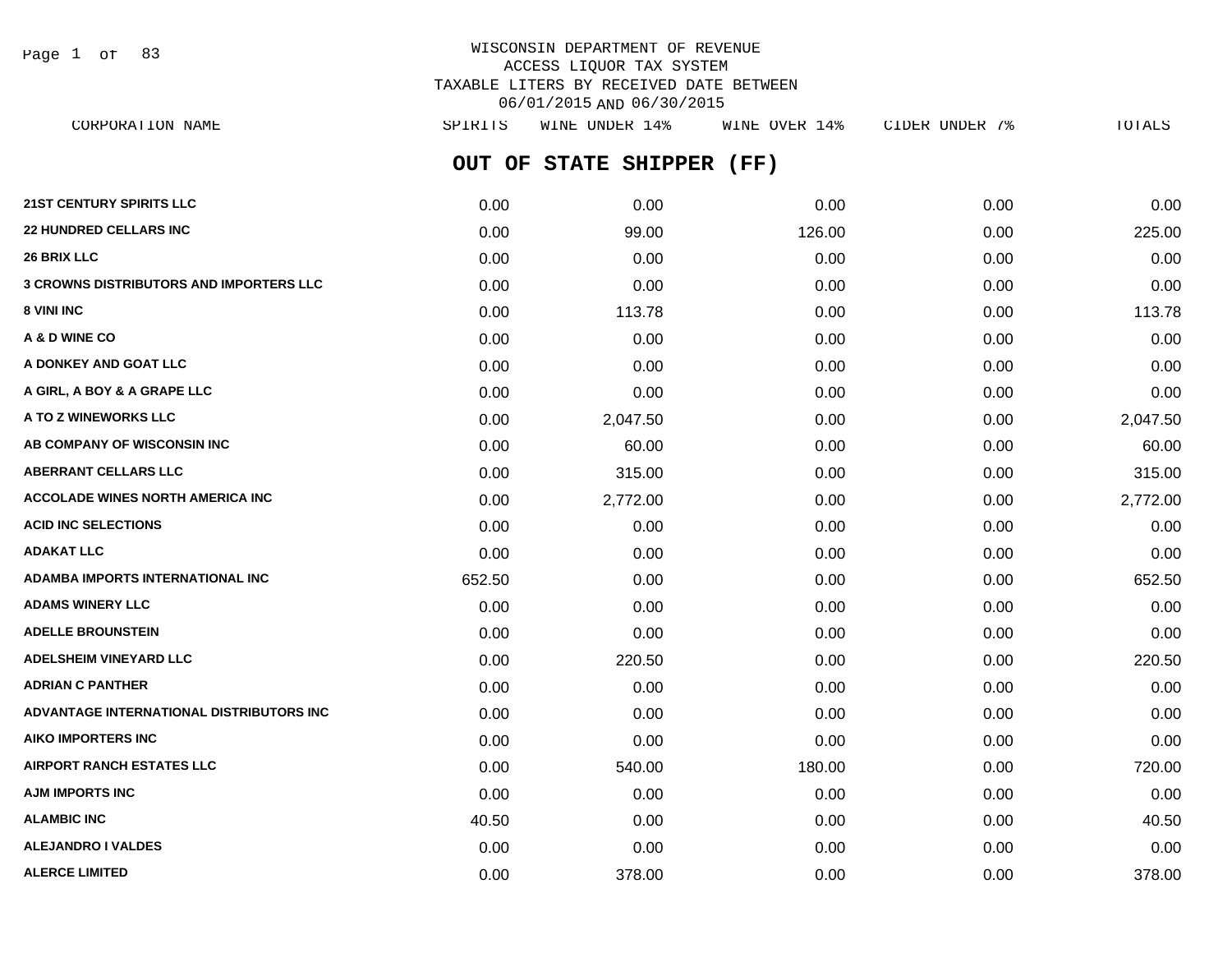Page 2 of 83

### WISCONSIN DEPARTMENT OF REVENUE ACCESS LIQUOR TAX SYSTEM TAXABLE LITERS BY RECEIVED DATE BETWEEN

| CORPORATION NAME                       | SPIRITS  | WINE UNDER 14% | WINE OVER 14% | CIDER UNDER 7% | TOTALS    |
|----------------------------------------|----------|----------------|---------------|----------------|-----------|
| ALEXANDRIA NICOLE CELLARS LLC          | 0.00     | 297.06         | 207.04        | 0.00           | 504.10    |
| <b>ALLIED IMPORTERS USA LTD</b>        | 0.00     | 0.00           | 0.00          | 0.00           | 0.00      |
| <b>ALLIED WINE CORP</b>                | 0.00     | 0.00           | 0.00          | 0.00           | 0.00      |
| <b>ALLORO VINEYARD INC</b>             | 0.00     | 0.00           | 0.00          | 0.00           | 0.00      |
| <b>ALLTECH'S BEVERAGE DIVISION LLC</b> | 630.00   | 0.00           | 0.00          | 0.00           | 630.00    |
| <b>ALOY &amp; SONS INC</b>             | 0.00     | 0.00           | 0.00          | 0.00           | 0.00      |
| <b>ALPHA &amp; OMEGA WINERY LLC</b>    | 0.00     | 0.00           | 0.00          | 0.00           | 0.00      |
| ALPHA MARKETING NETWORK INC            | 0.00     | 1,101.00       | 252.00        | 0.00           | 1,353.00  |
| <b>ALTAMAR BRANDS LLC</b>              | 9.00     | 0.00           | 0.00          | 0.00           | 9.00      |
| <b>ALTAMURA WINERY INC</b>             | 0.00     | 0.00           | 0.00          | 0.00           | 0.00      |
| <b>ALTITUDE SPIRITS INC</b>            | 0.00     | 0.00           | 0.00          | 0.00           | 0.00      |
| <b>AMAVI CELLARS LLC</b>               | 0.00     | 0.00           | 0.00          | 0.00           | 0.00      |
| <b>AMERICAN BEVERAGE CORP</b>          | 0.00     | 62,459.00      | 0.00          | 0.00           | 62,459.00 |
| <b>AMERICAN ESTATES WINES INC</b>      | 0.00     | 315.00         | 0.00          | 0.00           | 315.00    |
| AMERICAN NORTHWEST DISTRIBUTORS INC    | 0.00     | 0.00           | 0.00          | 0.00           | 0.00      |
| AMERICAN VINTAGE BEVERAGE INC.         | 3,779.71 | 0.00           | 0.00          | 0.00           | 3,779.71  |
| <b>AMERICAN WINE TRADE INC</b>         | 0.00     | 0.00           | 0.00          | 0.00           | 0.00      |
| <b>AMICUS CELLARS LLC</b>              | 0.00     | 0.00           | 0.00          | 0.00           | 0.00      |
| <b>AMIR PEAY</b>                       | 0.00     | 0.00           | 0.00          | 0.00           | 0.00      |
| <b>AMUSE BOUCHE LLC</b>                | 0.00     | 0.00           | 0.00          | 0.00           | 0.00      |
| ANCHOR DISTILLING COMPANY LLC          | 472.38   | 0.00           | 0.00          | 0.00           | 472.38    |
| <b>ANCIEN WINES INC</b>                | 0.00     | 0.00           | 16.66         | 0.00           | 16.66     |
| <b>ANDERS-LANE ARTISAN WINES LP</b>    | 0.00     | 1,053.00       | 0.00          | 0.00           | 1,053.00  |
| <b>ANDERSON DISTRIBUTING CO INC</b>    | 0.00     | 0.00           | 0.00          | 0.00           | 0.00      |
| ANDERSONS CONN VALLEY WINERY INC       | 0.00     | 0.00           | 0.00          | 0.00           | 0.00      |
| <b>ANDREW T BECKSTOFFER</b>            | 0.00     | 0.00           | 0.00          | 0.00           | 0.00      |
| <b>ANHEUSER-BUSCH COMPANIES LLC</b>    | 0.00     | 0.00           | 0.00          | 30,087.31      | 30,087.31 |
| ANNA GOLDBLAT                          | 0.00     | 0.00           | 0.00          | 0.00           | 0.00      |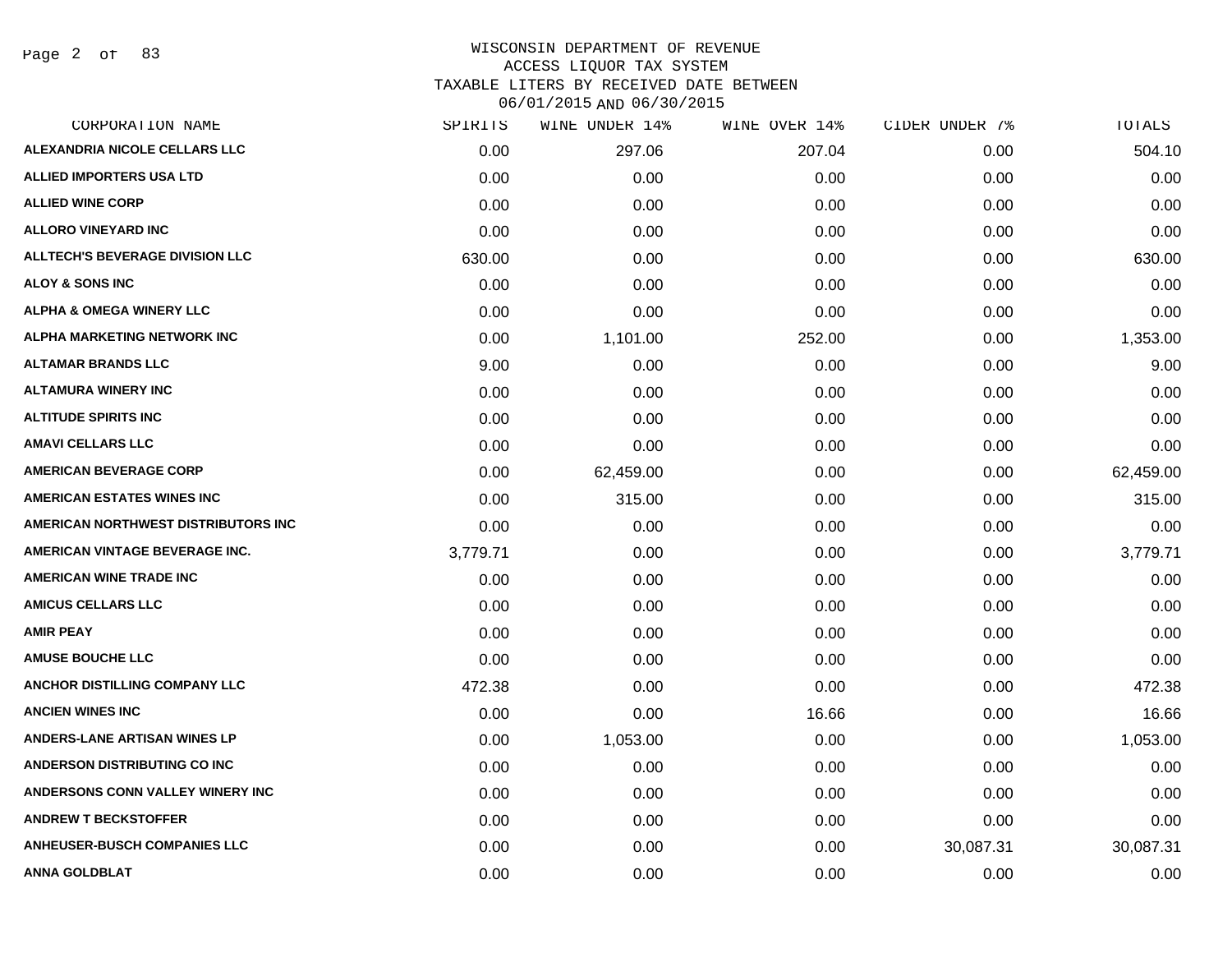Page 3 of 83

|            | WINE UNDER 14% |          | CIDER UNDER 7% | TOTALS     |
|------------|----------------|----------|----------------|------------|
| 0.00       | 0.00           | 0.00     | 0.00           | 0.00       |
| 0.00       | 0.00           | 153.00   | 0.00           | 153.00     |
| 0.00       | 10.50          | 0.00     | 0.00           | 10.50      |
| 504.00     | 0.00           | 0.00     | 0.00           | 504.00     |
| 0.00       | 0.00           | 0.00     | 0.00           | 0.00       |
| 0.00       | 0.00           | 0.00     | 0.00           | 0.00       |
| 0.00       | 0.00           | 0.00     | 0.00           | 0.00       |
| 0.00       | 0.00           | 0.00     | 0.00           | 0.00       |
| 0.00       | 153.00         | 0.00     | 0.00           | 153.00     |
| 0.00       | 0.00           | 0.00     | 0.00           | 0.00       |
| 0.00       | 0.00           | 0.00     | 0.00           | 0.00       |
| 0.00       | 0.00           | 126.00   | 0.00           | 126.00     |
| 0.00       | 0.00           | 0.00     | 0.00           | 0.00       |
| 0.00       | 0.00           | 0.00     | 71.94          | 71.94      |
| 0.00       | 0.00           | 0.00     | 0.00           | 0.00       |
| 0.00       | 2,106.00       | 0.00     | 0.00           | 2,106.00   |
| 0.00       | 0.00           | 0.00     | 0.00           | 0.00       |
| 0.00       | 0.00           | 0.00     | 0.00           | 0.00       |
| 126.00     | 1,107.00       | 1,008.00 | 0.00           | 2,241.00   |
| 0.00       | 0.00           | 0.00     | 0.00           | 0.00       |
| 0.00       | 1,008.00       | 315.00   | 0.00           | 1,323.00   |
| 0.00       | 0.00           | 0.00     | 0.00           | 0.00       |
| 0.00       | 0.00           | 0.00     | 0.00           | 0.00       |
| 0.00       | 0.00           | 252.00   | 0.00           | 252.00     |
| 0.00       | 0.00           | 31.56    | 36.03          | 67.59      |
| 0.00       | 2,041.37       | 0.00     | 0.00           | 2,041.37   |
| 264,169.50 | 211.12         | 652.50   | 0.00           | 265,033.12 |
| 0.00       | 711.00         | 180.00   | 0.00           | 891.00     |
|            | SPIRITS        |          | WINE OVER 14%  |            |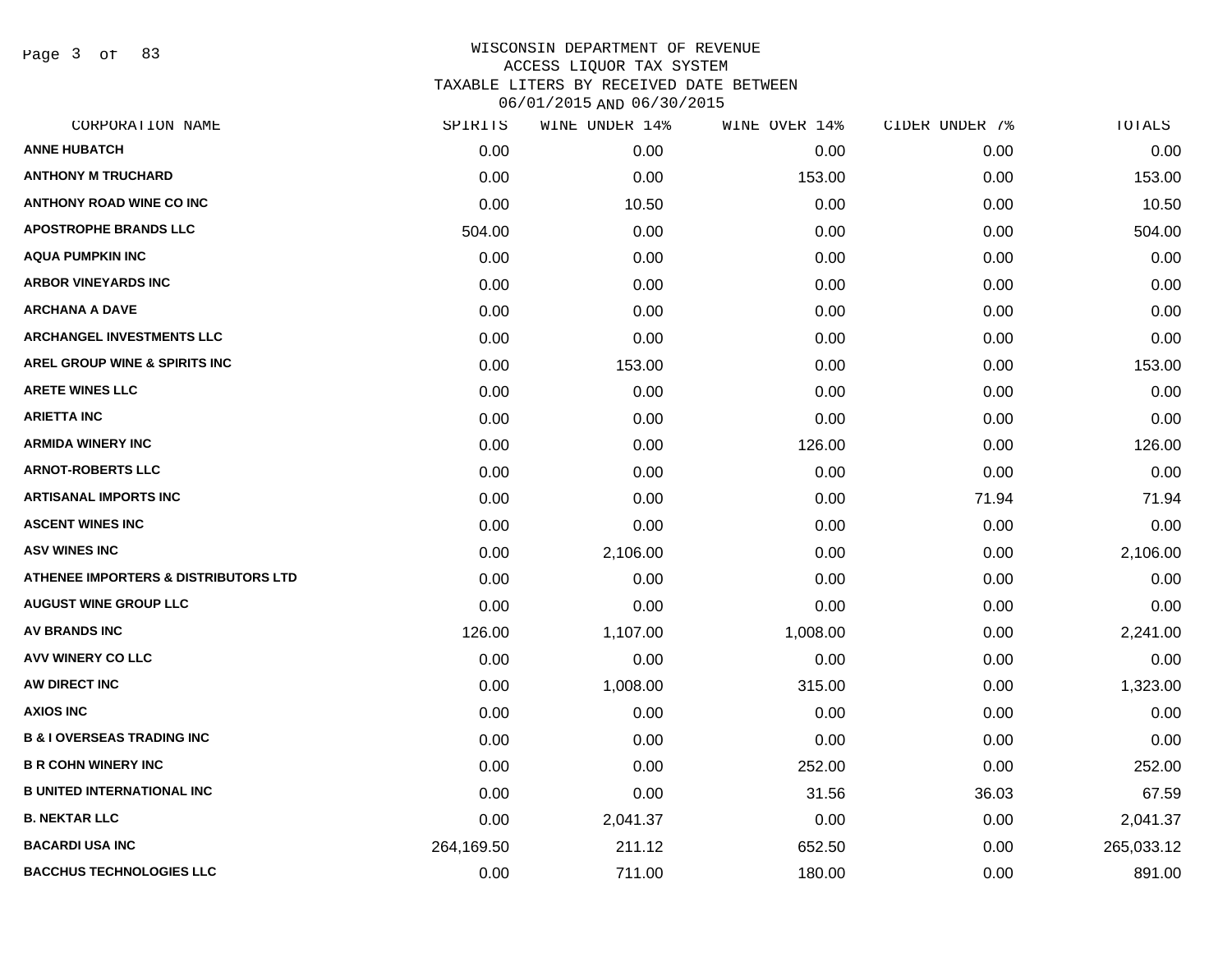Page 4 of 83

# WISCONSIN DEPARTMENT OF REVENUE ACCESS LIQUOR TAX SYSTEM

TAXABLE LITERS BY RECEIVED DATE BETWEEN

| CORPORATION NAME                           | SPIRITS  | WINE UNDER 14% | WINE OVER 14% | CIDER UNDER 7% | TOTALS    |
|--------------------------------------------|----------|----------------|---------------|----------------|-----------|
| <b>BACIO DIVINO CELLARS LLC</b>            | 0.00     | 0.00           | 0.00          | 0.00           | 0.00      |
| <b>BADGER MOUNTAIN INC</b>                 | 0.00     | 998.98         | 0.00          | 0.00           | 998.98    |
| <b>BAJA WINES LLC</b>                      | 0.00     | 0.00           | 0.00          | 0.00           | 0.00      |
| <b>BALCONES DISTILLING LLC</b>             | 0.00     | 0.00           | 0.00          | 0.00           | 0.00      |
| <b>BALIUS CELLARS LLC</b>                  | 0.00     | 0.00           | 0.00          | 0.00           | 0.00      |
| <b>BALLAST POINT SPIRITS LLC</b>           | 0.00     | 0.00           | 0.00          | 0.00           | 0.00      |
| <b>BANFI PRODUCTS CORPORATION</b>          | 4.50     | 15,405.00      | 49.50         | 0.00           | 15,459.00 |
| <b>BANSHEE WINES LLC</b>                   | 0.00     | 840.00         | 225.00        | 0.00           | 1,065.00  |
| <b>BANVILLE &amp; JONES WINE MERCHANTS</b> | 0.00     | 1,552.50       | 9.00          | 0.00           | 1,561.50  |
| <b>BANZAI BEVERAGE CORPORATION</b>         | 0.00     | 0.00           | 0.00          | 0.00           | 0.00      |
| <b>BARGETTOS SANTA CRUZ WINERY INC</b>     | 0.00     | 0.00           | 0.00          | 0.00           | 0.00      |
| <b>BARLOW VINEYARDS LLC</b>                | 0.00     | 0.00           | 0.00          | 0.00           | 0.00      |
| <b>BARNARD GRIFFIN INC</b>                 | 0.00     | 18.02          | 0.00          | 0.00           | 18.02     |
| <b>BARNETT VINEYARDS LP</b>                | 0.00     | 0.00           | 0.00          | 0.00           | 0.00      |
| <b>BATCH 206 DISTILLERY LLC</b>            | 1,008.00 | 0.00           | 0.00          | 0.00           | 1,008.00  |
| <b>BAUM WINE IMPORTS INC</b>               | 0.00     | 3,509.00       | 64.50         | 0.00           | 3,573.50  |
| <b>BAVARIAN LION WINERY LLC</b>            | 0.00     | 0.00           | 0.00          | 0.00           | 0.00      |
| <b>BAYWOOD CELLARS INC</b>                 | 0.00     | 0.00           | 0.00          | 0.00           | 0.00      |
| <b>BEATBOX BEVERAGES LLC</b>               | 0.00     | 0.00           | 0.00          | 0.00           | 0.00      |
| <b>BEATBOX BEVERAGES LLC</b>               | 0.00     | 0.00           | 0.00          | 0.00           | 0.00      |
| <b>BEAUX FRERES LLC</b>                    | 0.00     | 0.00           | 0.00          | 0.00           | 0.00      |
| <b>BEDFORD BRANDS LTD</b>                  | 0.00     | 0.00           | 0.00          | 0.00           | 0.00      |
| <b>BENDISTILLERY INC</b>                   | 0.00     | 0.00           | 0.00          | 0.00           | 0.00      |
| <b>BENESSERE VINEYARDS LTD</b>             | 0.00     | 7.50           | 8.25          | 0.00           | 15.75     |
| <b>BENNETT LANE WINERY LLC</b>             | 0.00     | 0.00           | 0.00          | 0.00           | 0.00      |
| <b>BENOVIA WINERY LLC</b>                  | 0.00     | 0.00           | 0.00          | 0.00           | 0.00      |
| <b>BENTON-LANE LLC</b>                     | 0.00     | 252.00         | 13.50         | 0.00           | 265.50    |
| <b>BERGSTROM WINES LLC</b>                 | 0.00     | 0.00           | 0.00          | 0.00           | 0.00      |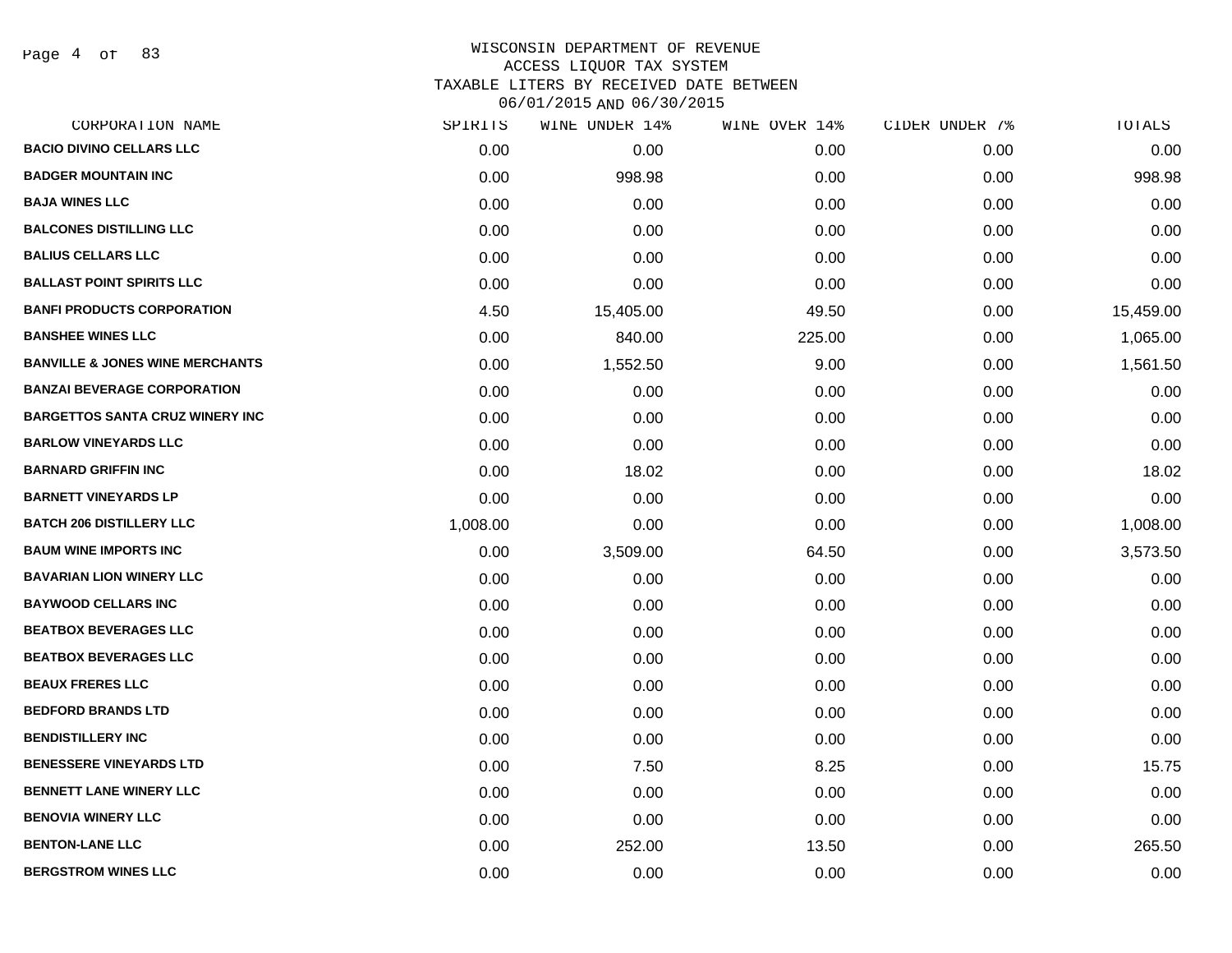Page 5 of 83

### WISCONSIN DEPARTMENT OF REVENUE ACCESS LIQUOR TAX SYSTEM TAXABLE LITERS BY RECEIVED DATE BETWEEN

| CORPORATION NAME                                       | SPIRITS  | WINE UNDER 14% | WINE OVER 14% | CIDER UNDER 7% | TOTALS     |
|--------------------------------------------------------|----------|----------------|---------------|----------------|------------|
| <b>BERNARDUS LLC</b>                                   | 0.00     | 0.00           | 0.00          | 0.00           | 0.00       |
| <b>BETHEL HEIGHTS VINEYARD INC</b>                     | 0.00     | 126.00         | 0.00          | 0.00           | 126.00     |
| BETTER BRANDS BEV CO LLC                               | 0.00     | 0.00           | 0.00          | 0.00           | 0.00       |
| <b>BETTER BRANDS INTERNATIONAL</b>                     | 0.00     | 378.00         | 180.00        | 0.00           | 558.00     |
| <b>BETZ CELLARS LLC</b>                                | 0.00     | 0.00           | 0.00          | 0.00           | 0.00       |
| <b>BF ACQUISITION LTD</b>                              | 0.00     | 0.00           | 0.00          | 0.00           | 0.00       |
| <b>BGA INTERNATIONAL USA INC</b>                       | 0.00     | 0.00           | 0.00          | 0.00           | 0.00       |
| <b>BIAGIO CRU &amp; ESTATE WINES LLC</b>               | 0.00     | 2,016.00       | 0.00          | 0.00           | 2,016.00   |
| <b>BIEN NACIDO VINEYARDS OF RANCHO TEPUSQUET</b><br>LP | 0.00     | 0.00           | 0.00          | 0.00           | 0.00       |
| <b>BIG EASY BLENDS LLC</b>                             | 0.00     | 0.00           | 0.00          | 0.00           | 0.00       |
| <b>BILTMORE ESTATE WINE COMPANY</b>                    | 0.00     | 693.00         | 63.00         | 0.00           | 756.00     |
| <b>BLACK ROCK SPIRITS LLC</b>                          | 252.00   | 0.00           | 0.00          | 0.00           | 252.00     |
| <b>BLACKBIRD VINEYARDS LLC</b>                         | 0.00     | 228.00         | 220.50        | 0.00           | 448.50     |
| <b>BLACKBURN ENTERPRISES LLC</b>                       | 0.00     | 90.00          | 90.00         | 0.00           | 180.00     |
| <b>BLAUM BROS DISTILLING CO LLC</b>                    | 0.00     | 0.00           | 0.00          | 0.00           | 0.00       |
| BLUE RIDGE DISTILLING CO INC                           | 0.00     | 0.00           | 0.00          | 0.00           | 0.00       |
| <b>BLUE SKY VINTNERS LLC</b>                           | 0.00     | 0.00           | 0.00          | 0.00           | 0.00       |
| <b>BNA WINE GROUP LLC</b>                              | 0.00     | 378.00         | 0.00          | 0.00           | 378.00     |
| <b>BNP DISTRIBUTING CO INC</b>                         | 0.00     | 0.00           | 0.00          | 0.00           | 0.00       |
| <b>BOB C BEVERAGES LLC</b>                             | 3,600.00 | 0.00           | 0.00          | 0.00           | 3,600.00   |
| <b>BOEGER WINERY INC</b>                               | 0.00     | 0.00           | 126.00        | 0.00           | 126.00     |
| <b>BOGLE VINEYARDS INC</b>                             | 0.00     | 24,192.00      | 1,890.00      | 0.00           | 26,082.00  |
| <b>BONANNO VINTNERS LLC</b>                            | 0.00     | 0.00           | 0.00          | 0.00           | 0.00       |
| <b>BONNY DOON WINERY INC</b>                           | 0.00     | 780.00         | 0.00          | 0.00           | 780.00     |
| <b>BOSTON BEER CORPORATION</b>                         | 0.00     | 0.00           | 0.00          | 227,636.93     | 227,636.93 |
| <b>BOUCHAINE VINEYARDS INC</b>                         | 0.00     | 0.00           | 0.00          | 0.00           | 0.00       |
| <b>BOUTINOT USA INC</b>                                | 0.00     | 0.00           | 0.00          | 0.00           | 0.00       |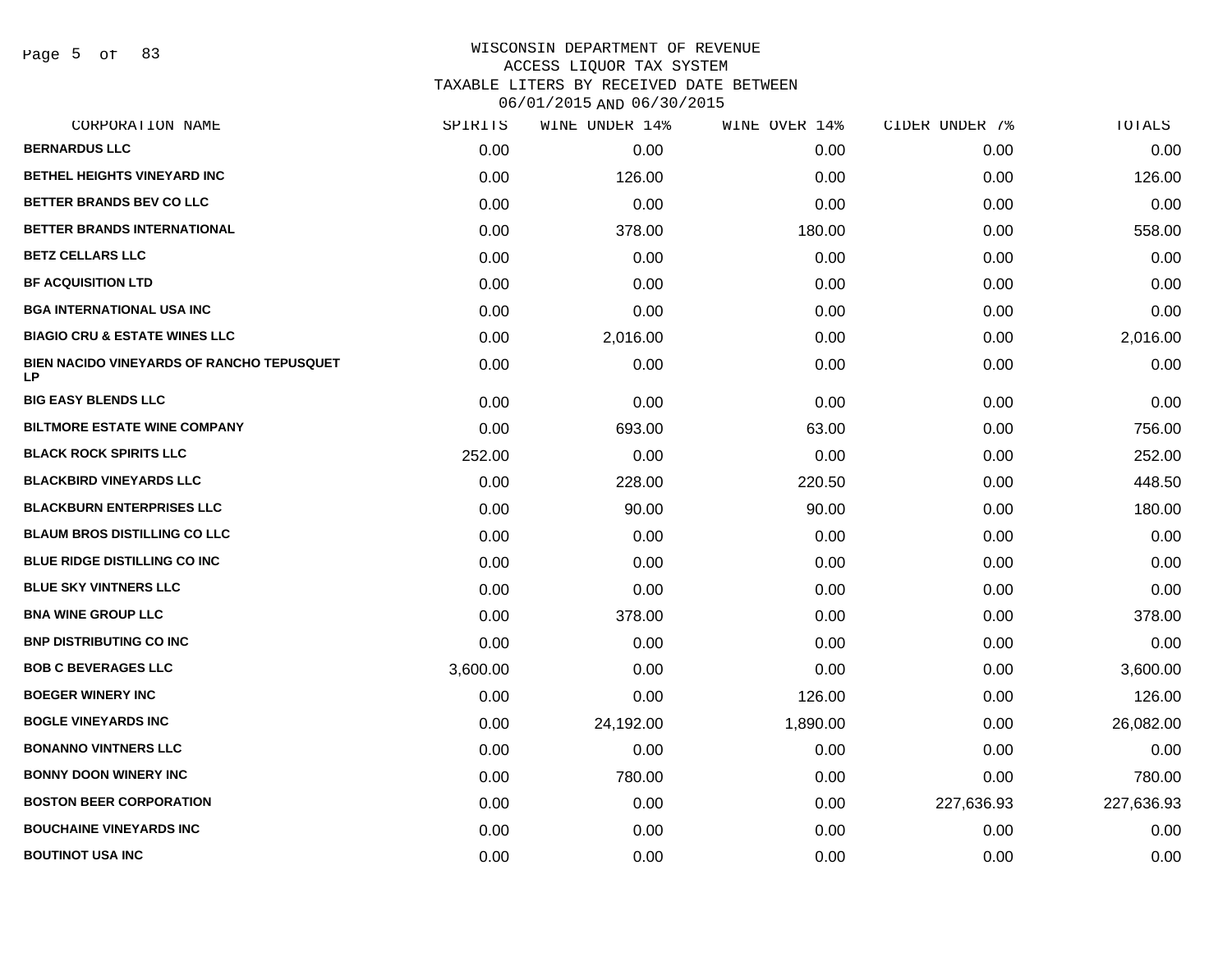Page 6 of 83

# WISCONSIN DEPARTMENT OF REVENUE

ACCESS LIQUOR TAX SYSTEM

TAXABLE LITERS BY RECEIVED DATE BETWEEN

| CORPORATION NAME                               | SPIRITS    | WINE UNDER 14% | WINE OVER 14% | CIDER UNDER 7% | TOTALS     |
|------------------------------------------------|------------|----------------|---------------|----------------|------------|
| <b>BRASSFIELD ESTATE WINERY LLC</b>            | 0.00       | 738.00         | 0.00          | 0.00           | 738.00     |
| <b>BRAZOS WINE IMPORTS LLC</b>                 | 63.00      | 1,170.00       | 0.00          | 0.00           | 1,233.00   |
| <b>BREWER-CLIFTON LLC</b>                      | 0.00       | 0.00           | 0.00          | 0.00           | 0.00       |
| <b>BRIAN PEARSON</b>                           | 0.00       | 0.00           | 0.00          | 0.00           | 0.00       |
| <b>BRIDGEVIEW VINEYARDS INC</b>                | 0.00       | 468.00         | 0.00          | 0.00           | 468.00     |
| <b>BRIGGS HILL INVESTMENTS</b>                 | 0.00       | 0.00           | 0.00          | 0.00           | 0.00       |
| <b>BROADBENT SELECTIONS INC</b>                | 0.00       | 1,140.00       | 144.00        | 0.00           | 1,284.00   |
| <b>BRONCO WINE COMPANY</b>                     | 0.00       | 149,538.97     | 747.00        | 0.00           | 150,285.97 |
| <b>BROTHERS INTERNATIONAL FOOD CORPORATION</b> | 0.00       | 0.00           | 0.00          | 0.00           | 0.00       |
| <b>BROWN-FORMAN CORPORATION</b>                | 275,213.25 | 4,704.03       | 1,080.00      | 0.00           | 280,997.28 |
| <b>BRUTOCAO CELLARS LP</b>                     | 0.00       | 0.00           | 0.00          | 0.00           | 0.00       |
| <b>BUEHLER VINEYARDS INC</b>                   | 0.00       | 459.00         | 0.00          | 0.00           | 459.00     |
| <b>BULGARIAN MASTER VINTNERS LLC</b>           | 0.00       | 0.00           | 0.00          | 0.00           | 0.00       |
| <b>BULLY HILL VINEYARDS INC</b>                | 0.00       | 0.00           | 0.00          | 0.00           | 0.00       |
| <b>BUONA VITA LLC</b>                          | 0.00       | 0.00           | 0.00          | 0.00           | 0.00       |
| <b>BURGESS CELLARS INC</b>                     | 0.00       | 0.00           | 0.00          | 0.00           | 0.00       |
| <b>BUZZBALLZ LLC</b>                           | 13,824.00  | 0.00           | 0.00          | 0.00           | 13,824.00  |
| <b>BYRON T DOOLEY</b>                          | 0.00       | 0.00           | 0.00          | 0.00           | 0.00       |
| <b>C &amp; C WINE SERVICES INC</b>             | 0.00       | 0.00           | 0.00          | 0.00           | 0.00       |
| <b>C MONDAVI &amp; SONS</b>                    | 0.00       | 18,405.00      | 108.00        | 0.00           | 18,513.00  |
| <b>CA'MOMI WINERY LLC</b>                      | 0.00       | 0.00           | 0.00          | 0.00           | 0.00       |
| <b>CABERNET CORP</b>                           | 0.00       | 2,371.50       | 0.00          | 0.00           | 2,371.50   |
| <b>CAIN CELLARS INC</b>                        | 0.00       | 0.00           | 0.00          | 0.00           | 0.00       |
| <b>CAL VIN ENTERPRISES CORPORATION</b>         | 0.00       | 63.00          | 441.00        | 0.00           | 504.00     |
| <b>CALCAREOUS VINEYARD LLC</b>                 | 0.00       | 0.00           | 0.00          | 0.00           | 0.00       |
| <b>CALERA WINE COMPANY LP</b>                  | 0.00       | 0.00           | 0.00          | 0.00           | 0.00       |
| <b>CALIFORNIA CIDER COMPANY</b>                | 0.00       | 0.00           | 0.00          | 4,701.46       | 4,701.46   |
| <b>CALIFORNIA NATURAL PRODUCTS INC</b>         | 0.00       | 0.00           | 0.00          | 0.00           | 0.00       |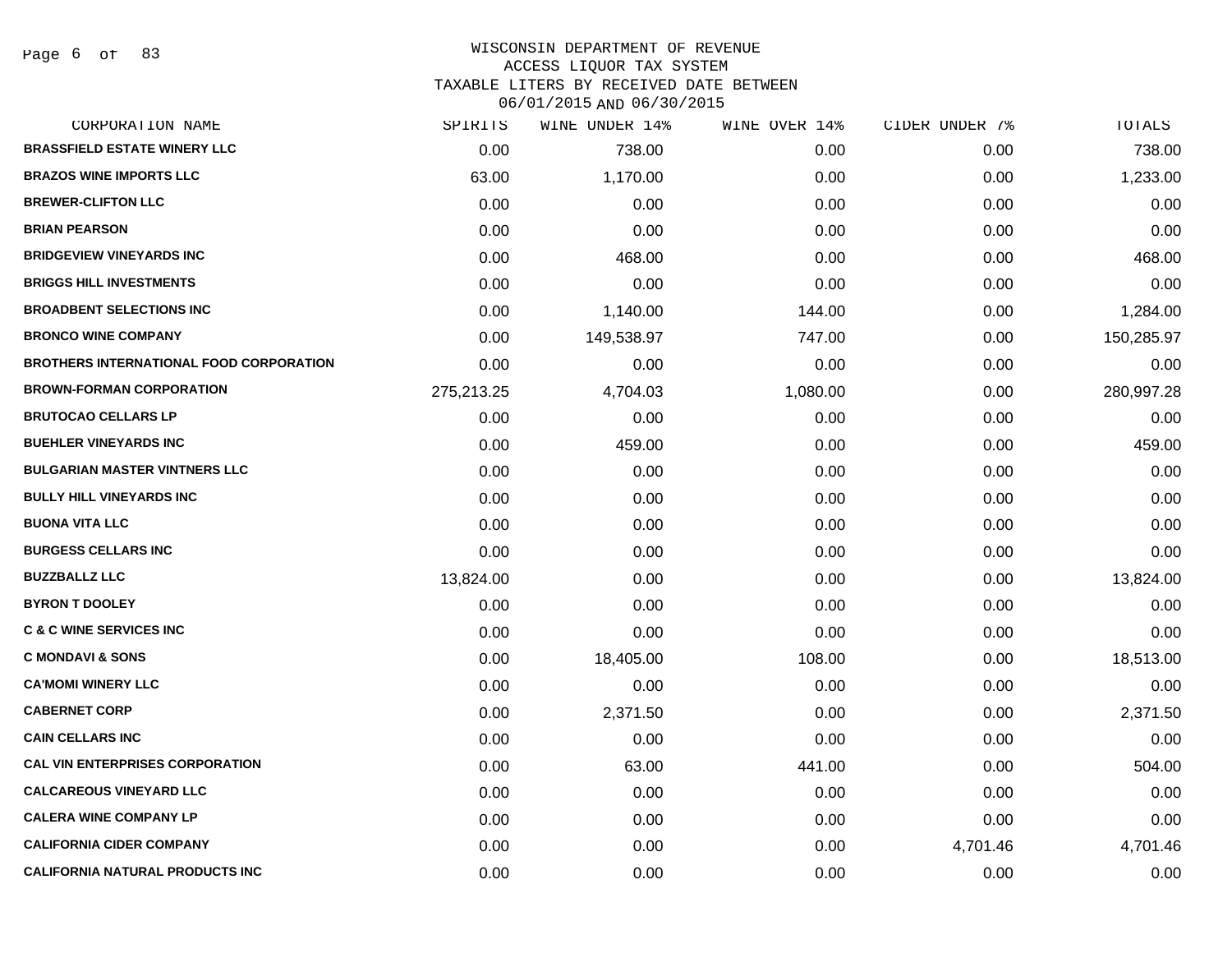Page 7 of 83

| CORPORATION NAME                            | SPIRITS   | WINE UNDER 14% | WINE OVER 14% | CIDER UNDER 7% | TOTALS    |
|---------------------------------------------|-----------|----------------|---------------|----------------|-----------|
| <b>CALIFORNIA VINEYARDS INC</b>             | 0.00      | 0.00           | 0.00          | 0.00           | 0.00      |
| <b>CALISTOGA PARTNERS LP</b>                | 0.00      | 0.00           | 0.00          | 0.00           | 0.00      |
| <b>CALLUNA VINEYARDS LLC</b>                | 0.00      | 0.00           | 0.00          | 0.00           | 0.00      |
| <b>CAMARDA CORP</b>                         | 0.00      | 0.00           | 0.00          | 0.00           | 0.00      |
| <b>CANNON RIVER WINERY LLC</b>              | 0.00      | 4,122.00       | 0.00          | 0.00           | 4,122.00  |
| <b>CANNON WINES LIMITED</b>                 | 0.00      | 0.00           | 0.00          | 0.00           | 0.00      |
| <b>CAPE CLASSICS INC</b>                    | 0.00      | 747.00         | 198.00        | 0.00           | 945.00    |
| <b>CARDWELL HILL CELLARS LLC</b>            | 0.00      | 0.00           | 0.00          | 0.00           | 0.00      |
| <b>CARIBBEAN DISTILLERS LLC</b>             | 0.00      | 0.00           | 0.00          | 0.00           | 0.00      |
| <b>CARIBBEAN SPIRITS INC</b>                | 321.00    | 0.00           | 0.00          | 0.00           | 321.00    |
| <b>CARL JEPPSON COMPANY</b>                 | 0.00      | 0.00           | 0.00          | 0.00           | 0.00      |
| <b>CARL THOMA</b>                           | 0.00      | 0.00           | 0.00          | 0.00           | 0.00      |
| <b>CARLSON VINEYARDS INC</b>                | 0.00      | 0.00           | 0.00          | 0.00           | 0.00      |
| <b>CAROLE MINOGUE</b>                       | 0.00      | 0.00           | 0.00          | 0.00           | 0.00      |
| <b>CAROLINA DISTRIBUTION LLC</b>            | 0.00      | 0.00           | 0.00          | 0.00           | 0.00      |
| <b>CARRIAGE HOUSE IMPORTS, LTD.</b>         | 0.00      | 0.00           | 0.00          | 0.00           | 0.00      |
| <b>CASTLE BRANDS USA CORP</b>               | 1,351.50  | 0.00           | 0.00          | 0.00           | 1,351.50  |
| <b>CASTORO CELLARS</b>                      | 0.00      | 378.00         | 0.00          | 0.00           | 378.00    |
| <b>CEDAR KNOLL VINEYARDS INC</b>            | 0.00      | 0.00           | 0.00          | 0.00           | 0.00      |
| <b>CELEBRATION DISTILLATION CORPORATION</b> | 0.00      | 0.00           | 0.00          | 0.00           | 0.00      |
| <b>CELLAR DOOR SELECTIONS LLC</b>           | 0.00      | 0.00           | 0.00          | 0.00           | 0.00      |
| <b>CELLARS INTERNATIONAL INC</b>            | 0.00      | 104.63         | 0.00          | 0.00           | 104.63    |
| <b>CELLO VIA INC</b>                        | 0.00      | 0.00           | 0.00          | 0.00           | 0.00      |
| <b>CHAPPELLET WINERY INC</b>                | 0.00      | 0.00           | 0.00          | 0.00           | 0.00      |
| <b>CHAPTER 24 VINEYARDS LLC</b>             | 0.00      | 0.00           | 0.00          | 0.00           | 0.00      |
| <b>CHARBAUT AMERICA INC</b>                 | 0.00      | 189.00         | 0.00          | 0.00           | 189.00    |
| <b>CHARLES &amp; MARTHA BARRA</b>           | 0.00      | 198.00         | 54.00         | 0.00           | 252.00    |
| <b>CHARLES JACQUIN ET CIE INC</b>           | 26,836.99 | 0.00           | 274.44        | 0.00           | 27,111.43 |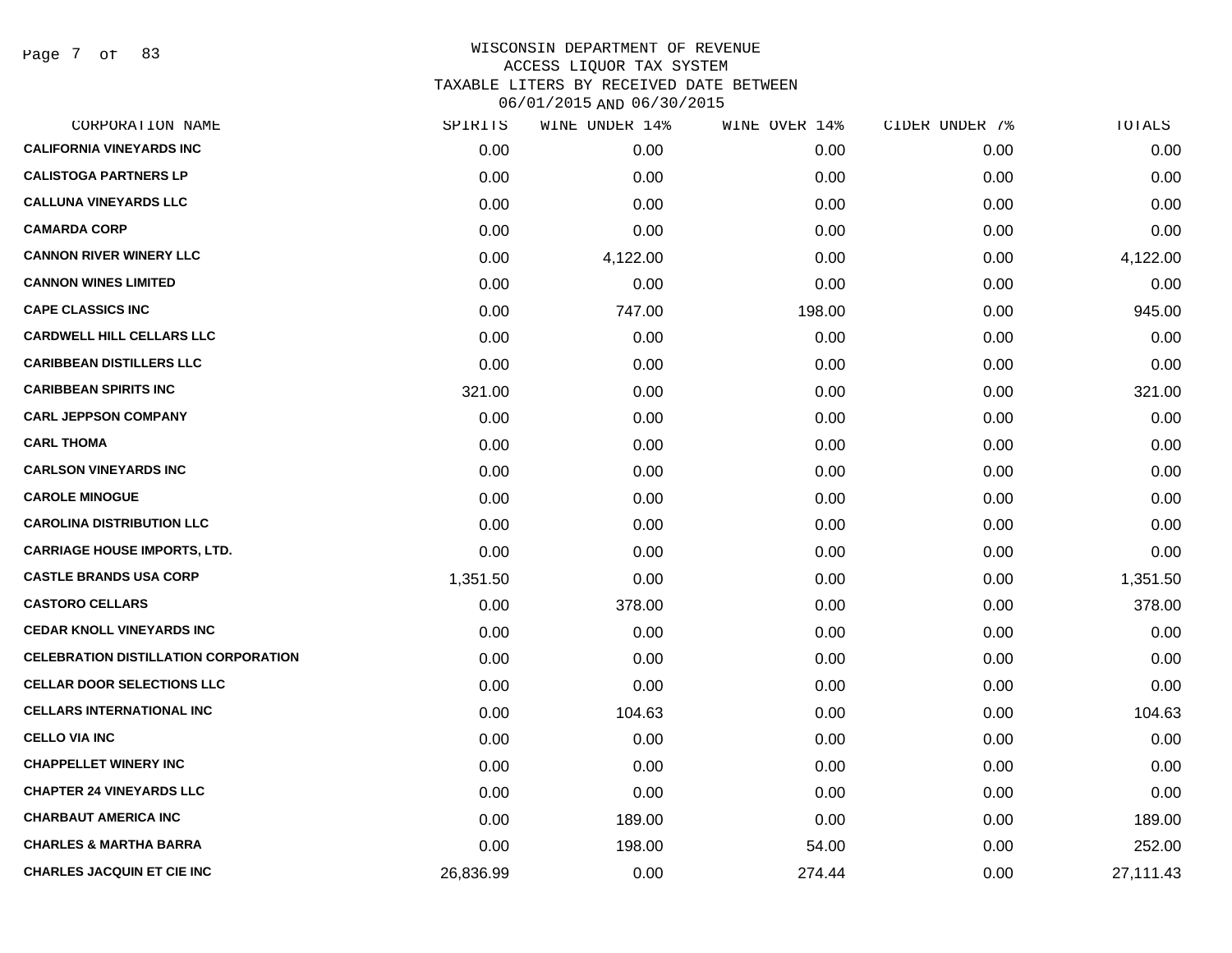Page 8 of 83

### WISCONSIN DEPARTMENT OF REVENUE ACCESS LIQUOR TAX SYSTEM TAXABLE LITERS BY RECEIVED DATE BETWEEN

| CORPORATION NAME                      | SPIRITS    | WINE UNDER 14% | WINE OVER 14% | CIDER UNDER 7% | TOTALS     |
|---------------------------------------|------------|----------------|---------------|----------------|------------|
| <b>CHARLES NEAL SELECTIONS INC</b>    | 0.00       | 126.00         | 0.00          | 0.00           | 126.00     |
| <b>CHARLES REININGER LLC</b>          | 0.00       | 0.00           | 0.00          | 0.00           | 0.00       |
| <b>CHATEAU BARNABY LLC</b>            | 0.00       | 0.00           | 0.00          | 0.00           | 0.00       |
| <b>CHATEAU DIANA LLC</b>              | 0.00       | 1,512.00       | 504.00        | 0.00           | 2,016.00   |
| <b>CHATEAU JULIEN INC</b>             | 0.00       | 0.00           | 0.00          | 0.00           | 0.00       |
| <b>CHATHAM IMPORTS INC</b>            | 819.00     | 0.00           | 0.00          | 0.00           | 819.00     |
| <b>CHEHALEM INC</b>                   | 0.00       | 0.00           | 0.00          | 0.00           | 0.00       |
| <b>CHOYA UMESHU USA INC</b>           | 0.00       | 0.00           | 126.00        | 0.00           | 126.00     |
| <b>CHRISTIAN P SCHAEFER</b>           | 0.00       | 2,232.00       | 0.00          | 0.00           | 2,232.00   |
| <b>CHRISTINE M JEZZINI</b>            | 0.00       | 0.00           | 0.00          | 0.00           | 0.00       |
| <b>CHRISTOPHER FIGGINS</b>            | 0.00       | 0.00           | 0.00          | 0.00           | 0.00       |
| <b>CHRISTOPHER J FLOOD</b>            | 135.00     | 0.00           | 0.00          | 0.00           | 135.00     |
| <b>CHRISTOPHER M JAMES</b>            | 0.00       | 0.00           | 252.00        | 0.00           | 252.00     |
| <b>CLAAR CELLARS LLC</b>              | 0.00       | 0.00           | 0.00          | 0.00           | 0.00       |
| <b>CLARA STREET COMPANY</b>           | 0.00       | 19.50          | 0.00          | 0.00           | 19.50      |
| <b>CLASSIC WINE IMPORTS INC</b>       | 157.56     | 0.00           | 0.00          | 0.00           | 157.56     |
| <b>CLASSICAL WINES FROM SPAIN LTD</b> | 0.00       | 0.00           | 0.00          | 0.00           | 0.00       |
| <b>CLENDENENLINDQUIST VINTNERS</b>    | 0.00       | 63.00          | 0.00          | 0.00           | 63.00      |
| <b>CLINE CELLARS INC</b>              | 0.00       | 1,827.00       | 1,575.00      | 0.00           | 3,402.00   |
| <b>CLINE SISTERS IMPORTS LLC</b>      | 0.00       | 0.00           | 0.00          | 0.00           | 0.00       |
| <b>CLINT PROPERTIES INC</b>           | 0.00       | 0.00           | 0.00          | 0.00           | 0.00       |
| <b>CLOS DU VAL WINE CO LTD</b>        | 0.00       | 126.00         | 126.00        | 0.00           | 252.00     |
| <b>COCKTAIL CRAFTERS LLC</b>          | 0.00       | 0.00           | 0.00          | 0.00           | 0.00       |
| <b>CODY T WRIGHT</b>                  | 0.00       | 0.00           | 0.00          | 0.00           | 0.00       |
| <b>COHO WINES LLC</b>                 | 0.00       | 0.00           | 0.00          | 0.00           | 0.00       |
| <b>CONSTELLATION BRANDS INC</b>       | 100,343.40 | 386,009.99     | 11,903.81     | 0.00           | 498,257.20 |
| <b>CONWAY VINEYARDS INC</b>           | 0.00       | 0.00           | 0.00          | 0.00           | 0.00       |
| COPA CACHACA CORPORATION              | 0.00       | 0.00           | 0.00          | 0.00           | 0.00       |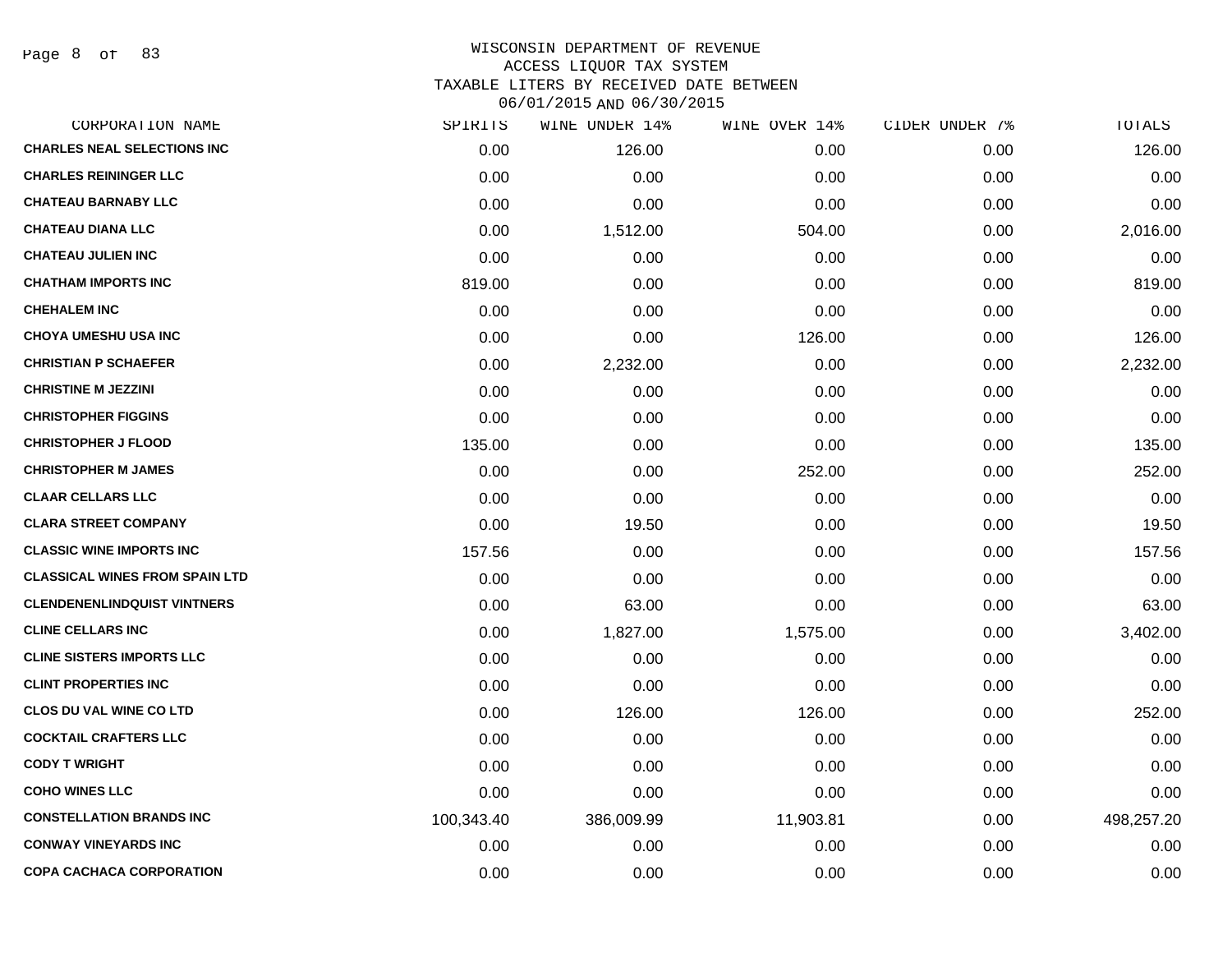Page 9 of 83

## WISCONSIN DEPARTMENT OF REVENUE ACCESS LIQUOR TAX SYSTEM

TAXABLE LITERS BY RECEIVED DATE BETWEEN

| CORPORATION NAME                             | SPIRITS | WINE UNDER 14% | WINE OVER 14% | CIDER UNDER 7% | TOTALS    |
|----------------------------------------------|---------|----------------|---------------|----------------|-----------|
| <b>COPAIN WINE CELLARS LLC</b>               | 0.00    | 99.00          | 0.00          | 0.00           | 99.00     |
| <b>COPPER &amp; KINGS AMERICAN BRANDY CO</b> | 0.00    | 0.00           | 0.00          | 0.00           | 0.00      |
| <b>COPPER CANE LLC</b>                       | 0.00    | 10,741.50      | 252.00        | 0.00           | 10,993.50 |
| <b>CORA IMPORTS LTD</b>                      | 0.00    | 0.00           | 0.00          | 0.00           | 0.00      |
| <b>CORK ALLIANCE INC</b>                     | 0.00    | 0.00           | 0.00          | 0.00           | 0.00      |
| <b>CORNER CREEK DISTILLERY CO</b>            | 0.00    | 0.00           | 0.00          | 0.00           | 0.00      |
| <b>CORNERSTONE CELLARS INC</b>               | 0.00    | 0.00           | 0.00          | 0.00           | 0.00      |
| <b>COUP DE FOUDRE LLC</b>                    | 0.00    | 0.00           | 0.00          | 0.00           | 0.00      |
| <b>COURAGEOUS INC</b>                        | 0.00    | 0.00           | 0.00          | 0.00           | 0.00      |
| <b>CRACOVIA INC</b>                          | 163.50  | 54.00          | 54.00         | 0.00           | 271.50    |
| <b>CRAIG JAFFURS</b>                         | 0.00    | 0.00           | 0.00          | 0.00           | 0.00      |
| <b>CREATIVE WINE CONCEPTS INC</b>            | 0.00    | 0.00           | 0.00          | 0.00           | 0.00      |
| <b>CREW WINE COMPANY LLC</b>                 | 0.00    | 3,213.00       | 0.00          | 0.00           | 3,213.00  |
| <b>CRIBARI VINEYARDS INC</b>                 | 0.00    | 576.00         | 0.00          | 0.00           | 576.00    |
| <b>CRIMSON WINE GROUP LTD</b>                | 0.00    | 126.00         | 0.00          | 0.00           | 126.00    |
| <b>CRISPIN CIDER COMPANY</b>                 | 0.00    | 0.00           | 0.00          | 0.00           | 0.00      |
| <b>CRISTOM VINEYARDS INC</b>                 | 0.00    | 0.00           | 0.00          | 0.00           | 0.00      |
| <b>CROWLEY WINES LLC</b>                     | 0.00    | 170.32         | 0.00          | 0.00           | 170.32    |
| <b>CROWN POINT WINERY LLC</b>                | 0.00    | 0.00           | 0.00          | 0.00           | 0.00      |
| <b>CROWN VALLEY WINERY INC</b>               | 0.00    | 0.00           | 0.00          | 0.00           | 0.00      |
| <b>CULT OF 8</b>                             | 0.00    | 1,764.00       | 0.00          | 0.00           | 1,764.00  |
| <b>CULTIVATE WINES LLC</b>                   | 0.00    | 0.00           | 63.00         | 0.00           | 63.00     |
| <b>CURIOUS VINE LLC</b>                      | 0.00    | 0.00           | 0.00          | 0.00           | 0.00      |
| <b>CUSHMAN WINERY CORPORATION</b>            | 0.00    | 0.00           | 0.00          | 0.00           | 0.00      |
| <b>CUTLER'S ARTISAN SPIRITS INC</b>          | 0.00    | 0.00           | 0.00          | 0.00           | 0.00      |
| <b>CUVAISON INC</b>                          | 0.00    | 202.50         | 13.50         | 0.00           | 216.00    |
| <b>D &amp; D VINEYARDS INC</b>               | 0.00    | 0.00           | 0.00          | 0.00           | 0.00      |
| <b>D &amp; J F CELLARS INC</b>               | 0.00    | 171.00         | 0.00          | 0.00           | 171.00    |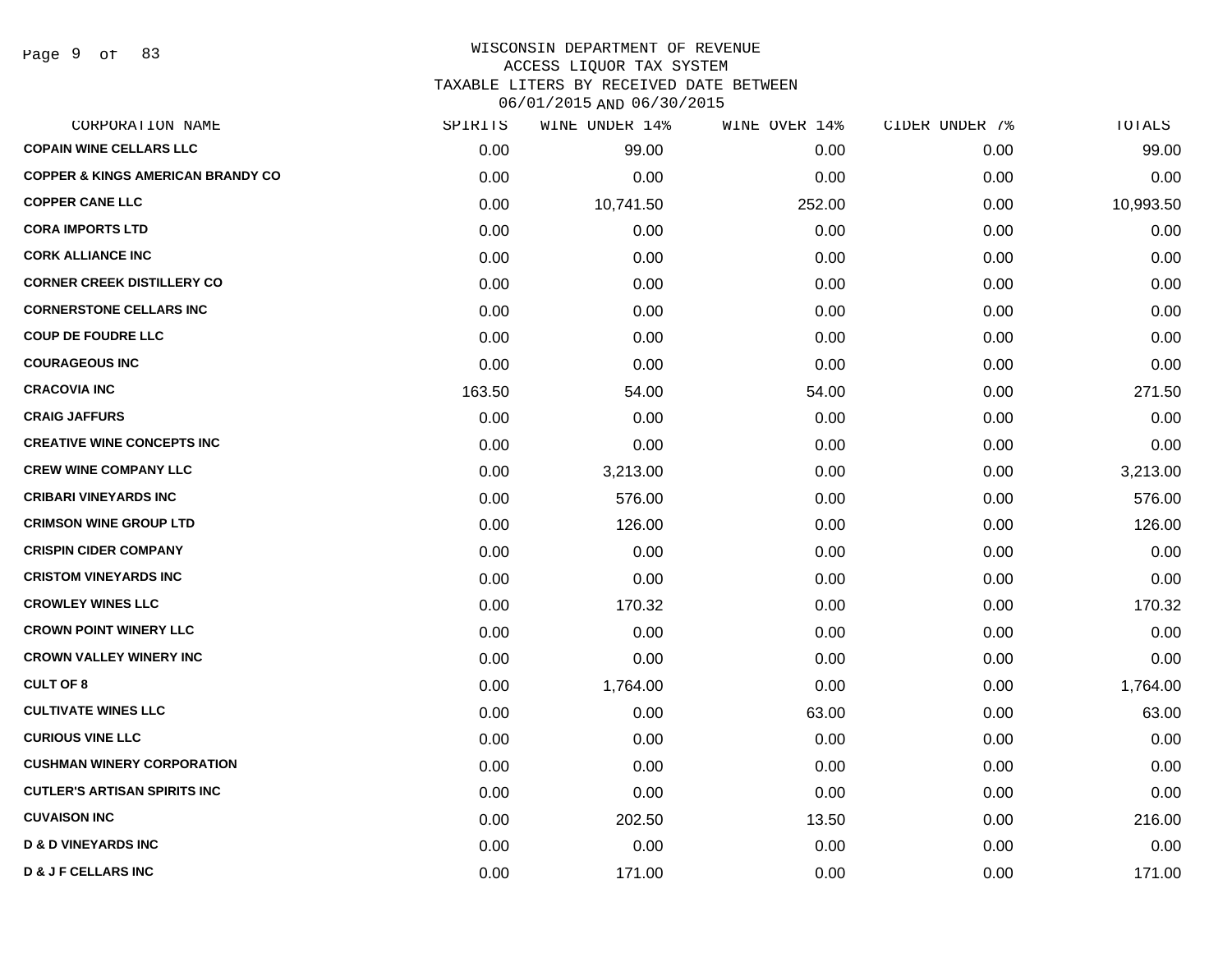Page 10 of 83

| CORPORATION NAME                                 | SPIRITS    | WINE UNDER 14% | WINE OVER 14% | CIDER UNDER 7% | TOTALS     |
|--------------------------------------------------|------------|----------------|---------------|----------------|------------|
| <b>D'ANDREA WINE &amp; LIQUOR IMPORTS INC</b>    | 0.00       | 0.00           | 0.00          | 0.00           | 0.00       |
| <b>D.G.L. DISTRIBUTORS, INC.</b>                 | 130.50     | 780.73         | 18.00         | 0.00           | 929.23     |
| <b>DAN CAREY</b>                                 | 0.00       | 0.00           | 0.00          | 0.00           | 0.00       |
| <b>DANCING COYOTE WINES</b>                      | 0.00       | 0.00           | 0.00          | 0.00           | 0.00       |
| <b>DANIEL SCHOENFELD</b>                         | 0.00       | 0.00           | 0.00          | 0.00           | 0.00       |
| <b>DAOU VINEYARDS LLC</b>                        | 0.00       | 0.00           | 0.00          | 0.00           | 0.00       |
| <b>DAQUINO ITALIAN IMPORTING CO INC</b>          | 0.00       | 0.00           | 0.00          | 0.00           | 0.00       |
| <b>DARIOUSH KHALEDI WINERY LLC</b>               | 0.00       | 0.00           | 45.00         | 0.00           | 45.00      |
| <b>DAVID ARTHUR VINEYARDS LLC</b>                | 0.00       | 0.00           | 0.00          | 0.00           | 0.00       |
| <b>DAVID B POTTER</b>                            | 0.00       | 0.00           | 0.00          | 0.00           | 0.00       |
| <b>DAVID N RAYNE</b>                             | 376.50     | 6,540.75       | 382.50        | 0.00           | 7,299.75   |
| <b>DAVID PERKINS</b>                             | 0.00       | 0.00           | 0.00          | 0.00           | 0.00       |
| <b>DAVID R BARNES</b>                            | 0.00       | 9.00           | 0.00          | 0.00           | 9.00       |
| DAVIDS PINOT VINEYARDS INC                       | 0.00       | 0.00           | 0.00          | 0.00           | 0.00       |
| <b>DAVIN A SHERWOOD</b>                          | 0.00       | 0.00           | 0.00          | 0.00           | 0.00       |
| DE BORTOLI WINES U.S.A., INC.                    | 0.00       | 0.00           | 0.00          | 0.00           | 0.00       |
| DE MAISON SELECTIONS INC                         | 0.00       | 441.00         | 63.00         | 0.00           | 504.00     |
| <b>DELEGAT USA INC</b>                           | 0.00       | 2,268.00       | 0.00          | 0.00           | 2,268.00   |
| <b>DELICATO VINEYARDS INC</b>                    | 0.00       | 62,676.00      | 8,343.00      | 0.00           | 71,019.00  |
| <b>DELILLE CELLARS LLC</b>                       | 0.00       | 0.00           | 0.00          | 0.00           | 0.00       |
| DEMERARA DISTILLERS (USA) INC                    | 337.50     | 0.00           | 0.00          | 0.00           | 337.50     |
| <b>DEPARTMENT 28 INC</b>                         | 0.00       | 175.50         | 0.00          | 0.00           | 175.50     |
| <b>DEROSE WINERY INC</b>                         | 0.00       | 0.00           | 0.00          | 0.00           | 0.00       |
| <b>DERRICK C MANCINI</b>                         | 0.00       | 0.00           | 0.00          | 0.00           | 0.00       |
| <b>DIAGEO AMERICAS INC</b>                       | 715,080.70 | 0.00           | 0.00          | 0.00           | 715,080.70 |
| <b>DIAGEO CHATEAU &amp; ESTATE WINES COMPANY</b> | 0.00       | 0.00           | 0.00          | 0.00           | 0.00       |
| <b>DIAMOND IMPORTERS INC</b>                     | 0.00       | 0.00           | 0.00          | 0.00           | 0.00       |
| <b>DISARONNO INTERNATIONAL LLC</b>               | 5,733.00   | 0.00           | 0.00          | 0.00           | 5,733.00   |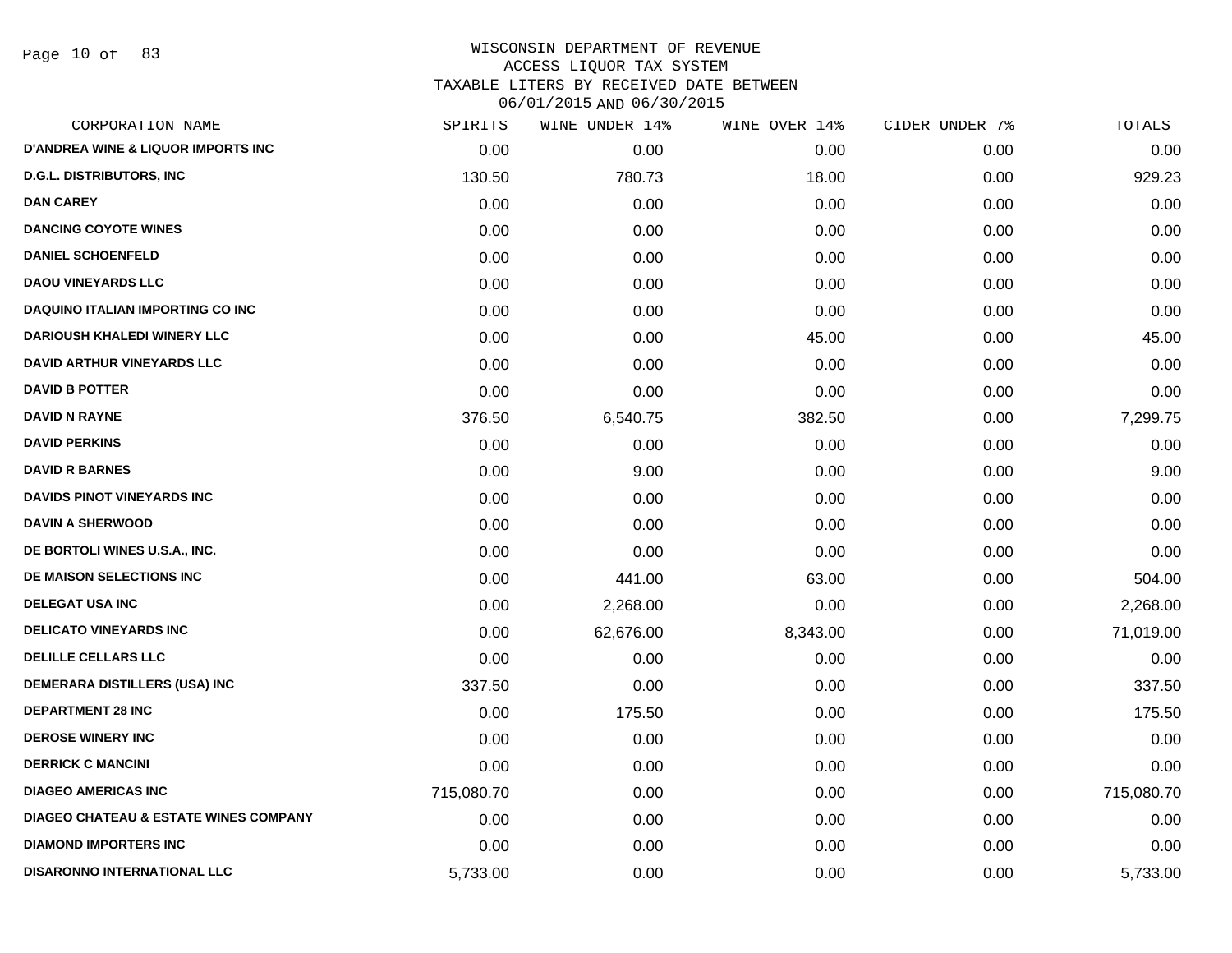Page 11 of 83

| CORPORATION NAME                                              | SPIRITS    | WINE UNDER 14% | WINE OVER 14% | CIDER UNDER 7% | TOTALS     |
|---------------------------------------------------------------|------------|----------------|---------------|----------------|------------|
| DISTILLERY NO. 209 LTD NAPA CALIFORNIA                        | 0.00       | 0.00           | 0.00          | 0.00           | 0.00       |
| <b>DIVOT ENTERPRISES LLC</b>                                  | 0.00       | 0.00           | 0.00          | 0.00           | 0.00       |
| <b>DOMAINE DE LA TERRE ROUGE LTD</b>                          | 0.00       | 0.00           | 0.00          | 0.00           | 0.00       |
| <b>DOMAINE DE MARIA SOTER LLC</b>                             | 0.00       | 252.00         | 0.00          | 0.00           | 252.00     |
| <b>DOMAINE SELECT WINE ESTATES LLC</b>                        | 0.00       | 495.00         | 0.00          | 0.00           | 495.00     |
| <b>DOMAINE SERENE VINEYARDS &amp; WINERY INC</b>              | 0.00       | 0.00           | 0.00          | 0.00           | 0.00       |
| <b>DOMAINE ST GEORGE</b>                                      | 0.00       | 630.00         | 0.00          | 0.00           | 630.00     |
| <b>DOMENICO PETRALIA</b>                                      | 0.00       | 0.00           | 0.00          | 0.00           | 0.00       |
| <b>DON RAMON INC</b>                                          | 0.00       | 0.00           | 0.00          | 0.00           | 0.00       |
| DON SEBASTIANI & SONS INTERNATIONAL WINE<br><b>NEGOCIANTS</b> | 0.00       | 7,797.00       | 378.00        | 0.00           | 8,175.00   |
| <b>DOUBLE DIAMOND DISTILLERY LLC</b>                          | 0.00       | 0.00           | 0.00          | 0.00           | 0.00       |
| <b>DOYNA LTD</b>                                              | 0.00       | 0.00           | 0.00          | 0.00           | 0.00       |
| <b>DREYER WINE LLC</b>                                        | 0.00       | 0.00           | 0.00          | 0.00           | 0.00       |
| <b>DREYFUS ASHBY INC</b>                                      | 0.00       | 1,921.50       | 117.00        | 0.00           | 2,038.50   |
| <b>DRINKS AMERICAS INC</b>                                    | 0.00       | 0.00           | 0.00          | 0.00           | 0.00       |
| DRY CREEK VINEYARD INC                                        | 0.00       | 1,152.00       | 4.20          | 0.00           | 1,156.20   |
| DRY FLY DISTILLING INC                                        | 0.00       | 0.00           | 0.00          | 0.00           | 0.00       |
| <b>DUCKHORN WINE COMPANY</b>                                  | 0.00       | 4,689.00       | 2,059.50      | 0.00           | 6,748.50   |
| DUGGANS DISTILLERS PRODUCTS CORPORATION                       | 2,946.00   | 0.00           | 0.00          | 0.00           | 2,946.00   |
| <b>DUMOL INC</b>                                              | 0.00       | 0.00           | 0.00          | 0.00           | 0.00       |
| <b>DUNHAM CELLARS LLC</b>                                     | 0.00       | 0.00           | 0.00          | 0.00           | 0.00       |
| <b>DUNN VINEYARDS LLC</b>                                     | 0.00       | 0.00           | 0.00          | 0.00           | 0.00       |
| DUTTON GOLDFIELD WINERY LLC                                   | 0.00       | 504.00         | 0.00          | 0.00           | 504.00     |
| <b>DV SPIRITS LLC</b>                                         | 0.00       | 0.00           | 0.00          | 0.00           | 0.00       |
| E & J GALLO WINERY                                            | 114,688.70 | 801,159.30     | 23,335.50     | 0.00           | 939,183.50 |
| <b>EAGLE EYE IMPORTS LLC</b>                                  | 0.00       | 9.00           | 0.00          | 0.00           | 9.00       |
| <b>EAGLES LANDING WINERY LLC</b>                              | 0.00       | 223.50         | 0.00          | 0.00           | 223.50     |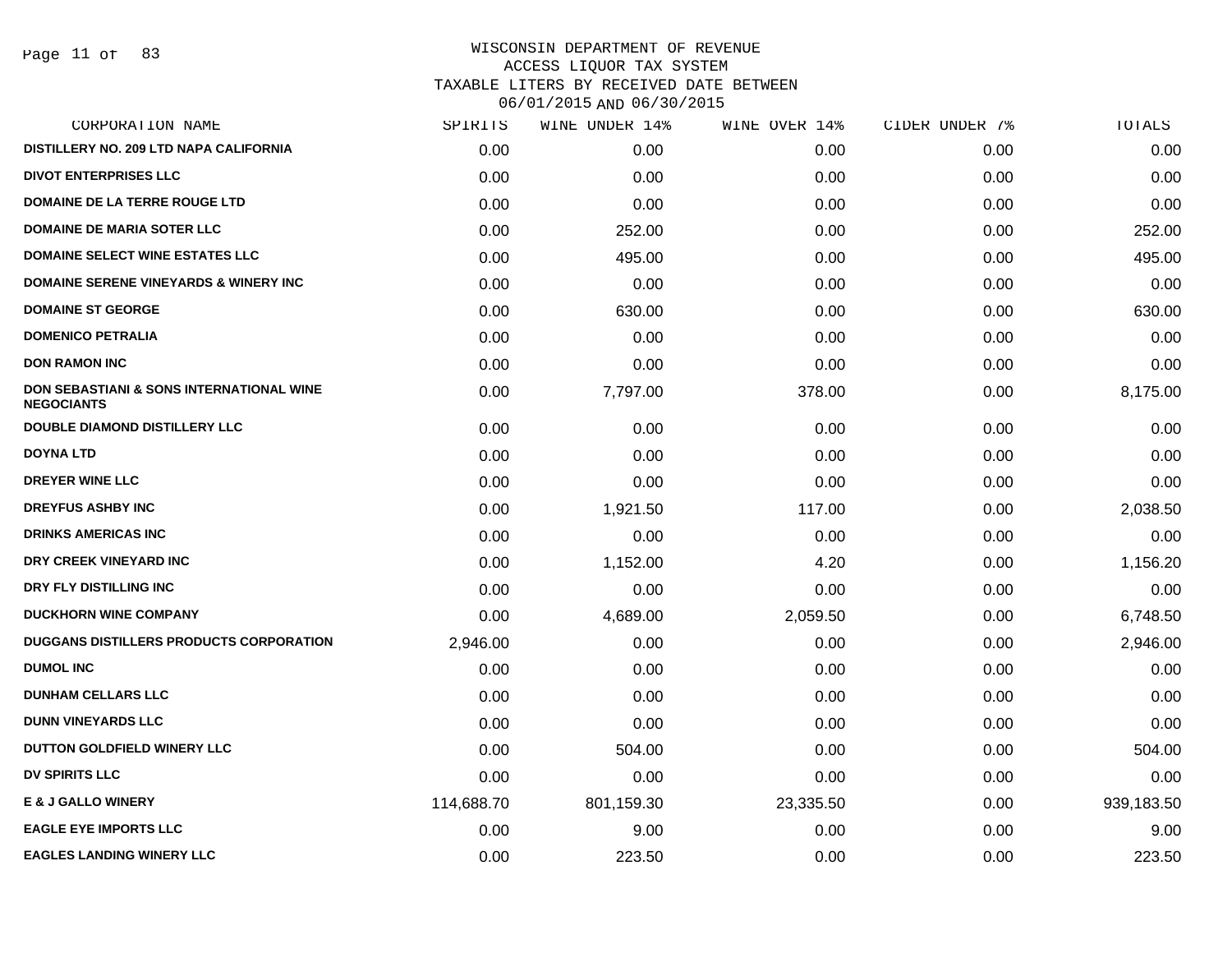Page 12 of 83

| CORPORATION NAME                          | SPIRITS | WINE UNDER 14% | WINE OVER 14% | CIDER UNDER 7% | TOTALS   |
|-------------------------------------------|---------|----------------|---------------|----------------|----------|
| <b>EASTERN LIQUORS USA INC</b>            | 0.00    | 0.00           | 0.00          | 0.00           | 0.00     |
| <b>EBERLE WINERY LP</b>                   | 0.00    | 0.00           | 18.00         | 0.00           | 18.00    |
| <b>ECLIPSE ASSETS LLC</b>                 | 0.00    | 0.00           | 126.00        | 0.00           | 126.00   |
| <b>ECOSUR GROUP LLC</b>                   | 0.00    | 0.00           | 0.00          | 0.00           | 0.00     |
| <b>EGELHOFF WINES INC</b>                 | 0.00    | 0.00           | 0.00          | 0.00           | 0.00     |
| EHREN JORDAN WINE CELLARS LLC             | 0.00    | 333.00         | 0.00          | 0.00           | 333.00   |
| <b>EIGHT BOTTLES LLC</b>                  | 0.00    | 0.00           | 0.00          | 0.00           | 0.00     |
| <b>ELK COVE VINEYARDS INC</b>             | 0.00    | 630.00         | 0.00          | 0.00           | 630.00   |
| <b>ELV HOLDINGS INC</b>                   | 0.00    | 0.00           | 0.00          | 0.00           | 0.00     |
| <b>ELYSE WINERY LLC</b>                   | 0.00    | 0.00           | 0.00          | 0.00           | 0.00     |
| <b>EMCO CHEMICAL DISTRIBUTORS, INC.</b>   | 0.00    | 0.00           | 0.00          | 0.00           | 0.00     |
| <b>EMILIO GUGLIELMO WINERY INC</b>        | 0.00    | 0.00           | 0.00          | 0.00           | 0.00     |
| <b>EMPSON USA INC</b>                     | 0.00    | 952.50         | 0.00          | 0.00           | 952.50   |
| <b>ENOS VINEYARDS INC</b>                 | 0.00    | 990.00         | 0.00          | 0.00           | 990.00   |
| <b>ENOTEC IMPORTS INC</b>                 | 0.00    | 503.98         | 0.00          | 0.00           | 503.98   |
| <b>ENOVATION BRANDS INC</b>               | 0.00    | 2,394.00       | 0.00          | 0.00           | 2,394.00 |
| <b>EPIC VENTURES INC</b>                  | 40.50   | 0.00           | 0.00          | 0.00           | 40.50    |
| <b>EPICUREAN WINES LLC</b>                | 0.00    | 0.00           | 1,300.50      | 0.00           | 1,300.50 |
| ERIC TRUMP WINE MANUFACTURING LLC         | 0.00    | 0.00           | 0.00          | 0.00           | 0.00     |
| <b>ERNST A STORM</b>                      | 0.00    | 0.00           | 0.00          | 0.00           | 0.00     |
| <b>ESSER WINES LLC</b>                    | 0.00    | 0.00           | 133.14        | 0.00           | 133.14   |
| <b>EUGENE WINE CELLARS LLC</b>            | 0.00    | 0.00           | 0.00          | 0.00           | 0.00     |
| <b>EUROBREW INC</b>                       | 0.00    | 0.00           | 0.00          | 0.00           | 0.00     |
| <b>EUROPEAN IMPORTS &amp; EXPORTS LLC</b> | 0.00    | 0.00           | 0.00          | 0.00           | 0.00     |
| <b>EUROPEAN WINE IMPORTS INC</b>          | 0.00    | 504.00         | 0.00          | 0.00           | 504.00   |
| <b>EVAKI INC</b>                          | 0.00    | 2,700.00       | 0.00          | 0.00           | 2,700.00 |
| EVESHAM WOOD VINEYARD AND WINERY LLC      | 0.00    | 495.00         | 0.00          | 0.00           | 495.00   |
| <b>EXCELSIOR WINE COMPANY LLC</b>         | 0.00    | 2,744.92       | 90.00         | 0.00           | 2,834.92 |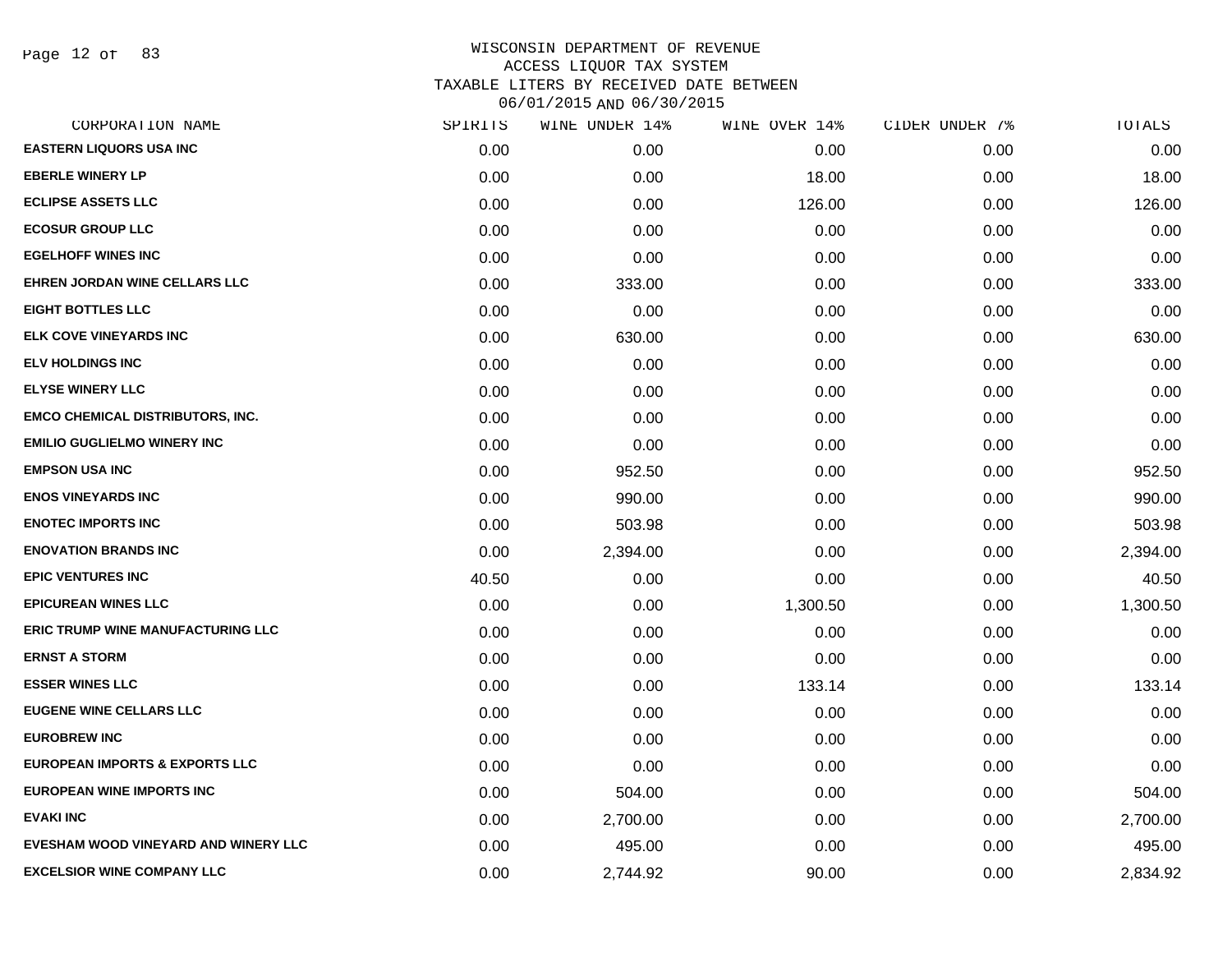Page 13 of 83

#### WISCONSIN DEPARTMENT OF REVENUE ACCESS LIQUOR TAX SYSTEM

TAXABLE LITERS BY RECEIVED DATE BETWEEN

| CORPORATION NAME                                 | SPIRITS   | WINE UNDER 14% | WINE OVER 14% | CIDER UNDER 7% | TOTALS    |
|--------------------------------------------------|-----------|----------------|---------------|----------------|-----------|
| <b>F KORBEL &amp; BROS INC</b>                   | 0.00      | 126.00         | 0.00          | 0.00           | 126.00    |
| <b>F&amp;F FINE WINES INTERNATIONAL INC</b>      | 0.00      | 315.00         | 0.00          | 0.00           | 315.00    |
| F.X. MAGNER SELECTIONS, INC.                     | 0.00      | 360.00         | 0.00          | 0.00           | 360.00    |
| <b>FANTIS IMPORTS INC</b>                        | 0.00      | 90.00          | 0.00          | 0.00           | 90.00     |
| <b>FASEL SHENSTONE LLC</b>                       | 0.00      | 0.00           | 0.00          | 0.00           | 0.00      |
| <b>FAT GAUCHO WINES LLC</b>                      | 0.00      | 0.00           | 0.00          | 0.00           | 0.00      |
| <b>FERRARI CARANO VINEYARDS &amp; WINERY LLC</b> | 0.00      | 1,476.00       | 1,098.00      | 0.00           | 2,574.00  |
| <b>FETZER VINEYARDS</b>                          | 0.00      | 15,116.45      | 1,939.50      | 0.00           | 17,055.95 |
| <b>FIDDLEHEAD CELLARS LP</b>                     | 0.00      | 144.00         | 99.00         | 0.00           | 243.00    |
| <b>FIELD STONE WINERY &amp; VINEYARD INC</b>     | 0.00      | 0.00           | 0.00          | 0.00           | 0.00      |
| <b>FIFTH GENERATION INC</b>                      | 24,714.60 | 0.00           | 0.00          | 0.00           | 24,714.60 |
| FIJI WATER COMPANY HOLDINGS LLC                  | 0.00      | 0.00           | 621.00        | 0.00           | 621.00    |
| <b>FIRE HOUSE LLC</b>                            | 0.00      | 0.00           | 0.00          | 0.00           | 0.00      |
| <b>FIRESTEED CORPORATION</b>                     | 0.00      | 558.00         | 0.00          | 0.00           | 558.00    |
| <b>FISHER VINEYARDS</b>                          | 0.00      | 0.00           | 0.00          | 0.00           | 0.00      |
| <b>FJN FINE WINES LLC</b>                        | 0.00      | 0.00           | 0.00          | 0.00           | 0.00      |
| <b>FLAVOR SEEKERS LLC</b>                        | 0.00      | 0.00           | 0.00          | 0.00           | 0.00      |
| <b>FLORA SPRINGS WINE COMPANY</b>                | 0.00      | 0.00           | 126.00        | 0.00           | 126.00    |
| <b>FN CELLARS LLC</b>                            | 0.00      | 0.00           | 360.00        | 0.00           | 360.00    |
| FOLEY FAMILY WINES INC                           | 0.00      | 4,302.00       | 2,065.50      | 0.00           | 6,367.50  |
| <b>FOLIO WINE COMPANY LLC</b>                    | 0.00      | 1,314.00       | 0.00          | 0.00           | 1,314.00  |
| FORT ROSS VINEYARD & WINERY LLC                  | 0.00      | 0.00           | 0.00          | 0.00           | 0.00      |
| <b>FOUR BEARS WINERY LLC</b>                     | 0.00      | 252.00         | 0.00          | 0.00           | 252.00    |
| <b>FOUR ROSES DISTILLERY LLC</b>                 | 3,559.50  | 0.00           | 0.00          | 0.00           | 3,559.50  |
| <b>FOWLES WINE USA INC</b>                       | 0.00      | 63.00          | 63.00         | 0.00           | 126.00    |
| <b>FOXEN VINEYARD INC</b>                        | 0.00      | 234.00         | 153.00        | 0.00           | 387.00    |
| <b>FRANCIS COPPOLA WINERY LLC</b>                | 0.00      | 20,541.52      | 621.00        | 0.00           | 21,162.52 |
| <b>FRANK FAMILY VINEYARDS LLC</b>                | 0.00      | 0.00           | 567.00        | 0.00           | 567.00    |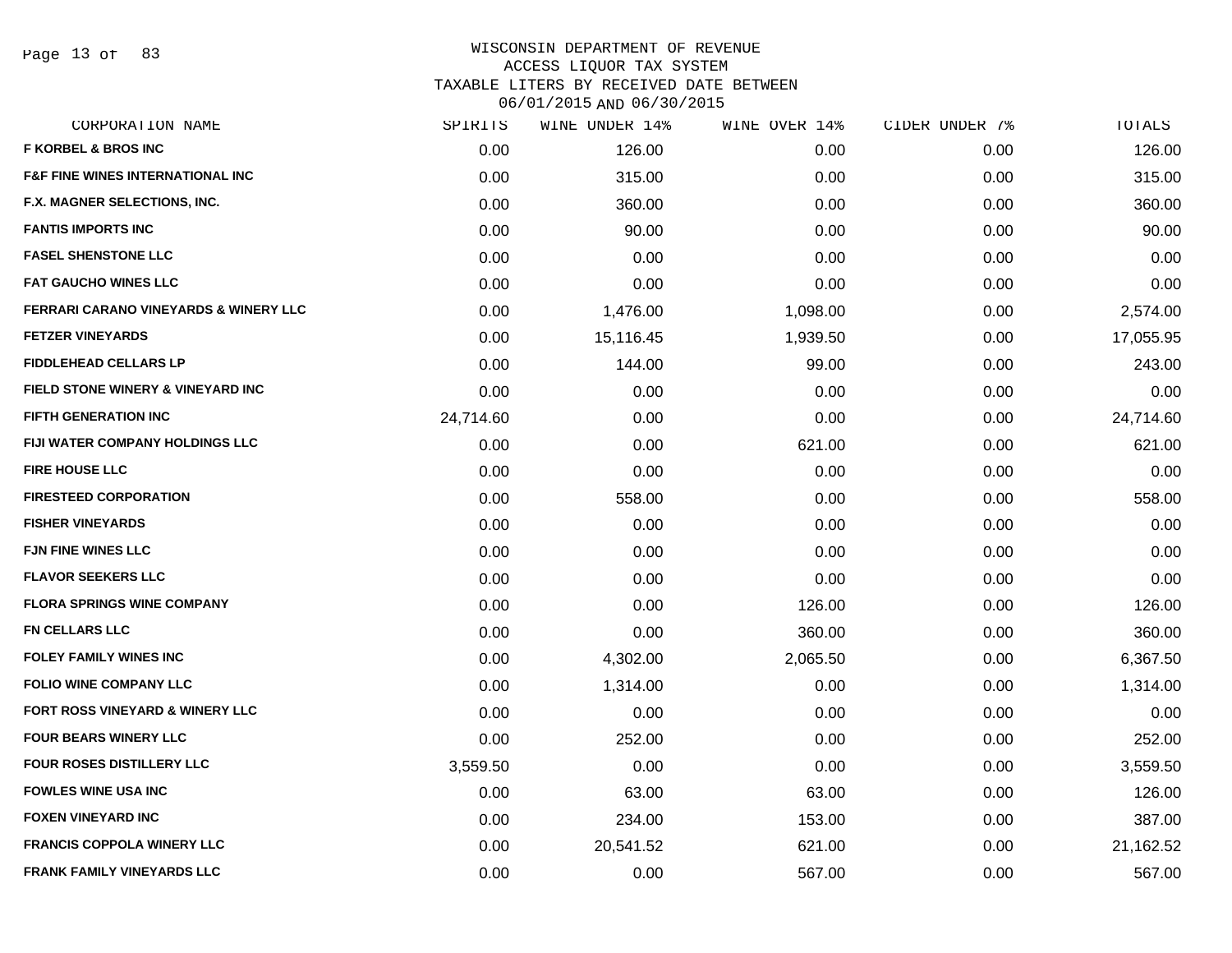Page 14 of 83

# WISCONSIN DEPARTMENT OF REVENUE ACCESS LIQUOR TAX SYSTEM TAXABLE LITERS BY RECEIVED DATE BETWEEN

| CORPORATION NAME                                    | SPIRITS  | WINE UNDER 14% | WINE OVER 14% | CIDER UNDER 7% | TOTALS   |
|-----------------------------------------------------|----------|----------------|---------------|----------------|----------|
| <b>FRANK LIN DISTILLERS PRODUCTS LTD</b>            | 4,899.03 | 0.00           | 0.00          | 0.00           | 4,899.03 |
| <b>FRED C SCHERRER</b>                              | 0.00     | 0.00           | 0.00          | 0.00           | 0.00     |
| <b>FREDERICK WILDMAN &amp; SONS LTD</b>             | 394.50   | 5,728.50       | 81.00         | 0.00           | 6,204.00 |
| <b>FREELANCE WINES LLC</b>                          | 0.00     | 0.00           | 0.00          | 0.00           | 0.00     |
| <b>FREIXENET USA INC</b>                            | 0.00     | 251.95         | 0.00          | 0.00           | 251.95   |
| <b>FREY VINEYARDS LTD</b>                           | 0.00     | 1,134.00       | 0.00          | 0.00           | 1,134.00 |
| <b>FRIEND WINE MARKETING</b>                        | 0.00     | 0.00           | 0.00          | 0.00           | 0.00     |
| <b>FRIENDS BEVERAGE GROUP LLC</b>                   | 0.00     | 0.00           | 0.00          | 0.00           | 0.00     |
| <b>FRITZ CELLARS INC</b>                            | 0.00     | 0.00           | 0.00          | 0.00           | 0.00     |
| <b>FROGS LEAP WINERY</b>                            | 0.00     | 526.50         | 0.00          | 0.00           | 526.50   |
| <b>FRONTIER CORPORATION</b>                         | 0.00     | 198.00         | 27.00         | 0.00           | 225.00   |
| FRUIT OF THE VINES INC                              | 0.00     | 126.01         | 0.00          | 0.00           | 126.01   |
| <b>FRUITFUL ENDEAVOR LLC</b>                        | 0.00     | 0.00           | 0.00          | 0.00           | 0.00     |
| FULL THROTTLE SLOON SHINE LLC                       | 1,260.00 | 0.00           | 0.00          | 0.00           | 1,260.00 |
| <b>G K SKAGGS INC</b>                               | 0.00     | 1,008.00       | 0.00          | 0.00           | 1,008.00 |
| G.S.W.C. INC.                                       | 0.00     | 0.00           | 0.00          | 0.00           | 0.00     |
| <b>GAMBA VINEYARDS AND WINERY LLC</b>               | 0.00     | 0.00           | 171.00        | 0.00           | 171.00   |
| <b>GAMBLE FAMILY VINEYARDS LLC</b>                  | 0.00     | 0.00           | 0.00          | 0.00           | 0.00     |
| <b>GENERATIONS OF SONOMA LLC</b>                    | 0.00     | 0.00           | 126.00        | 0.00           | 126.00   |
| <b>GEORGE BOZIC JR</b>                              | 0.00     | 0.00           | 0.00          | 0.00           | 0.00     |
| <b>GERBER, GERBER &amp; GERBER DISCLAIMER TRUST</b> | 0.00     | 198.00         | 0.00          | 0.00           | 198.00   |
| <b>GF WINES LLC</b>                                 | 0.00     | 0.00           | 45.00         | 0.00           | 45.00    |
| <b>GIBSON WINE COMPANY</b>                          | 0.00     | 0.00           | 0.00          | 0.00           | 0.00     |
| <b>GILBERT CELLARS LLC</b>                          | 0.00     | 0.00           | 0.00          | 0.00           | 0.00     |
| <b>GLOBAL VINEYARD IMPORTERS INC</b>                | 0.00     | 387.00         | 45.00         | 0.00           | 432.00   |
| <b>GLUNZ FAMILY WINERY &amp; CELLARS INC</b>        | 0.00     | 4,704.00       | 0.00          | 0.00           | 4,704.00 |
| <b>GMS WINERY LLC</b>                               | 0.00     | 252.00         | 0.00          | 0.00           | 252.00   |
| <b>GNEKOW FAMILY WINERY LLC</b>                     | 0.00     | 0.00           | 0.00          | 0.00           | 0.00     |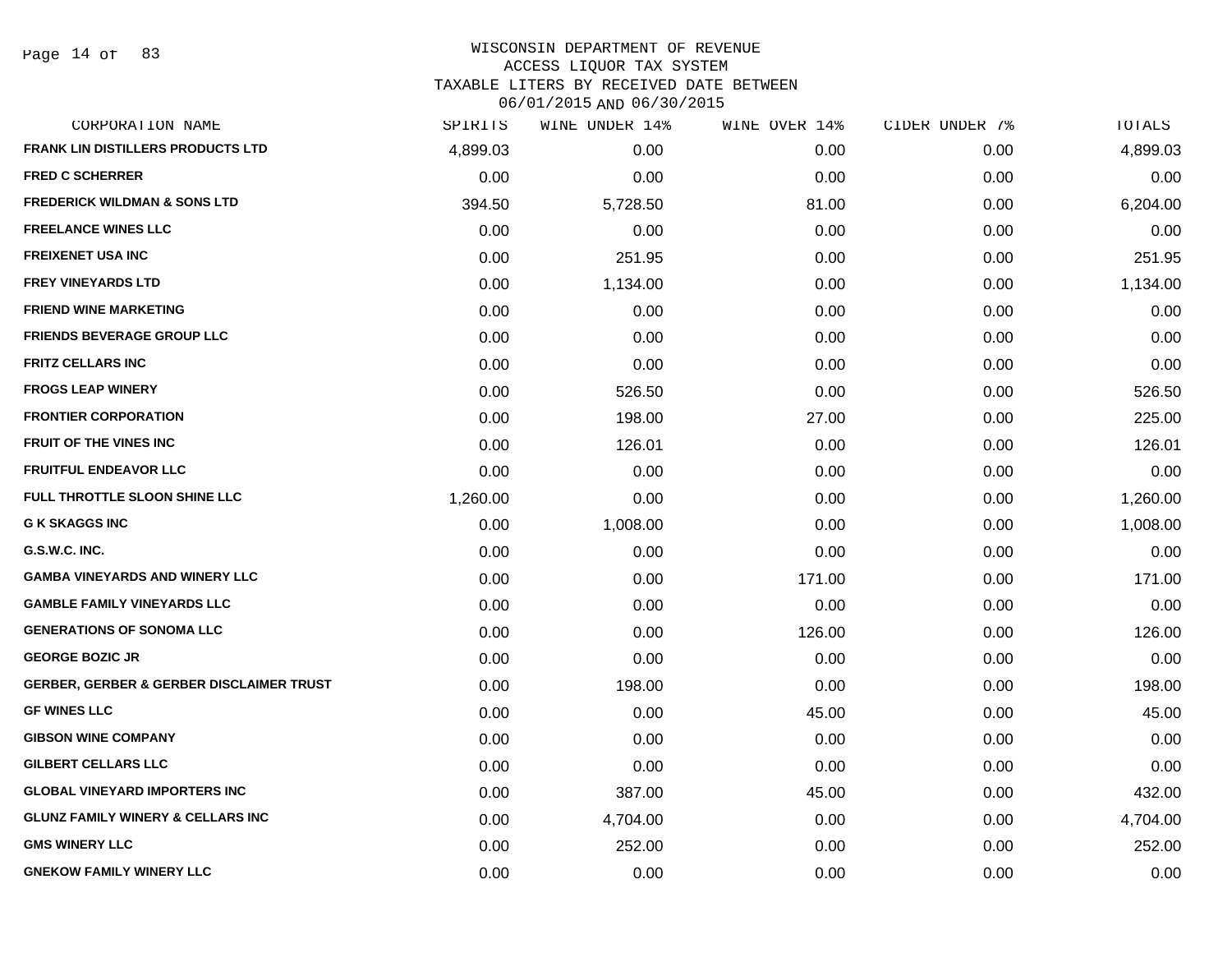# WISCONSIN DEPARTMENT OF REVENUE ACCESS LIQUOR TAX SYSTEM TAXABLE LITERS BY RECEIVED DATE BETWEEN

| CORPORATION NAME                           | SPIRITS | WINE UNDER 14% | WINE OVER 14% | CIDER UNDER 7% | TOTALS   |
|--------------------------------------------|---------|----------------|---------------|----------------|----------|
| <b>GOAMERICAGO BEVERAGES LLC</b>           | 0.00    | 0.00           | 0.00          | 0.00           | 0.00     |
| <b>GOLDSCHMIDT VINEYARDS LLC</b>           | 0.00    | 0.00           | 1,003.50      | 0.00           | 1,003.50 |
| <b>GOOSE RIDGE LLC</b>                     | 0.00    | 0.00           | 0.00          | 0.00           | 0.00     |
| <b>GORDON BROTHERS CELLARS INC</b>         | 0.00    | 378.00         | 0.00          | 0.00           | 378.00   |
| <b>GOTHIC WINE LLC</b>                     | 0.00    | 0.00           | 0.00          | 0.00           | 0.00     |
| <b>GRAHAM BARNES DISTILLING INC</b>        | 0.00    | 0.00           | 0.00          | 0.00           | 0.00     |
| <b>GRAPE VISIONS LLC</b>                   | 0.00    | 0.00           | 0.00          | 0.00           | 0.00     |
| <b>GRAPES OF SPAIN INC</b>                 | 0.00    | 378.00         | 0.00          | 0.00           | 378.00   |
| <b>GREAT DOMAINS &amp; ESTATES LLC</b>     | 0.00    | 0.00           | 153.00        | 0.00           | 153.00   |
| <b>GREG &amp; PAM HARRINGTON WINES LLC</b> | 0.00    | 0.00           | 0.00          | 0.00           | 0.00     |
| <b>GREG SANDERS</b>                        | 0.00    | 0.00           | 0.00          | 0.00           | 0.00     |
| <b>GREGORY GRAZIANO</b>                    | 0.00    | 0.00           | 0.00          | 0.00           | 0.00     |
| <b>GRGICH HILLS CELLAR</b>                 | 0.00    | 0.00           | 126.00        | 0.00           | 126.00   |
| <b>GROTH VINEYARDS &amp; WINERY LLC</b>    | 0.00    | 0.00           | 0.00          | 0.00           | 0.00     |
| <b>GUARACHI WINE PARTNERS INC</b>          | 0.00    | 8,010.00       | 954.00        | 0.00           | 8,964.00 |
| <b>H ERIK ZETTERSTROM</b>                  | 0.00    | 0.00           | 0.00          | 0.00           | 0.00     |
| <b>H2 VINO LLC</b>                         | 0.00    | 0.00           | 0.00          | 0.00           | 0.00     |
| <b>HAAS BROTHERS INC</b>                   | 0.00    | 0.00           | 0.00          | 0.00           | 0.00     |
| <b>HAHN FAMILY WINES</b>                   | 0.00    | 0.00           | 4,518.00      | 0.00           | 4,518.00 |
| <b>HALBY MARKETING INC</b>                 | 0.00    | 429.00         | 0.00          | 0.00           | 429.00   |
| <b>HALL WINES LLC</b>                      | 0.00    | 0.00           | 189.00        | 0.00           | 189.00   |
| <b>HAMEL FAMILY WINES LLC</b>              | 0.00    | 0.00           | 0.00          | 0.00           | 0.00     |
| <b>HAND PICKED SELECTIONS INC</b>          | 0.00    | 639.00         | 63.00         | 0.00           | 702.00   |
| <b>HARDY USA LTD</b>                       | 58.50   | 225.00         | 0.00          | 0.00           | 283.50   |
| <b>HARLAN ESTATE WINERY INC</b>            | 0.00    | 0.00           | 0.00          | 0.00           | 0.00     |
| <b>HARRIS &amp; HARRIS</b>                 | 0.00    | 0.00           | 0.00          | 0.00           | 0.00     |
| HARTWELL VINEYARDS LLC                     | 0.00    | 0.00           | 0.00          | 0.00           | 0.00     |
| <b>HDD LLC</b>                             | 0.00    | 0.00           | 0.00          | 0.00           | 0.00     |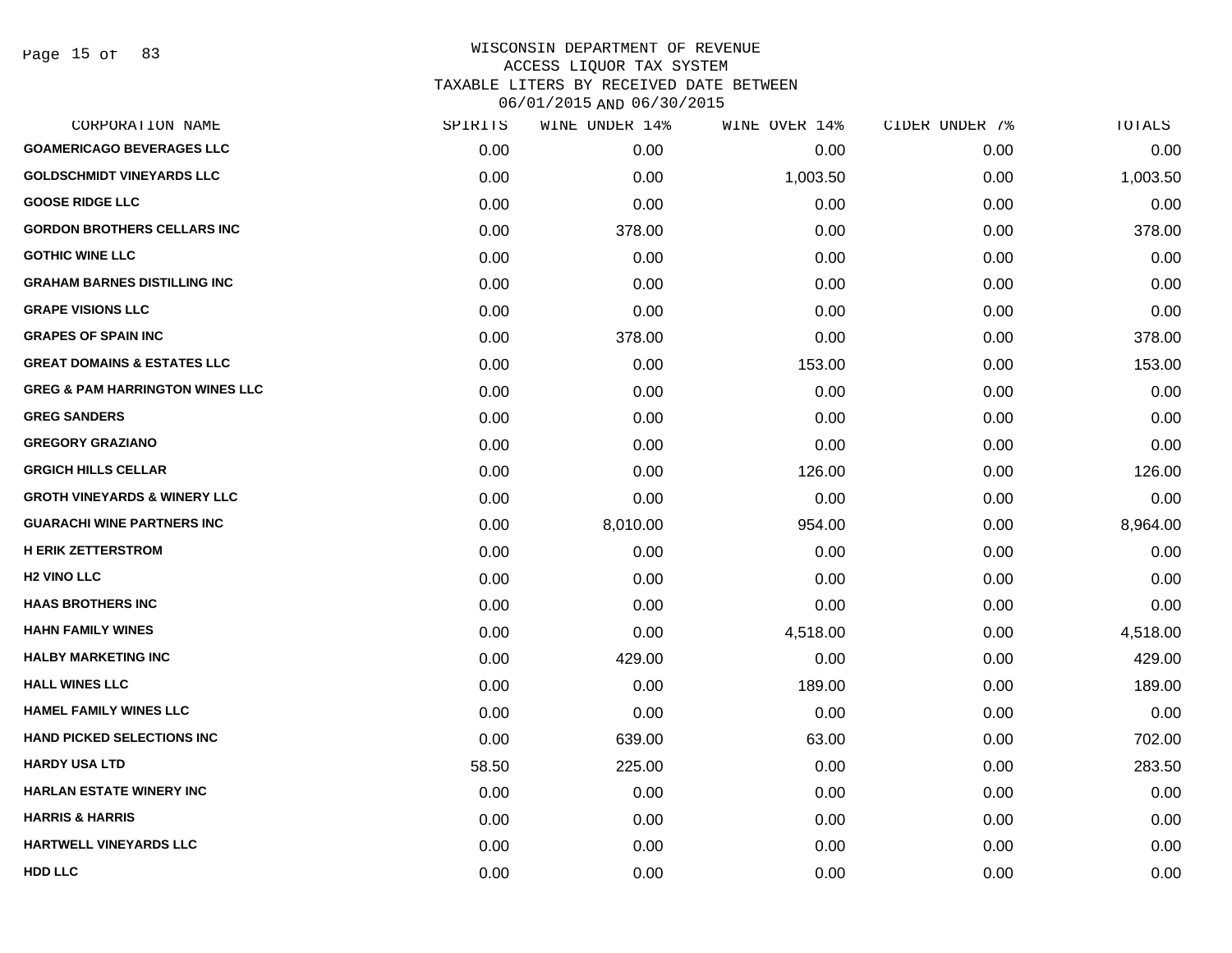## WISCONSIN DEPARTMENT OF REVENUE ACCESS LIQUOR TAX SYSTEM

TAXABLE LITERS BY RECEIVED DATE BETWEEN

| CORPORATION NAME                       | SPIRITS    | WINE UNDER 14% | WINE OVER 14% | CIDER UNDER 7% | TOTALS     |
|----------------------------------------|------------|----------------|---------------|----------------|------------|
| HEAVEN HILL DISTILLERIES INC           | 229,527.30 | 792.00         | 891.00        | 0.00           | 231,210.30 |
| <b>HEINEKEN USA INCORPORATED</b>       | 0.00       | 0.00           | 0.00          | 34,688.38      | 34,688.38  |
| <b>HEITZ WINE CELLARS</b>              | 0.00       | 0.00           | 0.00          | 0.00           | 0.00       |
| HEMISPHERE WINE COMPANY INC            | 0.00       | 0.00           | 0.00          | 0.00           | 0.00       |
| <b>HENDRY PREMIUM IMPORTS INC</b>      | 0.00       | 126.00         | 0.00          | 0.00           | 126.00     |
| <b>HENRIOT INC</b>                     | 0.00       | 549.00         | 0.00          | 0.00           | 549.00     |
| <b>HERITAGE LINK BRANDS LLC</b>        | 0.00       | 18.00          | 0.00          | 0.00           | 18.00      |
| <b>HERITAGE WINE CELLARS LTD</b>       | 0.00       | 1,458.00       | 0.00          | 0.00           | 1,458.00   |
| <b>HERMAN STORY WINES INC</b>          | 0.00       | 0.00           | 0.00          | 0.00           | 0.00       |
| <b>HERON WINES INC</b>                 | 0.00       | 414.00         | 0.00          | 0.00           | 414.00     |
| <b>HEYDAY CORPORATION</b>              | 0.00       | 162.00         | 0.00          | 0.00           | 162.00     |
| <b>HIDALGO IMPORTS LLC</b>             | 0.00       | 0.00           | 0.00          | 0.00           | 0.00       |
| <b>HILL ESTATES INC</b>                | 0.00       | 0.00           | 0.00          | 0.00           | 0.00       |
| <b>HIRSCH WINERY LLC</b>               | 0.00       | 0.00           | 0.00          | 0.00           | 0.00       |
| HONIG VINEYARD AND WINERY LLC          | 0.00       | 540.00         | 139.50        | 0.00           | 679.50     |
| <b>HOOD RIVER DISTILLERS INC</b>       | 0.00       | 0.00           | 0.00          | 0.00           | 0.00       |
| <b>HOOD RIVER DISTILLERS INC</b>       | 5,812.50   | 0.00           | 0.00          | 0.00           | 5,812.50   |
| <b>HOPE WINE LLC</b>                   | 0.00       | 7,020.00       | 0.00          | 0.00           | 7,020.00   |
| <b>HUBER ORCHARDS INC</b>              | 0.00       | 0.00           | 0.00          | 0.00           | 0.00       |
| <b>HUNEEUS VINTNERS LLC</b>            | 0.00       | 567.00         | 3,213.00      | 0.00           | 3,780.00   |
| <b>HUSCH VINEYARDS INC</b>             | 0.00       | 0.00           | 0.00          | 0.00           | 0.00       |
| <b>HYATT FARM PARTNERSHIP</b>          | 0.00       | 0.00           | 0.00          | 0.00           | 0.00       |
| <b>IDEAL WINE &amp; SPIRITS CO INC</b> | 0.00       | 0.00           | 0.00          | 0.00           | 0.00       |
| <b>ILLYRIAN IMPORT INC</b>             | 0.00       | 0.00           | 0.00          | 0.00           | 0.00       |
| <b>IMPERIAL BRANDS INC</b>             | $-154.50$  | 0.00           | 0.00          | 0.00           | $-154.50$  |
| <b>IMPEX BEVERAGES INC</b>             | 0.00       | 0.00           | 0.00          | 0.00           | 0.00       |
| IN AGAVE WE TRUST LLC                  | 0.00       | 0.00           | 0.00          | 0.00           | 0.00       |
| <b>INDIGENOUS SELECTIONS LLC</b>       | 0.00       | 252.00         | 282.00        | 0.00           | 534.00     |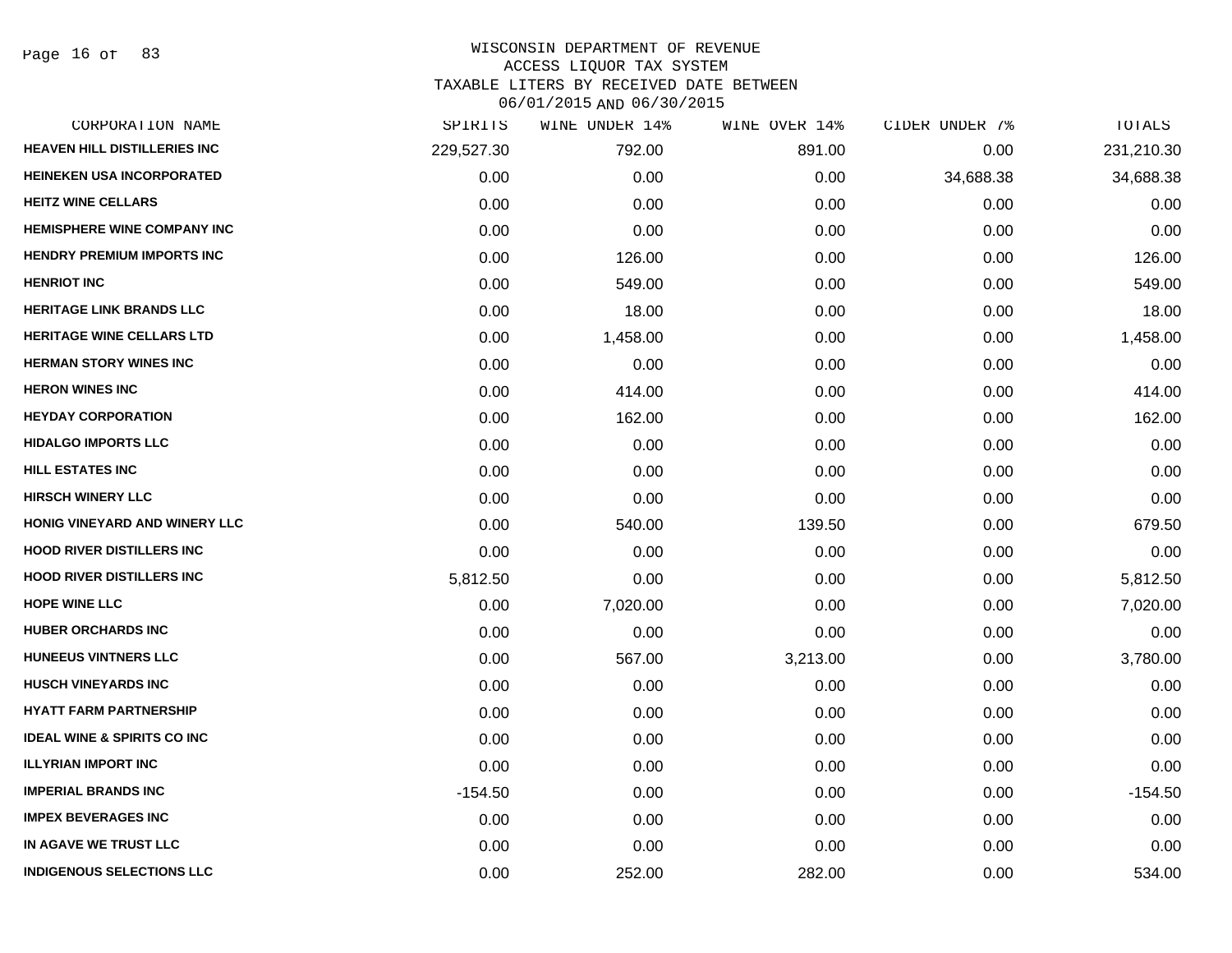# WISCONSIN DEPARTMENT OF REVENUE ACCESS LIQUOR TAX SYSTEM

TAXABLE LITERS BY RECEIVED DATE BETWEEN

| CORPORATION NAME                                                 | SPIRITS | WINE UNDER 14% | WINE OVER 14% | CIDER UNDER 7% | TOTALS    |
|------------------------------------------------------------------|---------|----------------|---------------|----------------|-----------|
| <b>INDIGO WINE GROUP LLC</b>                                     | 0.00    | 1,242.00       | 63.00         | 0.00           | 1,305.00  |
| <b>INDIO SPIRITS INC</b>                                         | 0.00    | 0.00           | 0.00          | 0.00           | 0.00      |
| <b>INTERNATIONAL BEVERAGE COMPANY INC</b>                        | 0.00    | 0.00           | 0.00          | 0.00           | 0.00      |
| <b>INTERNATIONAL BEVERAGE HOLDINGS LIMITED USA</b><br><b>INC</b> | 598.50  | 0.00           | 0.00          | 0.00           | 598.50    |
| <b>INTERNATIONAL SPIRITS AND WINES LLC</b>                       | 0.00    | 0.00           | 0.00          | 0.00           | 0.00      |
| <b>INTERNATIONAL SPIRITS LLC</b>                                 | 0.00    | 0.00           | 0.00          | 0.00           | 0.00      |
| <b>INTERNATIONAL VINES INC</b>                                   | 0.00    | 927.00         | 0.00          | 0.00           | 927.00    |
| <b>INTERSECT BEVERAGE LLC</b>                                    | 0.00    | 0.00           | 0.00          | 0.00           | 0.00      |
| <b>INTERTRADE USA COMPANY</b>                                    | 0.00    | 90.00          | 0.00          | 0.00           | 90.00     |
| <b>INVESTOR'S OF AMERICA LP</b>                                  | 0.00    | 0.00           | 0.00          | 0.00           | 0.00      |
| <b>IRON HORSE VINEYARDS LP</b>                                   | 0.00    | 0.00           | 0.00          | 0.00           | 0.00      |
| <b>J &amp; J IMPORTERS LLC</b>                                   | 0.00    | 0.00           | 0.00          | 0.00           | 0.00      |
| <b>J K WILLIAMS DISTILLING LLC</b>                               | 0.00    | 0.00           | 0.00          | 0.00           | 0.00      |
| <b>J LOHR WINERY CORP</b>                                        | 0.00    | 8,829.00       | 0.00          | 0.00           | 8,829.00  |
| <b>J PEDRONCELLI WINERY</b>                                      | 0.00    | 315.00         | 270.00        | 0.00           | 585.00    |
| <b>J-NH WINE GROUP LLC</b>                                       | 0.00    | 0.00           | 0.00          | 0.00           | 0.00      |
| <b>J3 WINE PARTNERS LLC</b>                                      | 0.00    | 0.00           | 0.00          | 0.00           | 0.00      |
| <b>JACK POUST &amp; COMPANY INC</b>                              | 0.00    | 504.00         | 0.00          | 0.00           | 504.00    |
| <b>JACKSON FAMILY ENTERPRISES INC</b>                            | 0.00    | 26,451.00      | 2,853.00      | 0.00           | 29,304.00 |
| JACUZZI FAMILY VINEYARDS LLC                                     | 0.00    | 0.00           | 45.00         | 0.00           | 45.00     |
| <b>JAM CELLARS INC</b>                                           | 0.00    | 0.00           | 0.00          | 0.00           | 0.00      |
| <b>JAMES E COSMA</b>                                             | 0.00    | 540.00         | 0.00          | 0.00           | 540.00    |
| <b>JAMES L LAMBERT</b>                                           | 0.00    | 99.00          | 27.00         | 0.00           | 126.00    |
| <b>JAMES MORONEY INC</b>                                         | 0.00    | 0.00           | 0.00          | 0.00           | 0.00      |
| <b>JAMES RICKER</b>                                              | 0.00    | 10,197.00      | 27.00         | 0.00           | 10,224.00 |
| JAPAN PRESTIGE SAKE INTERNATIONAL INC                            | 0.00    | 0.00           | 56.97         | 0.00           | 56.97     |
| <b>JARED BURNS</b>                                               | 0.00    | 78.46          | 0.00          | 0.00           | 78.46     |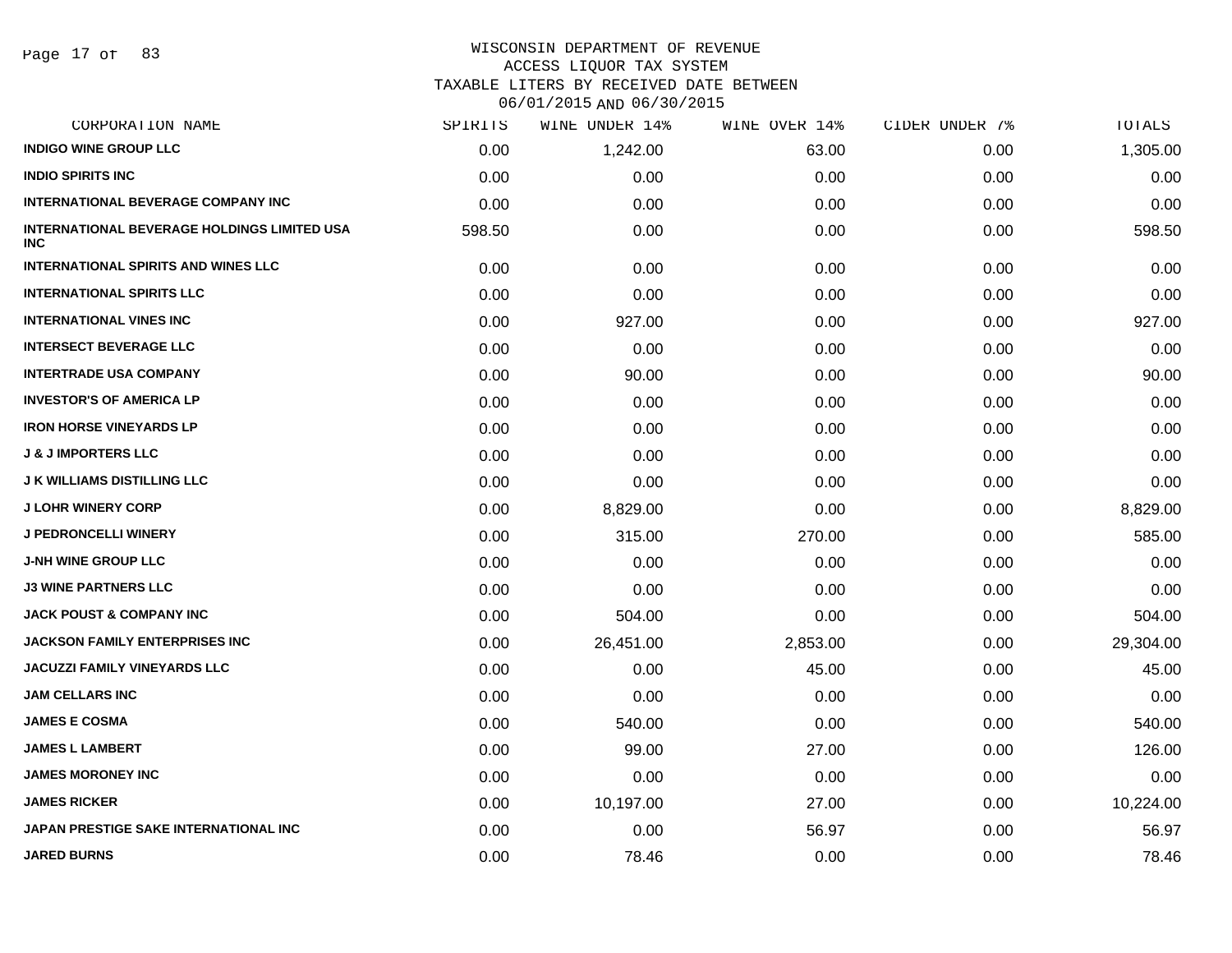Page 18 of 83

# WISCONSIN DEPARTMENT OF REVENUE ACCESS LIQUOR TAX SYSTEM

TAXABLE LITERS BY RECEIVED DATE BETWEEN

| CORPORATION NAME                   | SPIRITS    | WINE UNDER 14% | WINE OVER 14% | CIDER UNDER 7% | TOTALS     |
|------------------------------------|------------|----------------|---------------|----------------|------------|
| <b>JARVIS</b>                      | 0.00       | 108.00         | 85.50         | 0.00           | 193.50     |
| <b>JASON J AND MOLLY N DREW</b>    | 0.00       | 0.00           | 0.00          | 0.00           | 0.00       |
| <b>JAX VINEYARDS LLC</b>           | 0.00       | 0.00           | 0.00          | 0.00           | 0.00       |
| <b>JAY J HEMINWAY</b>              | 0.00       | 0.00           | 0.00          | 0.00           | 0.00       |
| <b>JAY MIDWEST INC</b>             | 0.00       | 0.00           | 0.00          | 0.00           | 0.00       |
| <b>JB GEORGE LLC</b>               | 0.00       | 0.00           | 0.00          | 0.00           | 0.00       |
| <b>JC CELLARS INC</b>              | 0.00       | 0.00           | 0.00          | 0.00           | 0.00       |
| JEAN CLAUDE BOISSET WINES USA INC  | 0.00       | 1,752.75       | 603.00        | 0.00           | 2,355.75   |
| <b>JEFF QUINT</b>                  | 0.00       | 0.00           | 0.00          | 0.00           | 0.00       |
| <b>JEREMY O SHAPLEY</b>            | 0.00       | 630.00         | 0.00          | 0.00           | 630.00     |
| <b>JESSIES GROVE WINERY INC</b>    | 0.00       | 0.00           | 0.00          | 0.00           | 0.00       |
| <b>JFC INTERNATIONAL INC</b>       | 0.00       | 126.43         | 2,053.20      | 0.00           | 2,179.63   |
| <b>JIM BEAM BRANDS CO</b>          | 379,741.35 | 270.00         | 0.00          | 0.00           | 380,011.35 |
| <b>JNJ INTERNATIONAL INC</b>       | 0.00       | 276.00         | 360.00        | 0.00           | 636.00     |
| <b>JOHAN VINEYARDS LLC</b>         | 0.00       | 0.00           | 0.00          | 0.00           | 0.00       |
| JOHN ANTHONY VINEYARDS LLC         | 0.00       | 0.00           | 0.00          | 0.00           | 0.00       |
| <b>JOHN K GLEASON</b>              | 0.00       | 0.00           | 0.00          | 0.00           | 0.00       |
| <b>JON A GERSTENSCHLAGER</b>       | 0.00       | 405.00         | 126.00        | 0.00           | 531.00     |
| <b>JONATHAN S GRANT</b>            | 0.00       | 0.00           | 0.00          | 0.00           | 0.00       |
| <b>JOSEPH KENT WINES LLC</b>       | 0.00       | 0.00           | 0.00          | 0.00           | 0.00       |
| <b>JOSEPH PHELPS VINEYARDS LLC</b> | 0.00       | 0.00           | 0.00          | 0.00           | 0.00       |
| <b>JOSEPH VICTORI WINES, INC.</b>  | 0.00       | 756.00         | 0.00          | 0.00           | 756.00     |
| <b>JOSU GALDOS</b>                 | 0.00       | 0.00           | 0.00          | 0.00           | 0.00       |
| <b>JOTO SAKE LLC</b>               | 0.00       | 0.00           | 46.80         | 0.00           | 46.80      |
| <b>JOURNEYMAN DISTILLERY LLC</b>   | 14.97      | 0.00           | 0.00          | 0.00           | 14.97      |
| <b>JPPZ INC</b>                    | 0.00       | 0.00           | 0.00          | 0.00           | 0.00       |
| JUDD FAMILY VINEYARDS LP           | 0.00       | 0.00           | 0.00          | 0.00           | 0.00       |
| <b>JVW CORPORATION</b>             | 0.00       | 810.00         | 0.00          | 0.00           | 810.00     |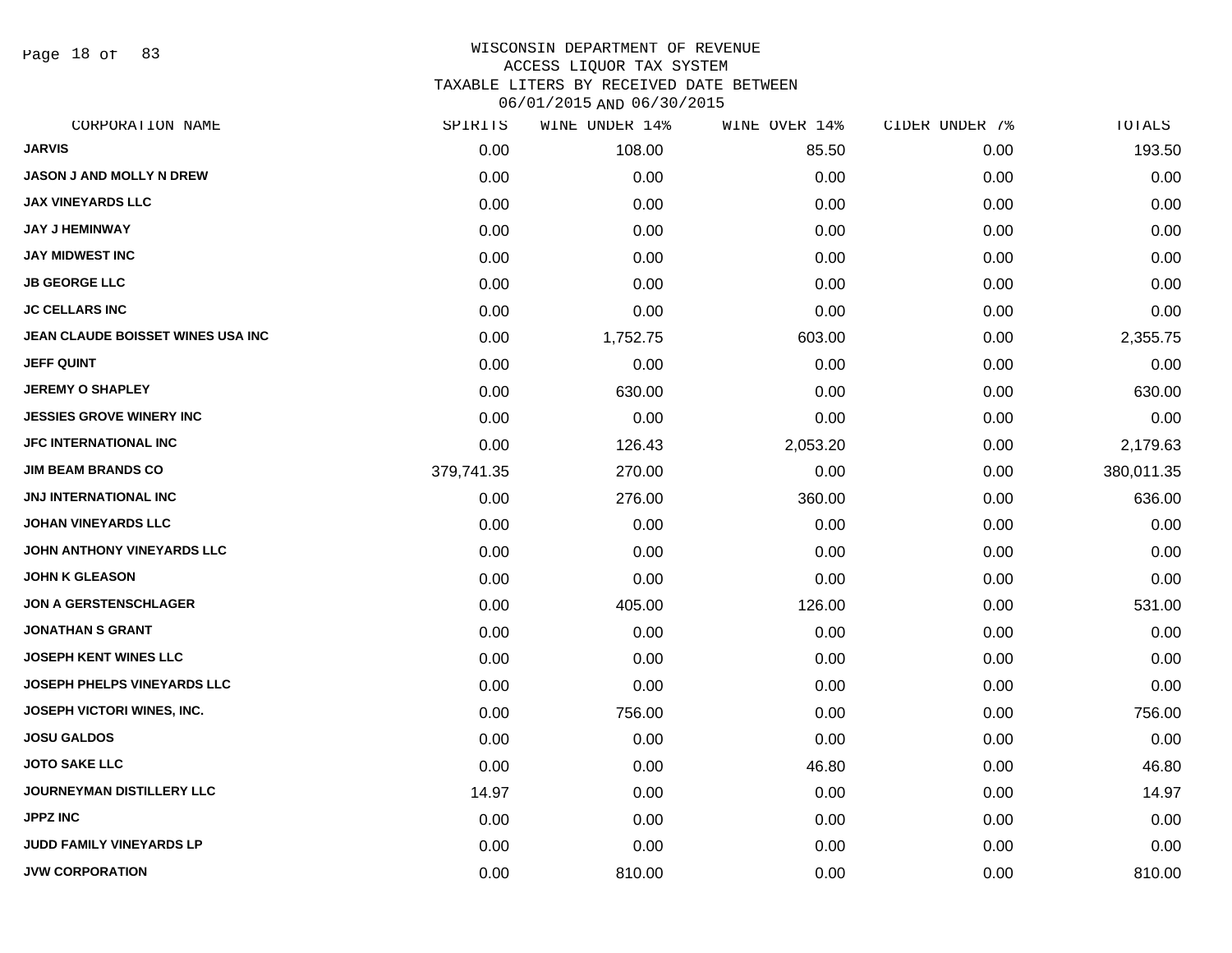Page 19 of 83

# WISCONSIN DEPARTMENT OF REVENUE ACCESS LIQUOR TAX SYSTEM

TAXABLE LITERS BY RECEIVED DATE BETWEEN

| CORPORATION NAME                          | SPIRITS   | WINE UNDER 14% | WINE OVER 14% | CIDER UNDER 7% | TOTALS      |
|-------------------------------------------|-----------|----------------|---------------|----------------|-------------|
| <b>JZ WINE COMPANY</b>                    | 0.00      | 315.00         | 0.00          | 0.00           | 315.00      |
| <b>K VINTNERS LLC</b>                     | 0.00      | 10,584.00      | 126.00        | 0.00           | 10,710.00   |
| <b>KALIN CELLARS INC</b>                  | 0.00      | 0.00           | 0.00          | 0.00           | 0.00        |
| <b>KB WINES LLC</b>                       | 0.00      | 0.00           | 0.00          | 0.00           | 0.00        |
| <b>KELLER ESTATE LTD</b>                  | 0.00      | 0.00           | 0.00          | 0.00           | 0.00        |
| <b>KEN WRIGHT CELLARS CO</b>              | 0.00      | 0.00           | 0.00          | 0.00           | 0.00        |
| <b>KENNETH S LIKITPRAKONG</b>             | 0.00      | 0.00           | 0.00          | 0.00           | 0.00        |
| <b>KENT HUMPHREY</b>                      | 0.00      | 0.00           | 0.00          | 0.00           | 0.00        |
| <b>KENT RASMUSSEN WINERY</b>              | 0.00      | 126.00         | 0.00          | 0.00           | 126.00      |
| <b>KENTUCKY BOURBON DISTILLERS LTD</b>    | 546.00    | 0.00           | 0.00          | 0.00           | 546.00      |
| <b>KERMIT LYNCH WINE MERCHANTS</b>        | 0.00      | 0.00           | 90.00         | 0.00           | 90.00       |
| <b>KERN IMPORTERS &amp; MARKETING INC</b> | 0.00      | 0.00           | 0.00          | 0.00           | 0.00        |
| KINDRED SPIRITS NORTH AMERICA INC         | 0.00      | 0.00           | 0.00          | 0.00           | 0.00        |
| <b>KING ESTATE WINERY LP</b>              | 0.00      | 6,177.00       | 27.00         | 0.00           | 6,204.00    |
| <b>KIONA VINEYARDS LLC</b>                | 0.00      | 0.00           | 0.00          | 0.00           | 0.00        |
| <b>KISTLER VINEYARDS, LLC</b>             | 0.00      | 0.00           | 0.00          | 0.00           | 0.00        |
| <b>KITFOX VINEYARDS LLC</b>               | 0.00      | 0.00           | 0.00          | 0.00           | 0.00        |
| <b>KLEIN FOODS INC</b>                    | 0.00      | 1,128.00       | 108.00        | 0.00           | 1,236.00    |
| <b>KLIN SPIRITS LLC</b>                   | 0.00      | 0.00           | 0.00          | 0.00           | 0.00        |
| <b>KLINKER BRICK WINERY INC</b>           | 0.00      | 0.00           | 517.50        | 0.00           | 517.50      |
| <b>KOBRAND CORPORATION</b>                | $-354.00$ | $-5,206.50$    | 1,872.00      | 0.00           | $-3,688.50$ |
| KOJIMA & INTERNATIONAL ASSOCIATES INC     | 0.00      | 0.00           | 0.00          | 0.00           | 0.00        |
| <b>KONGSGAARD WINE LLC</b>                | 0.00      | 0.00           | 0.00          | 0.00           | 0.00        |
| <b>KONSTANTIN D FRANK &amp; SONS</b>      | 0.00      | 0.00           | 0.00          | 0.00           | 0.00        |
| <b>KOPRI INC</b>                          | 0.00      | 0.00           | 0.00          | 0.00           | 0.00        |
| <b>KOVAL INC</b>                          | 67.17     | 0.00           | 0.00          | 0.00           | 67.17       |
| <b>KRETEK INTERNATIONAL INC</b>           | 0.00      | 0.00           | 0.00          | 0.00           | 0.00        |
| <b>KRISTINE ASHE</b>                      | 0.00      | 0.00           | 0.00          | 0.00           | 0.00        |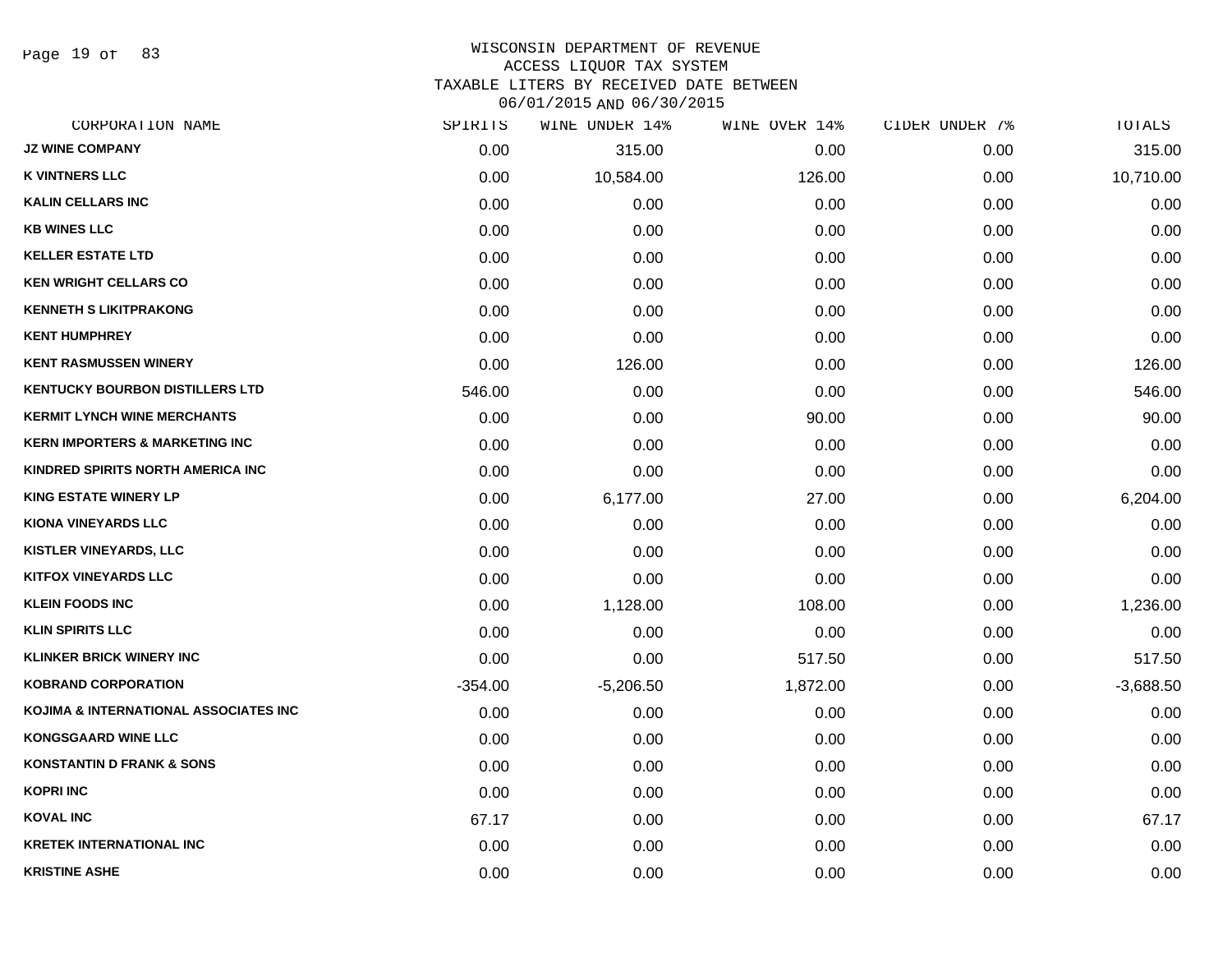Page 20 of 83

#### WISCONSIN DEPARTMENT OF REVENUE ACCESS LIQUOR TAX SYSTEM

TAXABLE LITERS BY RECEIVED DATE BETWEEN

| CORPORATION NAME                          | SPIRITS   | WINE UNDER 14% | WINE OVER 14% | CIDER UNDER 7% | TOTALS    |
|-------------------------------------------|-----------|----------------|---------------|----------------|-----------|
| <b>KRUPP BROTHERS LLC</b>                 | 0.00      | 0.00           | 0.00          | 0.00           | 0.00      |
| <b>KYSELA PERE ET FILS LTD</b>            | 0.00      | 2,325.00       | 13.50         | 0.00           | 2,338.50  |
| <b>LC WINE</b>                            | 0.00      | 0.00           | 0.00          | 0.00           | 0.00      |
| L FOPPIANO WINE CO INC                    | 0.00      | 36.00          | 0.00          | 0.00           | 36.00     |
| <b>LADERA WINERY LLC</b>                  | 0.00      | 63.00          | 72.00         | 0.00           | 135.00    |
| <b>LAETITIA VINEYARD &amp; WINERY INC</b> | 0.00      | 0.00           | 0.00          | 0.00           | 0.00      |
| <b>LAIRD &amp; COMPANY</b>                | 0.00      | 0.00           | 0.00          | 0.00           | 0.00      |
| <b>LANCE C RANDOLPH</b>                   | 0.00      | 234.00         | 0.00          | 0.00           | 234.00    |
| <b>LANGDON SHIVERICK INC</b>              | 0.00      | 0.00           | 0.00          | 0.00           | 0.00      |
| <b>LANGE WINERY LLC</b>                   | 0.00      | 0.00           | 0.00          | 0.00           | 0.00      |
| <b>LAURENT-PERRIER US INC</b>             | 0.00      | 0.00           | 0.00          | 0.00           | 0.00      |
| <b>LAVA SPRINGS INC</b>                   | 0.00      | 0.00           | 0.00          | 0.00           | 0.00      |
| <b>LCF WINE COMPANY LLC</b>               | 0.00      | 63.00          | 0.00          | 0.00           | 63.00     |
| LE CEP II INC                             | 0.00      | 254.25         | 0.00          | 0.00           | 254.25    |
| LE GRAND COURTAGE LLC                     | 0.00      | 0.00           | 0.00          | 0.00           | 0.00      |
| <b>LEAH M SULLBERG</b>                    | 0.00      | 0.00           | 0.00          | 0.00           | 0.00      |
| LEFT COAST CELLARS LLC                    | 0.00      | 0.00           | 0.00          | 0.00           | 0.00      |
| <b>LEMELSON WINERY LLC</b>                | 0.00      | 18.00          | 0.00          | 0.00           | 18.00     |
| <b>LEONARD KREUSCH INC</b>                | 0.00      | 1,711.77       | 0.00          | 0.00           | 1,711.77  |
| <b>LEONARDINI FAMILY WINERY LLC</b>       | 0.00      | 33.29          | 0.00          | 0.00           | 33.29     |
| <b>LEONETTI CELLAR LLC</b>                | 0.00      | 0.00           | 0.00          | 0.00           | 0.00      |
| LET THERE BE! DISTILLERS LLC              | 0.00      | 0.00           | 0.00          | 0.00           | 0.00      |
| <b>LEVECKE CORPORATION</b>                | 17,683.50 | 0.00           | 0.00          | 0.00           | 17,683.50 |
| <b>LEVIATHAN WINE COMPANY LLC</b>         | 0.00      | 0.00           | 0.00          | 0.00           | 0.00      |
| <b>LIOCO WINE COMPANY LLC</b>             | 0.00      | 0.00           | 0.00          | 0.00           | 0.00      |
| <b>LION NATHAN USA INC</b>                | 0.00      | 1,102.50       | 1,782.00      | 0.00           | 2,884.50  |
| <b>LIQUID BRANDS LLC</b>                  | 0.00      | 0.00           | 0.00          | 0.00           | 0.00      |
| <b>LISA LISA INCORPORATED</b>             | 0.00      | 126.00         | 63.00         | 0.00           | 189.00    |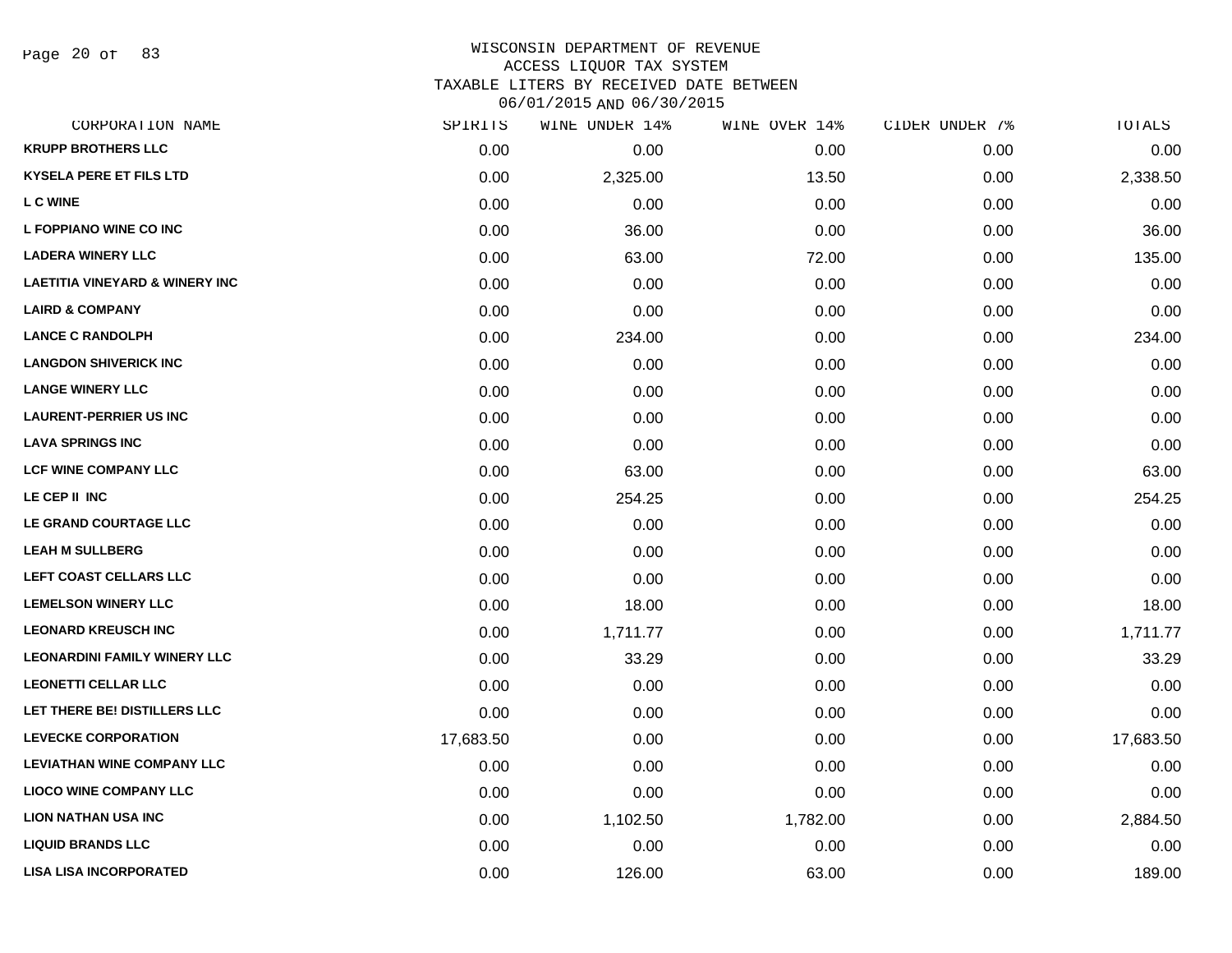Page 21 of 83

#### WISCONSIN DEPARTMENT OF REVENUE ACCESS LIQUOR TAX SYSTEM

TAXABLE LITERS BY RECEIVED DATE BETWEEN

| CORPORATION NAME                               | SPIRITS   | WINE UNDER 14% | WINE OVER 14% | CIDER UNDER 7% | TOTALS    |
|------------------------------------------------|-----------|----------------|---------------|----------------|-----------|
| <b>LOCAL WINE AND SPIRITS LLC</b>              | 0.00      | 0.00           | 0.00          | 0.00           | 0.00      |
| <b>LOEST &amp; MCNAMEE INC</b>                 | 0.00      | 1,116.00       | 85.50         | 0.00           | 1,201.50  |
| <b>LOMPIAN WINES LLC</b>                       | 0.00      | 1,974.75       | 3.00          | 0.00           | 1,977.75  |
| <b>LONG MEADOW RANCH WINERY INC</b>            | 0.00      | 78.00          | 0.00          | 0.00           | 78.00     |
| <b>LONG SHADOWS VINTNERS LLC</b>               | 0.00      | 0.00           | 0.00          | 0.00           | 0.00      |
| <b>LOOSEN BROS USA LTD</b>                     | 0.00      | 0.00           | 0.00          | 0.00           | 0.00      |
| <b>LORING WINE COMPANY LLC</b>                 | 0.00      | 0.00           | 0.00          | 0.00           | 0.00      |
| <b>LOUIDAR LLC</b>                             | 0.00      | 0.00           | 0.00          | 0.00           | 0.00      |
| <b>LOUIS GLUNZ BEER INC</b>                    | 0.00      | 0.00           | 0.00          | 0.00           | 0.00      |
| <b>LOUIS GLUNZ WINE INC</b>                    | 0.00      | 0.00           | 0.00          | 0.00           | 0.00      |
| <b>LOUIS LATOUR INC</b>                        | 0.00      | 828.00         | 0.00          | 0.00           | 828.00    |
| LOUISVILLE DISTILLING COMPANY LLC              | 1,656.00  | 0.00           | 0.00          | 0.00           | 1,656.00  |
| <b>LOWDEN SCHOOLHOUSE CORPORATION</b>          | 0.00      | 0.00           | 0.00          | 0.00           | 0.00      |
| <b>LUNA VINEYARDS INC</b>                      | 0.00      | 0.00           | 1,071.00      | 0.00           | 1,071.00  |
| <b>LUNEAU USA INC</b>                          | 0.00      | 7,158.00       | 0.00          | 0.00           | 7,158.00  |
| <b>LUXCO INC</b>                               | 71,940.60 | 369.00         | 1,380.00      | 0.00           | 73,689.60 |
| <b>M.A.C. WINES, LLC</b>                       | 0.00      | 0.00           | 189.00        | 0.00           | 189.00    |
| <b>MACH FLYNT INC</b>                          | 0.00      | 4,698.00       | 0.00          | 0.00           | 4,698.00  |
| <b>MAD CAR WINE CO LLC</b>                     | 0.00      | 0.00           | 0.00          | 0.00           | 0.00      |
| <b>MADISON VINEYARD HOLDINGS LLC</b>           | 0.00      | 405.00         | 1,071.00      | 0.00           | 1,476.00  |
| <b>MADRIGAL FAMILY WINERY LLC</b>              | 0.00      | 0.00           | 0.00          | 0.00           | 0.00      |
| <b>MAGAVE TEQUILA INC</b>                      | 1,200.00  | 0.00           | 0.00          | 0.00           | 1,200.00  |
| <b>MAGICAL SPIRITS INC</b>                     | 0.00      | 0.00           | 0.00          | 0.00           | 0.00      |
| <b>MAISONS MARQUES &amp; DOMAINES USA INC.</b> | 0.00      | 1,414.50       | 72.00         | 0.00           | 1,486.50  |
| <b>MANUEL PULIDO</b>                           | 0.00      | 0.00           | 0.00          | 0.00           | 0.00      |
| <b>MARIETTA CELLARS INC</b>                    | 0.00      | 1,008.00       | 0.00          | 0.00           | 1,008.00  |
| <b>MARIPOSA WINE COMPANY LLC</b>               | 0.00      | 0.00           | 0.00          | 0.00           | 0.00      |
| <b>MARK ADAMS &amp; CIERA ADAMS</b>            | 0.00      | 0.00           | 0.00          | 0.00           | 0.00      |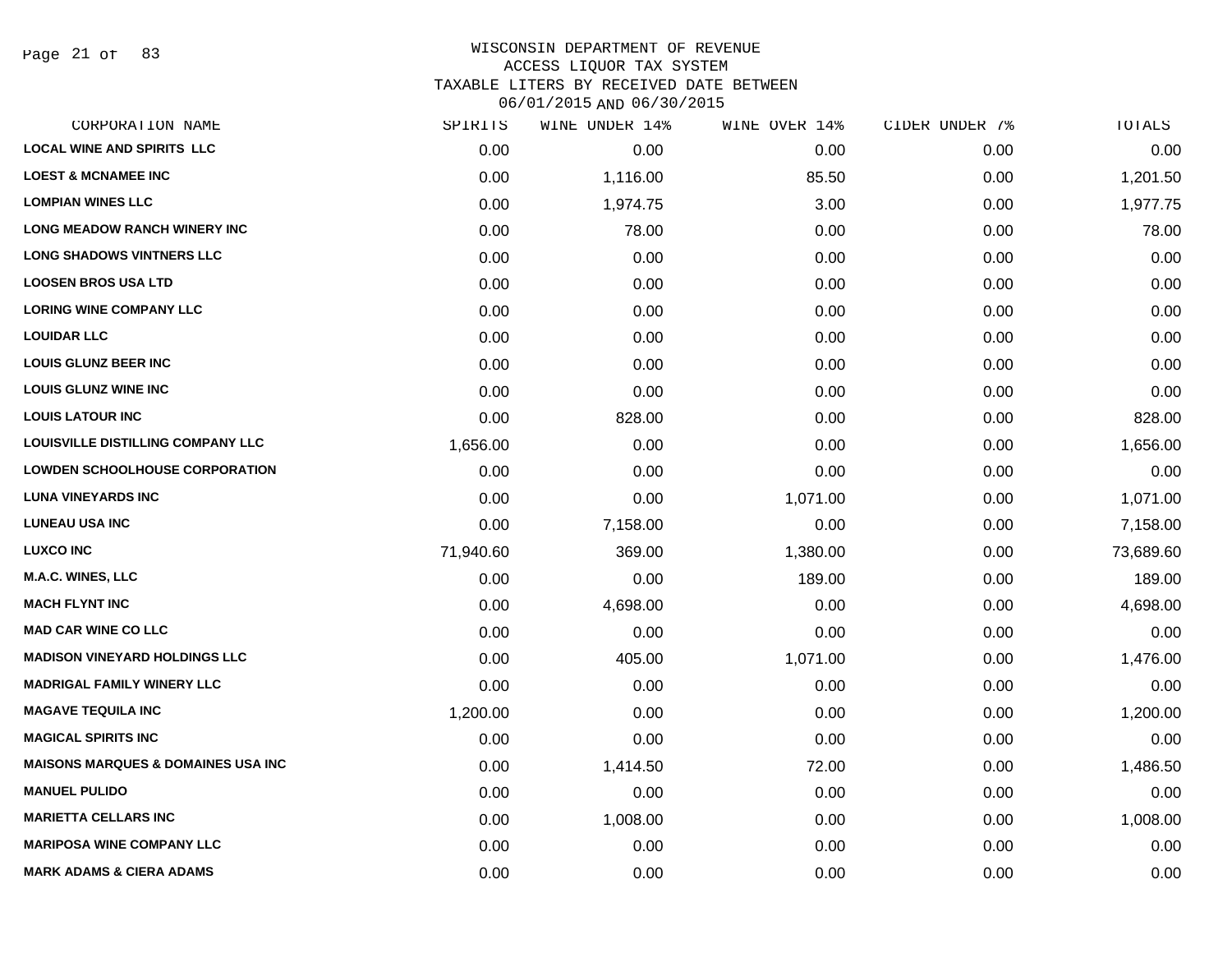Page 22 of 83

| CORPORATION NAME                                  | SPIRITS   | WINE UNDER 14% | WINE OVER 14% | CIDER UNDER 7% | TOTALS    |
|---------------------------------------------------|-----------|----------------|---------------|----------------|-----------|
| <b>MARK ANTHONY BRANDS INC</b>                    | 0.00      | 0.00           | 0.00          | 0.00           | 0.00      |
| <b>MARKETING GLOBAL BRANDS CORP</b>               | 0.00      | 0.00           | 0.00          | 0.00           | 0.00      |
| <b>MARTIN RAY WINERY INC</b>                      | 0.00      | 1,439.97       | 333.00        | 0.00           | 1,772.97  |
| <b>MARTINELLI WINERY INC</b>                      | 0.00      | 0.00           | 0.00          | 0.00           | 0.00      |
| <b>MASON &amp; MASON</b>                          | 0.00      | 1,512.00       | 31.50         | 0.00           | 1,543.50  |
| <b>MASSANOIS LLC</b>                              | 0.00      | 1,383.25       | 20.25         | 0.00           | 1,403.50  |
| <b>MATHY WINERY LLC</b>                           | 0.00      | 0.00           | 0.00          | 0.00           | 0.00      |
| <b>MATRICK HOLDINGS CORPORATION</b>               | 0.00      | 0.00           | 0.00          | 0.00           | 0.00      |
| <b>MAURICE KANBAR</b>                             | 0.00      | 0.00           | 0.00          | 0.00           | 0.00      |
| <b>MAURITSON FAMILY WINERY</b>                    | 0.00      | 0.00           | 0.00          | 0.00           | 0.00      |
| <b>MAZZARRINI INC</b>                             | 0.00      | 0.00           | 0.00          | 0.00           | 0.00      |
| <b>MC CORMICK DISTILLING CO INC</b>               | 11,949.00 | 0.00           | 0.00          | 0.00           | 11,949.00 |
| <b>MCKENZIE'S BEVERAGES INC</b>                   | 0.00      | 0.00           | 0.00          | 3,848.40       | 3,848.40  |
| <b>MCMANIS FAMILY VINEYARDS INC</b>               | 0.00      | 5,058.00       | 0.00          | 0.00           | 5,058.00  |
| <b>MCNAB RIDGE WINERY LLC</b>                     | 0.00      | 0.00           | 0.00          | 0.00           | 0.00      |
| <b>MEANDER LLC</b>                                | 0.00      | 0.00           | 0.00          | 0.00           | 0.00      |
| <b>MEDCO ATLANTIC INC</b>                         | 0.00      | 0.00           | 0.00          | 0.00           | 0.00      |
| <b>MEGAWINE INC</b>                               | 0.00      | 0.00           | 0.00          | 0.00           | 0.00      |
| <b>MEIERS WINE CELLARS INC</b>                    | 0.00      | 1,026.00       | 54.00         | 0.00           | 1,080.00  |
| <b>MENDOCINO WINE GROUP LLC</b>                   | 0.00      | 693.00         | 0.00          | 0.00           | 693.00    |
| <b>MERCER WINE ESTATES LLC / MERCER HOGUE LLC</b> | 0.00      | 252.00         | 252.00        | 0.00           | 504.00    |
| <b>MERCHANT DU VIN CORPORATION</b>                | 0.00      | 0.00           | 0.00          | 92.74          | 92.74     |
| <b>MEREDITH VINEYARD ESTATE INC</b>               | 0.00      | 0.00           | 611.25        | 0.00           | 611.25    |
| <b>MERRYVALE VINEYARDS LLC</b>                    | 0.00      | 378.00         | 0.00          | 0.00           | 378.00    |
| <b>METEOR VINEYARD LLC</b>                        | 0.00      | 0.00           | 0.00          | 0.00           | 0.00      |
| <b>METROWINE DISTRIBUTION CO INC</b>              | 0.00      | 0.00           | 0.00          | 0.00           | 0.00      |
| <b>MEV CORPORATION</b>                            | 0.00      | 126.00         | 0.00          | 0.00           | 126.00    |
| <b>MEXCOR INC</b>                                 | 0.00      | 0.00           | 0.00          | 0.00           | 0.00      |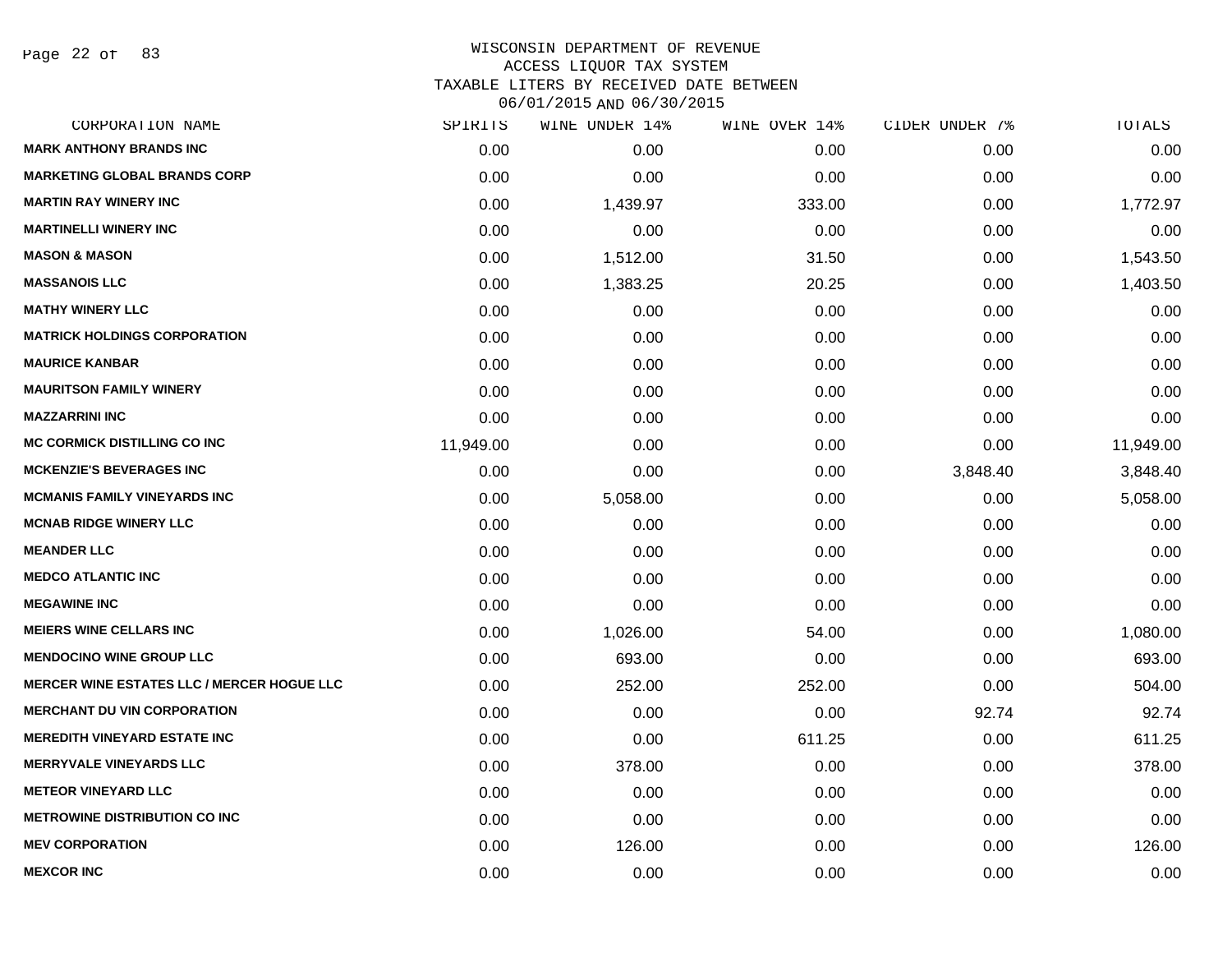Page 23 of 83

### WISCONSIN DEPARTMENT OF REVENUE ACCESS LIQUOR TAX SYSTEM TAXABLE LITERS BY RECEIVED DATE BETWEEN

| CORPORATION NAME                            | SPIRITS   | WINE UNDER 14% | WINE OVER 14% | CIDER UNDER 7% | TOTALS    |
|---------------------------------------------|-----------|----------------|---------------|----------------|-----------|
| <b>MEYER CELLARS LLC</b>                    | 0.00      | 0.00           | 0.00          | 0.00           | 0.00      |
| <b>MHW LTD</b>                              | 9,633.00  | 11,142.00      | 1,827.00      | 9,157.68       | 31,759.68 |
| <b>MICHAEL C HOWARD</b>                     | 0.00      | 0.00           | 0.00          | 0.00           | 0.00      |
| <b>MICHAEL HOUGH</b>                        | 0.00      | 0.00           | 0.00          | 0.00           | 0.00      |
| <b>MICHAEL L &amp; YVONNE LANDT LLC</b>     | 0.00      | 0.00           | 0.00          | 0.00           | 0.00      |
| <b>MICHAEL SKURNIK WINES INC</b>            | 0.00      | 1,052.96       | 0.00          | 0.00           | 1,052.96  |
| <b>MICHEAL DASHE</b>                        | 0.00      | 0.00           | 63.00         | 0.00           | 63.00     |
| <b>MID-OAK DISTILLERY INC</b>               | 0.00      | 0.00           | 0.00          | 0.00           | 0.00      |
| <b>MIDDLETON FAMILY WINES LLC</b>           | 0.00      | 0.50           | 0.08          | 0.00           | 0.58      |
| <b>MILE HIGH SPIRITS LLC</b>                | 5,026.80  | 0.00           | 0.00          | 0.00           | 5,026.80  |
| <b>MILL CREEK VINEYARDS</b>                 | 0.00      | 63.00          | 63.00         | 0.00           | 126.00    |
| <b>MILLER SQUARED INC</b>                   | 99.00     | 1,494.00       | 0.00          | 0.00           | 1,593.00  |
| <b>MILLERCOORS LLC</b>                      | 0.00      | 0.00           | 0.00          | 0.00           | 0.00      |
| <b>MILORAD &amp; SUSAN J KARAKASEVIC</b>    | 0.00      | 0.00           | 0.00          | 0.00           | 0.00      |
| <b>MILTONS DISTRIBUTING CO INC</b>          | 0.00      | 2,348.95       | 0.00          | 0.00           | 2,348.95  |
| <b>MINER FAMILY WINERY LLC</b>              | 0.00      | 0.00           | 135.00        | 0.00           | 135.00    |
| <b>MINNESOTA WINEGROWERS COOPERATIVE</b>    | 0.00      | 0.00           | 0.00          | 0.00           | 0.00      |
| <b>MIONETTO USA INC</b>                     | 0.00      | 744.75         | 0.00          | 0.00           | 744.75    |
| <b>MIRA WINERY LLC</b>                      | 0.00      | 0.00           | 0.00          | 0.00           | 0.00      |
| <b>MIRASOL WINE LLC</b>                     | 0.00      | 0.00           | 0.00          | 0.00           | 0.00      |
| <b>MISA IMPORTS INC</b>                     | 13,343.25 | 7,344.00       | 1,170.00      | 0.00           | 21,857.25 |
| <b>MISSISSIPPI RIVER DISTILLING COMPANY</b> | 180.00    | 0.00           | 0.00          | 0.00           | 180.00    |
| <b>MIURA VINEYARDS LLC</b>                  | 0.00      | 0.00           | 0.00          | 0.00           | 0.00      |
| <b>MMX IMPORTS LLC</b>                      | 0.00      | 450.00         | 0.00          | 0.00           | 450.00    |
| <b>MODERN DEVELOPMENT COMPANY</b>           | 0.00      | 0.00           | 0.00          | 0.00           | 0.00      |
| <b>MODERN SPIRITS LLC</b>                   | 45.00     | 0.00           | 0.00          | 0.00           | 45.00     |
| <b>MOET HENNESSY USA, INC.</b>              | 29,607.00 | 1,615.50       | 2,974.50      | 0.00           | 34,197.00 |
| <b>MOLLYDOOKER INTERNATIONAL LLC</b>        | 0.00      | 0.00           | 1,719.00      | 0.00           | 1,719.00  |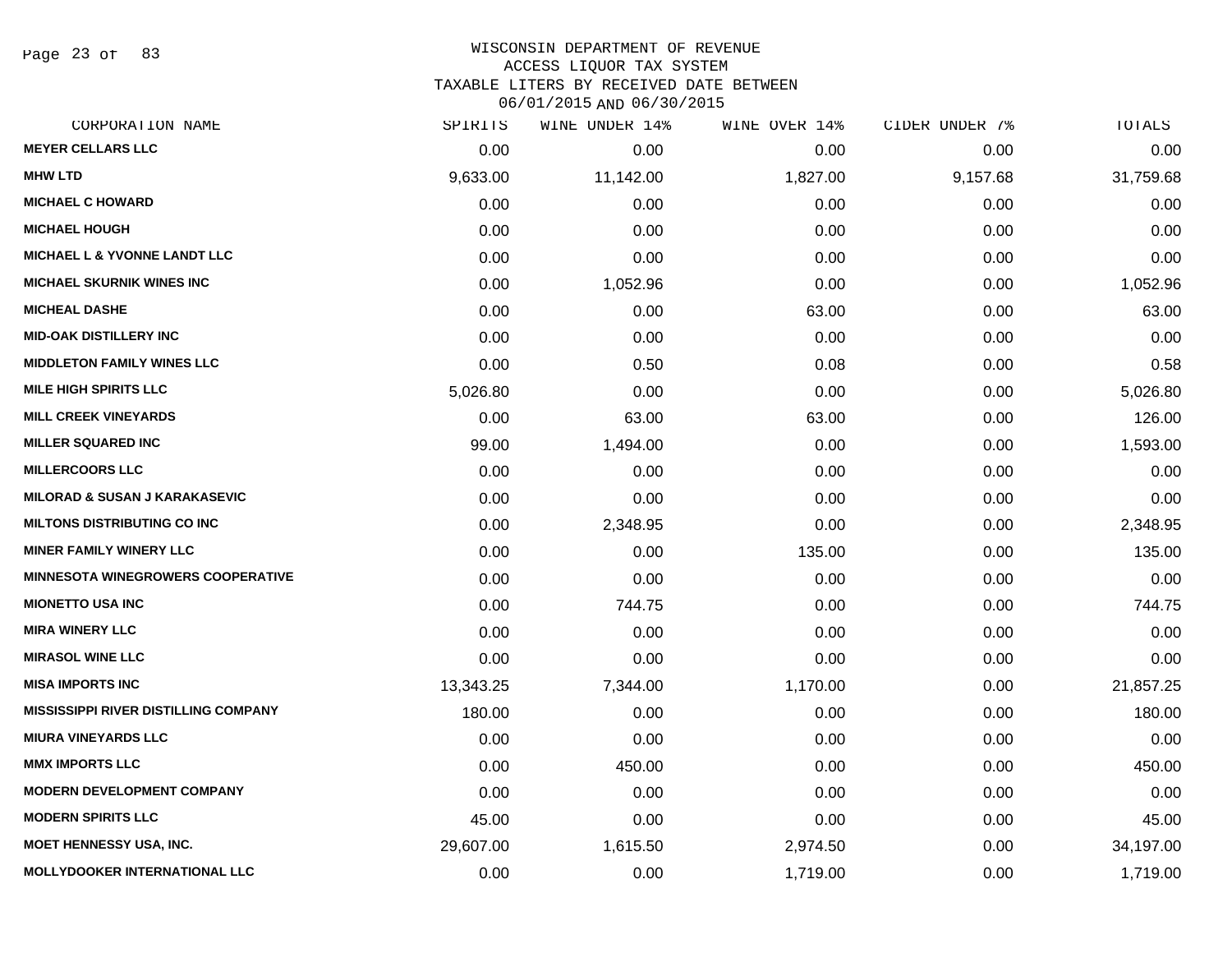Page 24 of 83

| CORPORATION NAME                                                                   | SPIRITS  | WINE UNDER 14% | WINE OVER 14% | CIDER UNDER 7% | TOTALS    |
|------------------------------------------------------------------------------------|----------|----------------|---------------|----------------|-----------|
| <b>MONICA NOGUES</b>                                                               | 0.00     | 0.00           | 0.00          | 0.00           | 0.00      |
| <b>MONTAGNA LLC</b>                                                                | 0.00     | 0.00           | 0.00          | 0.00           | 0.00      |
| <b>MONTEREY WINE COMPANY LLC</b>                                                   | 0.00     | 504.00         | 0.00          | 0.00           | 504.00    |
| <b>MONTICELLO CELLARS INC</b>                                                      | 0.00     | 0.00           | 0.00          | 0.00           | 0.00      |
| <b>MONTINORE VINEYARDS LIMITED</b>                                                 | 0.00     | 63.00          | 0.00          | 0.00           | 63.00     |
| <b>MORGAN CLENDENEN</b>                                                            | 0.00     | 0.00           | 0.00          | 0.00           | 0.00      |
| <b>MORGAN WINERY INC</b>                                                           | 0.00     | 0.00           | 63.00         | 0.00           | 63.00     |
| <b>MOUNT VEEDER FARMS LLC</b>                                                      | 0.00     | 0.00           | 0.00          | 0.00           | 0.00      |
| <b>MOUNTAIN VIEW VINTNERS INC.</b>                                                 | 0.00     | 315.00         | 0.00          | 0.00           | 315.00    |
| <b>MOUNTAIN VIEW VINTNERS LLC</b>                                                  | 0.00     | 0.00           | 0.00          | 0.00           | 0.00      |
| <b>MS WALKER INC</b>                                                               | 0.00     | 0.00           | 0.00          | 0.00           | 0.00      |
| <b>MUSTACHE MENTORS LLC</b>                                                        | 0.00     | 252.00         | 0.00          | 0.00           | 252.00    |
| <b>MUTUAL WHOLESALE LIQUOR INC</b>                                                 | 0.00     | 0.00           | 0.00          | 0.00           | 0.00      |
| <b>NAKED WINES LLC</b>                                                             | 0.00     | 0.00           | 0.00          | 0.00           | 0.00      |
| <b>NAPA VALLEY SPECIALTY WINES INC</b>                                             | 0.00     | 3,816.00       | 675.00        | 0.00           | 4,491.00  |
| <b>NATIONAL CONSUMER CREDIT GUARANTEE</b><br><b>ASSOCIATION OF CONNECTICUT INC</b> | 0.00     | 0.00           | 0.00          | 0.00           | 0.00      |
| <b>NATURAL MERCHANTS INC</b>                                                       | 0.00     | 83.00          | 0.00          | 0.00           | 83.00     |
| <b>NATUREL WEST CORP</b>                                                           | 0.00     | 0.00           | 0.00          | 0.00           | 0.00      |
| <b>NAVARRO VINEYARDS, LLC</b>                                                      | 0.00     | 0.00           | 0.00          | 0.00           | 0.00      |
| <b>NBI ACQUISITION LLC</b>                                                         | 0.00     | 33.07          | 0.00          | 0.00           | 33.07     |
| <b>NDC SYSTEMS LP</b>                                                              | 2,349.00 | 69,354.00      | 2,155.50      | 0.00           | 73,858.50 |
| <b>NEGOCIANTS USA INC</b>                                                          | 0.00     | 256.50         | 36.00         | 0.00           | 292.50    |
| <b>NESTOR IMPORTS INC</b>                                                          | 27.00    | 153.00         | 135.00        | 0.00           | 315.00    |
| <b>NEW HOLLAND BREWING CO LLC</b>                                                  | 126.00   | 0.00           | 0.00          | 0.00           | 126.00    |
| <b>NEW MEXICO WINERIES INC</b>                                                     | 0.00     | 513.00         | 0.00          | 0.00           | 513.00    |
| <b>NEW PARROTT &amp; CO</b>                                                        | 0.00     | 4,347.00       | 0.00          | 0.00           | 4,347.00  |
| <b>NEW VAVIN INC</b>                                                               | 0.00     | 0.00           | 459.00        | 0.00           | 459.00    |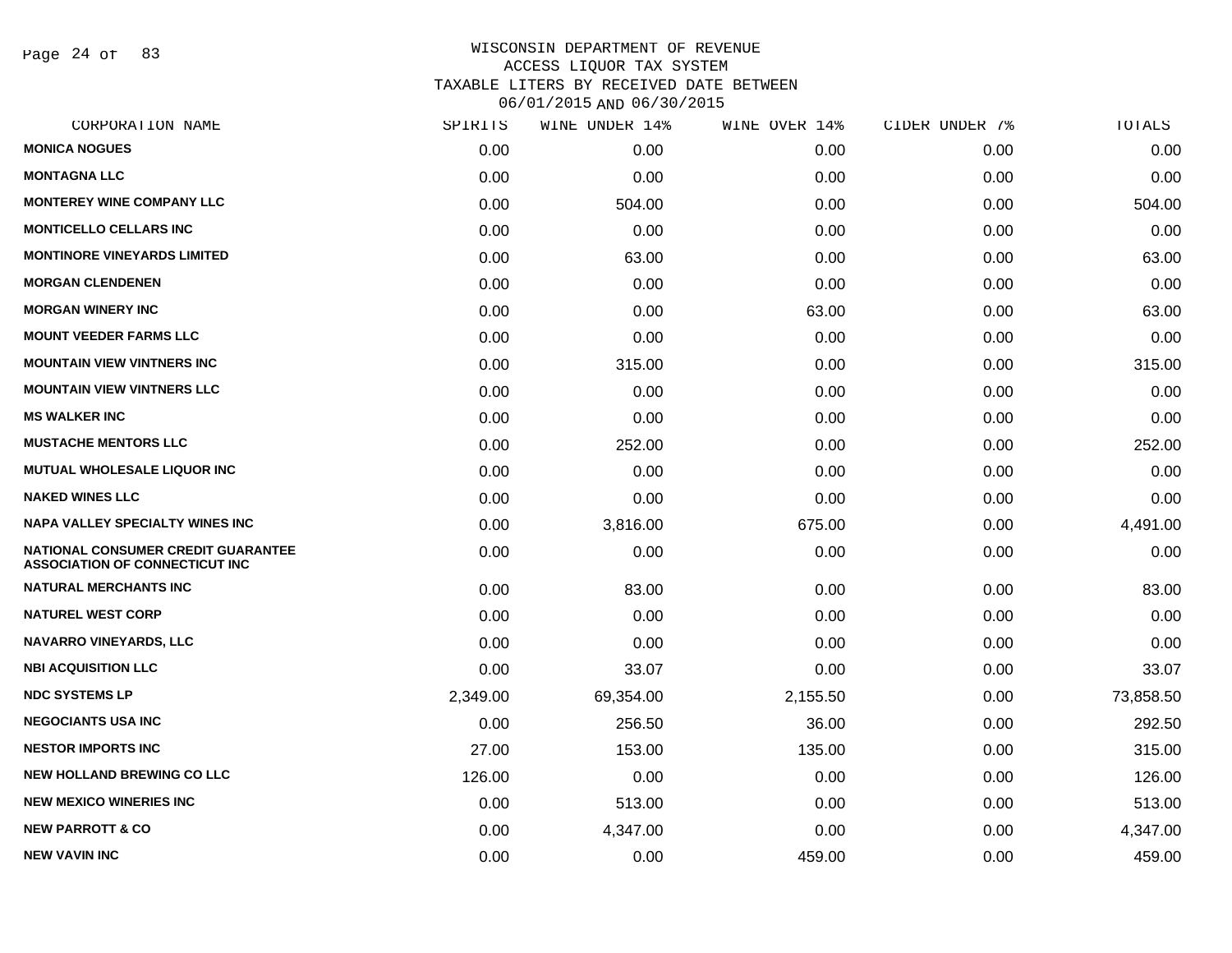Page 25 of 83

| CORPORATION NAME                        | SPIRITS | WINE UNDER 14% | WINE OVER 14% | CIDER UNDER 7% | TOTALS   |
|-----------------------------------------|---------|----------------|---------------|----------------|----------|
| <b>NEW YORK MUTUAL TRADING CO INC</b>   | 0.00    | 0.00           | 0.00          | 0.00           | 0.00     |
| <b>NICHE IMPORT CO</b>                  | 144.00  | 288.00         | 0.00          | 0.00           | 432.00   |
| NIEBAUM-COPPOLA ESTATE WINERY LP        | 0.00    | 0.00           | 40.50         | 0.00           | 40.50    |
| <b>NOLET SPIRITS USA INC</b>            | 0.00    | 0.00           | 0.00          | 0.00           | 0.00     |
| <b>NORTH SHORE DISTILLERY LLC</b>       | 0.00    | 0.00           | 0.00          | 0.00           | 0.00     |
| <b>NOVA WINES, INC.</b>                 | 0.00    | 126.00         | 0.00          | 0.00           | 126.00   |
| <b>NUCCIO &amp; WISE</b>                | 0.00    | 0.00           | 0.00          | 0.00           | 0.00     |
| <b>NV AWG LTD</b>                       | 0.00    | 0.00           | 0.00          | 0.00           | 0.00     |
| O'NEILL BEVERAGES CO LLC                | 0.00    | 6,678.00       | 504.00        | 0.00           | 7,182.00 |
| <b>O'SHAUGHNESSY DEL OSO LLC</b>        | 0.00    | 0.00           | 0.00          | 0.00           | 0.00     |
| OAK RIDGE WINERY LLC                    | 0.00    | 0.00           | 0.00          | 0.00           | 0.00     |
| <b>OLD BRIDGE CELLARS</b>               | 0.00    | 2,268.00       | 315.00        | 0.00           | 2,583.00 |
| <b>OLDE WORLD IMPORTS INC</b>           | 0.00    | 49.50          | 9.00          | 0.00           | 58.50    |
| OLE SMOKY DISTILLERY LLC                | 427.50  | 0.00           | 0.00          | 0.00           | 427.50   |
| <b>OLIVER WINE COMPANY INC</b>          | 0.00    | 1,341.00       | 0.00          | 0.00           | 1,341.00 |
| ONE TRUE VINE LLC                       | 0.00    | 126.00         | 0.00          | 0.00           | 126.00   |
| <b>OPICI IMPORT COMPANY</b>             | 27.00   | 1,644.00       | 126.00        | 0.00           | 1,797.00 |
| <b>OPOLO WINES LP</b>                   | 0.00    | 0.00           | 0.00          | 0.00           | 0.00     |
| <b>OPUS ONE WINERY LLC</b>              | 0.00    | 0.00           | 0.00          | 0.00           | 0.00     |
| ORCA PROPERTIES LLC                     | 0.00    | 0.00           | 0.00          | 0.00           | 0.00     |
| <b>OREGON BREWING COMPANY INC</b>       | 28.52   | 0.00           | 0.00          | 0.00           | 28.52    |
| <b>ORGANIC VINTNERS INC</b>             | 0.00    | 0.00           | 0.00          | 0.00           | 0.00     |
| <b>ORIGINAL SIN CORPORATION</b>         | 0.00    | 0.00           | 0.00          | 457.84         | 457.84   |
| ORIN SWIFT CELLARS LLC                  | 0.00    | 0.00           | 0.00          | 0.00           | 0.00     |
| <b>OUTPOST WINES LLC</b>                | 0.00    | 0.00           | 0.00          | 0.00           | 0.00     |
| <b>OWEN ROE LLC</b>                     | 0.00    | 630.00         | 342.00        | 0.00           | 972.00   |
| P R GRISLEY CO INC                      | 0.00    | 0.00           | 0.00          | 0.00           | 0.00     |
| <b>PACIFIC EDGE MARKETING GROUP INC</b> | 364.49  | 0.00           | 0.00          | 0.00           | 364.49   |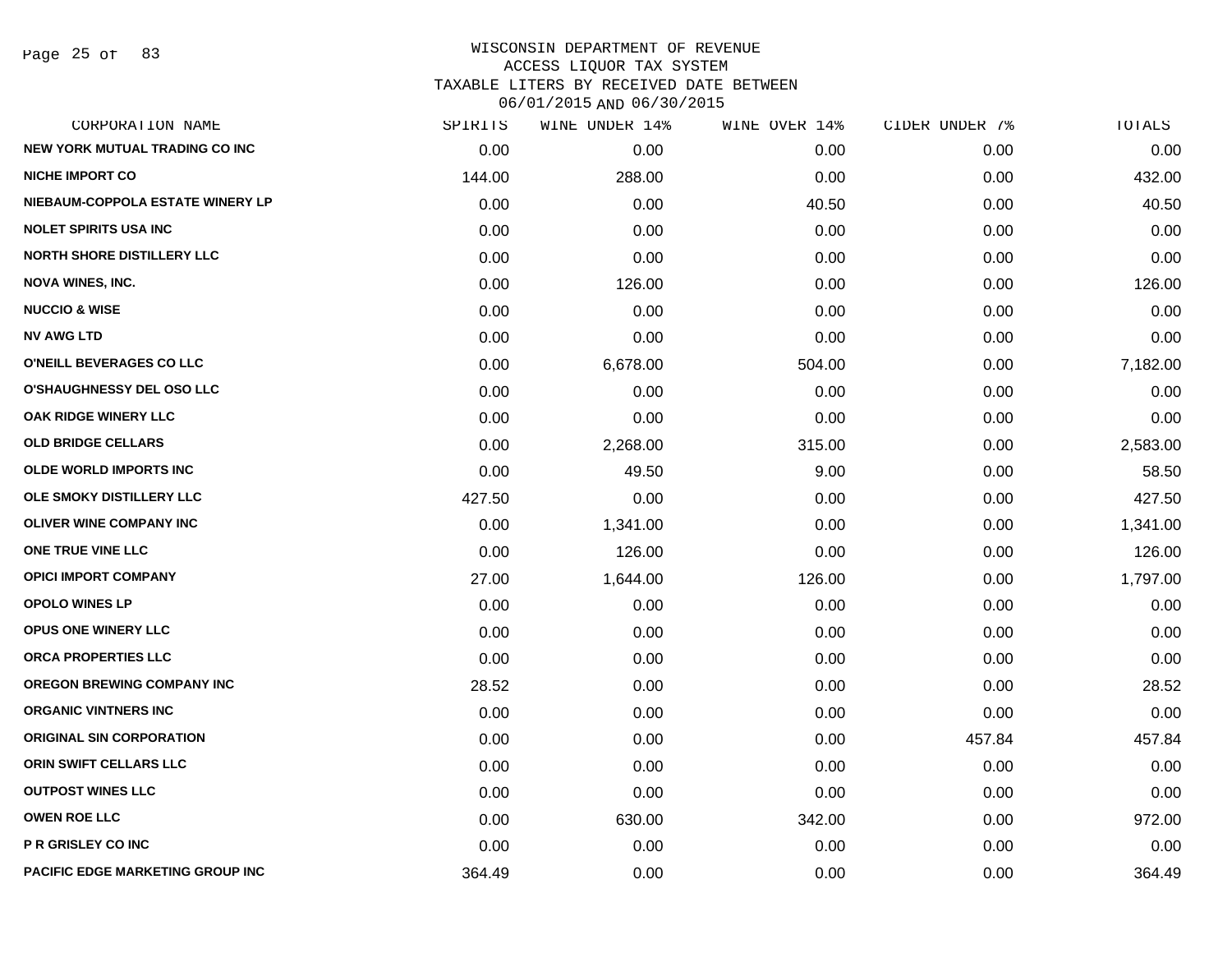Page 26 of 83

| CORPORATION NAME                        | SPIRITS   | WINE UNDER 14% | WINE OVER 14% | CIDER UNDER 7% | TOTALS    |
|-----------------------------------------|-----------|----------------|---------------|----------------|-----------|
| <b>PACIFIC INTERNATIONAL LIQUOR INC</b> | 9.00      | 0.00           | 240.48        | 0.00           | 249.48    |
| <b>PACIFIC PRIME WINES LLC</b>          | 0.00      | 0.00           | 0.00          | 0.00           | 0.00      |
| <b>PAHLMEYER LLC</b>                    | 0.00      | 0.00           | 153.00        | 0.00           | 153.00    |
| <b>PALI WINE COMPANY LP</b>             | 0.00      | 288.00         | 224.25        | 0.00           | 512.25    |
| PALM BAY INTERNATIONAL INC              | 345.00    | 14,038.94      | 348.00        | 0.00           | 14,731.94 |
| <b>PAMELA FRYE</b>                      | 0.00      | 0.00           | 0.00          | 0.00           | 0.00      |
| <b>PAMPA BEVERAGES LLC</b>              | 0.00      | 3,375.00       | 0.00          | 0.00           | 3,375.00  |
| <b>PANTHER CREEK CELLARS LLC</b>        | 0.00      | 0.00           | 0.00          | 0.00           | 0.00      |
| PARAGON VINEYARD CO INC                 | 0.00      | 266.00         | 441.00        | 0.00           | 707.00    |
| <b>PARK STREET IMPORTS, LLC</b>         | 1,665.75  | 3,532.50       | 0.00          | 0.00           | 5,198.25  |
| <b>PARK WINE COMPANY INC</b>            | 0.00      | 162.00         | 27.00         | 0.00           | 189.00    |
| <b>PARKER STATION INC</b>               | 0.00      | 0.00           | 1,017.00      | 0.00           | 1,017.00  |
| PARTIDA TEQUILA LLC                     | 0.00      | 0.00           | 0.00          | 0.00           | 0.00      |
| <b>PASTERNAK WINE IMPORTS LLC</b>       | 0.00      | 846.00         | 693.00        | 0.00           | 1,539.00  |
| <b>PAT WINES LLC</b>                    | 0.00      | 0.00           | 0.00          | 0.00           | 0.00      |
| <b>PATERNO IMPORTS LTD</b>              | 220.50    | 11,706.00      | 5,277.00      | 0.00           | 17,203.50 |
| <b>PATRICIO C MATA</b>                  | 0.00      | 180.00         | 0.00          | 0.00           | 180.00    |
| <b>PATRICK A RONEY</b>                  | 0.00      | 5,445.00       | 576.00        | 0.00           | 6,021.00  |
| <b>PATRON SPIRITS COMPANY</b>           | 17,359.20 | 0.00           | 0.00          | 0.00           | 17,359.20 |
| PATZ & HALL WINE COMPANY INC            | 0.00      | 0.00           | 0.00          | 0.00           | 0.00      |
| <b>PAUL HOBBS IMPORTS INC</b>           | 0.00      | 0.00           | 0.00          | 0.00           | 0.00      |
| <b>PAUL HOBBS WINERY LP</b>             | 0.00      | 0.00           | 0.00          | 0.00           | 0.00      |
| <b>PAUL W QUACKENBUSH</b>               | 0.00      | 0.00           | 0.00          | 0.00           | 0.00      |
| <b>PAULANER USA LLC</b>                 | 0.00      | 0.00           | 0.00          | 0.00           | 0.00      |
| <b>PAVI WINES LLC</b>                   | 0.00      | 0.00           | 0.00          | 0.00           | 0.00      |
| <b>PAWEL LATO</b>                       | 0.00      | 0.00           | 0.00          | 0.00           | 0.00      |
| <b>PAX MAHLE WINES LLC</b>              | 0.00      | 0.00           | 0.00          | 0.00           | 0.00      |
| <b>PEACH SYSTEMS INC</b>                | 0.00      | 0.00           | 0.00          | 0.00           | 0.00      |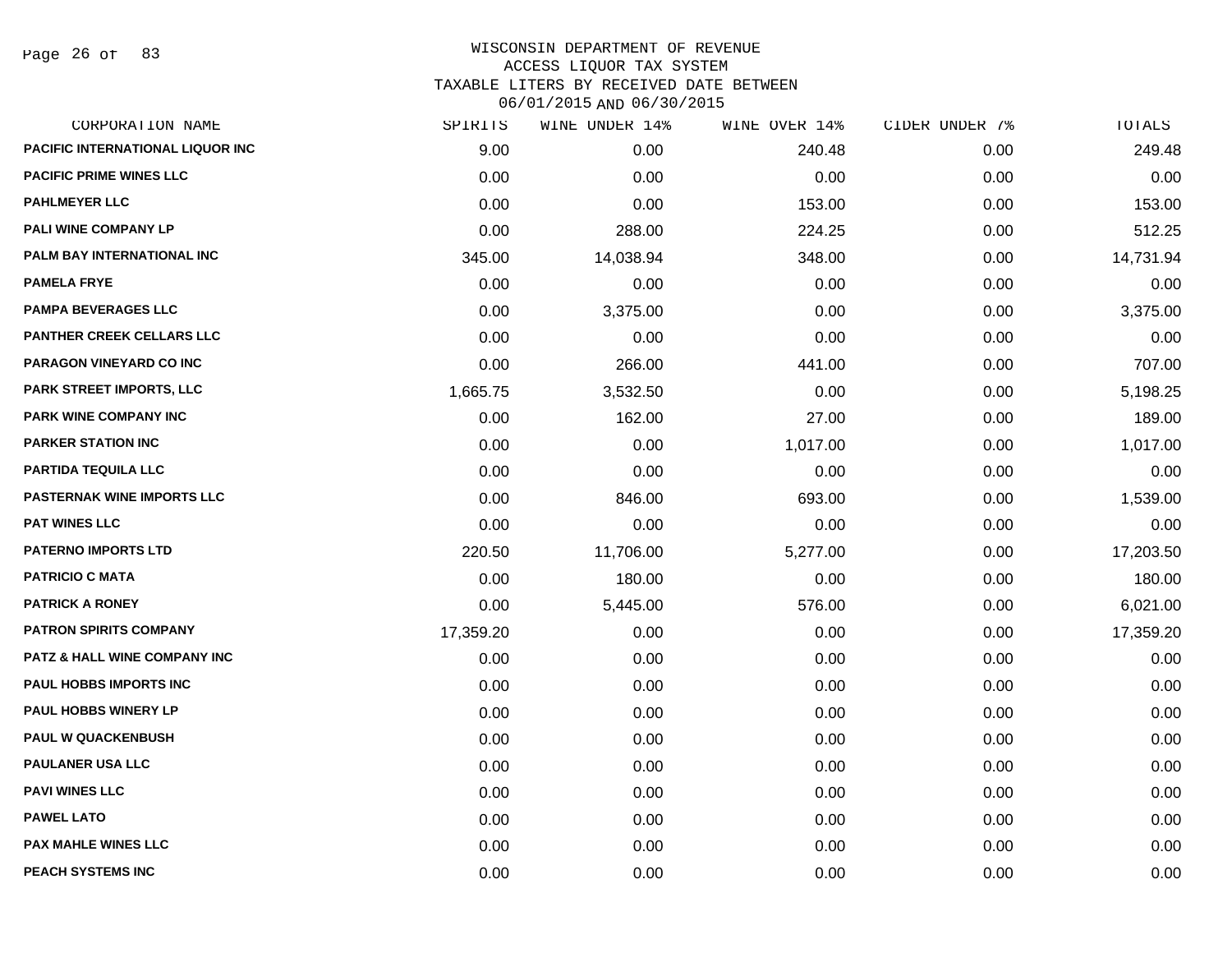Page 27 of 83

| CORPORATION NAME                            | SPIRITS   | WINE UNDER 14% | WINE OVER 14% | CIDER UNDER 7% | TOTALS    |
|---------------------------------------------|-----------|----------------|---------------|----------------|-----------|
| PEACHY CANYON WINERY                        | 0.00      | 0.00           | 0.00          | 0.00           | 0.00      |
| PEJU FAMILY OPERATING PARTNERSHIP LP        | 0.00      | 252.00         | 252.00        | 0.00           | 504.00    |
| <b>PENNER-ASH LLC</b>                       | 0.00      | 0.00           | 0.00          | 0.00           | 0.00      |
| PEPPER BRIDGE WINERY LLC                    | 0.00      | 0.00           | 0.00          | 0.00           | 0.00      |
| PERFECTA CAMERA CORP                        | 0.00      | 229.50         | 0.00          | 0.00           | 229.50    |
| PERNOD RICARD USA LLC                       | 66,403.60 | 10,732.42      | 418.50        | 0.00           | 77,554.52 |
| PETER ANDREW LLC                            | 0.00      | 0.00           | 0.00          | 0.00           | 0.00      |
| PETER M MESROBIAN                           | 0.00      | 0.00           | 0.00          | 0.00           | 0.00      |
| <b>PETER ROSBACK</b>                        | 0.00      | 0.00           | 0.00          | 0.00           | 0.00      |
| <b>PETERSON WINERY LLC</b>                  | 0.00      | 126.00         | 0.00          | 0.00           | 126.00    |
| <b>PHENIX BRANDS LLC</b>                    | 0.00      | 0.00           | 0.00          | 0.00           | 0.00      |
| <b>PHILIP LAROCCA</b>                       | 0.00      | 0.00           | 0.00          | 0.00           | 0.00      |
| PHILIP TOGNI VINEYARD LP                    | 0.00      | 0.00           | 0.00          | 0.00           | 0.00      |
| PHILLIP STEINSCHREIBER                      | 0.00      | 0.00           | 0.00          | 0.00           | 0.00      |
| <b>PHILLIPS FARMS LLC</b>                   | 0.00      | 27.00          | 8,325.00      | 0.00           | 8,352.00  |
| PHUSION PROJECTS LLC                        | 0.00      | 0.00           | 0.00          | 0.00           | 0.00      |
| PIEDMONT DISTILLERS INC                     | 0.00      | 0.00           | 0.00          | 0.00           | 0.00      |
| PINE RIDGE WINERY LLC                       | 0.00      | 36.00          | 954.00        | 0.00           | 990.00    |
| PL BRANDS INC                               | 0.00      | 0.00           | 0.00          | 0.00           | 0.00      |
| PLATA WINE PARTNERS LLC                     | 0.00      | 0.00           | 0.00          | 0.00           | 0.00      |
| PLUME RIDGE IRREVOCABLE TRUST               | 0.00      | 0.00           | 0.00          | 0.00           | 0.00      |
| POPCORN SUTTON DISTILLING LLC               | 0.00      | 0.00           | 0.00          | 0.00           | 0.00      |
| <b>POST WINERY INC</b>                      | 0.00      | 0.00           | 0.00          | 0.00           | 0.00      |
| <b>PRAGER WINERY &amp; PORT WORKS, INC.</b> | 0.00      | 0.00           | 0.00          | 0.00           | 0.00      |
| PRECEPT BRANDS LLC                          | 0.00      | 5,386.30       | 71.33         | 0.00           | 5,457.63  |
| PREMIERE DISTILLERY LLC                     | 3,291.00  | 0.00           | 0.00          | 0.00           | 3,291.00  |
| PREMIUM PORT WINES INC                      | 0.00      | 0.00           | 0.00          | 0.00           | 0.00      |
| <b>PRESTIGE IMPORTS LLC</b>                 | 270.00    | 0.00           | 0.00          | 0.00           | 270.00    |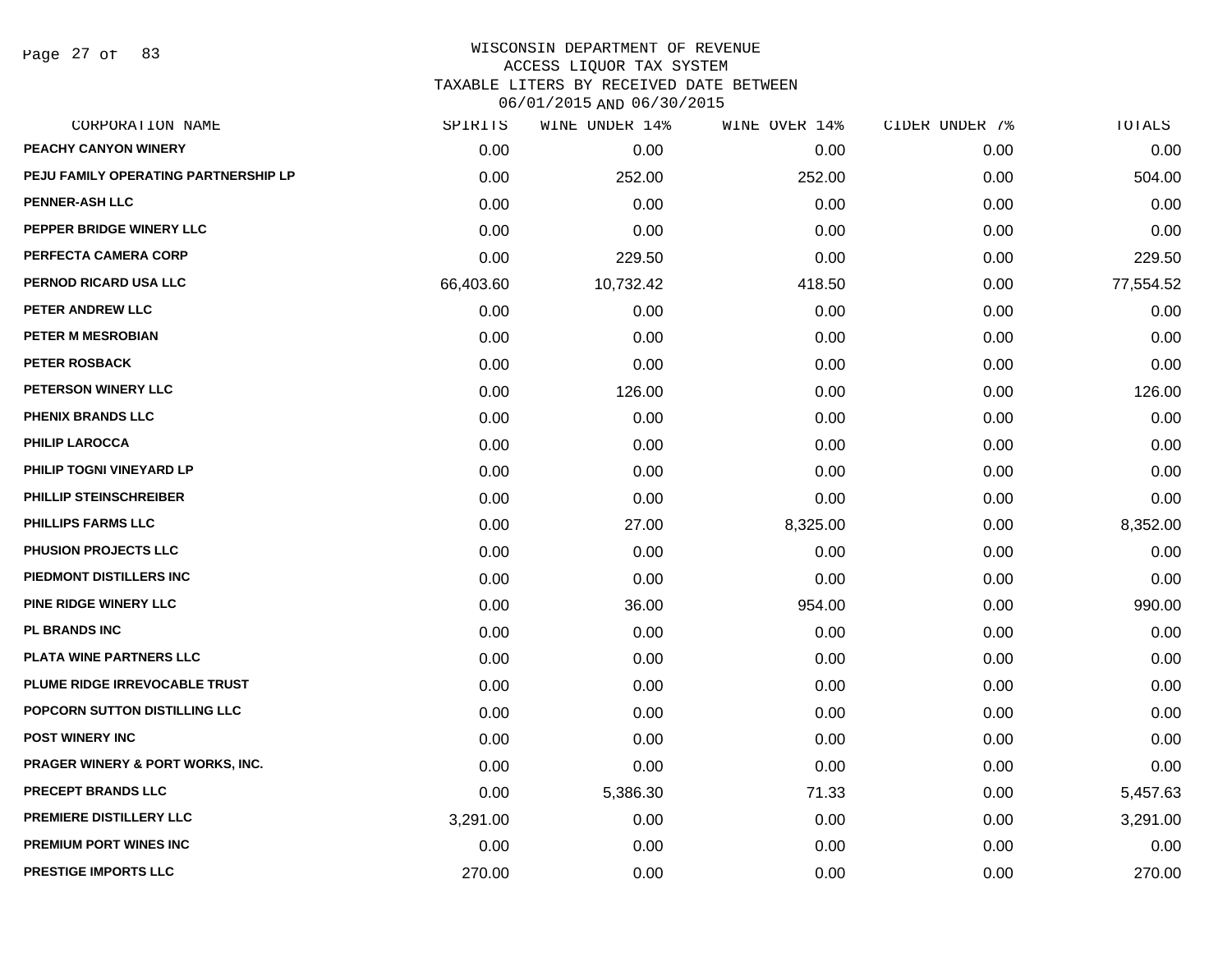Page 28 of 83

# WISCONSIN DEPARTMENT OF REVENUE

### ACCESS LIQUOR TAX SYSTEM

TAXABLE LITERS BY RECEIVED DATE BETWEEN

| CORPORATION NAME                   | SPIRITS    | WINE UNDER 14% | WINE OVER 14% | CIDER UNDER 7% | TOTALS     |
|------------------------------------|------------|----------------|---------------|----------------|------------|
| <b>PRESTIGE WINE IMPORTS CORP</b>  | 0.00       | 25,911.65      | 0.00          | 0.00           | 25,911.65  |
| PRICHARDS DISTILLERY INC           | 0.00       | 0.00           | 0.00          | 0.00           | 0.00       |
| PRIDE MOUNTAIN VINEYARDS LLC       | 0.00       | 0.00           | 0.00          | 0.00           | 0.00       |
| <b>PRINCE MICHEL LLC</b>           | 0.00       | 0.00           | 0.00          | 0.00           | 0.00       |
| <b>PRO-LIQUITECH LLC</b>           | 0.00       | 0.00           | 0.00          | 0.00           | 0.00       |
| PROST BEVERAGE COMPANY LLC         | 450.00     | 0.00           | 0.00          | 0.00           | 450.00     |
| <b>PROXIMO SPIRITS INC</b>         | 144,163.65 | 0.00           | 0.00          | 0.00           | 144,163.65 |
| <b>PRWL PARTNERS LLC</b>           | 0.00       | 2,520.00       | 0.00          | 0.00           | 2,520.00   |
| PURPLE WINE COMPANY LLC            | 0.00       | 1,278.00       | 252.00        | 0.00           | 1,530.00   |
| <b>QUADY SOUTH WINERY LLC</b>      | 0.00       | 0.00           | 0.00          | 0.00           | 0.00       |
| <b>QUANTUM WINES LLC</b>           | 0.00       | 0.00           | 0.00          | 0.00           | 0.00       |
| <b>QUILCEDA CREEK VINTNERS INC</b> | 0.00       | 0.00           | 0.00          | 0.00           | 0.00       |
| <b>QUINTESSENTIAL LLC</b>          | 0.00       | 1,115.95       | 355.50        | 0.00           | 1,471.45   |
| QUO VINO LLC                       | 0.00       | 0.00           | 0.00          | 0.00           | 0.00       |
| R & B CELLARS INC                  | 0.00       | 0.00           | 0.00          | 0.00           | 0.00       |
| <b>R &amp; G SCHATZ FARMS INC</b>  | 0.00       | 1,431.00       | 45.00         | 0.00           | 1,476.00   |
| <b>R &amp; M BRANDS INC</b>        | 577.50     | 1,440.00       | 0.00          | 0.00           | 2,017.50   |
| <b>R H KEENAN CO</b>               | 0.00       | 270.00         | 0.00          | 0.00           | 270.00     |
| <b>R LAWSON ENTERPRISES LLC</b>    | 0.00       | 0.00           | 0.00          | 0.00           | 0.00       |
| <b>RACINE WINE CO LLC</b>          | 0.00       | 0.00           | 0.00          | 0.00           | 0.00       |
| <b>RAINIER WINE LLC</b>            | 0.00       | 0.00           | 0.00          | 0.00           | 0.00       |
| <b>RAMEY WINE CELLARS INC</b>      | 0.00       | 0.00           | 126.00        | 0.00           | 126.00     |
| <b>RANSOM SPIRITS LLC</b>          | 27.00      | 0.00           | 0.00          | 0.00           | 27.00      |
| <b>RB WINE ASSOCIATES LLC</b>      | 0.00       | 0.00           | 0.00          | 0.00           | 0.00       |
| <b>RBZ VINEYARDS LLC</b>           | 0.00       | 0.00           | 0.00          | 0.00           | 0.00       |
| <b>RED CAR WINE COMPANY LLC</b>    | 0.00       | 0.00           | 0.00          | 0.00           | 0.00       |
| <b>REDEMPTION SPIRITS LLC</b>      | 540.00     | 0.00           | 0.00          | 0.00           | 540.00     |
| <b>REGAL WINE IMPORTS INC</b>      | 0.00       | 0.00           | 0.00          | 0.00           | 0.00       |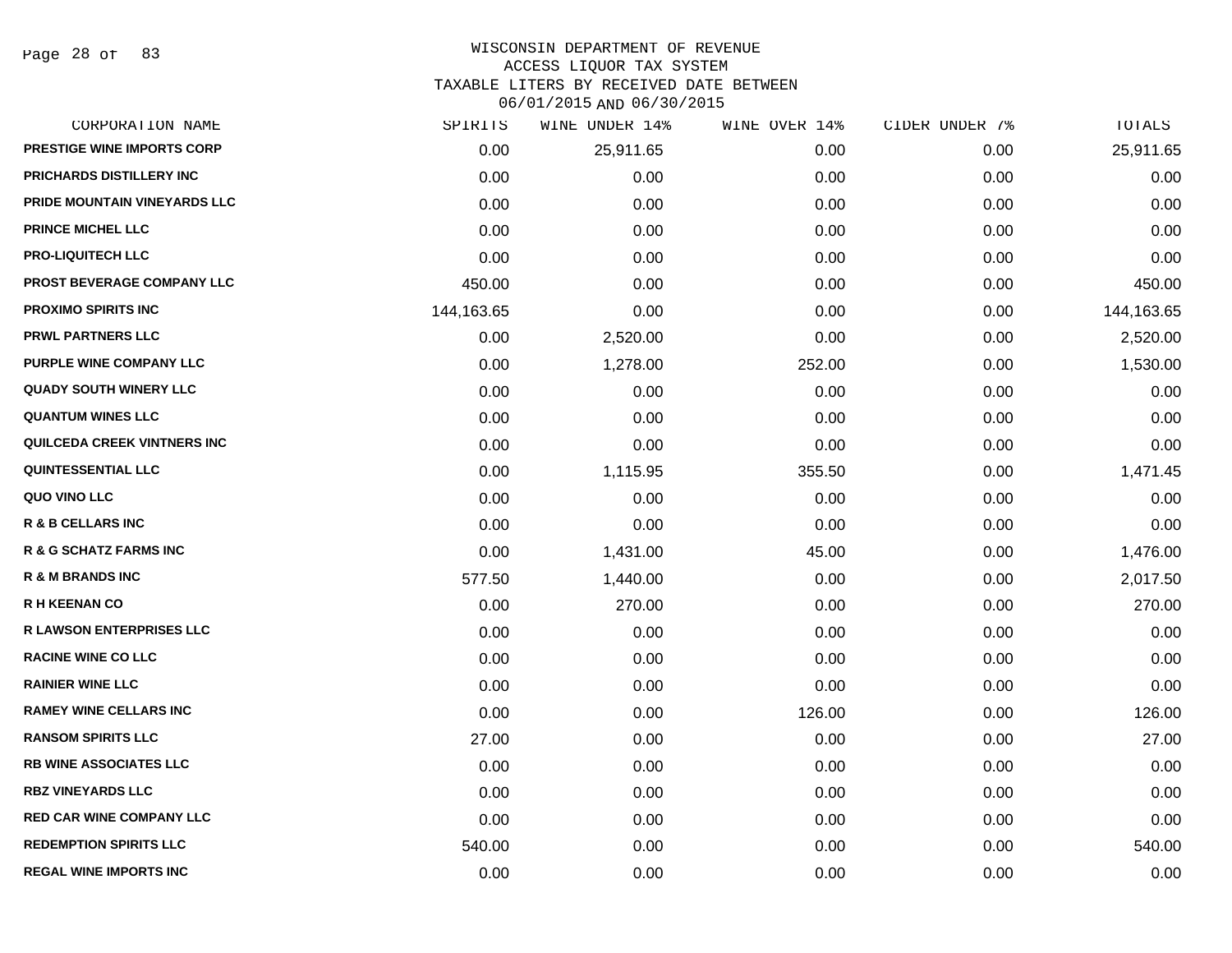Page 29 of 83

| CORPORATION NAME                                 | SPIRITS  | <b>WINE UNDER 14%</b> | WINE OVER 14% | CIDER UNDER 7% | <b>TOTALS</b> |
|--------------------------------------------------|----------|-----------------------|---------------|----------------|---------------|
| <b>REGUSCI WINERY INC</b>                        | 0.00     | 0.00                  | 0.00          | 0.00           | 0.00          |
| <b>REMY COINTREAU AMERIQUE USA</b>               | 4,742.70 | 72.00                 | 0.00          | 0.00           | 4,814.70      |
| <b>REN ACQUISITION INC</b>                       | 0.00     | 0.00                  | 0.00          | 0.00           | 0.00          |
| <b>RENO G FARINELLI &amp; JOSEF H SHEBL</b>      | 0.00     | 0.00                  | 0.00          | 0.00           | 0.00          |
| <b>RENT A BBQ</b>                                | 0.00     | 0.00                  | 0.00          | 0.00           | 0.00          |
| <b>RESERVA WINES LLC</b>                         | 0.00     | 0.00                  | 0.00          | 0.00           | 0.00          |
| <b>REYNOLDS CREATIVE PRODUCTS INC</b>            | 0.00     | 0.00                  | 0.00          | 0.00           | 0.00          |
| <b>RGI BRANDS LLC</b>                            | 0.00     | 0.00                  | 0.00          | 0.00           | 0.00          |
| <b>RICHARD C POE II</b>                          | 0.00     | 0.00                  | 0.00          | 0.00           | 0.00          |
| <b>RICHARD STELTZNER</b>                         | 0.00     | 0.00                  | 0.00          | 0.00           | 0.00          |
| <b>RIDGE VINEYARDS INC</b>                       | 0.00     | 0.00                  | 0.00          | 0.00           | 0.00          |
| <b>RIONDO USA LLC</b>                            | 0.00     | 719.83                | 4.50          | 0.00           | 724.33        |
| <b>RIVER VIEW WINERY LLC</b>                     | 0.00     | 0.00                  | 0.00          | 0.00           | 0.00          |
| <b>RO SALES &amp; DISTRIBUTION SERVICES INC.</b> | 0.00     | 2,214.00              | 0.00          | 0.00           | 2,214.00      |
| <b>ROADSEND FARM LLC</b>                         | 0.00     | 350.00                | 72.00         | 0.00           | 422.00        |
| <b>ROBERT A CUTTER</b>                           | 0.00     | 315.00                | 0.00          | 0.00           | 315.00        |
| <b>ROBERT CRAIG WINERY LP</b>                    | 0.00     | 0.00                  | 0.00          | 0.00           | 0.00          |
| <b>ROBERT J COOPER</b>                           | 0.00     | 0.00                  | 0.00          | 0.00           | 0.00          |
| <b>ROBERT J GROSS</b>                            | 0.00     | 117.00                | 0.00          | 0.00           | 117.00        |
| <b>ROBERT KACHER SELECTIONS LLC</b>              | 139.50   | 157.50                | 0.00          | 0.00           | 297.00        |
| <b>ROBERT L HUDSON</b>                           | 0.00     | 0.00                  | 0.00          | 0.00           | 0.00          |
| <b>ROBERT TALBOTT INC</b>                        | 0.00     | 0.00                  | 378.00        | 0.00           | 378.00        |
| <b>ROBERT YOUNG ESTATE WINERY LLC</b>            | 0.00     | 0.00                  | 0.00          | 0.00           | 0.00          |
| <b>ROCK SAKE LLC</b>                             | 0.00     | 0.00                  | 0.00          | 0.00           | 0.00          |
| ROCK WALL WINE COMPANY INC                       | 0.00     | 0.00                  | 0.00          | 0.00           | 0.00          |
| <b>ROCLAND WINE IMPORTS</b>                      | 0.00     | 0.00                  | 0.00          | 0.00           | 0.00          |
| <b>ROMBAUER VINEYARDS INC</b>                    | 0.00     | 0.00                  | 2,128.50      | 0.00           | 2,128.50      |
| <b>RONALD J WICKER</b>                           | 0.00     | 0.00                  | 0.00          | 0.00           | 0.00          |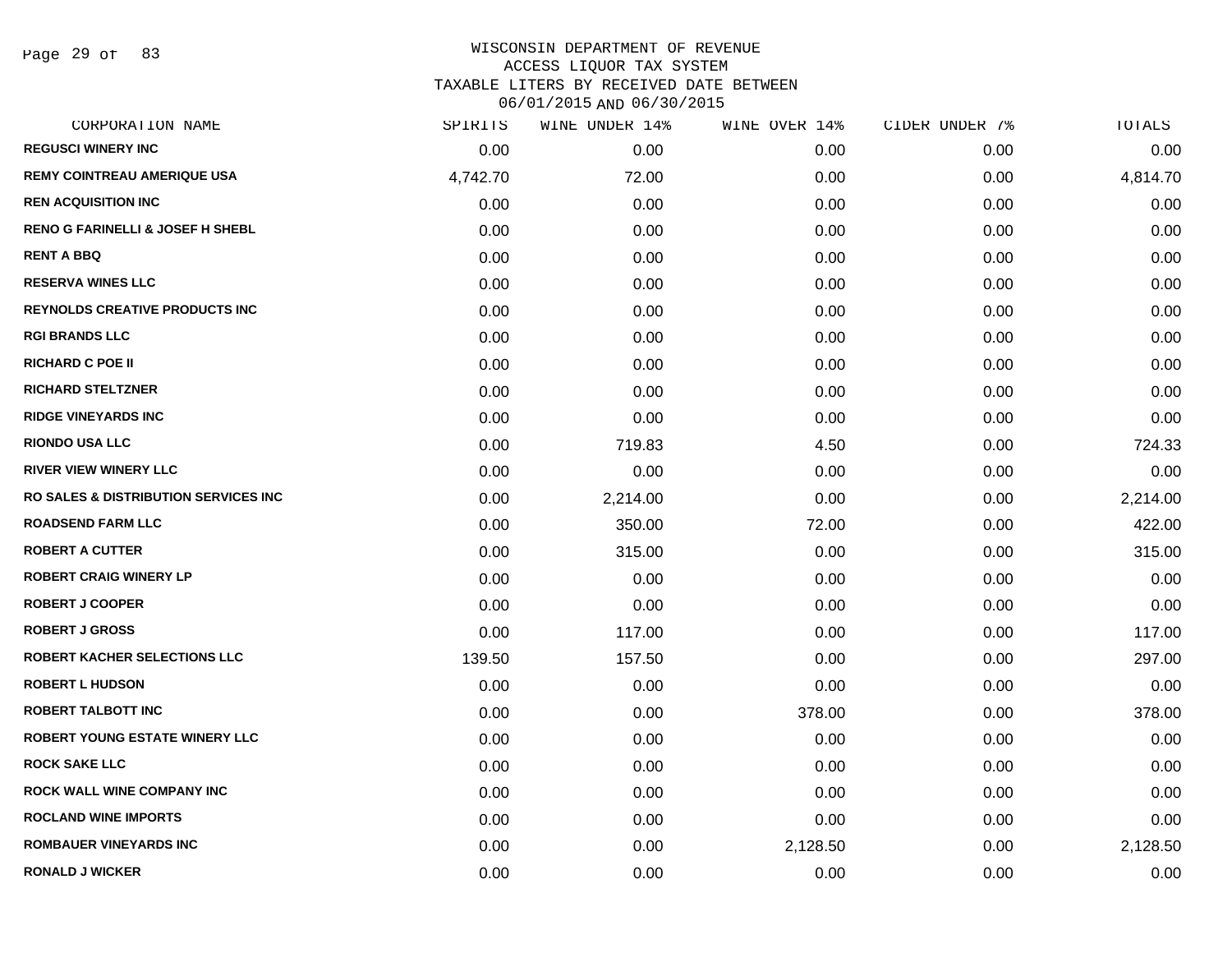Page 30 of 83

## WISCONSIN DEPARTMENT OF REVENUE ACCESS LIQUOR TAX SYSTEM TAXABLE LITERS BY RECEIVED DATE BETWEEN

| CORPORATION NAME                             | SPIRITS  | WINE UNDER 14% | WINE OVER 14% | CIDER UNDER 7% | TOTALS    |
|----------------------------------------------|----------|----------------|---------------|----------------|-----------|
| <b>ROOTS RUN DEEP LLC</b>                    | 0.00     | 0.00           | 0.00          | 0.00           | 0.00      |
| <b>ROSE IMPORTING &amp; DISTRIBUTING LLC</b> | 0.00     | 315.00         | 0.00          | 0.00           | 315.00    |
| ROSENTHAL WINE MERCHANT NY LTD               | 0.00     | 0.00           | 0.00          | 0.00           | 0.00      |
| <b>ROTTA WINERY LLC</b>                      | 0.00     | 0.00           | 0.00          | 0.00           | 0.00      |
| <b>ROUND HILL CELLARS</b>                    | 0.00     | 0.00           | 0.00          | 0.00           | 0.00      |
| <b>ROUND POND ESTATE LLC</b>                 | 0.00     | 0.00           | 0.00          | 0.00           | 0.00      |
| <b>ROW ELEVEN WINE CO LLC</b>                | 0.00     | 0.00           | 0.00          | 0.00           | 0.00      |
| <b>ROYAL WINE CORPORATION</b>                | 270.00   | 4,819.50       | 54.00         | 0.00           | 5,143.50  |
| <b>RUBISSOW FAMILY WINES LLC</b>             | 0.00     | 0.00           | 0.00          | 0.00           | 0.00      |
| <b>RUED WINERY INC</b>                       | 0.00     | 0.00           | 0.00          | 0.00           | 0.00      |
| RUSSIAN STANDARD VODKA (USA) INC             | 1,188.00 | 0.00           | 0.00          | 0.00           | 1,188.00  |
| <b>SLJGROUPINC</b>                           | 0.00     | 24,966.50      | 11,218.48     | 0.00           | 36,184.98 |
| <b>SABEMOS BEVERAGES LLC</b>                 | 0.00     | 0.00           | 0.00          | 0.00           | 0.00      |
| <b>SAINTSBURY LLC</b>                        | 0.00     | 0.00           | 0.00          | 0.00           | 0.00      |
| <b>SAKEONE CORPORATION</b>                   | 0.00     | 91.80          | 252.00        | 0.00           | 343.80    |
| <b>SALT OF THE EARTH LP</b>                  | 0.00     | 0.00           | 0.00          | 0.00           | 0.00      |
| <b>SAN ANTONIO WINERY INC</b>                | 0.00     | 0.00           | 0.00          | 0.00           | 0.00      |
| <b>SAN FRANCISCO WINE EXCHANGE INC.</b>      | 0.00     | 2,906.00       | 306.00        | 0.00           | 3,212.00  |
| SAN GABRIEL VALLEY WAREHOUSE & STORAGE INC   | 0.00     | 0.00           | 336.00        | 0.00           | 336.00    |
| <b>SAN JOAQUIN WINE COMPANY INC</b>          | 0.00     | 810.00         | 0.00          | 0.00           | 810.00    |
| <b>SAN LUIS SPIRITS INC</b>                  | 327.00   | 0.00           | 0.00          | 0.00           | 327.00    |
| <b>SAN MARTINO IMPORTS INC</b>               | 0.00     | 0.00           | 0.00          | 0.00           | 0.00      |
| <b>SANGLIER CELLARS LLC</b>                  | 0.00     | 0.00           | 0.00          | 0.00           | 0.00      |
| <b>SANGLIER SELECTIONS LLC</b>               | 0.00     | 0.00           | 0.00          | 0.00           | 0.00      |
| <b>SANS LIEGE INC</b>                        | 0.00     | 216.00         | 36.00         | 0.00           | 252.00    |
| <b>SANS WINE &amp; SPIRITS CO</b>            | 345.00   | 0.00           | 0.00          | 0.00           | 345.00    |
| <b>SANTA MARGHERITA USA INC</b>              | 0.00     | 234.00         | 0.00          | 0.00           | 234.00    |
| <b>SARACINA VINEYARDS LLC</b>                | 0.00     | 189.00         | 189.00        | 0.00           | 378.00    |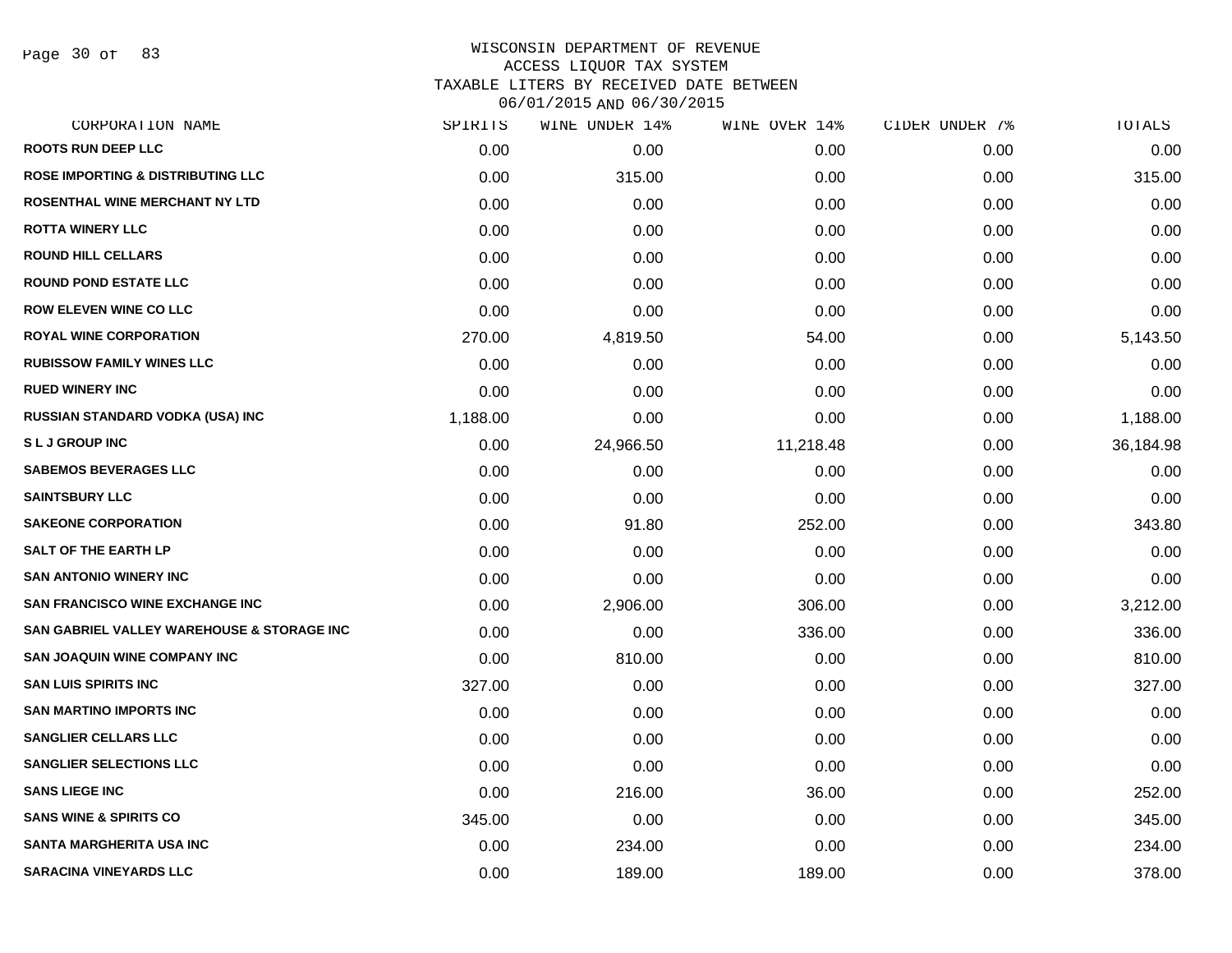Page 31 of 83

| CORPORATION NAME                            | SPIRITS    | WINE UNDER 14% | WINE OVER 14% | CIDER UNDER 7% | TOTALS     |
|---------------------------------------------|------------|----------------|---------------|----------------|------------|
| <b>SARMENTO'S IMPORTS &amp; EXPORTS INC</b> | 0.00       | 0.00           | 0.00          | 0.00           | 0.00       |
| <b>SAVIAH ROSE WINERY LLC</b>               | 0.00       | 126.00         | 153.00        | 0.00           | 279.00     |
| <b>SAVIO SOARES SELECTIONS CORP</b>         | 0.00       | 0.00           | 0.00          | 0.00           | 0.00       |
| <b>SAVVY DISTILLERS LP</b>                  | 5,940.00   | 0.00           | 0.00          | 0.00           | 5,940.00   |
| <b>SAZERAC COMPANY INC</b>                  | 302,433.15 | 116.99         | 131.99        | 0.00           | 302,682.13 |
| <b>SAZERAC NORTH AMERICA INC</b>            | 554,361.45 | 0.00           | 0.00          | 0.00           | 554,361.45 |
| <b>SBRAGIA FAMILY VINEYARDS LLC</b>         | 0.00       | 0.00           | 0.00          | 0.00           | 0.00       |
| <b>SCENIC ROOT WINEGROWERS LLC</b>          | 0.00       | 0.00           | 0.00          | 0.00           | 0.00       |
| <b>SCHEID VINEYARDS CALIFORNIA INC</b>      | 0.00       | 819.00         | 0.00          | 0.00           | 819.00     |
| <b>SCHMITT SOHNE INC</b>                    | 0.00       | 0.00           | 0.00          | 0.00           | 0.00       |
| <b>SCHUG WINERY LLC</b>                     | 0.00       | 0.00           | 0.00          | 0.00           | 0.00       |
| <b>SCHUMACHER IMPORTS INC</b>               | 0.00       | 0.00           | 0.00          | 0.00           | 0.00       |
| <b>SCOPERTA IMPORTING CO INC</b>            | 0.00       | 816.00         | 0.00          | 0.00           | 816.00     |
| <b>SCOTT PAUL WINES OREGON LLC</b>          | 0.00       | 33.29          | 0.00          | 0.00           | 33.29      |
| <b>SEATTLE CIDER COMPANY LLC</b>            | 0.00       | 0.00           | 0.00          | 14,766.52      | 14,766.52  |
| <b>SEAVEY VINEYARD LP</b>                   | 0.00       | 0.00           | 0.00          | 0.00           | 0.00       |
| <b>SELBY ENTERPRISES INC</b>                | 0.00       | 0.00           | 0.00          | 0.00           | 0.00       |
| SELECTIVE WINE ESTATES INC                  | 0.00       | 630.00         | 0.00          | 0.00           | 630.00     |
| <b>SERGEY CHISTOV</b>                       | 0.00       | 0.00           | 0.00          | 0.00           | 0.00       |
| <b>SERRALLES USA LLC</b>                    | 1,128.00   | 0.00           | 0.00          | 0.00           | 1,128.00   |
| <b>SEVEN HILLS WINERY LLC</b>               | 0.00       | 504.00         | 27.00         | 0.00           | 531.00     |
| <b>SHAFER VINEYARDS INC</b>                 | 0.00       | 0.00           | 63.00         | 0.00           | 63.00      |
| <b>SHANE WINE CELLARS LLC</b>               | 0.00       | 0.00           | 0.00          | 0.00           | 0.00       |
| <b>SHANNON RIDGE INC</b>                    | 0.00       | 2,367.00       | 576.00        | 0.00           | 2,943.00   |
| <b>SHAW-ROSS HOLDING CO LLC</b>             | 1,084.50   | 6,510.00       | 18.00         | 0.00           | 7,612.50   |
| <b>SHEA WINE CELLARS LLC</b>                | 0.00       | 0.00           | 0.00          | 0.00           | 0.00       |
| <b>SHELTON MACKENZIE WINE COMPANY</b>       | 0.00       | 0.00           | 0.00          | 0.00           | 0.00       |
| SIDNEY FRANK IMPORTING CO INC               | 858.75     | 1,026.00       | 4,048.20      | 0.00           | 5,932.95   |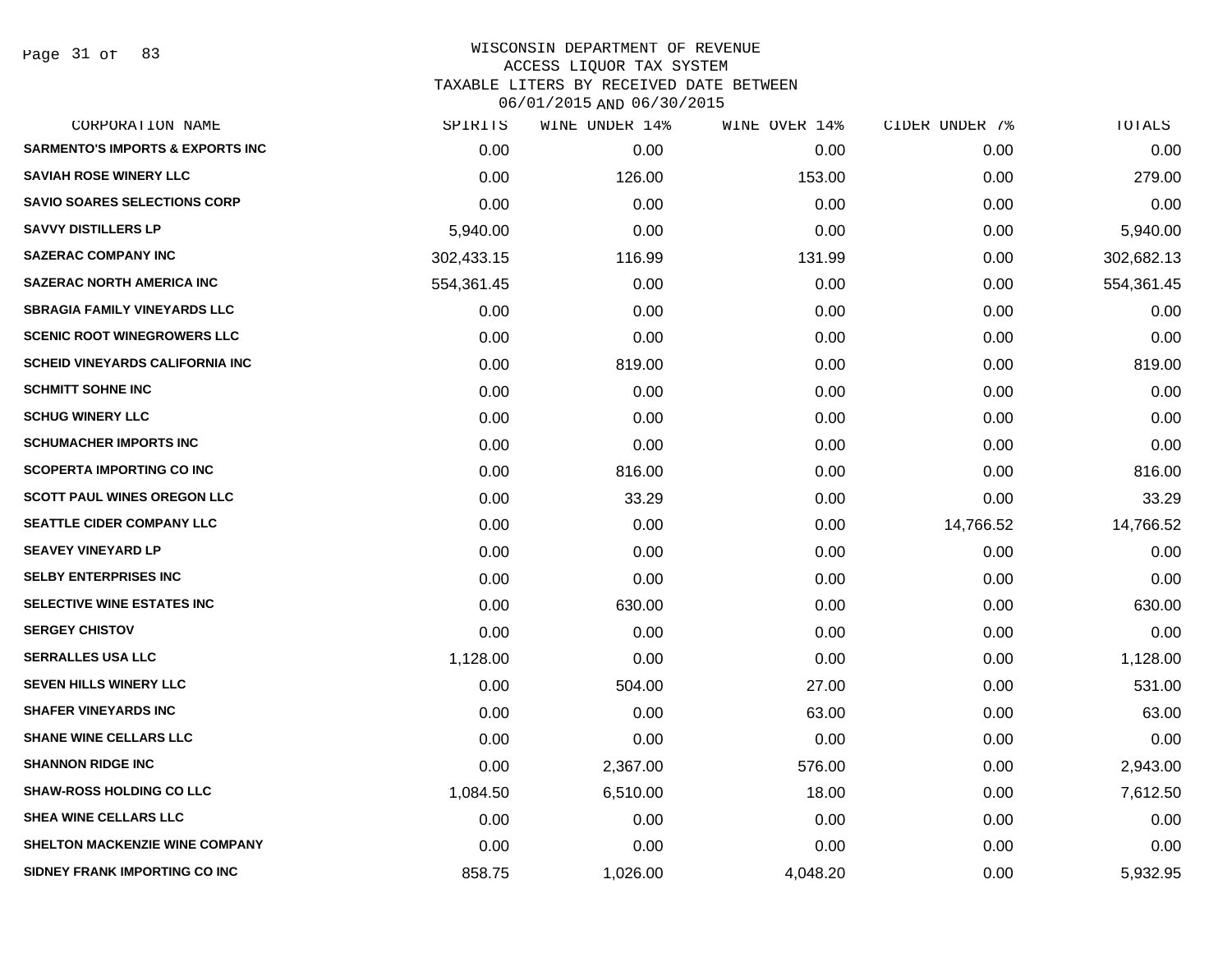Page 32 of 83

# WISCONSIN DEPARTMENT OF REVENUE ACCESS LIQUOR TAX SYSTEM TAXABLE LITERS BY RECEIVED DATE BETWEEN

| CORPORATION NAME                        | SPIRITS   | WINE UNDER 14% | WINE OVER 14% | CIDER UNDER 7% | TOTALS    |
|-----------------------------------------|-----------|----------------|---------------|----------------|-----------|
| SILVER OAK WINE CELLARS LP              | 0.00      | 0.00           | 0.00          | 0.00           | 0.00      |
| <b>SIMIONI IMPORTS LLC</b>              | 0.00      | 0.00           | 0.00          | 0.00           | 0.00      |
| <b>SINSKEY VINEYARDS INC</b>            | 0.00      | 16.64          | 0.00          | 0.00           | 16.64     |
| <b>SIX SIGMA WINERY LLC</b>             | 0.00      | 0.00           | 36.00         | 0.00           | 36.00     |
| <b>SKALLI CORPORATION</b>               | 0.00      | 504.00         | 148.50        | 0.00           | 652.50    |
| <b>SKINNER-DAVENA LLC</b>               | 0.00      | 0.00           | 0.00          | 0.00           | 0.00      |
| <b>SKYY SPIRITS LLC</b>                 | 79,347.60 | 0.00           | 0.00          | 0.00           | 79,347.60 |
| <b>SLO DOWN WINES LLC</b>               | 0.00      | 135.00         | 126.00        | 0.00           | 261.00    |
| <b>SMALL VINES WINES INC</b>            | 0.00      | 0.00           | 0.00          | 0.00           | 0.00      |
| <b>SMITH &amp; SMITH</b>                | 0.00      | 0.00           | 0.00          | 0.00           | 0.00      |
| <b>SOCIAL BLENDS LLC</b>                | 0.00      | 0.00           | 0.00          | 0.00           | 0.00      |
| SODA CANYON REAL ESTATE INVESTMENTS INC | 0.00      | 0.00           | 0.00          | 0.00           | 0.00      |
| SOGEVINUS FINE WINES USA INC            | 0.00      | 90.00          | 13.50         | 0.00           | 103.50    |
| <b>SOKOL BLOSSER LTD</b>                | 0.00      | 1,638.00       | 45.00         | 0.00           | 1,683.00  |
| <b>SOLENA CELLARS LLC</b>               | 0.00      | 909.00         | 0.00          | 0.00           | 909.00    |
| <b>SOMERSTON WINE COMPANY, LLC</b>      | 0.00      | 0.00           | 0.00          | 0.00           | 0.00      |
| <b>SONOMA BEVERAGE WORKS INC</b>        | 0.00      | 0.00           | 0.00          | 0.00           | 0.00      |
| <b>SONOMA ESTATE VINTNERS LLC</b>       | 0.00      | 189.00         | 0.00          | 0.00           | 189.00    |
| SONOMA WINE COMPANY LLC                 | 0.00      | 819.00         | 0.00          | 0.00           | 819.00    |
| <b>SOOS CREEK WINE CELLARS LLC</b>      | 0.00      | 0.00           | 0.00          | 0.00           | 0.00      |
| SORELLE CASA FINE WINES LLC             | 0.00      | 504.00         | 0.00          | 0.00           | 504.00    |
| <b>SOUTH BAY WINE GROUP LLC</b>         | 0.00      | 10,755.00      | 0.00          | 0.00           | 10,755.00 |
| <b>SOUTHERN STARZ INC</b>               | 22.50     | 864.00         | 315.00        | 0.00           | 1,201.50  |
| <b>SOUTHERN WINE GROUP LLC</b>          | 0.00      | 27.00          | 0.00          | 0.00           | 27.00     |
| <b>SOVEREIGN BRANDS LLC</b>             | 0.00      | 0.00           | 0.00          | 0.00           | 0.00      |
| <b>SPARKLING OREGON LLC</b>             | 0.00      | 0.00           | 0.00          | 0.00           | 0.00      |
| <b>SPEAKEASY SPIRITS LLC</b>            | 0.00      | 0.00           | 0.00          | 0.00           | 0.00      |
| <b>SPECIALTY MARKETING GROUP</b>        | 0.00      | 0.00           | 0.00          | 0.00           | 0.00      |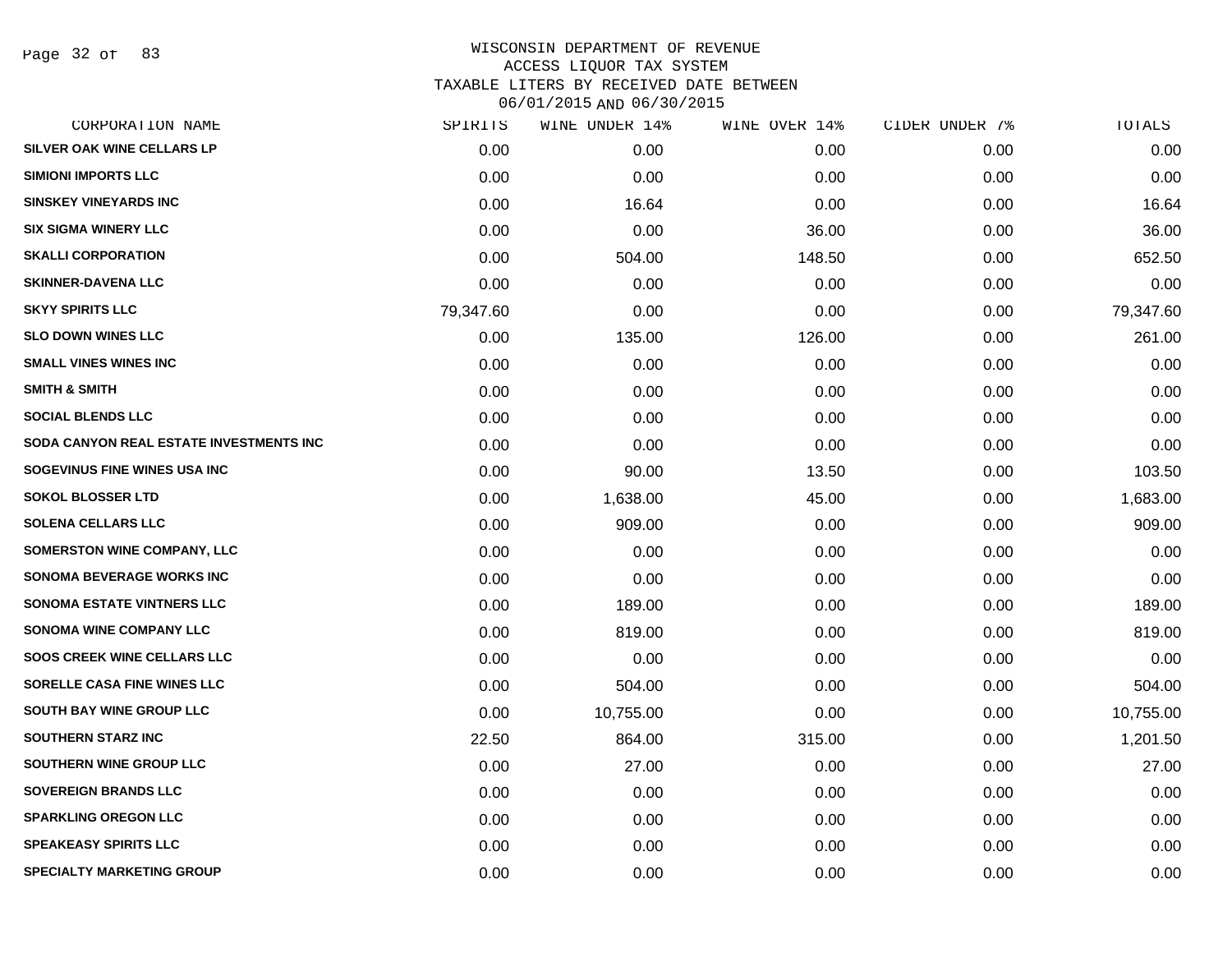Page 33 of 83

| CORPORATION NAME                             | SPIRITS   | WINE UNDER 14% | WINE OVER 14% | CIDER UNDER 7% | TOTALS    |
|----------------------------------------------|-----------|----------------|---------------|----------------|-----------|
| <b>SPENCER HOOPES</b>                        | 0.00      | 0.00           | 0.00          | 0.00           | 0.00      |
| <b>SPIRIT IMPORTS INC</b>                    | 360.00    | 0.00           | 0.00          | 0.00           | 360.00    |
| <b>SPOTTSWOODE WINERY INC</b>                | 0.00      | 0.00           | 0.00          | 0.00           | 0.00      |
| <b>SPRING MOUNTAIN VINEYARD INC</b>          | 0.00      | 0.00           | 0.00          | 0.00           | 0.00      |
| SQUARE ONE ORGANIC SPIRITS LLC               | 0.00      | 0.00           | 0.00          | 0.00           | 0.00      |
| SQUARE ONE ORGANIC SPIRITS LLC               | 0.00      | 0.00           | 0.00          | 0.00           | 0.00      |
| <b>ST GEORGE SPIRITS INC</b>                 | 168.30    | 0.00           | 0.00          | 0.00           | 168.30    |
| <b>ST HELENA ESTATE LLC</b>                  | 0.00      | 0.00           | 0.00          | 0.00           | 0.00      |
| <b>ST INNOCENT LTD</b>                       | 0.00      | 0.00           | 0.00          | 0.00           | 0.00      |
| ST JULIAN WINE COMPANY INC                   | 0.00      | 252.00         | 0.00          | 0.00           | 252.00    |
| ST KILLIAN IMPORTING CO INC                  | 0.00      | 0.00           | 0.00          | 0.00           | 0.00      |
| <b>STACKED WINES LLC</b>                     | 0.00      | 0.00           | 0.00          | 0.00           | 0.00      |
| <b>STACY RYBACKI</b>                         | 0.00      | 0.00           | 0.00          | 0.00           | 0.00      |
| <b>STAGLIN FAMILY VINEYARD LLC</b>           | 0.00      | 0.00           | 0.00          | 0.00           | 0.00      |
| <b>STANLEY STAWSKI DIST CO INC</b>           | 1,021.40  | 179.99         | 0.00          | 0.00           | 1,201.39  |
| <b>STAR INDUSTRIES INC</b>                   | 0.00      | 0.00           | 0.00          | 0.00           | 0.00      |
| <b>STARRY NIGHT WINERY LLC</b>               | 0.00      | 0.00           | 126.00        | 0.00           | 126.00    |
| STE MICHELLE WINE ESTATES LTD                | 189.00    | 79,897.50      | 9,576.00      | 0.00           | 89,662.50 |
| <b>STEELE WINES INC</b>                      | 0.00      | 0.00           | 207.00        | 0.00           | 207.00    |
| STELLAR IMPORTING COMPANY LLC                | 0.00      | 0.00           | 0.00          | 0.00           | 0.00      |
| <b>STEM CIDERS LLC</b>                       | 0.00      | 0.00           | 0.00          | 0.00           | 0.00      |
| <b>STEPHAN VINEYARD INC</b>                  | 0.00      | 0.00           | 1.50          | 0.00           | 1.50      |
| STEPHEN DOOLEY WINE CO INC                   | 0.00      | 0.00           | 0.00          | 0.00           | 0.00      |
| <b>STEVE MILES SELECTIONS INC</b>            | 0.00      | 504.00         | 0.00          | 0.00           | 504.00    |
| <b>STEVEN EDMUNDS &amp; CORNELIA ST JOHN</b> | 0.00      | 0.00           | 0.00          | 0.00           | 0.00      |
| <b>STEZ &amp; BOWER</b>                      | 0.00      | 504.00         | 0.00          | 0.00           | 504.00    |
| <b>STOLI GROUP (USA) LLC</b>                 | 15,138.00 | 0.00           | 0.00          | 0.00           | 15,138.00 |
| <b>STOLLER VINEYARDS INC</b>                 | 0.00      | 252.00         | 0.00          | 0.00           | 252.00    |
|                                              |           |                |               |                |           |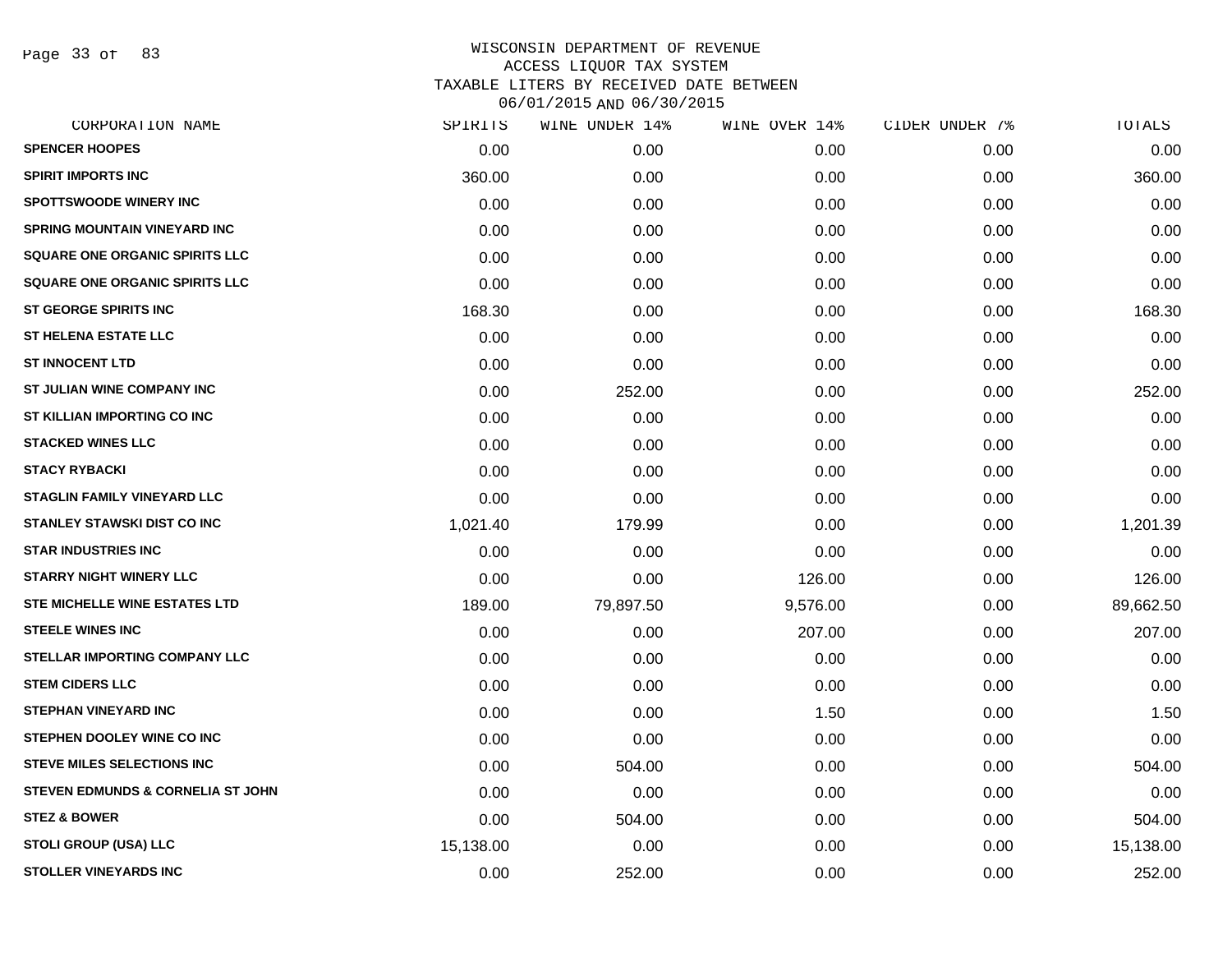Page 34 of 83

| CORPORATION NAME                       | SPIRITS | WINE UNDER 14% | WINE OVER 14% | CIDER UNDER 7% | TOTALS     |
|----------------------------------------|---------|----------------|---------------|----------------|------------|
| STOLLER WHOLESALE WINE & SPIRITS INC   | 48.00   | 0.00           | 45.00         | 0.00           | 93.00      |
| <b>STOLPMAN VINEYARDS LLC</b>          | 0.00    | 0.00           | 0.00          | 0.00           | 0.00       |
| <b>STONEBRAKER-SOLES INC</b>           | 0.00    | 0.00           | 0.00          | 0.00           | 0.00       |
| <b>STONECUSHION INC</b>                | 0.00    | 0.00           | 0.00          | 0.00           | 0.00       |
| <b>SUPREX INTERNATIONAL LTD</b>        | 0.00    | 0.00           | 0.00          | 0.00           | 0.00       |
| <b>SURVILLE ENTERPRISES CORP</b>       | 90.00   | 8,172.00       | 18.00         | 0.00           | 8,280.00   |
| <b>SUTTER HOME WINERY INC</b>          | 729.00  | 241, 167. 27   | 2,144.25      | 0.00           | 244,040.52 |
| <b>SVENSKA FOOD &amp; BEVERAGE LLC</b> | 0.00    | 0.00           | 0.00          | 0.00           | 0.00       |
| <b>SVP WINERY LLC</b>                  | 0.00    | 0.00           | 0.00          | 0.00           | 0.00       |
| <b>SWANSON VINEYARDS &amp; WINERY</b>  | 0.00    | 0.00           | 0.00          | 0.00           | 0.00       |
| <b>SYLVESTER WINERY INC</b>            | 0.00    | 0.00           | 27.00         | 0.00           | 27.00      |
| <b>T ELENTENY HOLDINGS LLC</b>         | 18.00   | 1,437.12       | 0.00          | 0.00           | 1,455.12   |
| <b>TAFT STREET INC</b>                 | 0.00    | 0.00           | 0.00          | 0.00           | 0.00       |
| <b>TAKARA SAKE USA INC</b>             | 0.00    | 792.00         | 506.70        | 0.00           | 1,298.70   |
| <b>TALLEY VINEYARDS INC</b>            | 0.00    | 22.50          | 0.00          | 0.00           | 22.50      |
| <b>TAMBER BEY VINEYARDS LLC</b>        | 0.00    | 0.00           | 121.50        | 0.00           | 121.50     |
| <b>TASTEVINO SELECTIONS LLC</b>        | 0.00    | 0.00           | 0.00          | 0.00           | 0.00       |
| TC VINEYARDS INC                       | 0.00    | 0.00           | 0.00          | 0.00           | 0.00       |
| <b>TEMPERANCE DISTILLING COMPANY</b>   | 0.00    | 0.00           | 0.00          | 0.00           | 0.00       |
| <b>TERRA VINUM LLC</b>                 | 0.00    | 0.00           | 0.00          | 0.00           | 0.00       |
| <b>TERRAVANT WINE COMPANY LLC</b>      | 0.00    | 27.00          | 0.00          | 0.00           | 27.00      |
| <b>TERRESSENTIA CORPORATION</b>        | 9.00    | 0.00           | 0.00          | 0.00           | 9.00       |
| <b>TERRIZZI VINO INC</b>               | 0.00    | 0.00           | 0.00          | 0.00           | 0.00       |
| <b>TESTA WINES OF THE WORLD LTD</b>    | 0.00    | 126.00         | 0.00          | 0.00           | 126.00     |
| <b>TGE LLC</b>                         | 0.00    | 1,536.54       | 0.00          | 0.00           | 1,536.54   |
| THE AUSTRALIAN WINE CONNECTION INC     | 0.00    | 414.00         | 0.00          | 0.00           | 414.00     |
| THE BIALE ESTATE                       | 0.00    | 0.00           | 0.00          | 0.00           | 0.00       |
| THE BLACK PRINCE DISTILLERY INC        | 0.00    | 0.00           | 0.00          | 0.00           | 0.00       |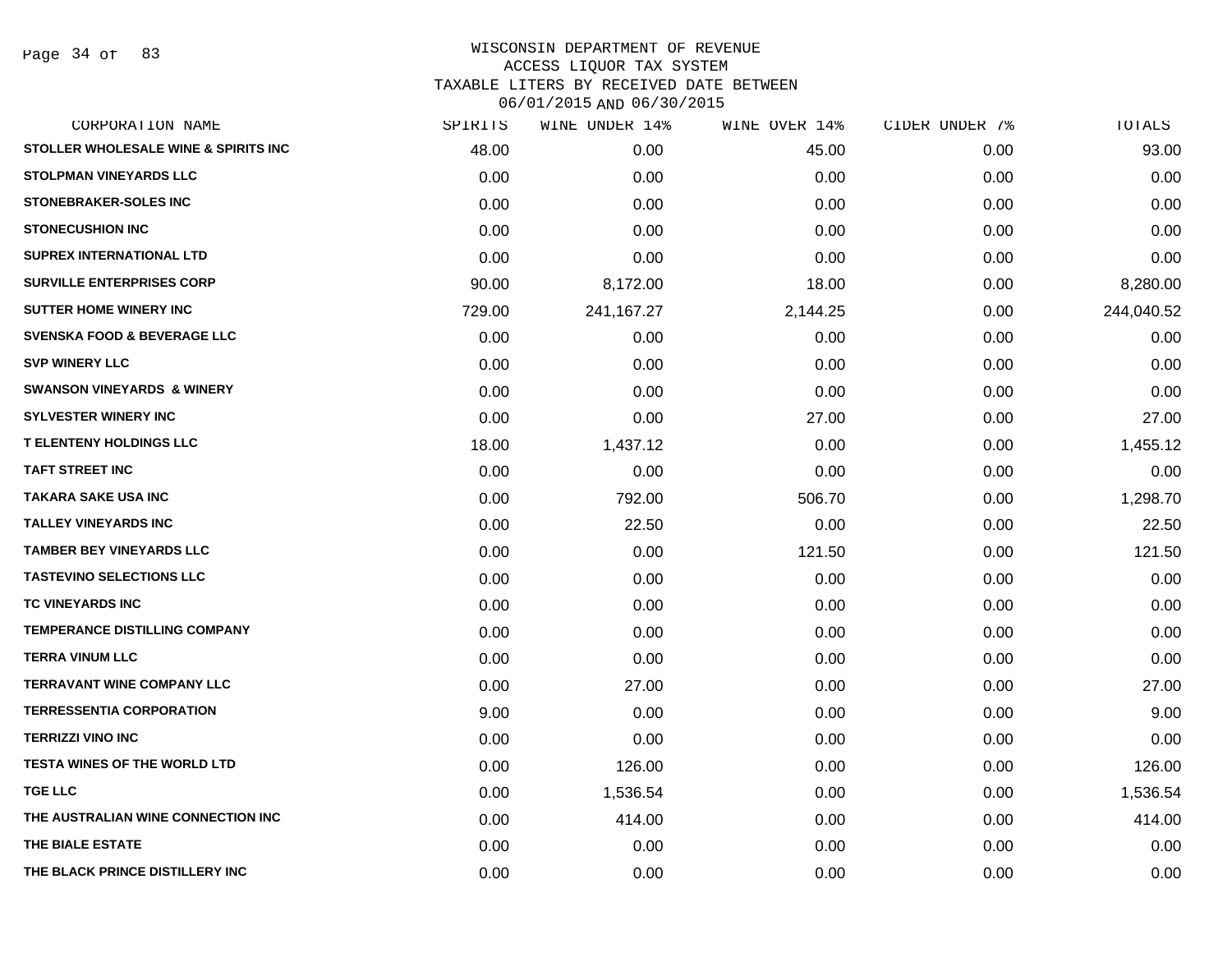Page 35 of 83

| CORPORATION NAME                 | SPIRITS | WINE UNDER 14% | WINE OVER 14% | CIDER UNDER 7% | TOTALS     |
|----------------------------------|---------|----------------|---------------|----------------|------------|
| THE BRANDER VINEYARD             | 0.00    | 0.00           | 0.00          | 0.00           | 0.00       |
| THE BUSINESS CHAIN INC           | 0.00    | 0.00           | 0.00          | 0.00           | 0.00       |
| THE HESS COLLECTION WINERY       | 0.00    | 980.76         | 104.22        | 0.00           | 1,084.98   |
| THE HOUSE OF BURGUNDY INC        | 0.00    | 0.00           | 0.00          | 0.00           | 0.00       |
| THE INFINITE MONKEY THEOREM INC  | 0.00    | 0.00           | 0.00          | 0.00           | 0.00       |
| THE MAUNEY GROUP LLC             | 0.00    | 0.00           | 0.00          | 0.00           | 0.00       |
| THE MEEKER VINEYARD              | 0.00    | 0.00           | 0.00          | 0.00           | 0.00       |
| THE MORLET SELECTION INC         | 0.00    | 0.00           | 0.00          | 0.00           | 0.00       |
| THE MORNE WINE COMPANY           | 0.00    | 4,104.00       | 0.00          | 0.00           | 4,104.00   |
| THE OTHER GUYS INC               | 0.00    | 543.00         | 0.00          | 0.00           | 543.00     |
| THE R.S. LIPMAN COMPANY          | 0.00    | 0.00           | 0.00          | 0.00           | 0.00       |
| THE SILVERADO VINEYARDS          | 0.00    | 0.00           | 129.00        | 0.00           | 129.00     |
| THE SORTING TABLE LLC            | 0.00    | 207.00         | 0.00          | 0.00           | 207.00     |
| THE WINE GROUP INC               | 0.00    | 623,151.00     | 9,321.00      | 0.00           | 632,472.00 |
| THE WINE SOURCE INC              | 0.00    | 99.00          | 0.00          | 0.00           | 99.00      |
| THE WOODMAR GROUP LLC            | 0.00    | 1,008.00       | 0.00          | 0.00           | 1,008.00   |
| THIENOT USA INC                  | 0.00    | 0.00           | 0.00          | 0.00           | 0.00       |
| <b>THOMAS D MORTIMER</b>         | 0.00    | 0.00           | 0.00          | 0.00           | 0.00       |
| THREE FAT GUYS WINE LLC          | 0.00    | 0.00           | 0.00          | 0.00           | 0.00       |
| THREE RING PRODUCTIONS LLC       | 0.00    | 252.00         | 0.00          | 0.00           | 252.00     |
| <b>TI BEVERAGE GROUP LTD</b>     | 0.00    | 0.00           | 0.00          | 0.00           | 0.00       |
| TIERRA DIVINA VINEYARD LLC       | 0.00    | 0.00           | 189.00        | 0.00           | 189.00     |
| <b>TITUS &amp; TITUS</b>         | 0.00    | 0.00           | 0.00          | 0.00           | 0.00       |
| TMR WINE COMPANY LLC             | 0.00    | 0.00           | 0.00          | 0.00           | 0.00       |
| <b>TOAD HOLLOW VINEYARDS INC</b> | 0.00    | 3,942.00       | 504.00        | 0.00           | 4,446.00   |
| <b>TOBIN JAMES CELLARS</b>       | 0.00    | 0.00           | 0.00          | 0.00           | 0.00       |
| <b>TOBY BEALL</b>                | 0.00    | 0.00           | 0.00          | 0.00           | 0.00       |
| <b>TOLLIVER RANCH BRANDS LLC</b> | 0.00    | 90.00          | 279.00        | 0.00           | 369.00     |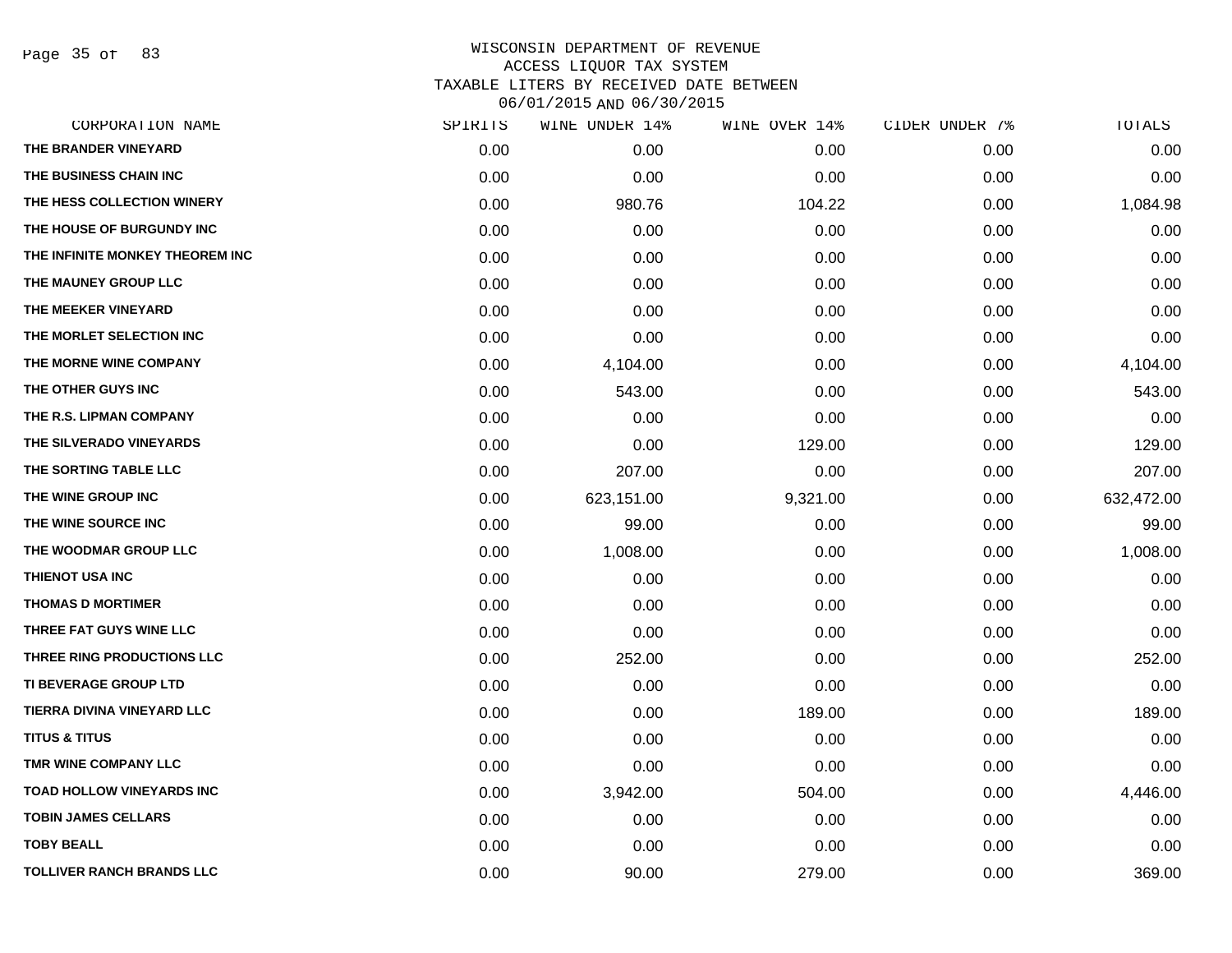Page 36 of 83

### WISCONSIN DEPARTMENT OF REVENUE ACCESS LIQUOR TAX SYSTEM TAXABLE LITERS BY RECEIVED DATE BETWEEN

| CORPORATION NAME                        | SPIRITS    | WINE UNDER 14% | WINE OVER 14% | CIDER UNDER 7% | TOTALS     |
|-----------------------------------------|------------|----------------|---------------|----------------|------------|
| <b>TOM MEADOWCROFT</b>                  | 0.00       | 0.00           | 0.00          | 0.00           | 0.00       |
| <b>TORII MOR WINERY LLC</b>             | 0.00       | 0.00           | 0.00          | 0.00           | 0.00       |
| <b>TRADEWINDS SPECIALTY IMPORTS LLC</b> | 0.00       | 0.00           | 0.00          | 0.00           | 0.00       |
| <b>TREANA WINERY LLC</b>                | 0.00       | 1,764.00       | 252.00        | 0.00           | 2,016.00   |
| TREASURY WINE ESTATES AMERICAS COMPANY  | 0.00       | 114,129.14     | 3,586.50      | 0.00           | 117,715.64 |
| <b>TREFETHEN VINEYARDS WINERY INC</b>   | 0.00       | 0.00           | 0.00          | 0.00           | 0.00       |
| TREFETHEN VINEYARDS WINERY INC          | 0.00       | 126.00         | 182.00        | 0.00           | 308.00     |
| <b>TRENTADUE WINERY LLC</b>             | 0.00       | 189.00         | 0.00          | 0.00           | 189.00     |
| TRI VIN IMPORTS INC                     | 0.00       | 1,413.00       | 0.00          | 0.00           | 1,413.00   |
| <b>TRI-STAR MARKETING INC</b>           | 0.00       | 5,706.00       | 765.00        | 0.00           | 6,471.00   |
| TRINITAS CELLARS LLC                    | 0.00       | 0.00           | 0.00          | 0.00           | 0.00       |
| <b>TRIONE VINEYARDS LLC</b>             | 0.00       | 126.00         | 31.50         | 0.00           | 157.50     |
| TRIPLE EIGHT DISTILLERY LLC             | 0.00       | 0.00           | 0.00          | 0.00           | 0.00       |
| <b>TURLEY WINE CELLARS INC</b>          | 0.00       | 0.00           | 0.00          | 0.00           | 0.00       |
| <b>TURN KEY WINE BRANDS LLC</b>         | 0.00       | 0.00           | 0.00          | 0.00           | 0.00       |
| <b>TURNBULL WINE CELLARS</b>            | 0.00       | 0.00           | 0.00          | 0.00           | 0.00       |
| <b>TWIN PEAKS WINERY INC</b>            | 0.00       | 0.00           | 0.00          | 0.00           | 0.00       |
| TY KU, LLC                              | 247.50     | 184.68         | 164.52        | 0.00           | 596.70     |
| UN SOGNO LLC                            | 0.00       | 0.00           | 0.00          | 0.00           | 0.00       |
| <b>UNION WINE COMPANY</b>               | 0.00       | 1,007.88       | 0.00          | 0.00           | 1,007.88   |
| UNITED SPIRITS INC                      | 0.00       | 0.00           | 0.00          | 0.00           | 0.00       |
| UNITED STATES DISTILLED PRODUCTS CO.    | 185,906.10 | 57,163.12      | 1,737.00      | 0.00           | 244,806.22 |
| UNTI WINE CO LLC                        | 0.00       | 0.00           | 0.00          | 0.00           | 0.00       |
| <b>USA WINE IMPORTS INC</b>             | 0.00       | 0.00           | 0.00          | 0.00           | 0.00       |
| <b>USA WINE WEST LLC</b>                | 45.00      | 3,462.25       | 306.00        | 908.50         | 4,721.75   |
| UVE ENTERPRISES INC                     | 4.50       | 702.00         | 0.00          | 0.00           | 706.50     |
| <b>V&amp;CLLC</b>                       | 0.00       | 0.00           | 0.00          | 0.00           | 0.00       |
| <b>V2 WINE GROUP LLC</b>                | 0.00       | 0.00           | 63.00         | 0.00           | 63.00      |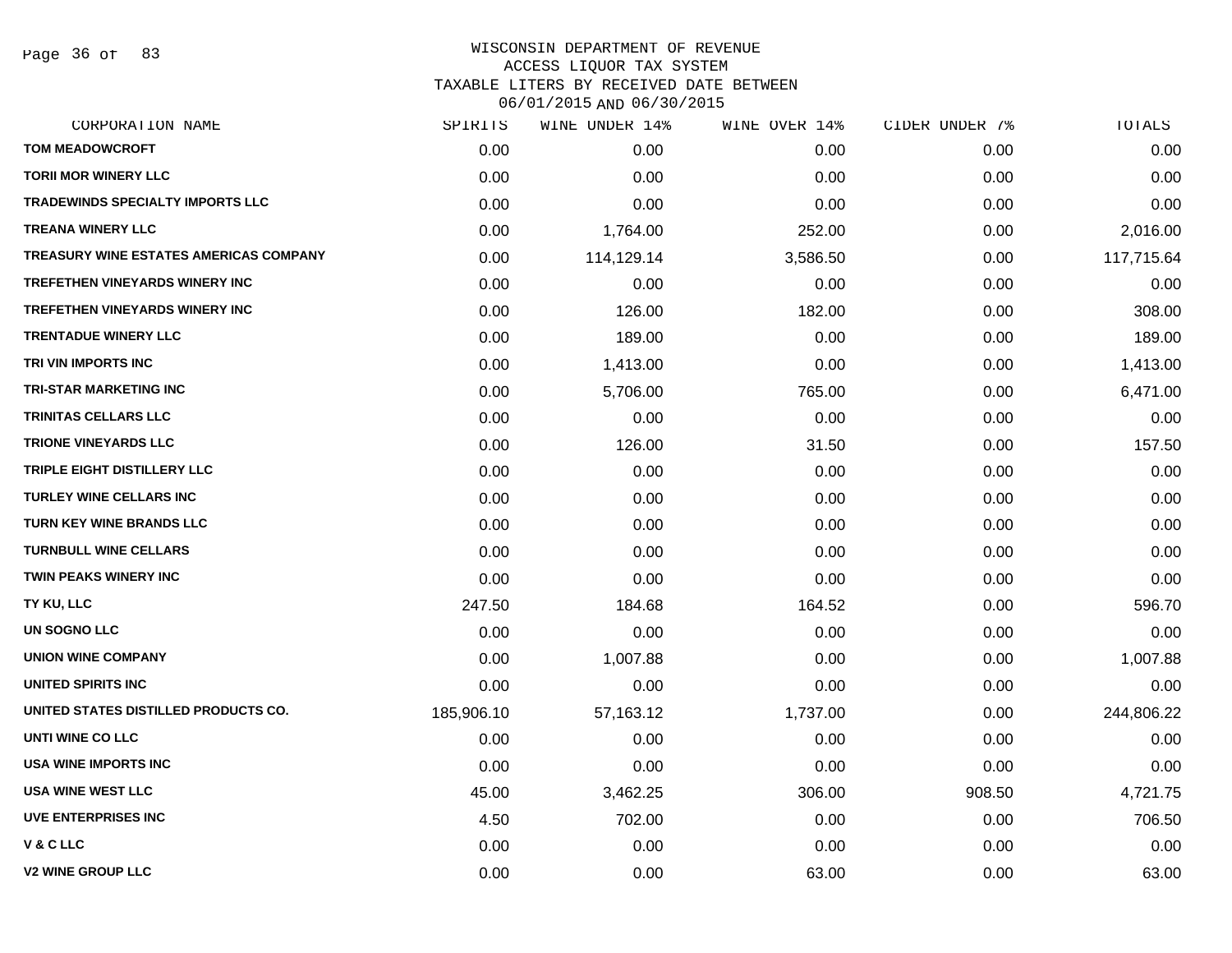Page 37 of 83

| CORPORATION NAME                                      | SPIRITS | WINE UNDER 14% | WINE OVER 14% | CIDER UNDER 7% | TOTALS    |
|-------------------------------------------------------|---------|----------------|---------------|----------------|-----------|
| <b>VALCKENBERG INTERNATIONAL INC</b>                  | 0.00    | 504.00         | 0.00          | 0.00           | 504.00    |
| <b>VALOR WINE CO LLC</b>                              | 0.00    | 0.00           | 3,030.66      | 0.00           | 3,030.66  |
| VAN RUITEN FAMILY WINERY LLC                          | 0.00    | 297.00         | 207.00        | 0.00           | 504.00    |
| <b>VANDER MILL LLC</b>                                | 0.00    | 0.00           | 0.00          | 0.00           | 0.00      |
| <b>VEEV SPIRITS LLC</b>                               | 135.00  | 0.00           | 0.00          | 0.00           | 135.00    |
| <b>VELVET ANTLER WINE LLC</b>                         | 0.00    | 0.00           | 0.00          | 0.00           | 0.00      |
| <b>VEN CAL RANCHES LLC</b>                            | 0.00    | 0.00           | 0.00          | 0.00           | 0.00      |
| <b>VENGE VINEYARDS INC</b>                            | 0.00    | 0.00           | 0.00          | 0.00           | 0.00      |
| <b>VERMEIL WINE GROUP LLC</b>                         | 0.00    | 0.00           | 0.00          | 0.00           | 0.00      |
| <b>VERMONT HARD CIDER COMPANY LLC</b>                 | 0.00    | 0.00           | 0.00          | 33,203.00      | 33,203.00 |
| <b>VERO WINE GROUP LLC &amp; WESTSIDE GRAPES LLC</b>  | 0.00    | 0.00           | 0.00          | 0.00           | 0.00      |
| VI. SCO. INC                                          | 0.00    | 1,449.00       | 0.00          | 0.00           | 1,449.00  |
| <b>VIAS IMPORTS LTD</b>                               | 4.50    | 996.00         | 0.00          | 0.00           | 1,000.50  |
| <b>VIATUS</b>                                         | 0.00    | 1,062.00       | 0.00          | 0.00           | 1,062.00  |
| <b>VICTOIRE FRENCH AMERCN WINE &amp; SPIRITS INC.</b> | 0.00    | 0.00           | 0.00          | 0.00           | 0.00      |
| <b>VIEUX VINS INC</b>                                 | 0.00    | 0.00           | 0.00          | 0.00           | 0.00      |
| <b>VIKRE DISTILLERY LLC</b>                           | 562.50  | 0.00           | 0.00          | 0.00           | 562.50    |
| <b>VILLA CREEK INC</b>                                | 0.00    | 0.00           | 0.00          | 0.00           | 0.00      |
| <b>VILLA ENCINAL PARTNERS LP</b>                      | 0.00    | 0.00           | 0.00          | 0.00           | 0.00      |
| <b>VILLA ITALIA GOURMET FOOD &amp; WINE INC</b>       | 0.00    | 0.00           | 0.00          | 0.00           | 0.00      |
| <b>VILLA SAN JULIETTE INC</b>                         | 0.00    | 0.00           | 0.00          | 0.00           | 0.00      |
| <b>VIN DE ZO LLC</b>                                  | 0.00    | 99.50          | 113.00        | 0.00           | 212.50    |
| <b>VIN DIVINO LTD</b>                                 | 0.00    | 0.00           | 0.00          | 0.00           | 0.00      |
| <b>VINA ROBLES INC</b>                                | 0.00    | 0.00           | 0.00          | 0.00           | 0.00      |
| <b>VINAMERICAS INC</b>                                | 0.00    | 271.00         | 0.00          | 0.00           | 271.00    |
| <b>VINCENZO PADULA</b>                                | 0.00    | 0.00           | 0.00          | 0.00           | 0.00      |
| <b>VINE CLIFF WINERY INC</b>                          | 0.00    | 0.00           | 0.00          | 0.00           | 0.00      |
| <b>VINE CONNECTIONS LLC</b>                           | 0.00    | 756.00         | 181.44        | 0.00           | 937.44    |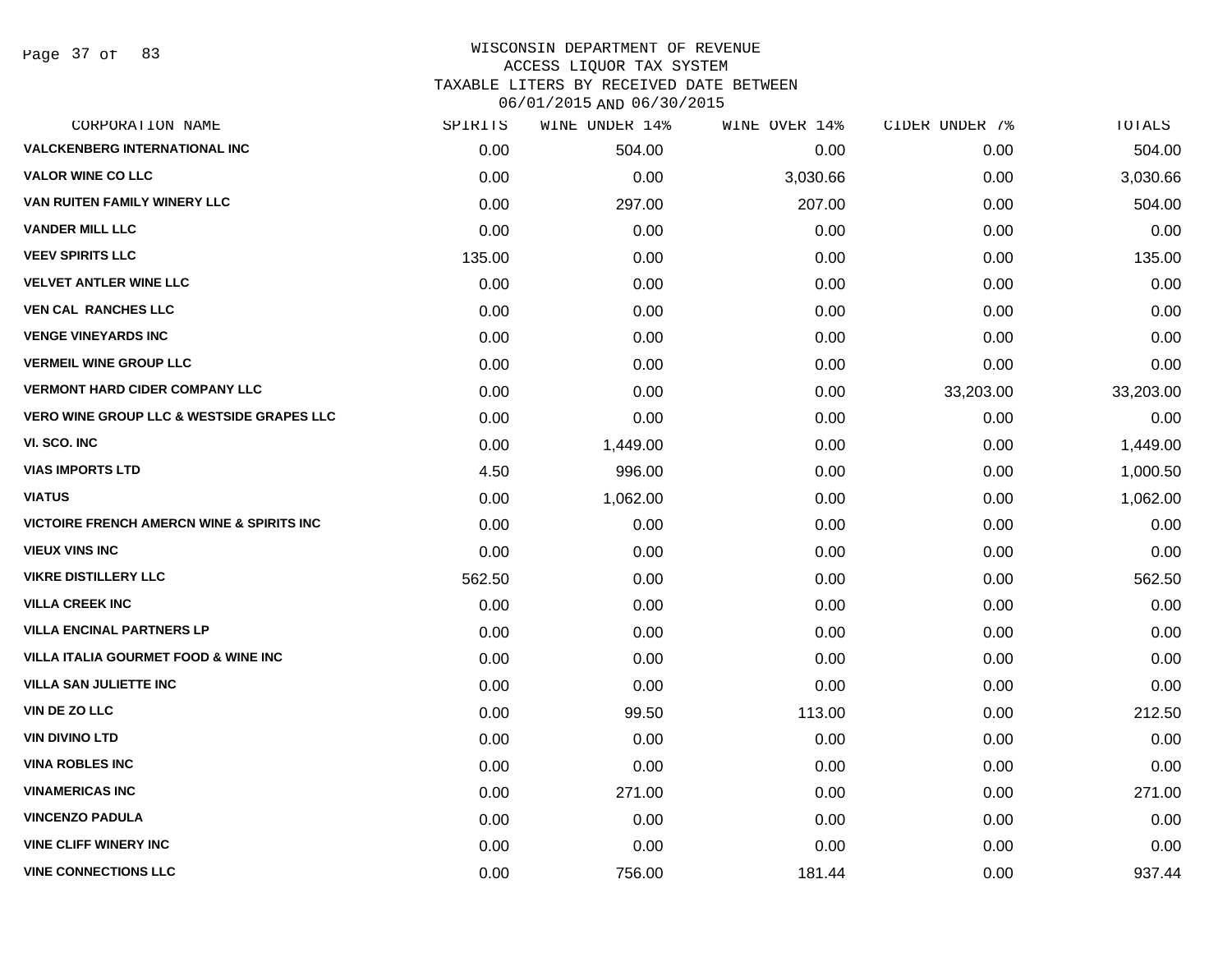Page 38 of 83

#### WISCONSIN DEPARTMENT OF REVENUE ACCESS LIQUOR TAX SYSTEM TAXABLE LITERS BY RECEIVED DATE BETWEEN

06/01/2015 AND 06/30/2015

| CORPORATION NAME                               | SPIRITS  | WINE UNDER 14% | WINE OVER 14% | CIDER UNDER 7% | <b>TOTALS</b> |
|------------------------------------------------|----------|----------------|---------------|----------------|---------------|
| <b>VINEBURG LLC</b>                            | 0.00     | 0.00           | 252.00        | 0.00           | 252.00        |
| <b>VINEYARD 29 LLC</b>                         | 0.00     | 0.00           | 0.00          | 0.00           | 0.00          |
| <b>VINEYARD BRANDS LLC</b>                     | 0.00     | $-6,516.00$    | 384.00        | 0.00           | $-6,132.00$   |
| <b>VINEYARD VARIETIES INC</b>                  | 0.00     | 0.00           | 0.00          | 0.00           | 0.00          |
| <b>VINIFERA IMPORTS LTD</b>                    | 0.00     | 0.00           | 0.00          | 0.00           | 0.00          |
| <b>VINIFERA WINE COMPANY LLC</b>               | 0.00     | 2,772.00       | 126.00        | 0.00           | 2,898.00      |
| <b>VINO DEL SOL INC</b>                        | 0.00     | 1,503.00       | 0.00          | 0.00           | 1,503.00      |
| <b>VINO ET SPIRITUS LLC</b>                    | 0.00     | 0.00           | 0.00          | 0.00           | 0.00          |
| <b>VINO.COM LLC</b>                            | 198.00   | 1,368.00       | 342.00        | 0.00           | 1,908.00      |
| <b>VINOVIA WINE GROUP INC</b>                  | 0.00     | 0.00           | 0.00          | 0.00           | 0.00          |
| <b>VINTAGE '59 IMPORTS LLC</b>                 | 0.00     | 189.00         | 0.00          | 0.00           | 189.00        |
| <b>VINTAGE POINT LLC</b>                       | 0.00     | 0.00           | 252.00        | 0.00           | 252.00        |
| <b>VINTURE WINE COMPANY LLC</b>                | 0.00     | 0.00           | 0.00          | 0.00           | 0.00          |
| <b>VINTUS LLC</b>                              | 0.00     | 4,950.00       | 439.50        | 0.00           | 5,389.50      |
| <b>VIRTUE HOLDINGS LLC</b>                     | 0.00     | 0.00           | 0.00          | 0.00           | 0.00          |
| <b>VISION WINE &amp; SPIRITS LLC</b>           | 77.97    | 0.00           | 0.00          | 0.00           | 77.97         |
| <b>W J DEUTSCH &amp; SONS LTD</b>              | 5,239.50 | 14,778.00      | 648.00        | 0.00           | 20,665.50     |
| <b>WAGNER WINE COMPANY LLC</b>                 | 0.00     | 4,536.00       | 5,301.00      | 0.00           | 9,837.00      |
| <b>WALLA WALLA VINTNERS LLC</b>                | 0.00     | 0.00           | 0.00          | 0.00           | 0.00          |
| <b>WALTER HANSEL WINERY &amp; VINEYARD LLC</b> | 0.00     | 0.00           | 261.00        | 0.00           | 261.00        |
| <b>WARWICK VALLEY WINE CO INC</b>              | 0.00     | 0.00           | 0.00          | 0.00           | 0.00          |
| <b>WEIBEL INCORPORATED</b>                     | 0.00     | 126.00         | 0.00          | 0.00           | 126.00        |
| <b>WEIN BAUER INC</b>                          | 67.52    | 8,732.11       | 0.00          | 0.00           | 8,799.63      |
| <b>WEST COAST WINE PARTNERS LLC</b>            | 0.00     | 63.00          | 315.00        | 0.00           | 378.00        |
| <b>WESTERN SPIRITS BEVERAGE LLC</b>            | 7,767.15 | 0.00           | 0.00          | 0.00           | 7,767.15      |
| <b>WEYGANDT-METZLER IMPORTING LTD</b>          | 0.00     | 0.00           | 0.00          | 0.00           | 0.00          |
| <b>WHITE OAK VINEYARDS &amp; WINERY LLC</b>    | 0.00     | 0.00           | 45.00         | 0.00           | 45.00         |
| <b>WHYTE AND MACKAY (AMERICAS) LIMITED LLC</b> | 54.00    | 0.00           | 0.00          | 0.00           | 54.00         |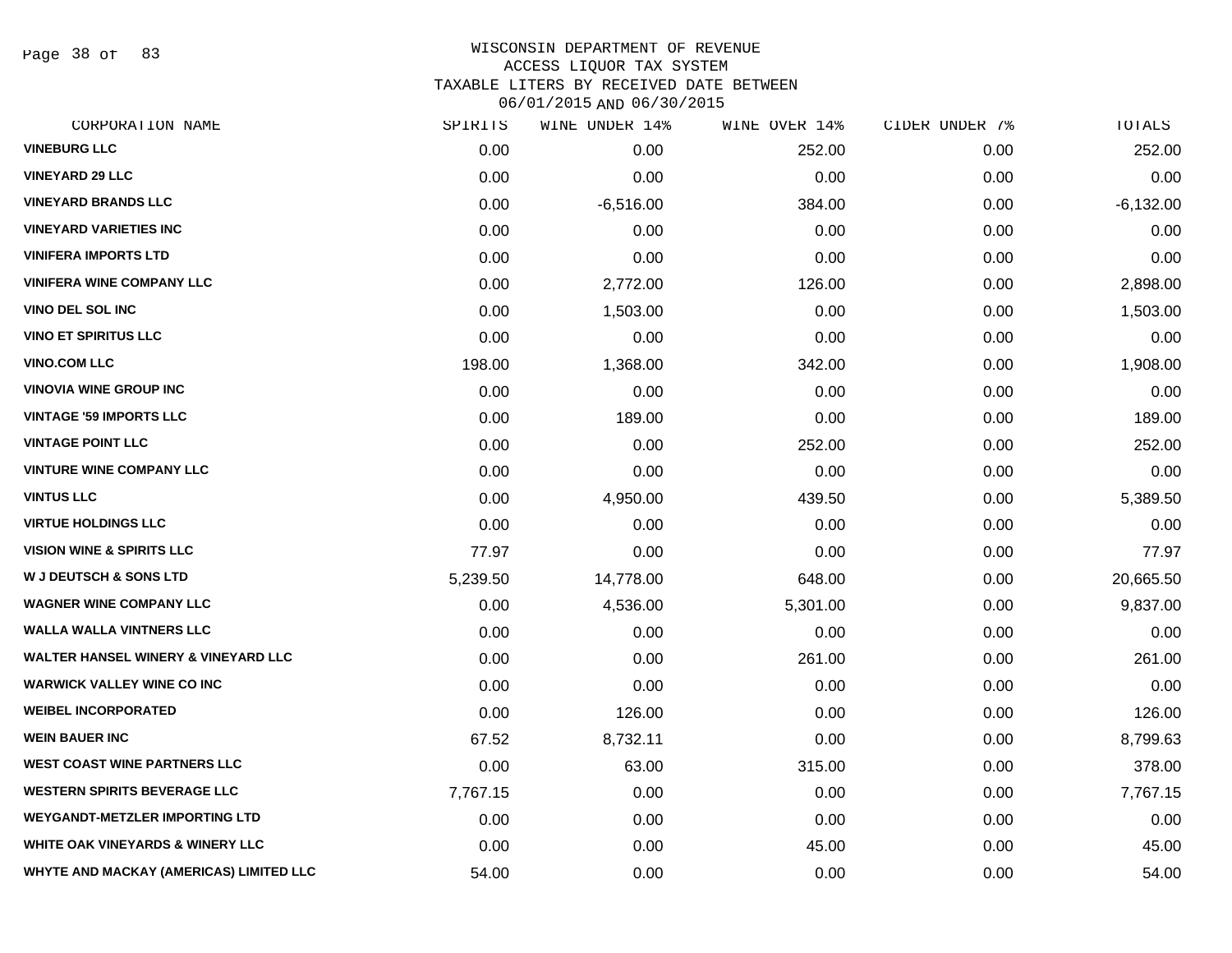Page 39 of 83

#### WISCONSIN DEPARTMENT OF REVENUE ACCESS LIQUOR TAX SYSTEM TAXABLE LITERS BY RECEIVED DATE BETWEEN

06/01/2015 AND 06/30/2015

| CORPORATION NAME                               | SPIRITS   | WINE UNDER 14% | WINE OVER 14% | CIDER UNDER 7% | TOTALS    |
|------------------------------------------------|-----------|----------------|---------------|----------------|-----------|
| <b>WI INC</b>                                  | 0.00      | 2,043.00       | 0.00          | 0.00           | 2,043.00  |
| <b>WILD WOOD VINEYARD &amp; WINERY</b>         | 0.00      | 0.00           | 0.00          | 0.00           | 0.00      |
| <b>WILLAKENZIE ESTATE INC</b>                  | 0.00      | 63.00          | 0.00          | 0.00           | 63.00     |
| <b>WILLAMETTE VALLEY VINEYARDS INC</b>         | 0.00      | 63.00          | 0.00          | 0.00           | 63.00     |
| <b>WILLIAM GRANT &amp; SONS INC</b>            | 37,258.50 | 0.00           | 360.00        | 0.00           | 37,618.50 |
| <b>WILLIAM P KNUTTEL</b>                       | 0.00      | 0.00           | 0.00          | 0.00           | 0.00      |
| <b>WILLIAM STAVOLA</b>                         | 0.00      | 0.00           | 0.00          | 0.00           | 0.00      |
| <b>WILLIAM WOODRUFF</b>                        | 0.00      | 0.00           | 0.00          | 0.00           | 0.00      |
| <b>WILLIAM-HARRISON IMPORTS INC</b>            | 0.00      | 180.00         | 0.00          | 0.00           | 180.00    |
| <b>WILSON CREEK WINERY &amp; VINEYARDS INC</b> | 0.00      | 0.00           | 0.00          | 0.00           | 0.00      |
| <b>WILSON DANIELS LLC</b>                      | 0.00      | 0.00           | 0.00          | 0.00           | 0.00      |
| <b>WILSON DANIELS LTD</b>                      | 16,876.50 | 641.25         | 286.50        | 0.00           | 17,804.25 |
| <b>WINDY HILL SPIRITS INC</b>                  | 0.00      | 0.00           | 0.00          | 0.00           | 0.00      |
| <b>WINE CREEK LLC</b>                          | 0.00      | 0.00           | 0.00          | 0.00           | 0.00      |
| <b>WINE HOOLIGANS LLC</b>                      | 0.00      | 63.00          | 1,107.00      | 0.00           | 1,170.00  |
| <b>WINE IN-MOTION LLC</b>                      | 0.00      | 0.00           | 0.00          | 0.00           | 0.00      |
| <b>WINE WINE SITUATION LLC</b>                 | 0.00      | 0.00           | 0.00          | 0.00           | 0.00      |
| <b>WINEPLAYGROUND.COM INC</b>                  | 0.00      | 0.00           | 0.00          | 0.00           | 0.00      |
| <b>WINERIES &amp; SELECT PRODUCTS LLC</b>      | 0.00      | 99.00          | 549.00        | 0.00           | 648.00    |
| <b>WINERY AT BLACK STAR FARMS LLC</b>          | 0.00      | 39.00          | 0.00          | 0.00           | 39.00     |
| <b>WINERY EXCHANGE, INC.</b>                   | 0.00      | 1,953.00       | 0.00          | 0.00           | 1,953.00  |
| <b>WINES OF FRANCE INC</b>                     | 0.00      | 0.00           | 0.00          | 0.00           | 0.00      |
| <b>WINES UNLIMITED INC</b>                     | 0.00      | 0.00           | 0.00          | 0.00           | 0.00      |
| <b>WINESELLERS LTD</b>                         | 0.00      | 2,430.00       | 0.00          | 0.00           | 2,430.00  |
| <b>WIRTZ BEVERAGE ILLINOIS LLC</b>             | 0.00      | 1,980.00       | 63.00         | 0.00           | 2,043.00  |
| <b>WOODSHED BEVERAGE LLC</b>                   | 0.00      | 0.00           | 0.00          | 0.00           | 0.00      |
| <b>WOODSON WINES LLC</b>                       | 0.00      | 0.00           | 0.00          | 0.00           | 0.00      |
| <b>WYOMING WHISKEY INC</b>                     | 1,755.00  | 0.00           | 0.00          | 0.00           | 1,755.00  |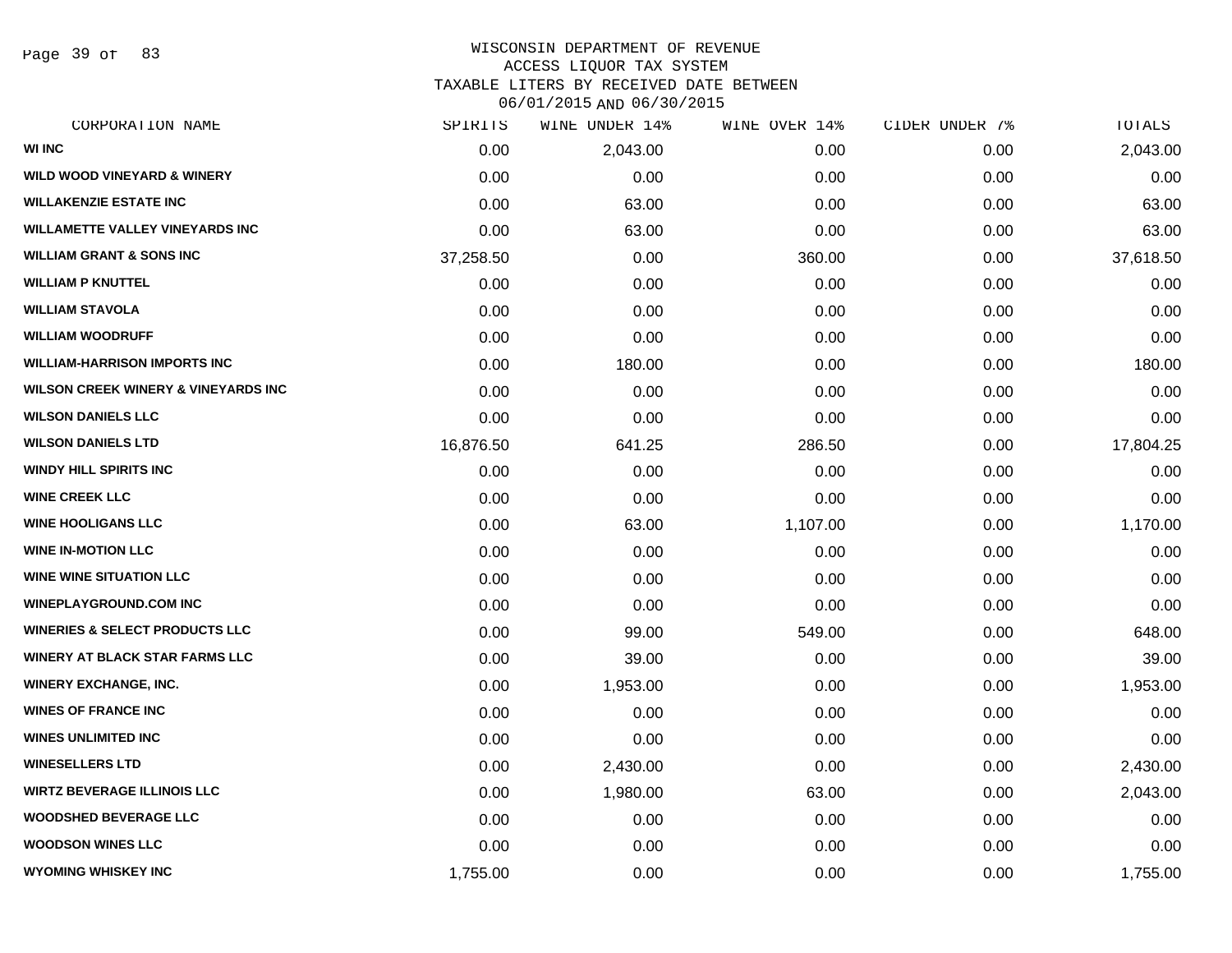Page 40 of 83

| CORPORATION NAME                  | SPIRITS      | UNDER 14%<br>WINE | 14%<br>OVER<br>WINE | CIDER UNDER 7% | TOTALS       |
|-----------------------------------|--------------|-------------------|---------------------|----------------|--------------|
| YAEGAKI CORPORATION OF USA        | 0.00         | 0.00              | 0.00                | 0.00           | 0.00         |
| <b>YELLOW ROSE DISTILLING LLC</b> | 0.00         | 0.00              | 0.00                | 0.00           | 0.00         |
| <b>ZD WINES LLC</b>               | 0.00         | 0.00              | 0.00                | 0.00           | 0.00         |
| <b>ZEILER SPIRITS LLC</b>         | 0.00         | 0.00              | 0.00                | 0.00           | 0.00         |
| <b>ZEPALTAS WINES LLC</b>         | 0.00         | 297.00            | 0.00                | 0.00           | 297.00       |
| <b>ZONIN USA INC</b>              | 0.00         | 2,332.62          | 0.00                | 0.00           | 2,332.62     |
| TOTAL LITERS FOR 6/30/2015        | 3,811,832.06 | 3,297,496.07      | 194,902.17          | 359,656.73     | 7,663,887.03 |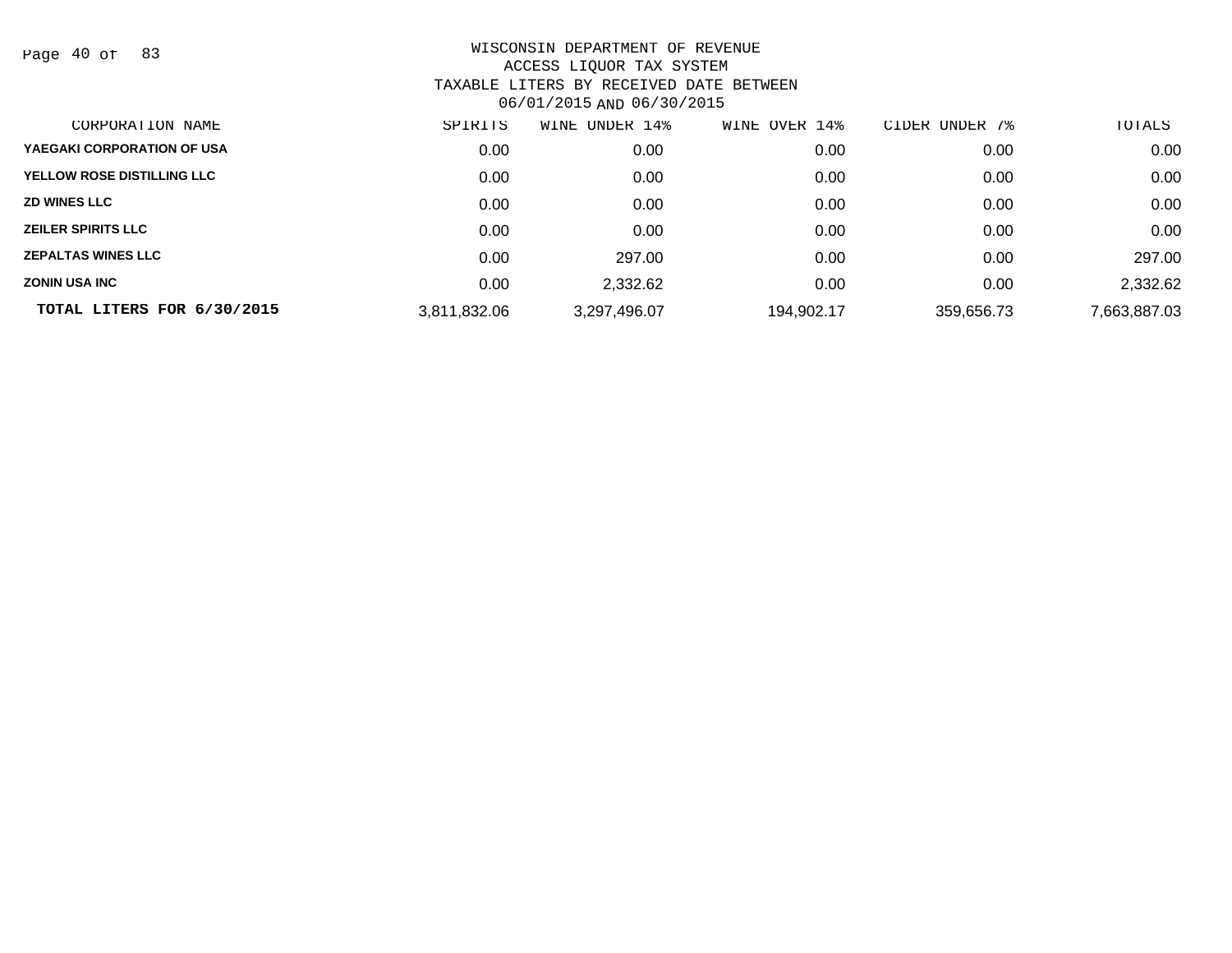Page 41 of 83

# WISCONSIN DEPARTMENT OF REVENUE ACCESS LIQUOR TAX SYSTEM TAXABLE LITERS BY RECEIVED DATE BETWEEN 06/01/2015 AND 06/30/2015

| CORPORATION NAME                            | SPIRITS    | WINE UNDER 14%          | WINE OVER 14% | CIDER UNDER 7% | TOTALS     |
|---------------------------------------------|------------|-------------------------|---------------|----------------|------------|
|                                             |            | IN STATE WHOLESALER (W) |               |                |            |
| ALLSTATE LIQUOR & WINE COMPANY, INC.        | 0.00       | 0.00                    | 0.00          | 0.00           | 0.00       |
| AMPHORAE, LLC                               | 0.00       | 0.00                    | 0.00          | 0.00           | 0.00       |
| <b>ARCADIA BEVERAGE COMPANY</b>             | 0.00       | 0.00                    | 0.00          | 0.00           | 0.00       |
| AVA WINE & SPIRITS LLC                      | 0.00       | 3,573.00                | 0.00          | 0.00           | 3,573.00   |
| <b>BACKDOOR BRANDS LLC</b>                  | 0.00       | 0.00                    | 0.00          | 0.00           | 0.00       |
| <b>BADGER DISTRIBUTING OF MILWAUKEE LLC</b> | 0.00       | 0.00                    | 0.00          | 0.00           | 0.00       |
| <b>BADGER LIQUOR CO INC</b>                 | 180,145.80 | 10,044.00               | 0.00          | 0.00           | 190,189.80 |
| <b>BADGER STATE WINERY COOPERATIVE</b>      | 0.00       | 0.00                    | 0.00          | 0.00           | 0.00       |
| <b>BADGER WINE &amp; SPIRITS LLC</b>        | 0.00       | 0.00                    | 0.00          | 0.00           | 0.00       |
| <b>BEECHWOOD DISTRIBUTORS, INC.</b>         | 0.00       | 0.00                    | 0.00          | 0.00           | 0.00       |
| <b>BEER CAPITOL DISTRIBUTING, INC.</b>      | 0.00       | 0.00                    | 0.00          | 0.00           | 0.00       |
| BILL'S DISTRIBUTING, LTD.                   | 0.00       | 0.00                    | 0.00          | 0.00           | 0.00       |
| <b>BRANT T NEHMER</b>                       | 0.00       | 0.00                    | 0.00          | 0.00           | 0.00       |
| C.J.W., INC.                                | 0.00       | 0.00                    | 0.00          | 0.00           | 0.00       |
| CAPITOL-HUSTING COMPANY, INC.               | 9,924.00   | 35,447.59               | 6,894.00      | 0.00           | 52,265.59  |
| CARMAN MARKETING & SALES LLC                | 0.00       | 0.00                    | 0.00          | 0.00           | 0.00       |
| <b>CATHRINE BENNETT</b>                     | 0.00       | 0.00                    | 0.00          | 0.00           | 0.00       |
| CENTRAL BEER DISTRIBUTORS, INC.             | 0.00       | 0.00                    | 0.00          | 0.00           | 0.00       |
| <b>DE PERE LIQUOR CO LLC</b>                | 0.00       | 0.00                    | 0.00          | 0.00           | 0.00       |
| <b>DEAN DISTRIBUTING, INC.</b>              | 0.00       | 0.00                    | 0.00          | 0.00           | 0.00       |
| <b>DEAN DISTRIBUTING, INC.</b>              | 0.00       | 0.00                    | 0.00          | 0.00           | 0.00       |
| <b>DEWITT'S CHURCH GOODS INC</b>            | 0.00       | 0.00                    | 0.00          | 0.00           | 0.00       |
| <b>DRUNK DADDY DISTRIBUTION LLC</b>         | 0.00       | 0.00                    | 0.00          | 0.00           | 0.00       |
| ELIZABETH G KARANDANIS                      | 0.00       | 0.00                    | 0.00          | 0.00           | 0.00       |
| <b>FABIANO BROTHERS - WISCONSIN LLC</b>     | 0.00       | 0.00                    | 0.00          | 0.00           | 0.00       |

**FAUSTO FIORAVANTI** 0.00 0.00 0.00 0.00 0.00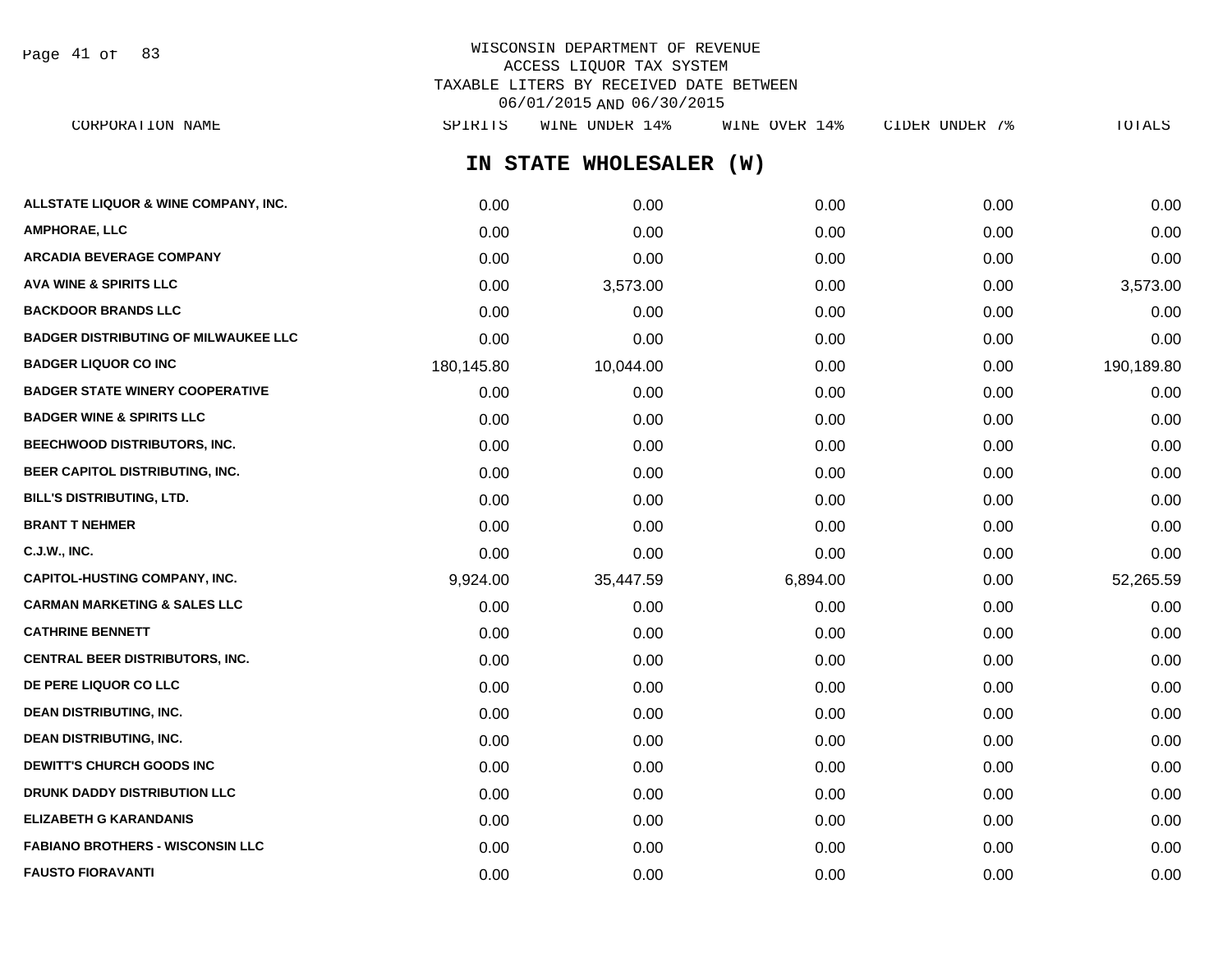Page 42 of 83

| SPIRITS   | WINE UNDER 14% | WINE OVER 14% | CIDER UNDER 7% | TOTALS      |
|-----------|----------------|---------------|----------------|-------------|
| 0.00      | 0.00           | 0.00          | 0.00           | 0.00        |
| 0.00      | 0.00           | 0.00          | $-8.52$        | $-8.52$     |
| 0.00      | 0.00           | 0.00          | 0.00           | 0.00        |
| 45,815.24 | 0.00           | 0.00          | 0.00           | 45,815.24   |
| 0.00      | 0.00           | 0.00          | 0.00           | 0.00        |
| 0.00      | 0.00           | 0.00          | 0.00           | 0.00        |
| 0.00      | 0.00           | 0.00          | 0.00           | 0.00        |
| 0.00      | 0.00           | 0.00          | 0.00           | 0.00        |
| 0.00      | 0.00           | 0.00          | 0.00           | 0.00        |
| 0.00      | 0.00           | 0.00          | 0.00           | 0.00        |
| 0.00      | 0.00           | 0.00          | 0.00           | 0.00        |
| 0.00      | 0.00           | 0.00          | 0.00           | 0.00        |
| 7,214.70  | 75,948.00      | 0.00          | 0.00           | 83,162.70   |
| 0.00      | 103,111.52     | 1,107.00      | 0.00           | 104,218.52  |
| 0.00      | 0.00           | 0.00          | 0.00           | 0.00        |
| 900.00    | 0.00           | 0.00          | 0.00           | 900.00      |
| 0.00      | 0.00           | 0.00          | 0.00           | 0.00        |
| 0.00      | 6,357.00       | 225.00        | 0.00           | 6,582.00    |
| 0.00      | 11,385.00      | 0.00          | 0.00           | 11,385.00   |
| 0.00      | 0.00           | 0.00          | 0.00           | 0.00        |
| 0.00      | $-648.00$      | $-9.00$       | 0.00           | $-657.00$   |
| 450.00    | 11,918.25      | 579.75        | 0.00           | 12,948.00   |
| 0.00      | 0.00           | 0.00          | 0.00           | 0.00        |
| $-792.00$ | $-1,296.00$    | $-18.00$      | 0.00           | $-2,106.00$ |
| 0.00      | 17,157.00      | $-133.53$     | 0.00           | 17,023.47   |
| 0.00      | 0.00           | 0.00          | 0.00           | 0.00        |
| 0.00      | 0.00           | 0.00          | 0.00           | 0.00        |
| 0.00      | 0.00           | 0.00          | 0.00           | 0.00        |
|           |                |               |                |             |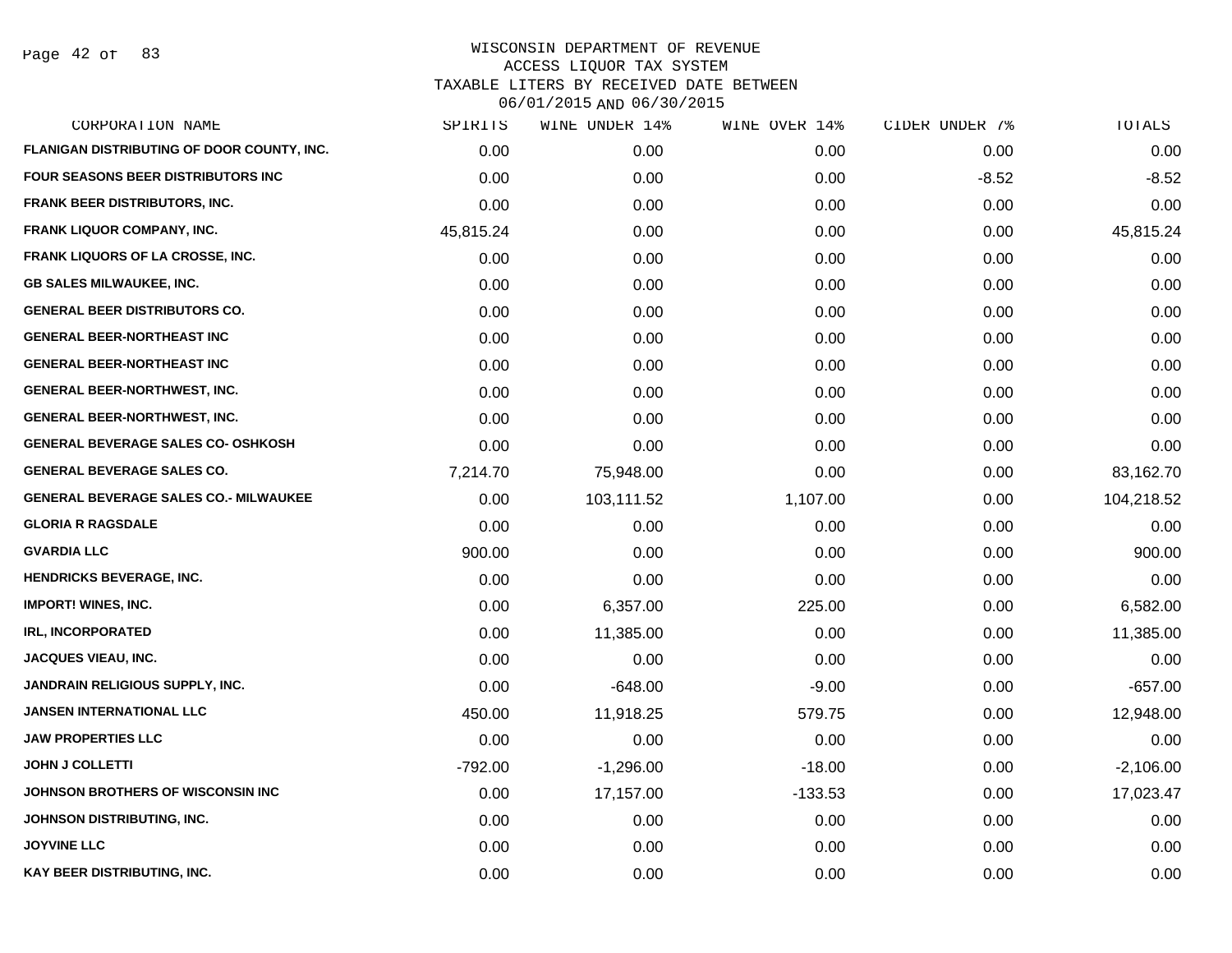Page 43 of 83

#### WISCONSIN DEPARTMENT OF REVENUE ACCESS LIQUOR TAX SYSTEM

TAXABLE LITERS BY RECEIVED DATE BETWEEN

06/01/2015 AND 06/30/2015

| CORPORATION NAME                         | SPIRITS   | WINE UNDER 14% | WINE OVER 14% | CIDER UNDER 7% | TOTALS      |
|------------------------------------------|-----------|----------------|---------------|----------------|-------------|
| <b>L'EFT BANK WINE COMPANY LIMITED</b>   | 288.00    | 33,569.63      | 1,795.50      | 0.00           | 35,653.13   |
| LA CROSSE BEVERAGE LLC                   | 0.00      | 0.00           | 0.00          | 0.00           | 0.00        |
| LA RIOJA RESTAURANT LLC                  | 0.00      | 0.00           | 0.00          | 0.00           | 0.00        |
| <b>LARRY'S DISTRIBUTING CO., INC.</b>    | 0.00      | 0.00           | 0.00          | 0.00           | 0.00        |
| <b>LEAMON MERCANTILE CO. CORP</b>        | 0.00      | 0.00           | 0.00          | 0.00           | 0.00        |
| LEE BEVERAGE OF WISCONSIN LLC            | 0.00      | 0.00           | 0.00          | 0.00           | 0.00        |
| LEE BEVERAGE OF WISCONSIN LLC            | 0.00      | 0.00           | 0.00          | 0.00           | 0.00        |
| <b>LESLIE HUISMAN</b>                    | 0.00      | 0.00           | 0.00          | 0.00           | 0.00        |
| LETRAH INTERNATIONAL CORPORATION         | 0.00      | 0.00           | 0.00          | 0.00           | 0.00        |
| LO DUCA BROS., INC.                      | 0.00      | $-2,447.50$    | 0.00          | 0.00           | $-2,447.50$ |
| <b>LORI SCOTT</b>                        | 0.00      | 0.00           | 0.00          | 0.00           | 0.00        |
| <b>LOS ALTOS AGAVE DISTRIBUTOR INC</b>   | 12,540.00 | 0.00           | 0.00          | 0.00           | 12,540.00   |
| <b>M SHIRAZ LLC</b>                      | 0.00      | 0.00           | 0.00          | 0.00           | 0.00        |
| <b>MARCO BRUZZI</b>                      | 0.00      | 0.00           | 0.00          | 0.00           | 0.00        |
| <b>MIDWEST SALES &amp; SERVICE, INC.</b> | 0.00      | 0.00           | 0.00          | 0.00           | 0.00        |
| MILLER BEER OF THE NORTHWOODS, INC.      | 0.00      | 0.00           | 0.00          | 0.00           | 0.00        |
| <b>NOELKE DISTRIBUTORS, INC.</b>         | 0.00      | 3,001.50       | 0.00          | 0.00           | 3,001.50    |
| <b>NORTHWEST BEVERAGES, INC.</b>         | 0.00      | 0.00           | 0.00          | 0.00           | 0.00        |
| <b>NOUVEAU VENTURES LLC</b>              | $-73.25$  | 2,081.25       | 0.00          | 0.00           | 2,008.00    |
| OTT SCHWEITZER DISTRIBUTORSHIP, INC.     | 0.00      | 0.00           | 0.00          | 0.00           | 0.00        |
| PARK RIDGE DISTRIBUTING, INC.            | 0.00      | 0.00           | 0.00          | 0.00           | 0.00        |
| PEHLER DISTRIBUTING, INC.                | 0.00      | 0.00           | 0.00          | 0.00           | 0.00        |
| PHILLIPS DISTRIBUTING CORPORATION        | 0.00      | 0.00           | 0.00          | 0.00           | 0.00        |
| PHILLIPS WINE COMPANY                    | 0.00      | 0.00           | 0.00          | 0.00           | 0.00        |
| PHILLY'S PREMIUM BEVERAGES LLC           | $-4.50$   | 0.00           | 0.00          | 0.00           | $-4.50$     |
| <b>PURE WINE WISCONSIN INC</b>           | 0.00      | 0.00           | 0.00          | 0.00           | 0.00        |
| <b>PURPLE FEET WINES, LLC</b>            | 0.00      | 24,570.00      | 1,440.00      | 0.00           | 26,010.00   |
| <b>RANGE BEVERAGE, INCORPORATED</b>      | 0.00      | 0.00           | 0.00          | 0.00           | 0.00        |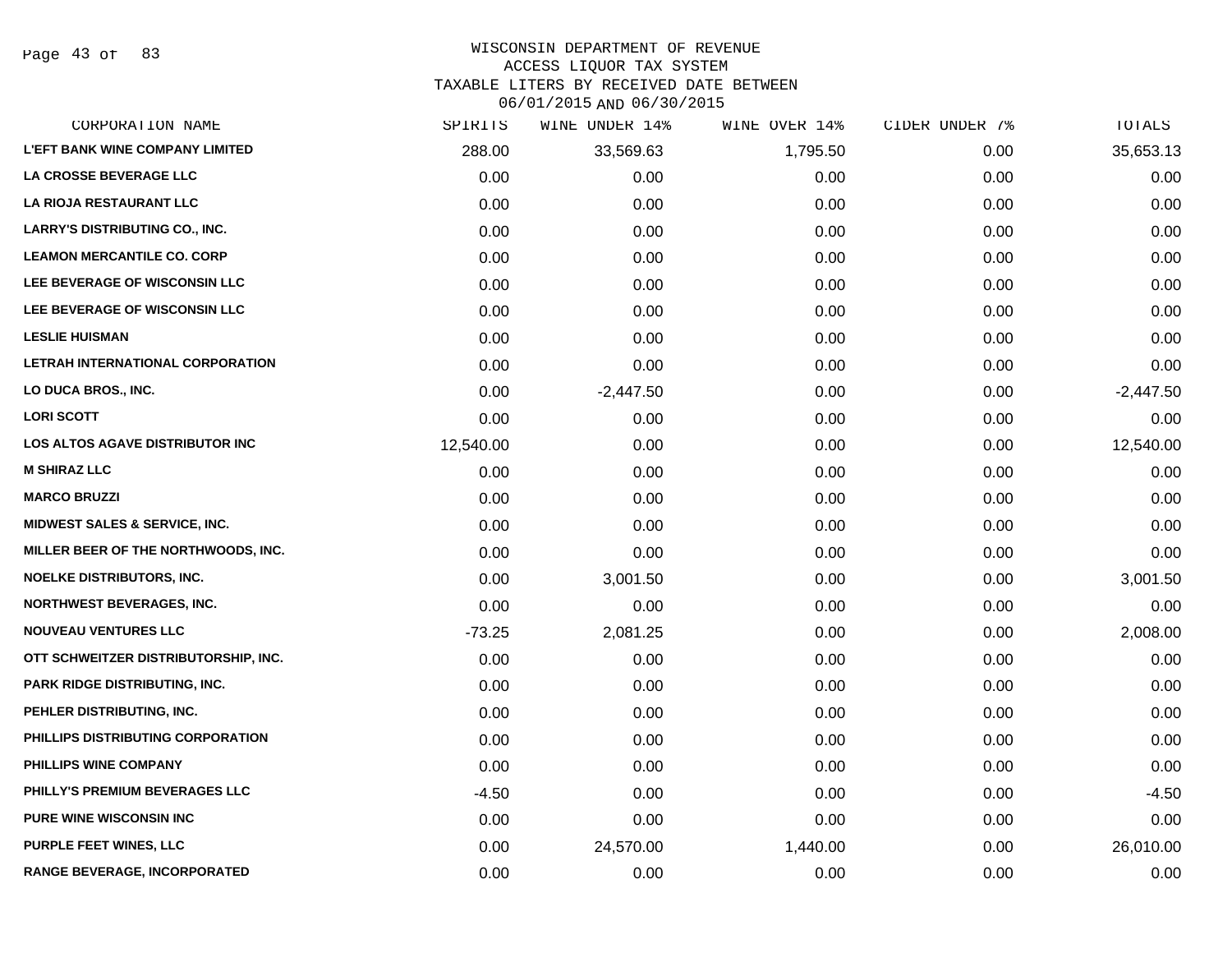Page 44 of 83

| CORPORATION NAME                                              | SPIRITS    | WINE UNDER 14% | WINE OVER 14% | CIDER UNDER 7% | TOTALS     |
|---------------------------------------------------------------|------------|----------------|---------------|----------------|------------|
| <b>RATAS WHOLESALE LIQUOR COMPANY</b>                         | 0.00       | 0.00           | 0.00          | 0.00           | 0.00       |
| RIVER CITY DISTRIBUTING CO., INC.                             | 0.00       | 0.00           | 0.00          | 0.00           | 0.00       |
| S. & S. DISTRIBUTING, INC.                                    | 0.00       | 0.00           | 0.00          | 0.00           | 0.00       |
| S. & S. DISTRIBUTING, INC.                                    | 0.00       | 0.00           | 0.00          | 0.00           | 0.00       |
| <b>SALIM M SHAMMO</b>                                         | 0.00       | 0.00           | 0.00          | 0.00           | 0.00       |
| SARATOGA LIQUOR CO., INC.                                     | 0.00       | 0.00           | 0.00          | 0.00           | 0.00       |
| <b>SCHNEIDER DISTRIBUTING CO., INC.</b>                       | 0.00       | 0.00           | 0.00          | 0.00           | 0.00       |
| <b>SQUARE ROOT LLC</b>                                        | 0.00       | 0.00           | 0.00          | 0.00           | 0.00       |
| <b>SUPERIOR BEVERAGES LLC</b>                                 | 0.00       | 0.00           | 0.00          | 0.00           | 0.00       |
| TJ INTERNATIONAL LTD                                          | 0.00       | 0.00           | 0.00          | 0.00           | 0.00       |
| <b>TRI-MART COMPANY LLC</b>                                   | 0.00       | 0.00           | 0.00          | 0.00           | 0.00       |
| TRIANGLE DISTRIBUTING COMPANY, INC.                           | 0.00       | 0.00           | 0.00          | 0.00           | 0.00       |
| <b>VINCITA TRADING LLC</b>                                    | 0.00       | 0.00           | 0.00          | 0.00           | 0.00       |
| <b>VINO VERITAS, LTD.</b>                                     | 0.00       | 2,304.00       | 63.00         | 0.00           | 2,367.00   |
| <b>WDI LLC</b>                                                | 0.00       | 0.00           | 0.00          | 0.00           | 0.00       |
| <b>WDI LLC</b>                                                | 0.00       | 0.00           | 0.00          | 0.00           | 0.00       |
| <b>WIRTZ BEVERAGE WISCONSIN METRO-MILWAUKEE</b><br><b>INC</b> | 92,292.40  | 13,201.53      | 7,716.06      | 0.00           | 113,209.99 |
| <b>WIRTZ BEVERAGE WISCONSIN NORTH INC</b>                     | 0.00       | 0.00           | 0.00          | 0.00           | 0.00       |
| <b>WIRTZ BEVERAGE WISCONSIN ON-PREMISE INC</b>                | 0.00       | 0.00           | 0.00          | 0.00           | 0.00       |
| <b>WISCONSIN DISTRIBUTORS EAST LLC</b>                        | 0.00       | 0.00           | 0.00          | 0.00           | 0.00       |
| <b>WISCONSIN DISTRIBUTORS NORTH LLC</b>                       | 0.00       | 0.00           | 0.00          | 0.00           | 0.00       |
| <b>WISCONSIN WINERY CO-OP</b>                                 | 0.00       | 0.00           | 0.00          | 0.00           | 0.00       |
| <b>WOODFIELD DISTRIBUTION LLC</b>                             | 0.00       | 0.00           | 0.00          | 0.00           | 0.00       |
| ZASTROW THE BEER MAN, INC.                                    | 0.00       | 0.00           | 0.00          | 0.00           | 0.00       |
| TOTAL LITERS FOR 6/30/2015                                    | 348,700.39 | 349,277.77     | 19,659.78     | $-8.52$        | 717,629.42 |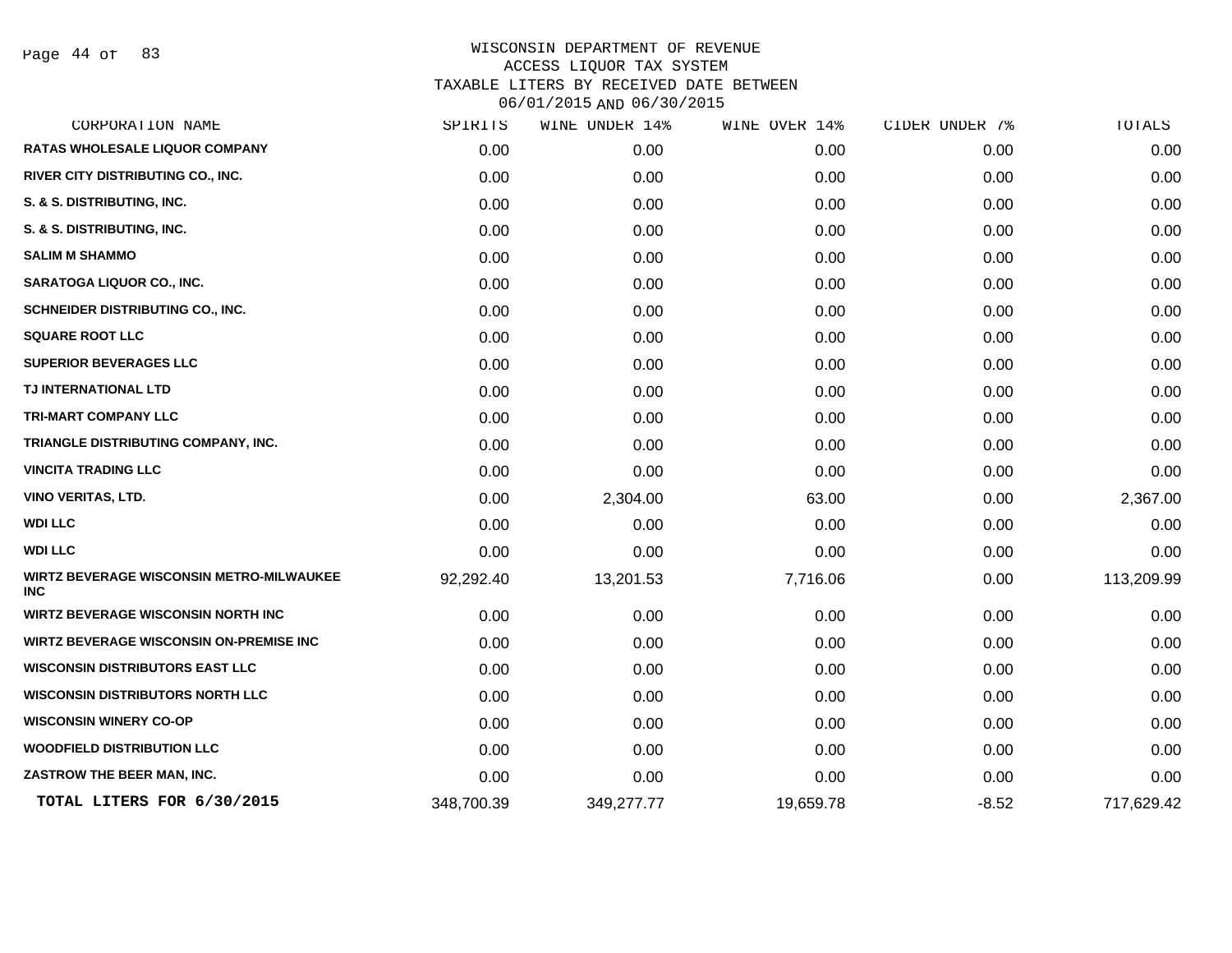WISCONSIN DEPARTMENT OF REVENUE ACCESS LIQUOR TAX SYSTEM TAXABLE LITERS BY RECEIVED DATE BETWEEN 06/01/2015 AND 06/30/2015 CORPORATION NAME SPIRITS WINE UNDER 14% WINE OVER 14% CIDER UNDER 7% TOTALS Page 45 of 83

**IN STATE MANUFACTURER (WM)**

| <b>45TH PARALLEL SPIRITS, LLC</b>       | 0.00      | 0.00      | 0.00  | 0.00      | 0.00      |
|-----------------------------------------|-----------|-----------|-------|-----------|-----------|
| <b>ACE ETHANOL LLC</b>                  | 0.00      | 0.00      | 0.00  | 0.00      | 0.00      |
| <b>AEPPELTREOW INC</b>                  | 26.99     | 0.00      | 0.00  | 0.00      | 26.99     |
| <b>B &amp; E DISTILLERY INC.</b>        | 0.00      | 0.00      | 0.00  | 0.00      | 0.00      |
| <b>BRIAN SAMMONS</b>                    | 347.99    | 0.00      | 0.00  | 0.00      | 347.99    |
| <b>C &amp; N CORPORATION</b>            | 2,041.38  | 0.00      | 0.00  | 0.00      | 2,041.38  |
| <b>CENTRAL STANDARD LLC</b>             | 0.00      | 0.00      | 0.00  | 0.00      | 0.00      |
| <b>CLOVER MEADOW LLC</b>                | 0.00      | 0.00      | 0.00  | 0.00      | 0.00      |
| <b>DEATH'S DOOR DISTILLERY LLC</b>      | 11,457.00 | 0.00      | 0.00  | 0.00      | 11,457.00 |
| <b>DISTILLERY PARTNERS, LLC</b>         | 1,401.36  | 0.00      | 0.00  | 0.00      | 1,401.36  |
| DRIFTLESS GLEN DISTILLERY LLC           | 0.00      | 0.00      | 0.00  | 0.00      | 0.00      |
| <b>EMCO CHEMICAL DISTRIBUTORS, INC.</b> | 0.00      | 0.00      | 0.00  | 0.00      | 0.00      |
| <b>GLOBAL DISTILLERS SRL LLC</b>        | 6,097.85  | 0.00      | 0.00  | 0.00      | 6,097.85  |
| <b>GRANT J VAN DRIEST</b>               | 225.00    | 0.00      | 0.00  | 0.00      | 225.00    |
| <b>GREAT LAKES DISTILLERY LLC</b>       | 2,498.23  | 0.00      | 0.00  | 0.00      | 2,498.23  |
| HENDRICKS FAMILY DISTILLERY LLC         | 411.74    | 0.00      | 0.00  | 0.00      | 411.74    |
| <b>MATTHEW RICK</b>                     | 120.60    | 796.11    | 24.00 | 0.00      | 940.71    |
| <b>MILLERCOORS LLC</b>                  | 0.00      | 14,929.21 | 0.00  | 70,932.15 | 85,861.36 |
| <b>NATHAN G GREENAWALT</b>              | 498.75    | 0.00      | 0.00  | 0.00      | 498.75    |
| <b>NORTHERN WATERS DISTILLERY LLC</b>   | 225.23    | 0.00      | 0.00  | 0.00      | 225.23    |
| <b>PERLICK FARMS LLC</b>                | 198.00    | 0.00      | 0.00  | 0.00      | 198.00    |
| PO CHOUA LO                             | 0.00      | 0.00      | 0.00  | 0.00      | 0.00      |
| <b>SENSIENT FLAVORS LLC</b>             | 0.00      | 0.00      | 0.00  | 0.00      | 0.00      |
| <b>ST CROIX SPIRITS LLC</b>             | 0.00      | 0.00      | 0.00  | 0.00      | 0.00      |
| THE NORTH WOODS DISTILLERY LLC          | 760.50    | 0.00      | 0.00  | 0.00      | 760.50    |
| WHITE WINTER WINERY INC                 | 0.00      | 0.00      | 0.00  | 0.00      | 0.00      |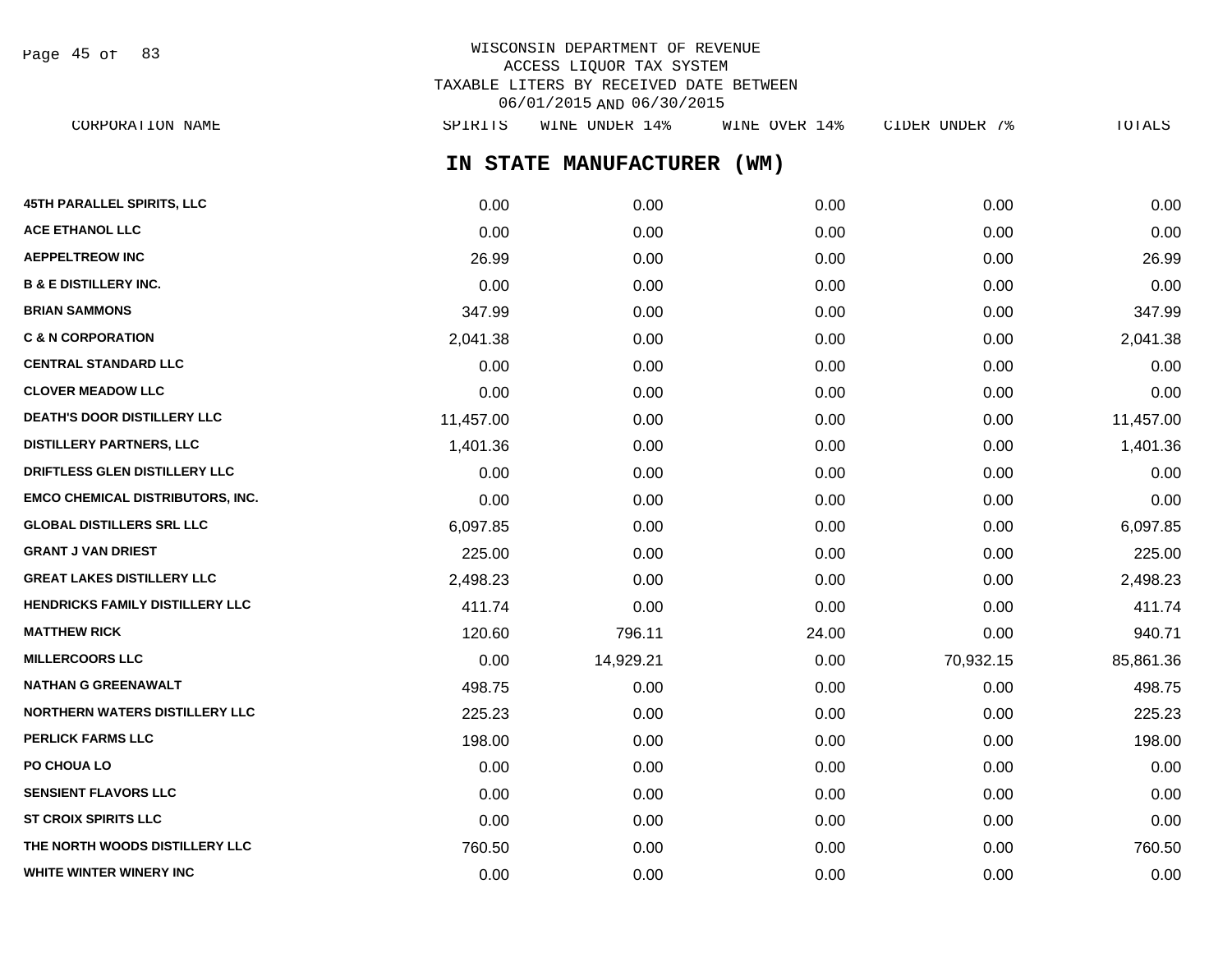| Page 46 of |  |  | 83 |
|------------|--|--|----|
|------------|--|--|----|

| CORPORATION NAME                | SPIRITS   | UNDER 14%<br>WINE | WINE OVER 14% | CIDER UNDER 7% | TOTALS     |
|---------------------------------|-----------|-------------------|---------------|----------------|------------|
| <b>WOLLERSHEIM WINERY, INC.</b> | 0.00      | 0.00              | 0.00          | 0.00           | 0.00       |
| YAHARA BAY DISTILLERS, INC.     | 4.782.60  | 0.00              | 0.00          | 0.00           | 4,782.60   |
| TOTAL LITERS FOR 6/30/2015      | 31.093.22 | 15.725.32         | 24.00         | 70.932.15      | 117.774.69 |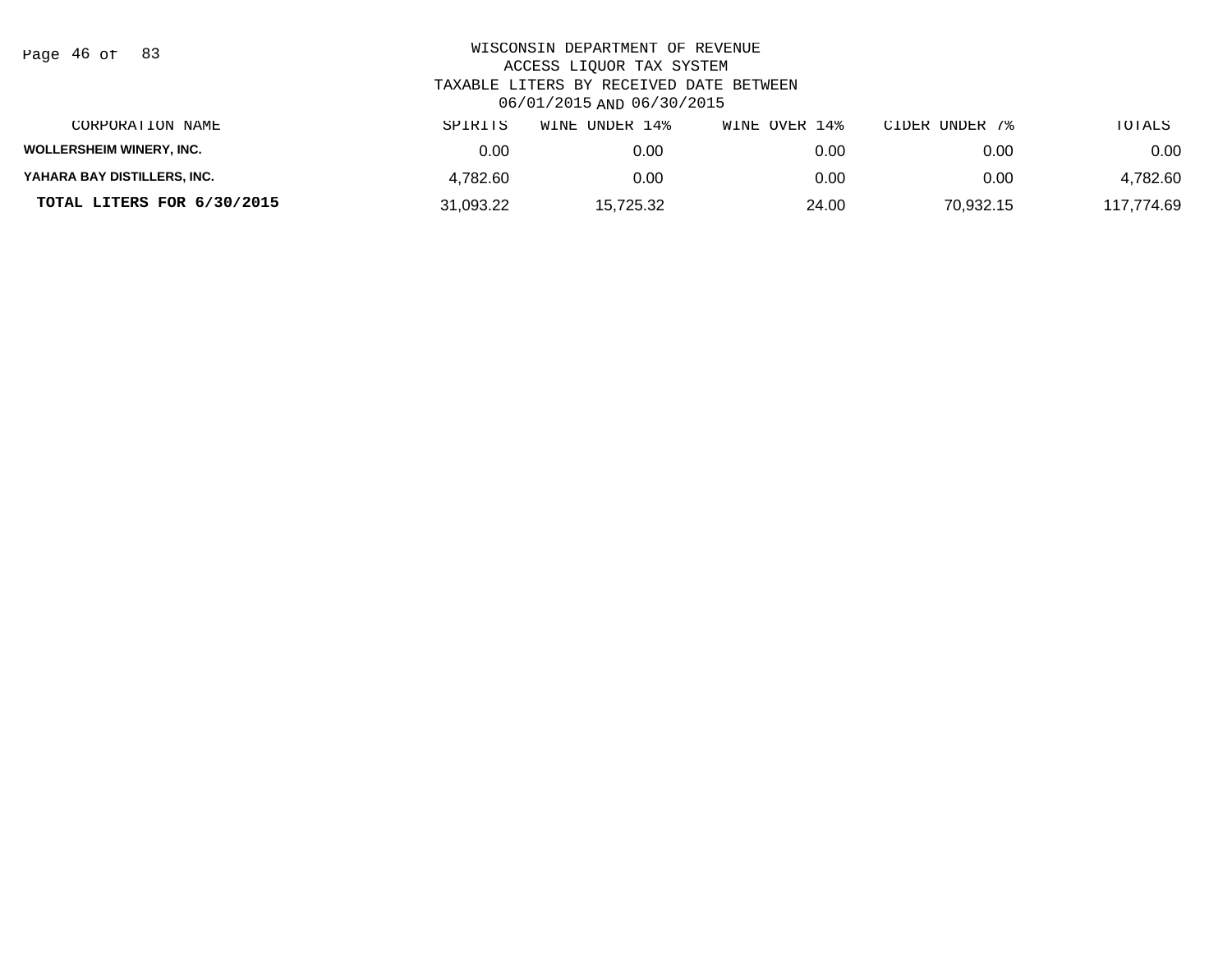Page 47 of 83

# WISCONSIN DEPARTMENT OF REVENUE ACCESS LIQUOR TAX SYSTEM TAXABLE LITERS BY RECEIVED DATE BETWEEN 06/01/2015 AND 06/30/2015

CORPORATION NAME SPIRITS WINE UNDER 14% WINE OVER 14% CIDER UNDER 7% TOTALS

# **IN STATE RECTIFIER (WR)**

| <b>45TH PARALLEL SPIRITS, LLC</b>      | 2,049.76      | 0.00 | 0.00 | 0.00 | 2,049.76      |
|----------------------------------------|---------------|------|------|------|---------------|
| <b>ARTYS</b>                           | 10,374.66     | 0.00 | 0.00 | 0.00 | 10,374.66     |
| <b>CITY BREWING COMPANY, LLC</b>       | $-167,218.77$ | 0.00 | 0.00 | 0.00 | $-167,218.77$ |
| <b>DISTILLERY PARTNERS, LLC</b>        | 0.00          | 0.00 | 0.00 | 0.00 | 0.00          |
| <b>GALLOWAY COMPANY</b>                | 0.00          | 0.00 | 0.00 | 0.00 | 0.00          |
| <b>GREAT LAKES DISTILLERY LLC</b>      | 5,298.79      | 0.00 | 0.00 | 0.00 | 5,298.79      |
| <b>HENRY FARMS PRAIRIE SPIRITS LLC</b> | 0.00          | 0.00 | 0.00 | 0.00 | 0.00          |
| <b>MIDWEST CUSTOM BOTTLING LLC</b>     | 56,770.90     | 0.00 | 0.00 | 0.00 | 56,770.90     |
| <b>NATHAN G GREENAWALT</b>             | 0.00          | 0.00 | 0.00 | 0.00 | 0.00          |
| PO CHOUA LO                            | 0.00          | 0.00 | 0.00 | 0.00 | 0.00          |
| YAHARA BAY DISTILLERS, INC.            | 0.00          | 0.00 | 0.00 | 0.00 | 0.00          |
| TOTAL LITERS FOR 6/30/2015             | $-92,724.66$  | 0.00 | 0.00 | 0.00 | $-92,724.66$  |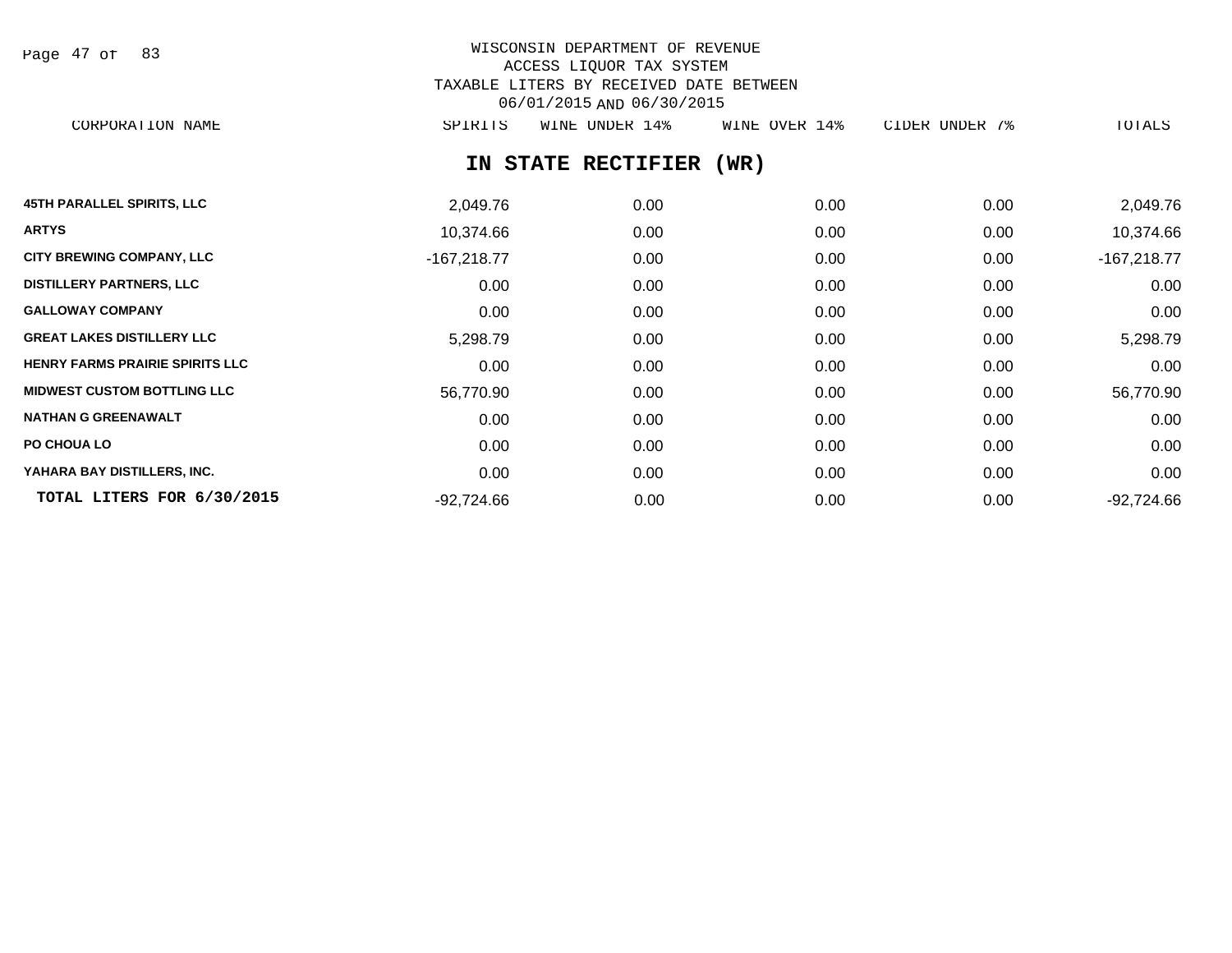Page 48 of 83

# WISCONSIN DEPARTMENT OF REVENUE ACCESS LIQUOR TAX SYSTEM TAXABLE LITERS BY RECEIVED DATE BETWEEN 06/01/2015 AND 06/30/2015

**IN STATE WINERY (WWI) AEPPELTREOW INC** 0.00 213.89 0.00 354.37 568.26 **ALL SISTERS WINERY INC** 0.00 0.00 0.00 0.00 0.00 **BARABOO BLUFF WINERY, LLC** 0.00 953.47 0.00 0.00 953.47 **BAUER-KEARNS WINERY LLC** 0.00 0.00 0.00 0.00 0.00 **BAYFIELD WINERY, LTD.** 0.00 3,366.02 0.00 0.00 3,366.02 **BELLEVINEZ LLC** 0.00 1,081.11 0.00 0.00 1,081.11 **BLIND HORSE WINERY LLC** 0.00 0.00 0.00 0.00 0.00 **BOTHAM VINEYARDS, INC.** 0.00 4,674.97 0.00 0.00 4,674.97 **BRANCHES WINERY LLC** 0.00 0.00 0.00 0.00 0.00 **BRIGADOON FARM & WINERY LLC** 0.00 2,979.00 0.00 0.00 2,979.00 **BUZZ & BREW SHOP LLC** 0.00 0.00 0.00 0.00 0.00 **C & N CORPORATION** 0.00 0.00 0.00 0.00 0.00 **C & N CORPORATION** 0.00 26,186.19 788.92 0.00 26,975.11 **CHATEAU ST CROIX WINERY & VINEYARD LLC** 0.00 422.25 513.38 0.00 935.63 **CIDER HOUSE OF WISCONSIN LLC**  $0.00$   $0.00$   $0.00$   $0.00$   $0.00$   $0.00$   $0.00$   $0.00$   $0.00$   $0.00$   $0.00$   $0.00$   $0.00$   $0.00$   $0.00$   $0.00$   $0.00$   $0.00$   $0.00$   $0.00$   $0.00$   $0.00$   $0.00$   $0.00$   $0.00$   $0.00$   $0.00$   $0$ **CLAY JAR HOLDINGS LLC** 0.00 302.23 150.73 0.00 452.96 **CLINTON CLINGERMAN** 0.00 116.97 0.00 0.00 116.97 **CLOVER MEADOW LLC** 0.00 1,457.27 485.25 0.00 1,942.52 **COLDSPRING OF WISCONSIN LLC** 0.00 0.00 0.00 0.00 0.00 **COLLEEN M BOS** 0.00 0.00 0.00 0.00 0.00 **CRAIG FLETCHER** 0.00 1,052.34 0.00 0.00 1,052.34 **DANIEL J KOEPKE** 0.00 0.00 0.00 0.00 0.00 **DANZINGER VINEYARDS LLC** 0.00 0.00 0.00 0.00 0.00 **DIANA HOBSON** 0.00 0.00 0.00 0.00 0.00 **EDWARD J RINK** 0.00 55.49 0.00 0.00 55.49 CORPORATION NAME SPIRITS WINE UNDER 14% WINE OVER 14% CIDER UNDER 7% TOTALS

**ELISABETH W KLEIN** 0.00 0.00 0.00 0.00 0.00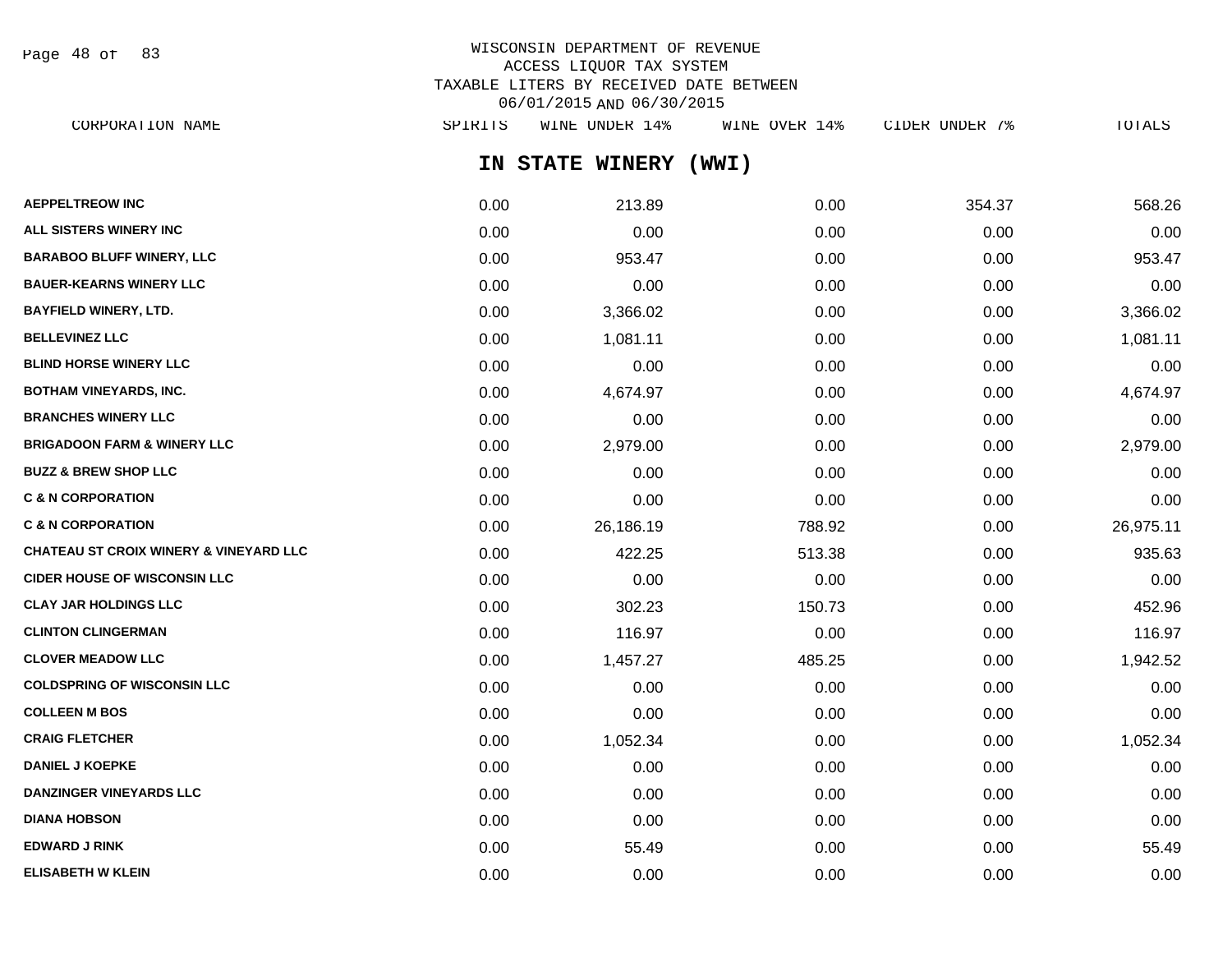#### WISCONSIN DEPARTMENT OF REVENUE

#### ACCESS LIQUOR TAX SYSTEM

TAXABLE LITERS BY RECEIVED DATE BETWEEN

06/01/2015 AND 06/30/2015

| CORPORATION NAME                        | SPIRITS | WINE UNDER 14% | WINE OVER 14% | CIDER UNDER 7% | TOTALS    |
|-----------------------------------------|---------|----------------|---------------|----------------|-----------|
| <b>FAWN CREEK WINERY LLC</b>            | 0.00    | 4,496.22       | 0.00          | 0.00           | 4,496.22  |
| <b>FERMENTING CELLARS LLC</b>           | 0.00    | 94.86          | 0.00          | 0.00           | 94.86     |
| FISHER KING WINERY, LLC                 | 0.00    | 0.00           | 0.00          | 0.00           | 0.00      |
| <b>FRESAR INC</b>                       | 0.00    | 435.32         | 0.00          | 0.00           | 435.32    |
| FRUIT OF THE WOODS WINE CELLAR, INC.    | 0.00    | 11,856.74      | 0.00          | 0.00           | 11,856.74 |
| <b>HALF KRAKT LLC</b>                   | 0.00    | 0.00           | 0.00          | 0.00           | 0.00      |
| <b>HARBOR RIDGE WINERY INC.</b>         | 0.00    | 4,536.84       | 0.00          | 0.00           | 4,536.84  |
| <b>HERDIE BAISDEN</b>                   | 0.00    | $-45.00$       | 0.00          | 7,140.79       | 7,095.79  |
| <b>HOOKSTONE INC.</b>                   | 0.00    | 632.97         | 25.14         | 0.00           | 658.11    |
| <b>ISLAND ORCHARD CIDER LLC</b>         | 0.00    | 0.00           | 0.00          | 0.00           | 0.00      |
| <b>JACKSON WINE LLC</b>                 | 0.00    | 0.00           | 0.00          | 0.00           | 0.00      |
| <b>JAMES PLOETZ</b>                     | 0.00    | 252.51         | 0.00          | 0.00           | 252.51    |
| <b>JEFFREY L STOEGER</b>                | 0.00    | 0.00           | 0.00          | 0.00           | 0.00      |
| <b>JORNY'S END LLC</b>                  | 0.00    | 1,733.71       | 0.00          | 0.00           | 1,733.71  |
| <b>JOSEPH CALLOW</b>                    | 0.00    | 3,590.07       | 0.00          | 0.00           | 3,590.07  |
| JOSEPH CALLOW                           | 0.00    | 1,642.11       | 0.00          | 0.00           | 1,642.11  |
| <b>JOSEPH STALLER</b>                   | 0.00    | 7,173.79       | 0.00          | 0.00           | 7,173.79  |
| <b>JOSEPH WYNIMKO</b>                   | 0.00    | 268.46         | 0.00          | 0.00           | 268.46    |
| JULIE A ANDRZEJCZAK                     | 0.00    | 8.33           | 13.63         | 0.00           | 21.96     |
| <b>KEVIN BEHNKE</b>                     | 0.00    | 0.00           | 0.00          | 0.00           | 0.00      |
| <b>LAKE NOKOMIS CRANBERRIES INC</b>     | 0.00    | 0.00           | 0.00          | 0.00           | 0.00      |
| <b>LANDTA WINES LLC</b>                 | 0.00    | 431.54         | 0.00          | 0.00           | 431.54    |
| <b>LARSON &amp; LARSON</b>              | 0.00    | 890.78         | 0.00          | 0.00           | 890.78    |
| <b>LAUTENBACH'S ORCHARD COUNTRY INC</b> | 0.00    | 6,803.92       | 0.00          | 0.00           | 6,803.92  |
| <b>LEDGE STONE VINEYARDS LLC</b>        | 0.00    | 139.68         | 0.00          | 0.00           | 139.68    |
| <b>LOST ISLAND WINE LLC</b>             | 0.00    | 1,104.73       | 0.00          | 0.00           | 1,104.73  |
| <b>LUNCH CREEK VINEYARDS LLC</b>        | 0.00    | 696.51         | 0.00          | 0.00           | 696.51    |
| <b>MARTIN E SELL</b>                    | 0.00    | 0.00           | 0.00          | 0.00           | 0.00      |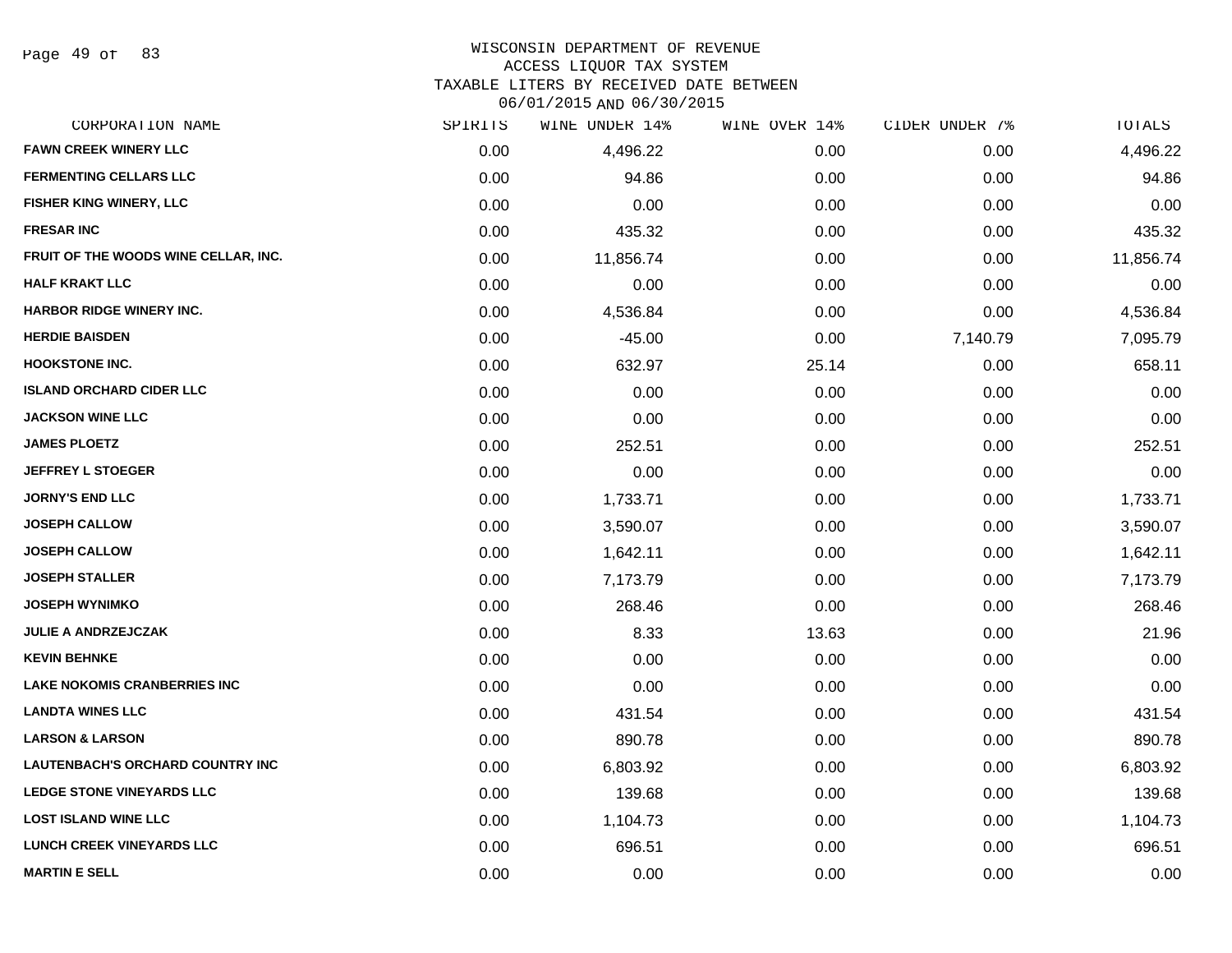Page 50 of 83

| CORPORATION NAME                                 | SPIRITS | WINE UNDER 14% | WINE OVER 14% | CIDER UNDER 7% | TOTALS    |
|--------------------------------------------------|---------|----------------|---------------|----------------|-----------|
| <b>MARY BELLAZZINI</b>                           | 0.00    | 0.00           | 0.00          | 0.00           | 0.00      |
| <b>MATTHEW RICK</b>                              | 0.00    | 0.00           | 0.00          | 0.00           | 0.00      |
| <b>MCILQUHAM LLC</b>                             | 0.00    | 0.00           | 0.00          | 0.00           | 0.00      |
| <b>MERSHONIAN CIDERY LLC</b>                     | 0.00    | 0.00           | 0.00          | 416.39         | 416.39    |
| <b>MUNSON BRIDGE WINERY INC</b>                  | 0.00    | 0.00           | 0.00          | 0.00           | 0.00      |
| <b>MUSETTA WINERY, LLC</b>                       | 0.00    | $-3.00$        | 0.00          | 0.00           | $-3.00$   |
| <b>NORTHLEAF WINERY, LLC</b>                     | 0.00    | 1,742.99       | 31.49         | 0.00           | 1,774.48  |
| PARALLEL 44 VINEYARD & WINERY, INC.              | 0.00    | 3,057.73       | 0.00          | 0.00           | 3,057.73  |
| PARALLEL 44 VINEYARD & WINERY, INC.              | 0.00    | 2,456.99       | 0.00          | 0.00           | 2,456.99  |
| <b>PATRICK ARNDT</b>                             | 0.00    | 359.61         | 0.00          | 0.00           | 359.61    |
| <b>PAUL D ASPER</b>                              | 0.00    | 0.00           | 0.00          | 0.00           | 0.00      |
| <b>PAUL J FRANZEN</b>                            | 0.00    | 0.00           | 610.96        | 0.00           | 610.96    |
| <b>PIEPERTK LLC</b>                              | 0.00    | 1,311.90       | 9.01          | 0.00           | 1,320.91  |
| RED OAK VINEYARD INC                             | 0.00    | 0.00           | 0.00          | 0.00           | 0.00      |
| RIVER BEND VINEYARD & WINERY LLC                 | 0.00    | 5,664.85       | 0.00          | 0.00           | 5,664.85  |
| <b>ROBERT BORUCKI</b>                            | 0.00    | 0.00           | 0.00          | 0.00           | 0.00      |
| <b>ROBERT BORUCKI</b>                            | 0.00    | 0.00           | 0.00          | 0.00           | 0.00      |
| <b>ROCK N WOOL WINERY LLC</b>                    | 0.00    | 6,473.03       | 0.00          | 0.00           | 6,473.03  |
| RUSHFORD MEADERY AND WINERY LLC                  | 0.00    | 0.00           | 0.00          | 0.00           | 0.00      |
| <b>RYAN PRELLWITZ</b>                            | 0.00    | 0.00           | 0.00          | 431.54         | 431.54    |
| S & J WINERY, LLC                                | 0.00    | 0.00           | 0.00          | 0.00           | 0.00      |
| <b>SANDSTONE RIDGE VINEYARD &amp; WINERY LLC</b> | 0.00    | 500.40         | 10.80         | 0.00           | 511.20    |
| <b>SANTA FE FUTURES, INC.</b>                    | 0.00    | 6,676.42       | 13,610.10     | 0.00           | 20,286.52 |
| <b>SEVEN HAWKS VINEYARDS LLC</b>                 | 0.00    | 0.00           | 0.00          | 0.00           | 0.00      |
| <b>SEVEN HAWKS VINEYARDS LLC</b>                 | 0.00    | 0.00           | 0.00          | 0.00           | 0.00      |
| <b>SHARON L PINGEL</b>                           | 0.00    | 0.00           | 0.00          | 0.00           | 0.00      |
| <b>SHERRY HARDIE</b>                             | 0.00    | 234.00         | 0.00          | 0.00           | 234.00    |
| <b>SIMON CREEK VINEYARD LLC</b>                  | 0.00    | 3,405.50       | 287.08        | 0.00           | 3,692.58  |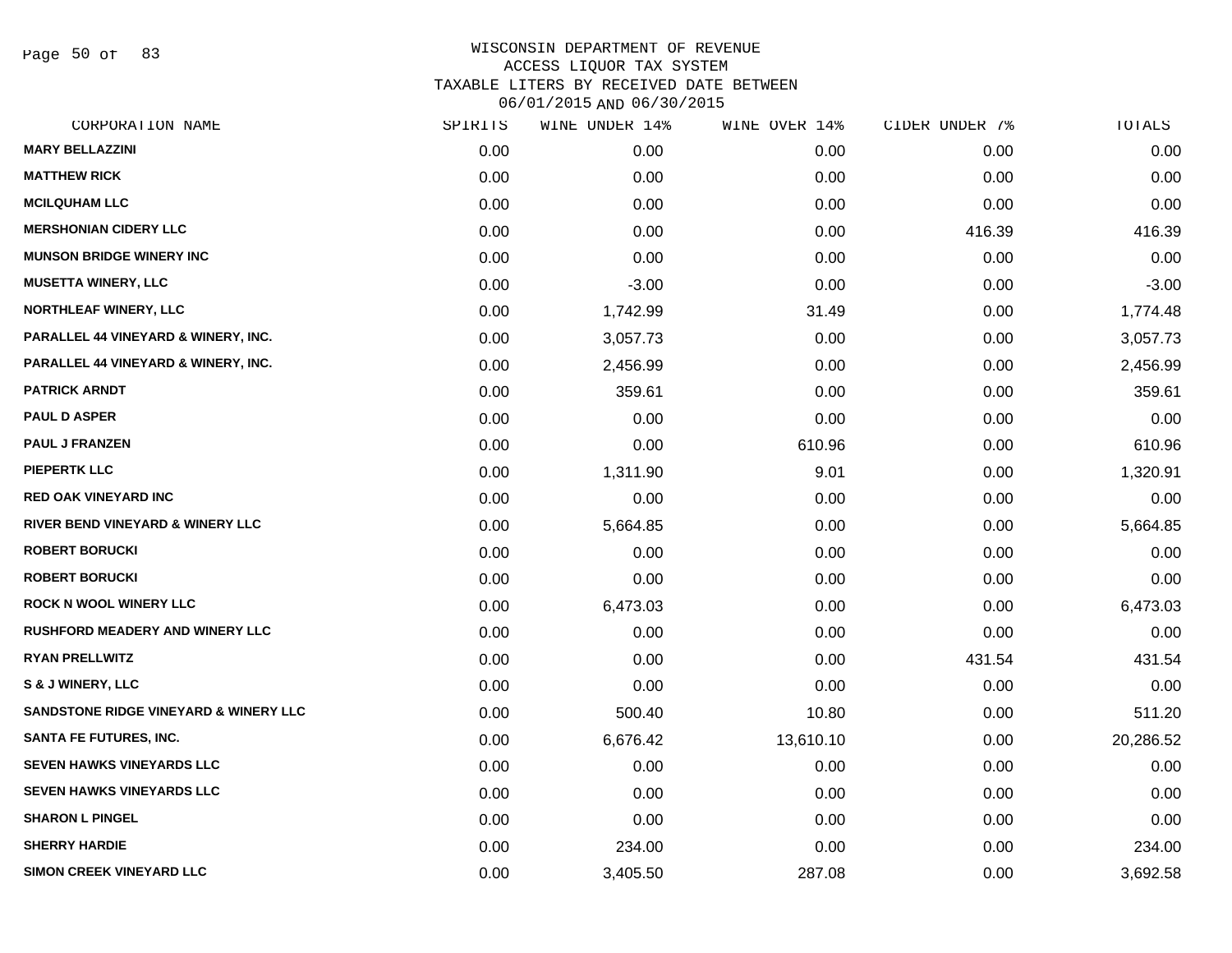#### WISCONSIN DEPARTMENT OF REVENUE ACCESS LIQUOR TAX SYSTEM TAXABLE LITERS BY RECEIVED DATE BETWEEN

06/01/2015 AND 06/30/2015

| CORPORATION NAME                                   | SPIRITS | WINE UNDER 14% | WINE OVER 14% | CIDER UNDER 7% | TOTALS    |
|----------------------------------------------------|---------|----------------|---------------|----------------|-----------|
| SINNIPEE VALLEY VINEYARD LLC                       | 0.00    | 333.00         | 0.00          | 0.00           | 333.00    |
| <b>SPB LLC</b>                                     | 0.00    | 0.00           | 0.00          | 39,665.02      | 39,665.02 |
| <b>SPRECHER BREWING COMPANY, INC.</b>              | 0.00    | 819.16         | 2,051.69      | 5,397.98       | 8,268.83  |
| <b>SPURGEON VINEYARDS &amp; WINERY LLC</b>         | 0.00    | 2,976.72       | 18.02         | 0.00           | 2,994.74  |
| <b>STEPHEN M KENNEDY</b>                           | 0.00    | 2,219.76       | 0.00          | 0.00           | 2,219.76  |
| <b>STEVEN J DEBAKER</b>                            | 0.00    | 139.49         | 26.99         | 0.00           | 166.48    |
| STEVEN M & JUDITH A JACOBSON LLC                   | 0.00    | 0.00           | 0.00          | 0.00           | 0.00      |
| <b>SUNSET POINT WINERY LLC</b>                     | 0.00    | 0.00           | 0.00          | 0.00           | 0.00      |
| <b>TENBA RIDGE WINERY LLC</b>                      | 0.00    | 821.24         | 0.00          | 0.00           | 821.24    |
| THE CHISELLED GRAPE WINERY LLC                     | 0.00    | 0.00           | 0.00          | 0.00           | 0.00      |
| THE RUM TREE, INC.                                 | 0.00    | 0.00           | 61.13         | 0.00           | 61.13     |
| THE WINE VINEYARD LLC                              | 0.00    | 0.00           | 0.00          | 0.00           | 0.00      |
| THE WOODLAND TRAIL BEVERAGE COMPANY, INC.          | 0.00    | 830.52         | 0.00          | 0.00           | 830.52    |
| <b>TROY LANDWEHR</b>                               | 0.00    | 681.75         | 66.75         | 0.00           | 748.50    |
| <b>TWO BROTHERS WINES LLC</b>                      | 0.00    | 466.51         | 0.00          | 0.00           | 466.51    |
| VAN WYCHEN WINES INC.                              | 0.00    | 0.00           | 0.00          | 0.00           | 0.00      |
| <b>VERNON VINEYARDS LTD</b>                        | 0.00    | 1,291.57       | 0.00          | 0.00           | 1,291.57  |
| <b>VETRO WINERY LLC</b>                            | 0.00    | 408.00         | 0.00          | 0.00           | 408.00    |
| VINES TO CELLAR, INC.                              | 0.00    | 555.02         | 0.00          | 0.00           | 555.02    |
| <b>VON STIEHL WINERY LTD.</b>                      | 0.00    | 0.00           | 0.00          | 0.00           | 0.00      |
| VON STIEHL WINERY LTD.                             | 0.00    | 0.00           | 0.00          | 0.00           | 0.00      |
| VON STIEHL WINERY LTD.                             | 0.00    | 14,534.42      | 6,821.67      | 0.00           | 21,356.09 |
| <b>WEGLARZ &amp; BOCK</b>                          | 0.00    | 0.00           | 0.00          | 0.00           | 0.00      |
| <b>WEST PRAIRIE WINERY LLC</b>                     | 0.00    | 3,799.94       | 0.00          | 0.00           | 3,799.94  |
| <b>WHISPERING BLUFFS VINEYARD &amp; WINERY LTD</b> | 0.00    | 0.00           | 0.00          | 0.00           | 0.00      |
| <b>WHISPERING WINDS WINERY LLC</b>                 | 0.00    | 0.00           | 0.00          | 0.00           | 0.00      |
| WHITE WINTER WINERY INC                            | 0.00    | 3,752.74       | 0.00          | 113.56         | 3,866.30  |
| <b>WILLIAM F BLUHM</b>                             | 0.00    | 2,913.38       | 0.00          | 0.00           | 2,913.38  |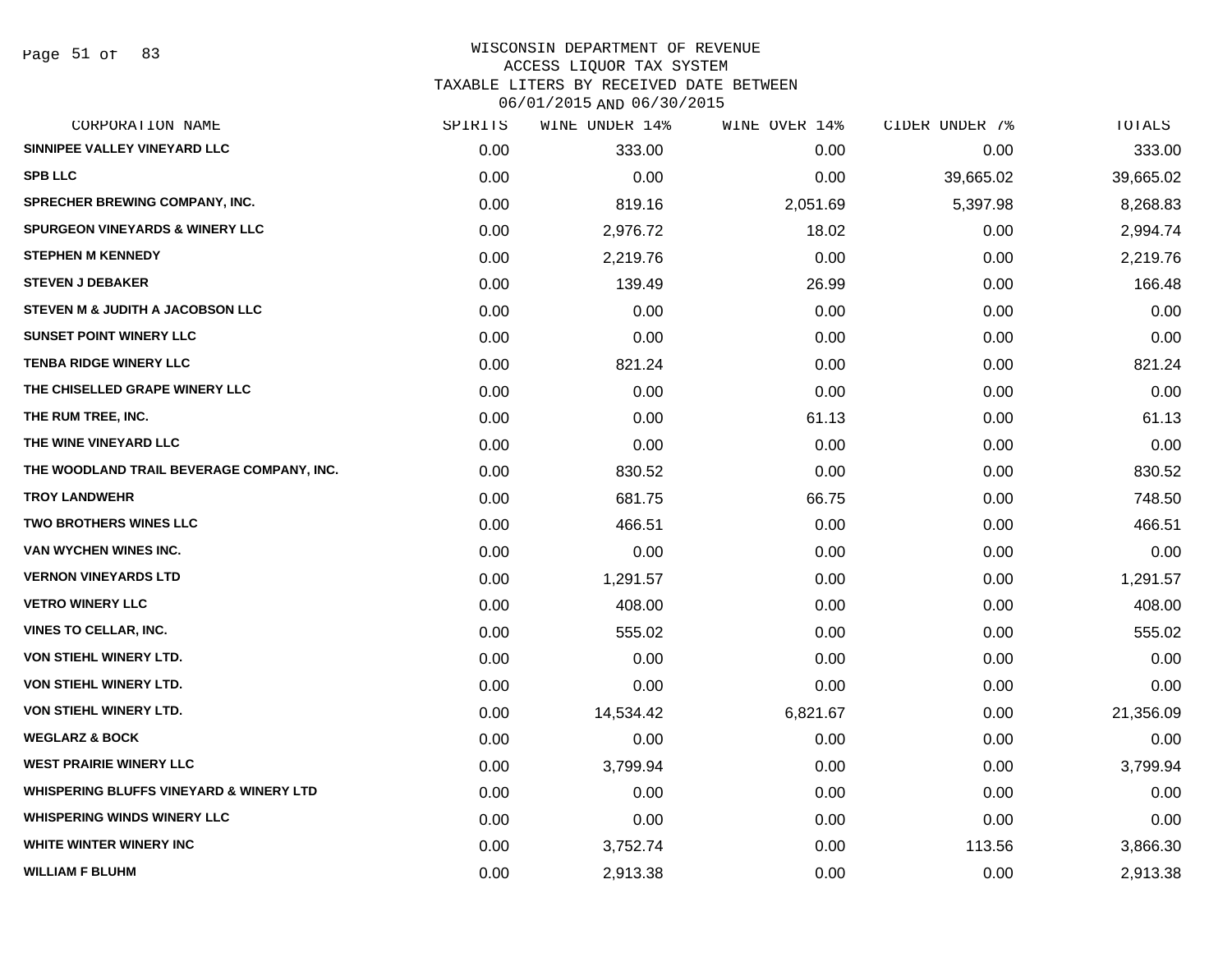Page 52 of 83

| CORPORATION NAME                | SPIRITS | WINE UNDER 14% | WINE OVER 14% | CIDER UNDER 7% | TOTALS     |
|---------------------------------|---------|----------------|---------------|----------------|------------|
| <b>WINE STATION HUDSON LLC</b>  | 0.00    | 0.00           | 0.00          | 0.00           | 0.00       |
| <b>WINEMAKER'S DAUGHTER LLC</b> | 0.00    | 0.00           | 0.00          | 0.00           | 0.00       |
| <b>WOLLERSHEIM WINERY, INC.</b> | 0.00    | 54.183.54      | 214.51        | 0.00           | 54,398.05  |
| <b>WOLLERSHEIM WINERY, INC.</b> | 0.00    | 9,495.63       | $-12.75$      | 0.00           | 9,482.88   |
| TOTAL LITERS FOR 6/30/2015      | 0.00    | 221,708.10     | 25,784.50     | 53,519.65      | 301,012.25 |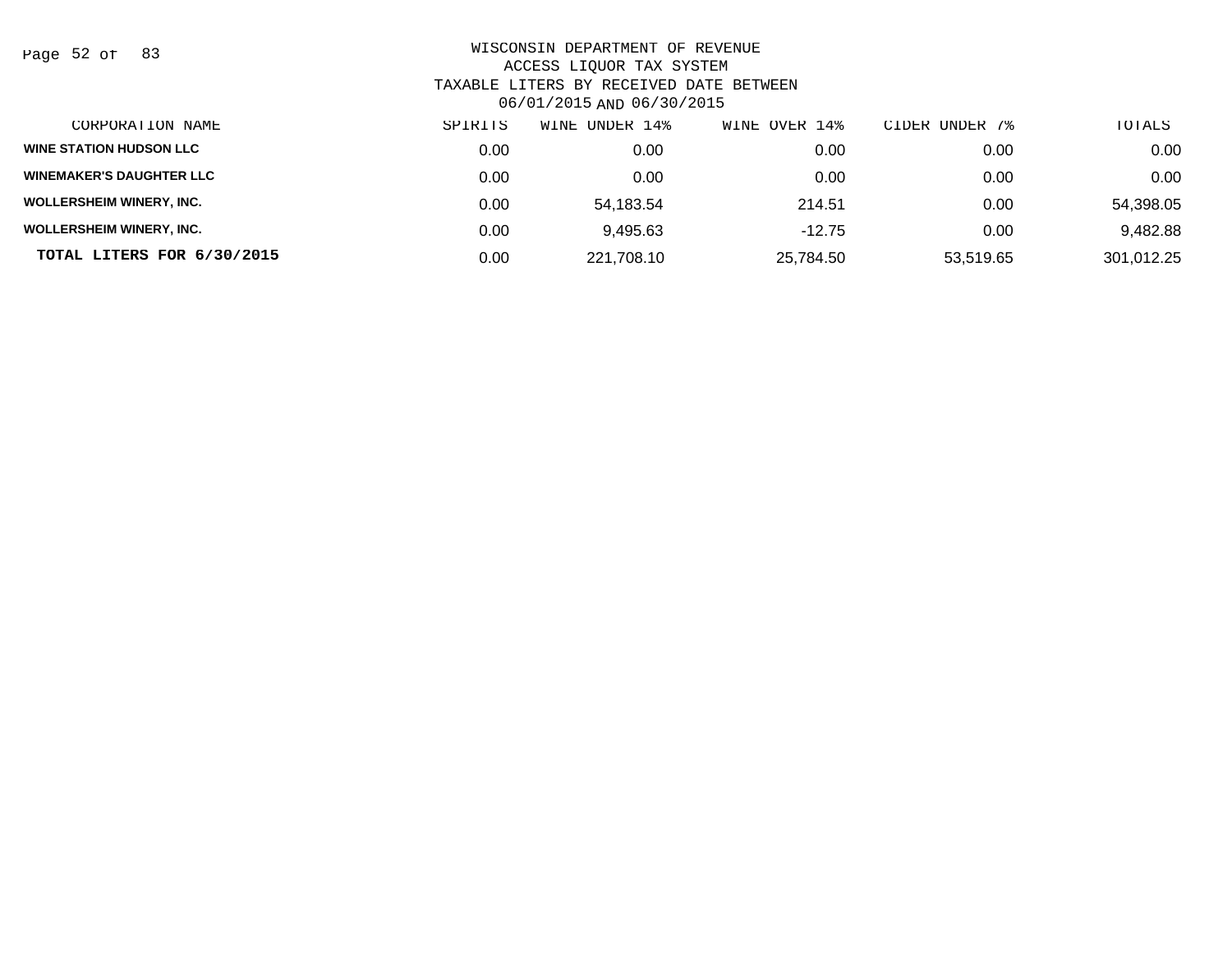Page 53 of 83

# WISCONSIN DEPARTMENT OF REVENUE ACCESS LIQUOR TAX SYSTEM TAXABLE LITERS BY RECEIVED DATE BETWEEN 06/01/2015 AND 06/30/2015

**WINE DIRECT SHIPPER (WDS) 1-800 WINESHOP.COM INC** 0.00 0.00 0.00 0.00 0.00 **7 & 8 LLC** 0.00 0.00 0.00 0.00 0.00 **A TO Z WINEWORKS LLC** 0.00 0.00 0.00 0.00 0.00 **AARON POTT AND CLAIRE POTT**  $0.00$   $0.00$   $0.00$   $0.00$   $0.00$   $0.00$   $0.00$   $0.00$   $0.00$   $0.00$   $0.00$   $0.00$   $0.00$ **ABACELA VINEYARDS & WINERY INC** 0.00 0.00 0.00 0.00 0.00 **ABEJA LLC** 0.00 0.00 0.00 0.00 0.00 **ABERNATHY HOFFMAN, LLC** 0.00 0.00 0.00 0.00 0.00 **ABREU VINEYARDS INC** 0.00 0.00 0.00 0.00 0.00 **AC VIN CO LLC** 0.00 0.00 0.00 0.00 0.00 **ACCOLADE WINES NORTH AMERICA INC**  $0.00$   $0.00$   $0.00$   $0.00$   $0.00$   $0.00$   $0.00$   $0.00$   $0.00$   $0.00$   $0.00$   $0.00$ **ADAMS WINERY LLC** 0.00 0.00 0.00 0.00 0.00 **ADELAIDA CELLARS INC** 0.00 0.00 0.00 0.00 0.00 **ADELSHEIM VINEYARD LLC** 0.00 0.00 0.00 0.00 0.00 **AGATE RIDGE VINEYARD LLC** 0.00 0.00 0.00 0.00 0.00 **ALEXANDER P OXMAN** 0.00 0.00 0.00 0.00 0.00 **ALL SISTERS WINERY INC** 0.00 0.00 0.00 0.00 0.00 **ALPHA & OMEGA WINERY LLC**  $\begin{array}{ccc} 0.00 & 0.00 & 0.00 & 0.00 & 0.00 & 0.00 \end{array}$ **ALTAMURA WINERY INC** 0.00 0.00 0.00 0.00 0.00 **ALVAREZ VINEYARDS LLC** 0.00 0.00 0.00 0.00 0.00 **AMAPOLA CREEK VINEYARDS & WINERY** 0.00 0.00 0.00 0.00 0.00 **AMAVI CELLARS LLC** 0.00 0.00 0.00 0.00 0.00 **AMPELOS CELLARS INC** 0.00 0.00 0.00 0.00 0.00 **AMUSE BOUCHE LLC** 0.00 0.00 0.00 0.00 0.00 **ANCIENT PEAK INC** 0.00 0.00 0.00 0.00 0.00 **ANDERSONS CONN VALLEY WINERY INC** 0.00 0.00 0.00 0.00 0.00 CORPORATION NAME SPIRITS WINE UNDER 14% WINE OVER 14% CIDER UNDER 7% TOTALS

**ANIMO LP** 0.00 0.00 0.00 0.00 0.00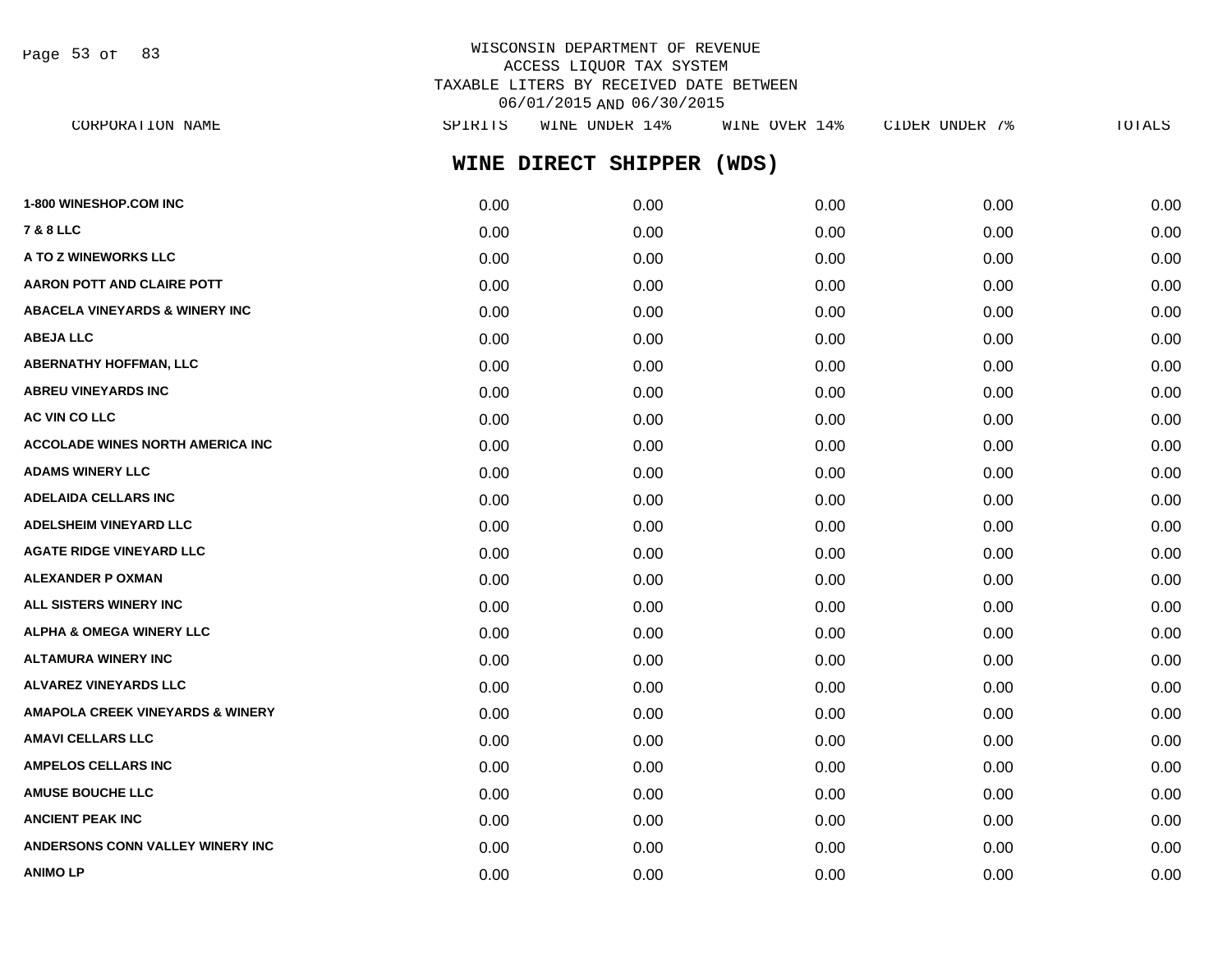Page 54 of 83

| CORPORATION NAME                       | SPIRITS | WINE UNDER 14% | WINE OVER 14% | CIDER UNDER 7% | TOTALS |
|----------------------------------------|---------|----------------|---------------|----------------|--------|
| <b>ANOMALY VINEYARDS LLC</b>           | 0.00    | 0.00           | 0.00          | 0.00           | 0.00   |
| <b>ANTHILL FARMS LLC</b>               | 0.00    | 0.00           | 0.00          | 0.00           | 0.00   |
| <b>ANTHONY M TRUCHARD</b>              | 0.00    | 0.00           | 0.00          | 0.00           | 0.00   |
| <b>AQUA PUMPKIN INC</b>                | 0.00    | 0.00           | 0.00          | 0.00           | 0.00   |
| <b>ARCHANGEL INVESTMENTS LLC</b>       | 0.00    | 0.00           | 0.00          | 0.00           | 0.00   |
| <b>ARETE WINES LLC</b>                 | 0.00    | 0.00           | 0.00          | 0.00           | 0.00   |
| <b>ARIETTA INC</b>                     | 0.00    | 0.00           | 0.00          | 0.00           | 0.00   |
| <b>ARISTA WINES LLC</b>                | 0.00    | 0.00           | 0.00          | 0.00           | 0.00   |
| ARIZONA STRONGHOLD VINEYARDS LLC       | 0.00    | 0.00           | 0.00          | 0.00           | 0.00   |
| <b>ARKENSTONE VINEYARDS LLC</b>        | 0.00    | 0.00           | 0.00          | 0.00           | 0.00   |
| <b>ARMIDA WINERY INC</b>               | 0.00    | 0.00           | 0.00          | 0.00           | 0.00   |
| <b>ARMSTRONG FAMILY WINERY LLC</b>     | 0.00    | 0.00           | 0.00          | 0.00           | 0.00   |
| <b>ARMSTRONG VINEYARDS INC</b>         | 0.00    | 0.00           | 0.00          | 0.00           | 0.00   |
| <b>ARRINGTON VINEYARDS LLC</b>         | 0.00    | 0.00           | 0.00          | 0.00           | 0.00   |
| <b>ARTISTE MANAGEMENT CO LLC</b>       | 0.00    | 0.00           | 0.00          | 0.00           | 0.00   |
| AU BON CLIMAT LLC                      | 0.00    | 0.00           | 0.00          | 0.00           | 0.00   |
| <b>AUBERT WINEGROWING INC</b>          | 0.00    | 0.00           | 0.00          | 0.00           | 0.00   |
| <b>AUGUST BRIGGS JR INC</b>            | 0.00    | 0.00           | 0.00          | 0.00           | 0.00   |
| AVV WINERY CO LLC                      | 0.00    | 0.00           | 0.00          | 0.00           | 0.00   |
| AW DIRECT INC                          | 0.00    | 0.00           | 0.00          | 0.00           | 0.00   |
| <b>B R COHN WINERY INC</b>             | 0.00    | 0.00           | 0.00          | 0.00           | 0.00   |
| <b>BALTIMORE BEND VINEYARD LLC</b>     | 0.00    | 0.00           | 0.00          | 0.00           | 0.00   |
| <b>BARABOO BLUFF WINERY, LLC</b>       | 0.00    | 0.00           | 0.00          | 0.00           | 0.00   |
| <b>BARGETTOS SANTA CRUZ WINERY INC</b> | 0.00    | 0.00           | 0.00          | 0.00           | 0.00   |
| <b>BARNARD GRIFFIN INC</b>             | 0.00    | 0.00           | 0.00          | 0.00           | 0.00   |
| <b>BARNETT VINEYARDS LP</b>            | 0.00    | 0.00           | 0.00          | 0.00           | 0.00   |
| <b>BAUER-KEARNS WINERY LLC</b>         | 0.00    | 0.00           | 0.00          | 0.00           | 0.00   |
| <b>BAYFIELD WINERY, LTD.</b>           | 0.00    | 0.00           | 0.00          | 0.00           | 0.00   |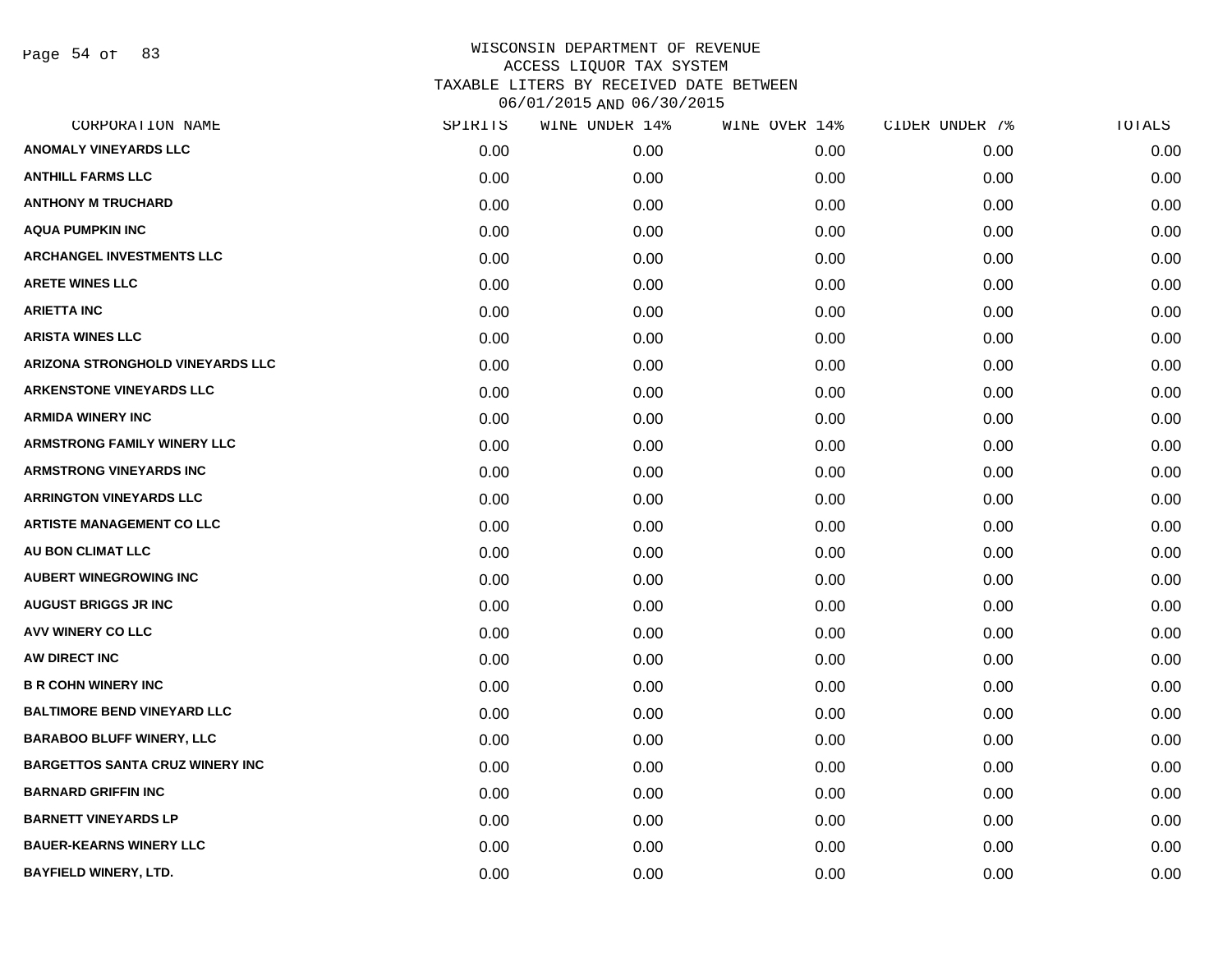Page 55 of 83

| CORPORATION NAME                       | SPIRITS | WINE UNDER 14% | WINE OVER 14% | CIDER UNDER 7% | TOTALS |
|----------------------------------------|---------|----------------|---------------|----------------|--------|
| <b>BEDELL NORTH FORK LLC</b>           | 0.00    | 0.00           | 0.00          | 0.00           | 0.00   |
| <b>BEHRENS AND DRINKWARD</b>           | 0.00    | 0.00           | 21.00         | 0.00           | 21.00  |
| <b>BEL VINO LLC</b>                    | 0.00    | 0.00           | 0.00          | 0.00           | 0.00   |
| <b>BELLEVINEZ LLC</b>                  | 0.00    | 0.00           | 0.00          | 0.00           | 0.00   |
| <b>BENESSERE VINEYARDS LTD</b>         | 0.00    | 0.00           | 0.00          | 0.00           | 0.00   |
| <b>BENNETT LANE WINERY LLC</b>         | 0.00    | 0.00           | 0.00          | 0.00           | 0.00   |
| <b>BENOVIA WINERY LLC</b>              | 0.00    | 0.00           | 0.00          | 0.00           | 0.00   |
| <b>BENT CREEK WINERY LLC</b>           | 0.00    | 0.00           | 0.00          | 0.00           | 0.00   |
| <b>BENTON-LANE LLC</b>                 | 0.00    | 0.00           | 0.00          | 0.00           | 0.00   |
| <b>BENZIGER FAMILY WINERY LLC</b>      | 0.00    | 0.00           | 0.00          | 0.00           | 0.00   |
| <b>BERGSTROM WINES LLC</b>             | 0.00    | 0.00           | 0.00          | 0.00           | 0.00   |
| <b>BERNARDUS LLC</b>                   | 0.00    | 0.00           | 0.00          | 0.00           | 0.00   |
| BETHEL HEIGHTS VINEYARD INC            | 0.00    | 0.00           | 0.00          | 0.00           | 0.00   |
| BETTER BRANDS INTERNATIONAL            | 0.00    | 0.00           | 0.00          | 0.00           | 0.00   |
| <b>BETZ CELLARS LLC</b>                | 0.00    | 0.00           | 0.00          | 0.00           | 0.00   |
| <b>BIG BASIN VINEYARDS LLC</b>         | 0.00    | 0.00           | 0.00          | 0.00           | 0.00   |
| <b>BILTMORE ESTATE WINE COMPANY</b>    | 0.00    | 0.00           | 0.00          | 0.00           | 0.00   |
| <b>BLACKBIRD VINEYARDS LLC</b>         | 0.00    | 0.00           | 0.00          | 0.00           | 0.00   |
| <b>BLACKBURN ENTERPRISES LLC</b>       | 0.00    | 0.00           | 0.00          | 0.00           | 0.00   |
| <b>BLANKIET ESTATE LLC</b>             | 0.00    | 0.00           | 0.00          | 0.00           | 0.00   |
| <b>BLIND HORSE WINERY LLC</b>          | 0.00    | 0.00           | 0.00          | 0.00           | 0.00   |
| <b>BLUE MOUNTAIN CIDER COMPANY LLC</b> | 0.00    | 0.00           | 0.00          | 0.00           | 0.00   |
| <b>BLUE SKY VINTNERS LLC</b>           | 0.00    | 0.00           | 0.00          | 0.00           | 0.00   |
| <b>BNA WINE GROUP LLC</b>              | 0.00    | 0.00           | 0.00          | 0.00           | 0.00   |
| <b>BOEGER WINERY INC</b>               | 0.00    | 0.00           | 0.00          | 0.00           | 0.00   |
| <b>BOGLE VINEYARDS INC</b>             | 0.00    | 0.00           | 0.00          | 0.00           | 0.00   |
| <b>BON AFFAIR INC</b>                  | 0.00    | 0.00           | 0.00          | 0.00           | 0.00   |
| <b>BONNY DOON WINERY INC</b>           | 0.00    | 0.00           | 0.00          | 0.00           | 0.00   |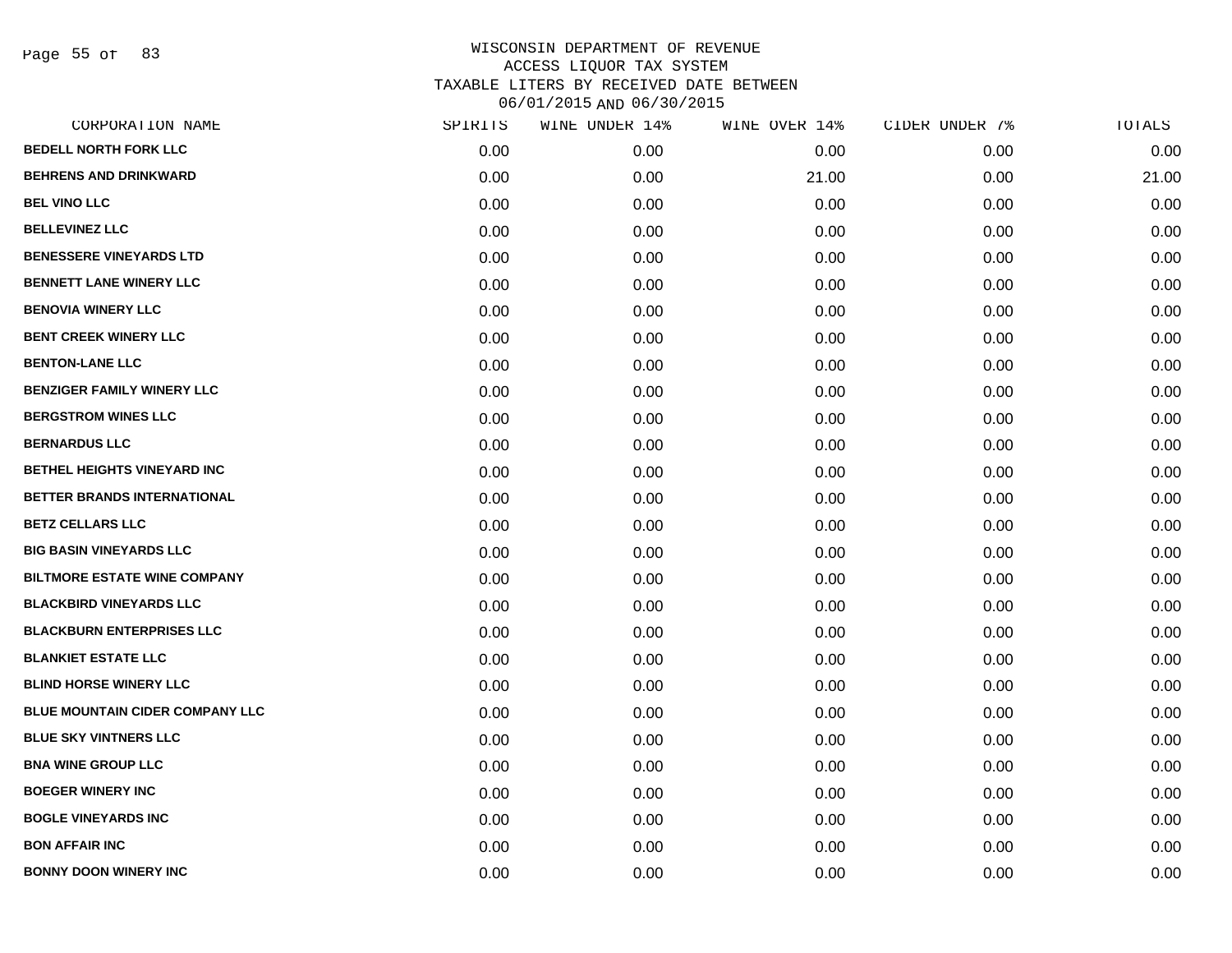Page 56 of 83

| CORPORATION NAME                             | SPIRITS | WINE UNDER 14% | WINE OVER 14% | CIDER UNDER 7% | TOTALS |
|----------------------------------------------|---------|----------------|---------------|----------------|--------|
| <b>BOOKWALTER WINERY LLC</b>                 | 0.00    | 0.00           | 0.00          | 0.00           | 0.00   |
| <b>BOTHAM VINEYARDS, INC.</b>                | 0.00    | 0.00           | 0.00          | 0.00           | 0.00   |
| <b>BOUCHAINE VINEYARDS INC</b>               | 0.00    | 0.00           | 0.00          | 0.00           | 0.00   |
| <b>BRANCHES WINERY LLC</b>                   | 0.00    | 0.00           | 0.00          | 0.00           | 0.00   |
| <b>BRASSFIELD ESTATE WINERY LLC</b>          | 0.00    | 0.00           | 0.00          | 0.00           | 0.00   |
| <b>BRESSLER VINEYARDS LLC</b>                | 0.00    | 0.00           | 0.00          | 0.00           | 0.00   |
| <b>BRET LOPEZ</b>                            | 0.00    | 0.00           | 0.00          | 0.00           | 0.00   |
| <b>BREWER-CLIFTON LLC</b>                    | 0.00    | 0.00           | 0.00          | 0.00           | 0.00   |
| <b>BRIAN CARTER CELLARS LLC</b>              | 0.00    | 0.00           | 0.00          | 0.00           | 0.00   |
| <b>BRIGADOON FARM &amp; WINERY LLC</b>       | 0.00    | 0.00           | 0.00          | 0.00           | 0.00   |
| <b>BROWN ESTATE VINEYARDS LLC</b>            | 0.00    | 0.00           | 0.00          | 0.00           | 0.00   |
| <b>BRUTOCAO CELLARS LP</b>                   | 0.00    | 0.00           | 0.00          | 0.00           | 0.00   |
| <b>BRYANT VINEYARDS INC</b>                  | 0.00    | 0.00           | 0.00          | 0.00           | 0.00   |
| <b>BUCKLER FAMILY VINEYARDS LLC</b>          | 0.00    | 0.00           | 0.00          | 0.00           | 0.00   |
| <b>BULLY HILL VINEYARDS INC</b>              | 0.00    | 0.00           | 0.00          | 0.00           | 0.00   |
| <b>BURGESS CELLARS INC</b>                   | 0.00    | 0.00           | 0.00          | 0.00           | 0.00   |
| <b>BURRELL SCHOOL VINEYARDS INC</b>          | 0.00    | 0.00           | 0.00          | 0.00           | 0.00   |
| BUTTONWOOD FARM WINERY INC                   | 0.00    | 0.00           | 0.00          | 0.00           | 0.00   |
| <b>C &amp; C WINE SERVICES INC</b>           | 0.00    | 0.00           | 0.00          | 0.00           | 0.00   |
| <b>C &amp; N CORPORATION</b>                 | 0.00    | 0.00           | 0.00          | 0.00           | 0.00   |
| <b>C G DI ARIE VINEYARD &amp; WINERY LLC</b> | 0.00    | 0.00           | 0.00          | 0.00           | 0.00   |
| <b>C MONDAVI &amp; SONS</b>                  | 0.00    | 0.00           | 0.00          | 0.00           | 0.00   |
| <b>CAIN CELLARS INC</b>                      | 0.00    | 0.00           | 0.00          | 0.00           | 0.00   |
| <b>CAIRDEAN VINEYARDS LLC</b>                | 0.00    | 0.00           | 0.00          | 0.00           | 0.00   |
| <b>CAKEBREAD CELLARS</b>                     | 0.00    | 0.00           | 0.00          | 0.00           | 0.00   |
| <b>CALCAREOUS VINEYARD LLC</b>               | 0.00    | 0.00           | 0.00          | 0.00           | 0.00   |
| <b>CALERA WINE COMPANY LP</b>                | 0.00    | 0.00           | 0.00          | 0.00           | 0.00   |
| <b>CARACCIOLI CELLARS INC</b>                | 0.00    | 0.00           | 0.00          | 0.00           | 0.00   |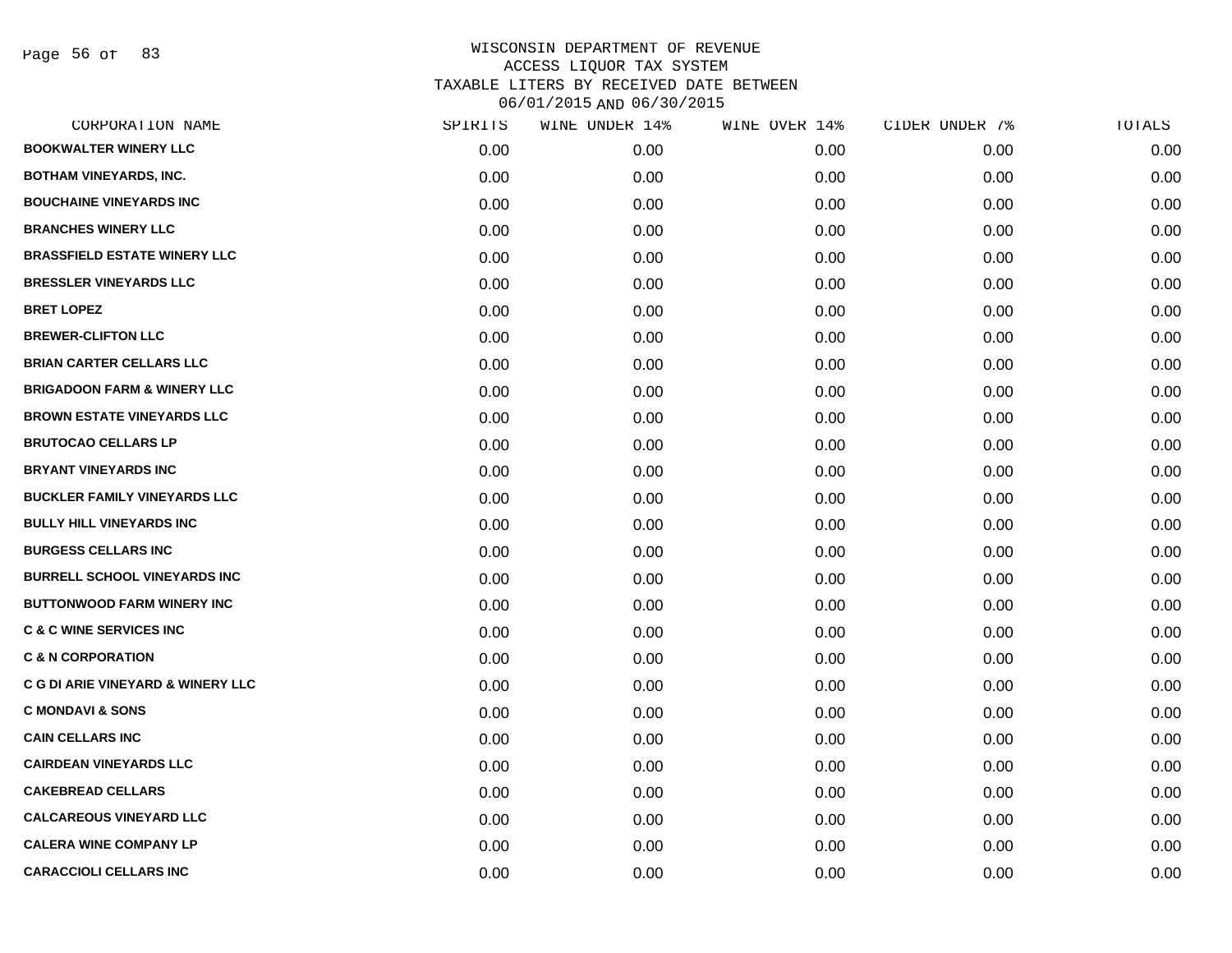Page 57 of 83

| CORPORATION NAME                                  | SPIRITS | WINE UNDER 14% | WINE OVER 14% | CIDER UNDER 7% | TOTALS |
|---------------------------------------------------|---------|----------------|---------------|----------------|--------|
| <b>CARL THOMA</b>                                 | 0.00    | 0.00           | 0.00          | 0.00           | 0.00   |
| <b>CARLISLE WINERY &amp; VINEYARDS LLC</b>        | 0.00    | 0.00           | 0.00          | 0.00           | 0.00   |
| <b>CASTORO CELLARS</b>                            | 0.00    | 0.00           | 0.00          | 0.00           | 0.00   |
| <b>CAYMUS VINEYARDS INC</b>                       | 0.00    | 0.00           | 0.00          | 0.00           | 0.00   |
| <b>CEDAR KNOLL VINEYARDS INC</b>                  | 0.00    | 0.00           | 0.00          | 0.00           | 0.00   |
| <b>CEJA VINEYARDS INC</b>                         | 0.00    | 0.00           | 0.00          | 0.00           | 0.00   |
| <b>CELLAR RAT CELLARS LLC</b>                     | 0.00    | 0.00           | 0.00          | 0.00           | 0.00   |
| <b>CHACEWATER LLC</b>                             | 0.00    | 0.00           | 0.00          | 0.00           | 0.00   |
| <b>CHAPPELLET WINERY INC</b>                      | 0.00    | 0.00           | 0.00          | 0.00           | 0.00   |
| <b>CHARLES &amp; MARTHA BARRA</b>                 | 0.00    | 0.00           | 0.00          | 0.00           | 0.00   |
| <b>CHARLES REININGER LLC</b>                      | 0.00    | 0.00           | 0.00          | 0.00           | 0.00   |
| <b>CHATEAU BIANCA INC</b>                         | 0.00    | 0.00           | 0.00          | 0.00           | 0.00   |
| <b>CHATEAU DIANA LLC</b>                          | 0.00    | 0.00           | 0.00          | 0.00           | 0.00   |
| <b>CHATEAU GRAND TRAVERSE LTD</b>                 | 0.00    | 0.00           | 0.00          | 0.00           | 0.00   |
| <b>CHATEAU JULIEN INC</b>                         | 0.00    | 0.00           | 0.00          | 0.00           | 0.00   |
| <b>CHATEAU MONTELENA LP</b>                       | 0.00    | 0.00           | 0.00          | 0.00           | 0.00   |
| <b>CHATEAU MORRISETTE INC</b>                     | 0.00    | 0.00           | 0.00          | 0.00           | 0.00   |
| <b>CHATEAU OPERATIONS, LTD.</b>                   | 0.00    | 0.00           | 0.00          | 0.00           | 0.00   |
| <b>CHATEAU ST CROIX WINERY &amp; VINEYARD LLC</b> | 0.00    | 0.00           | 0.00          | 0.00           | 0.00   |
| <b>CHATOM CELLARS INC</b>                         | 0.00    | 0.00           | 0.00          | 0.00           | 0.00   |
| <b>CHERRY HILL LLC</b>                            | 0.00    | 0.00           | 0.00          | 0.00           | 0.00   |
| <b>CHIARELLO FAMILY VINEYARDS LLC</b>             | 0.00    | 0.00           | 0.00          | 0.00           | 0.00   |
| <b>CHIMNEY ROCK WINERY LLC</b>                    | 0.00    | 0.00           | 0.00          | 0.00           | 0.00   |
| <b>CHRISTOPHE BARON</b>                           | 0.00    | 0.00           | 0.00          | 0.00           | 0.00   |
| <b>CHRISTOPHER FIGGINS</b>                        | 0.00    | 0.00           | 0.00          | 0.00           | 0.00   |
| <b>CIDER HOUSE OF WISCONSIN LLC</b>               | 0.00    | 0.00           | 0.00          | 0.00           | 0.00   |
| <b>CINNABAR WINERY LLC</b>                        | 0.00    | 0.00           | 0.00          | 0.00           | 0.00   |
| CITY VINTNERS SAN FRANCISCO WINERY LLC            | 0.00    | 0.00           | 0.00          | 0.00           | 0.00   |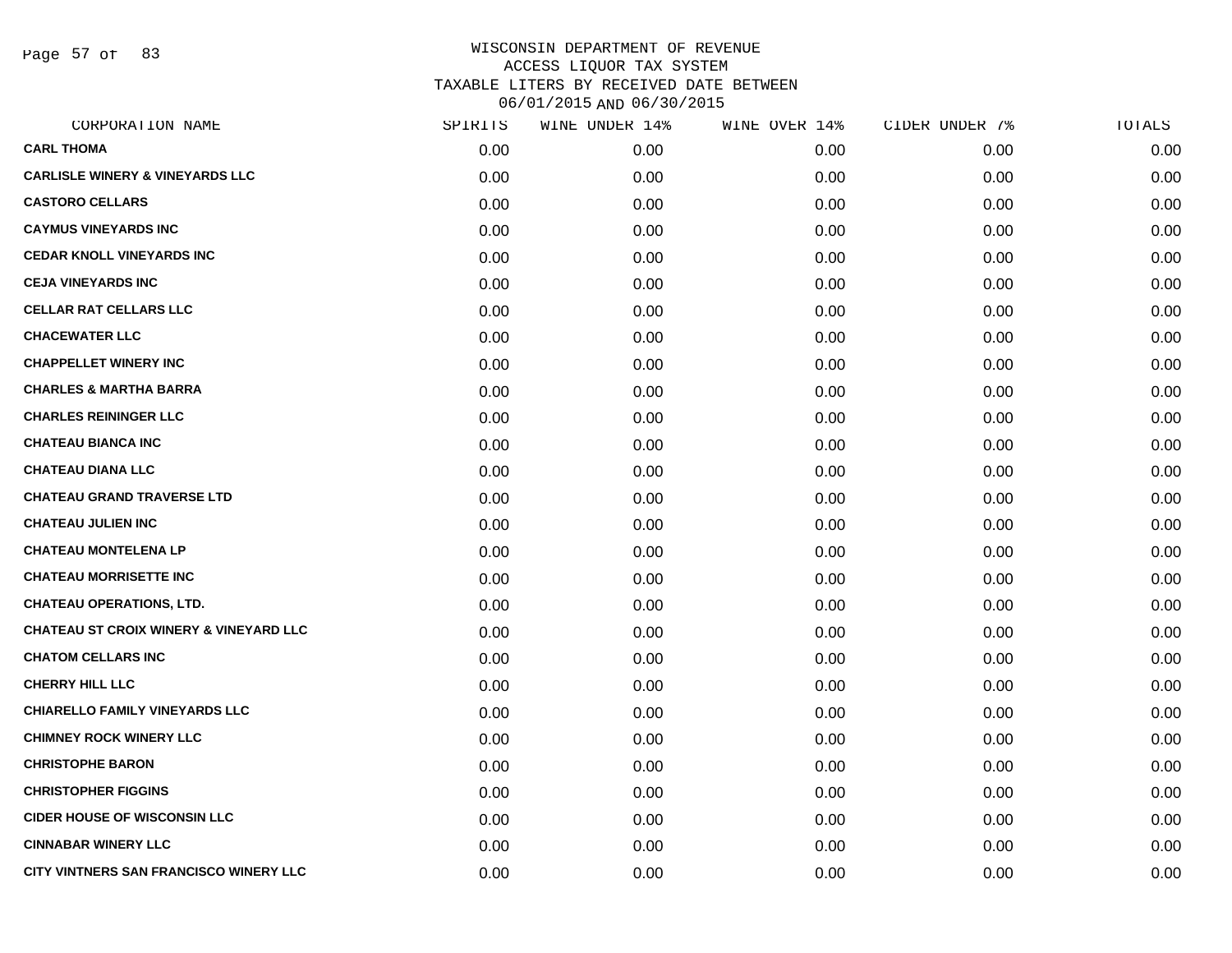Page 58 of 83

| CORPORATION NAME                                | SPIRITS | WINE UNDER 14% | WINE OVER 14% | CIDER UNDER 7% | TOTALS |
|-------------------------------------------------|---------|----------------|---------------|----------------|--------|
| <b>CLARA STREET COMPANY</b>                     | 0.00    | 0.00           | 0.00          | 0.00           | 0.00   |
| <b>CLAY JAR HOLDINGS LLC</b>                    | 0.00    | 0.00           | 0.00          | 0.00           | 0.00   |
| CLIF BAR FAMILY WINERY & FARM LLC               | 0.00    | 0.00           | 0.00          | 0.00           | 0.00   |
| <b>CLINE CELLARS INC</b>                        | 0.00    | 0.00           | 0.00          | 0.00           | 0.00   |
| <b>CLOS DU VAL WINE CO LTD</b>                  | 0.00    | 0.00           | 0.00          | 0.00           | 0.00   |
| <b>CLOS LACHANCE WINES LLC</b>                  | 0.00    | 0.00           | 0.00          | 0.00           | 0.00   |
| <b>CODORNIU NAPA INC</b>                        | 0.00    | 0.00           | 0.00          | 0.00           | 0.00   |
| <b>COL SOLARE, LLP</b>                          | 0.00    | 0.00           | 0.00          | 0.00           | 0.00   |
| <b>COLGIN PARTNERS LLC</b>                      | 0.00    | 0.00           | 0.00          | 0.00           | 0.00   |
| <b>COLUMBIA RIVER WINERY INC</b>                | 0.00    | 0.00           | 0.00          | 0.00           | 0.00   |
| <b>CONSTELLATION BRANDS U.S. OPERATIONS INC</b> | 0.00    | 0.00           | 0.00          | 0.00           | 0.00   |
| <b>CONUNDRUM WINERY LLC</b>                     | 0.00    | 0.00           | 0.00          | 0.00           | 0.00   |
| <b>CONWAY VINEYARDS INC</b>                     | 0.00    | 0.00           | 0.00          | 0.00           | 0.00   |
| <b>COOL HAND VINEYARDS LLC</b>                  | 0.00    | 0.00           | 0.00          | 0.00           | 0.00   |
| <b>COPAIN WINE CELLARS LLC</b>                  | 0.00    | 0.00           | 0.00          | 0.00           | 0.00   |
| <b>COPPER CANE LLC</b>                          | 0.00    | 0.00           | 0.00          | 0.00           | 0.00   |
| <b>CORNERSTONE CELLARS INC</b>                  | 0.00    | 0.00           | 0.00          | 0.00           | 0.00   |
| <b>COURAGEOUS INC</b>                           | 0.00    | 0.00           | 0.00          | 0.00           | 0.00   |
| <b>CRAIG FLETCHER</b>                           | 0.00    | 0.00           | 0.00          | 0.00           | 0.00   |
| <b>CREATIVE WINE CONCEPTS INC</b>               | 0.00    | 0.00           | 0.00          | 0.00           | 0.00   |
| <b>CREW WINE COMPANY LLC</b>                    | 0.00    | 0.00           | 0.00          | 0.00           | 0.00   |
| <b>CRIMSON WINE GROUP LTD</b>                   | 0.00    | 0.00           | 0.00          | 0.00           | 0.00   |
| <b>CRISTOM VINEYARDS INC</b>                    | 0.00    | 0.00           | 0.00          | 0.00           | 0.00   |
| <b>CULTIVATE WINES LLC</b>                      | 0.00    | 0.00           | 0.00          | 0.00           | 0.00   |
| <b>CUNAT PREMIUM VINEYARDS LLC</b>              | 0.00    | 0.00           | 0.00          | 0.00           | 0.00   |
| <b>CUSHMAN WINERY CORPORATION</b>               | 0.00    | 0.00           | 0.00          | 0.00           | 0.00   |
| <b>CUVAISON INC</b>                             | 0.00    | 0.00           | 0.00          | 0.00           | 0.00   |
| <b>D &amp; J F CELLARS INC</b>                  | 0.00    | 0.00           | 0.00          | 0.00           | 0.00   |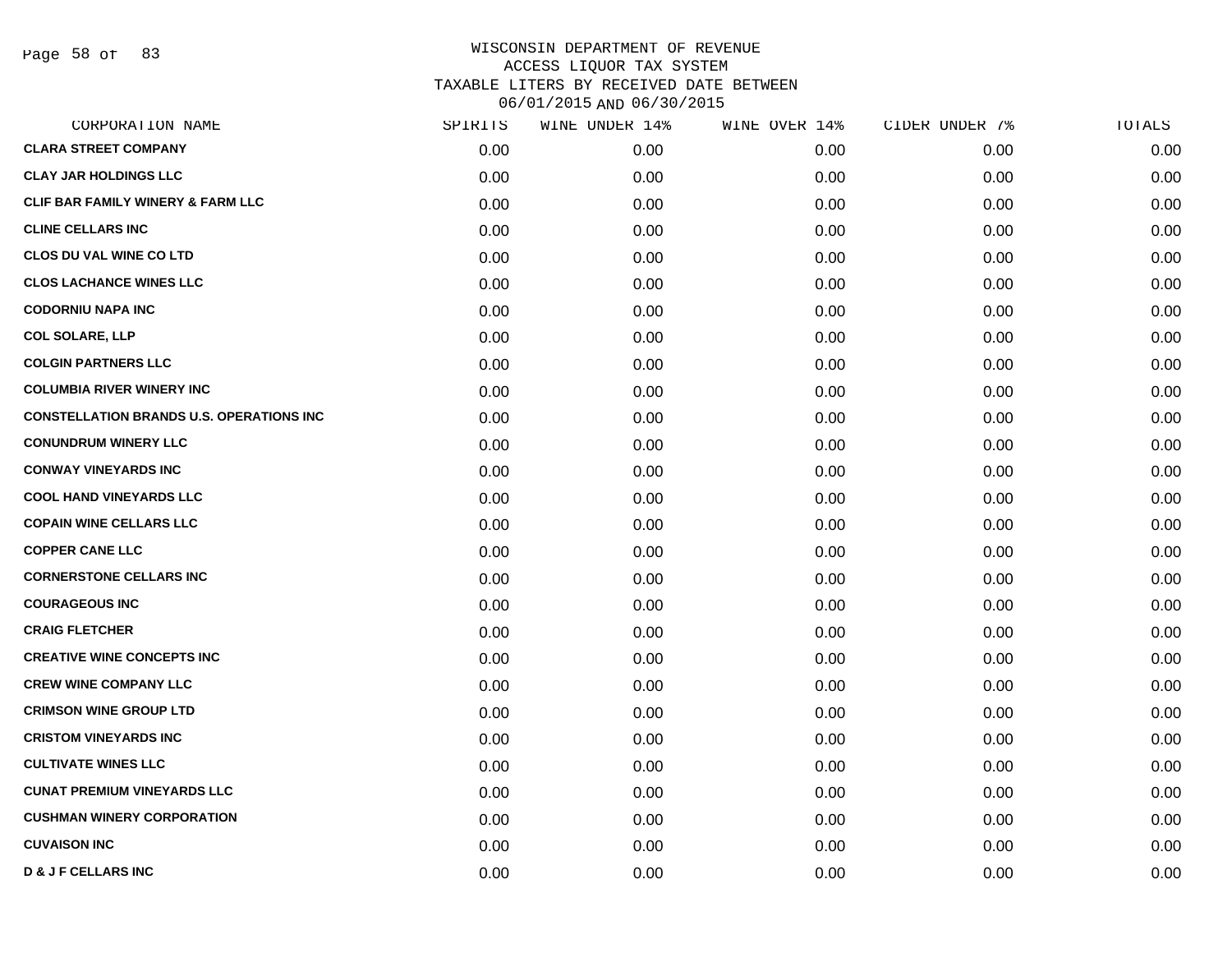Page 59 of 83

|      | WINE UNDER 14% | WINE OVER 14% |      | TOTALS         |
|------|----------------|---------------|------|----------------|
| 0.00 | 0.00           | 0.00          | 0.00 | 0.00           |
| 0.00 | 0.00           | 0.00          | 0.00 | 0.00           |
| 0.00 | 0.00           | 0.00          | 0.00 | 0.00           |
| 0.00 | 0.00           | 0.00          | 0.00 | 0.00           |
| 0.00 | 0.00           | 0.00          | 0.00 | 0.00           |
| 0.00 | 0.00           | 0.00          | 0.00 | 0.00           |
| 0.00 | 0.00           | 0.00          | 0.00 | 0.00           |
| 0.00 | 0.00           | 0.00          | 0.00 | 0.00           |
| 0.00 | 0.00           | 0.00          | 0.00 | 0.00           |
| 0.00 | 0.00           | 0.00          | 0.00 | 0.00           |
| 0.00 | 0.00           | 0.00          | 0.00 | 0.00           |
| 0.00 | 0.00           | 0.00          | 0.00 | 0.00           |
| 0.00 | 0.00           | 0.00          | 0.00 | 0.00           |
| 0.00 | 0.00           | 0.00          | 0.00 | 0.00           |
| 0.00 | 0.00           | 0.00          | 0.00 | 0.00           |
| 0.00 | 0.00           | 0.00          | 0.00 | 0.00           |
| 0.00 | 0.00           | 0.00          | 0.00 | 0.00           |
| 0.00 | 0.00           | 0.00          | 0.00 | 0.00           |
| 0.00 | 0.00           | 0.00          | 0.00 | 0.00           |
| 0.00 | 0.00           | 0.00          | 0.00 | 0.00           |
| 0.00 | 0.00           | 0.00          | 0.00 | 0.00           |
| 0.00 | 0.00           | 0.00          | 0.00 | 0.00           |
| 0.00 | 0.00           | 0.00          | 0.00 | 0.00           |
| 0.00 | 0.00           | 0.00          | 0.00 | 0.00           |
| 0.00 | 0.00           | 0.00          | 0.00 | 0.00           |
| 0.00 | 0.00           | 0.00          | 0.00 | 0.00           |
| 0.00 | 0.00           | 0.00          | 0.00 | 0.00           |
| 0.00 | 0.00           | 0.00          | 0.00 | 0.00           |
|      | SPIRITS        |               |      | CIDER UNDER 7% |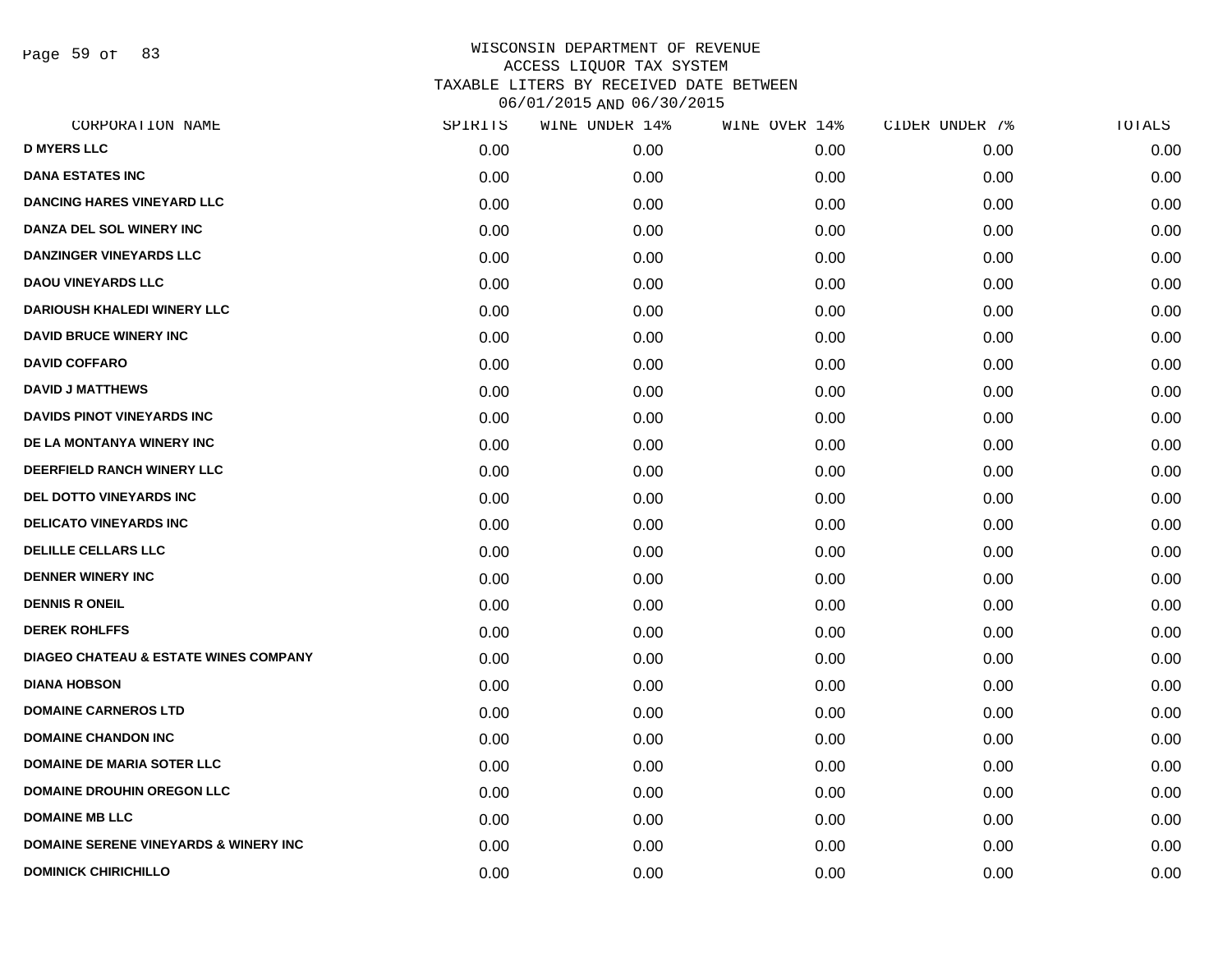| CORPORATION NAME                                                         | SPIRITS | WINE UNDER 14% | WINE OVER 14% | CIDER UNDER 7% | TOTALS |
|--------------------------------------------------------------------------|---------|----------------|---------------|----------------|--------|
| <b>DON SEBASTIANI &amp; SONS INTERNATIONAL WINE</b><br><b>NEGOCIANTS</b> | 0.00    | 0.00           | 0.00          | 0.00           | 0.00   |
| DONATI FAMILY VINEYARD INC                                               | 0.00    | 0.00           | 0.00          | 0.00           | 0.00   |
| <b>DONELAN FAMILY WINE CELLARS LLC</b>                                   | 0.00    | 0.00           | 0.00          | 0.00           | 0.00   |
| <b>DOUBLE CANYON VINEYARDS LLC</b>                                       | 0.00    | 0.00           | 0.00          | 0.00           | 0.00   |
| <b>DRINKS LICENSING LLC</b>                                              | 0.00    | 0.00           | 0.00          | 0.00           | 0.00   |
| DRY CREEK VINEYARD INC                                                   | 0.00    | 0.00           | 0.00          | 0.00           | 0.00   |
| <b>DUCKHORN WINE COMPANY</b>                                             | 0.00    | 0.00           | 0.00          | 0.00           | 0.00   |
| <b>DUNHAM CELLARS LLC</b>                                                | 0.00    | 0.00           | 0.00          | 0.00           | 0.00   |
| <b>DUNN VINEYARDS LLC</b>                                                | 0.00    | 0.00           | 0.00          | 0.00           | 0.00   |
| <b>DUPLIN WINE CELLARS INC</b>                                           | 0.00    | 0.00           | 0.00          | 0.00           | 0.00   |
| DUTTON GOLDFIELD WINERY LLC                                              | 0.00    | 0.00           | 0.00          | 0.00           | 0.00   |
| <b>E &amp; J GALLO WINERY</b>                                            | 0.00    | 0.00           | 0.00          | 0.00           | 0.00   |
| <b>EAGLES LANDING WINERY LLC</b>                                         | 0.00    | 0.00           | 0.00          | 0.00           | 0.00   |
| <b>EARL E BROWN &amp; SONS INC</b>                                       | 0.00    | 0.00           | 0.00          | 0.00           | 0.00   |
| <b>EBERLE WINERY LP</b>                                                  | 0.00    | 0.00           | 0.00          | 0.00           | 0.00   |
| <b>EDWARD J RINK</b>                                                     | 0.00    | 0.00           | 0.00          | 0.00           | 0.00   |
| <b>EHREN JORDAN WINE CELLARS LLC</b>                                     | 0.00    | 0.00           | 0.00          | 0.00           | 0.00   |
| <b>ELISABETH W KLEIN</b>                                                 | 0.00    | 0.00           | 0.00          | 0.00           | 0.00   |
| <b>ELK COVE VINEYARDS INC</b>                                            | 0.00    | 0.00           | 0.00          | 0.00           | 0.00   |
| <b>ELV HOLDINGS INC</b>                                                  | 0.00    | 0.00           | 0.00          | 0.00           | 0.00   |
| <b>ELYSE WINERY LLC</b>                                                  | 0.00    | 0.00           | 0.00          | 0.00           | 0.00   |
| <b>EMILIO GUGLIELMO WINERY INC</b>                                       | 0.00    | 0.00           | 0.00          | 0.00           | 0.00   |
| <b>ENTOURAGE WINE GROUP INC</b>                                          | 0.00    | 0.00           | 0.00          | 0.00           | 0.00   |
| <b>ERIC J KEATING</b>                                                    | 0.00    | 0.00           | 0.00          | 0.00           | 0.00   |
| <b>ERNEST VINEYARDS LLC</b>                                              | 0.00    | 0.00           | 0.00          | 0.00           | 0.00   |
| <b>ESCALERA-BOULET LLC</b>                                               | 0.00    | 0.00           | 0.00          | 0.00           | 0.00   |
| <b>ESTERLINA VINEYARDS &amp; WINERY LLC</b>                              | 0.00    | 0.00           | 0.00          | 0.00           | 0.00   |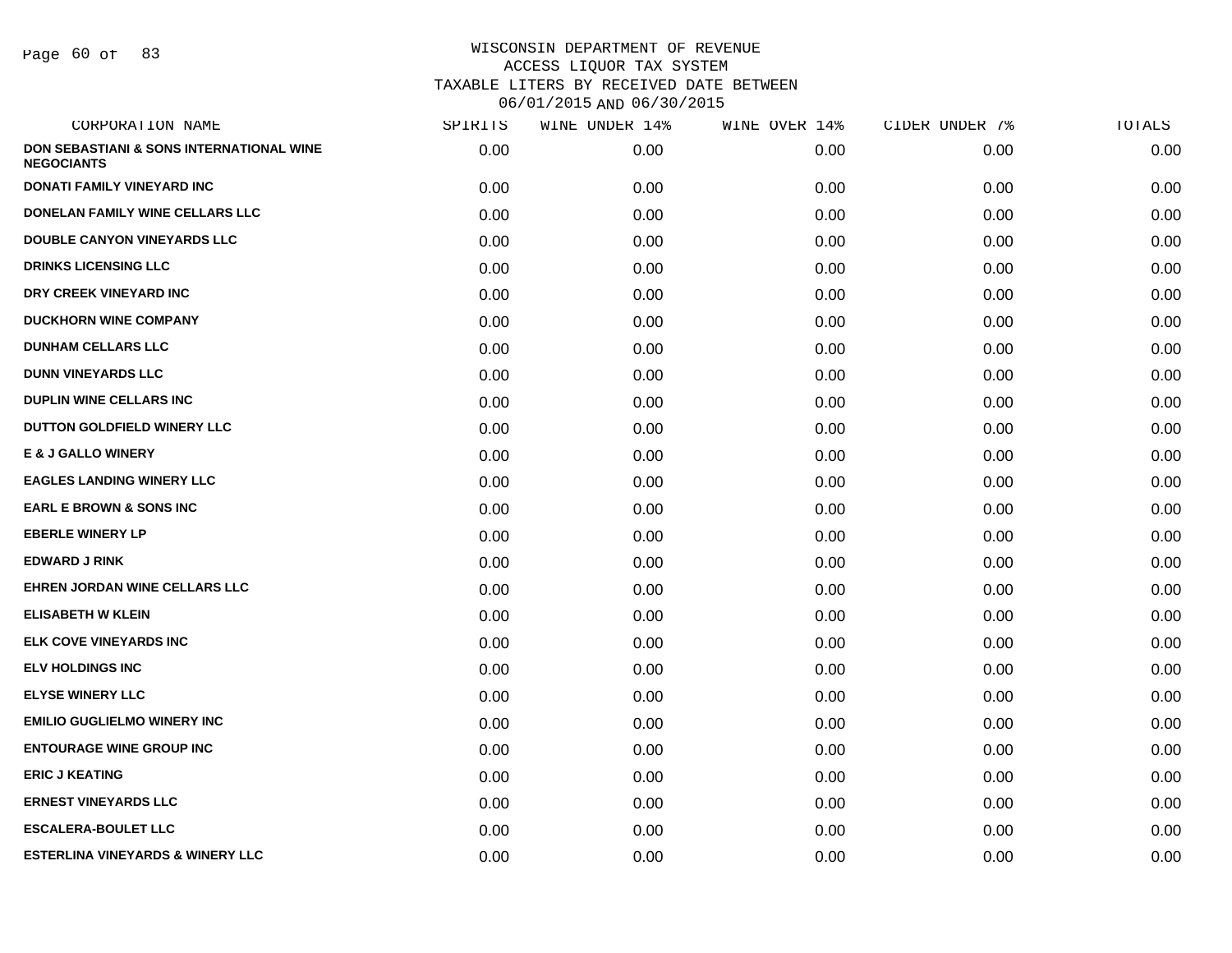Page 61 of 83

| SPIRITS | WINE UNDER 14% | WINE OVER 14% | CIDER UNDER 7% | TOTALS |
|---------|----------------|---------------|----------------|--------|
| 0.00    | 0.00           | 0.00          | 0.00           | 0.00   |
| 0.00    | 0.00           | 0.00          | 0.00           | 0.00   |
| 0.00    | 0.00           | 0.00          | 0.00           | 0.00   |
| 0.00    | 0.00           | 0.00          | 0.00           | 0.00   |
| 0.00    | 0.00           | 0.00          | 0.00           | 0.00   |
| 0.00    | 0.00           | 0.00          | 0.00           | 0.00   |
| 0.00    | 0.00           | 0.00          | 0.00           | 0.00   |
| 0.00    | 0.00           | 0.00          | 0.00           | 0.00   |
| 0.00    | 0.00           | 0.00          | 0.00           | 0.00   |
| 0.00    | 0.00           | 0.00          | 0.00           | 0.00   |
| 0.00    | 0.00           | 0.00          | 0.00           | 0.00   |
| 0.00    | 0.00           | 0.00          | 0.00           | 0.00   |
| 0.00    | 0.00           | 0.00          | 0.00           | 0.00   |
| 0.00    | 0.00           | 0.00          | 0.00           | 0.00   |
| 0.00    | 0.00           | 0.00          | 0.00           | 0.00   |
| 0.00    | 0.00           | 0.00          | 0.00           | 0.00   |
| 0.00    | 0.00           | 0.00          | 0.00           | 0.00   |
| 0.00    | 0.00           | 0.00          | 0.00           | 0.00   |
| 0.00    | 0.00           | 0.00          | 0.00           | 0.00   |
| 0.00    | 0.00           | 0.00          | 0.00           | 0.00   |
| 0.00    | 0.00           | 0.00          | 0.00           | 0.00   |
| 0.00    | 0.00           | 0.00          | 0.00           | 0.00   |
| 0.00    | 0.00           | 0.00          | 0.00           | 0.00   |
| 0.00    | 0.00           | 0.00          | 0.00           | 0.00   |
| 0.00    | 0.00           | 0.00          | 0.00           | 0.00   |
| 0.00    | 0.00           | 0.00          | 0.00           | 0.00   |
| 0.00    | 0.00           | 0.00          | 0.00           | 0.00   |
| 0.00    | 0.00           | 0.00          | 0.00           | 0.00   |
|         |                |               |                |        |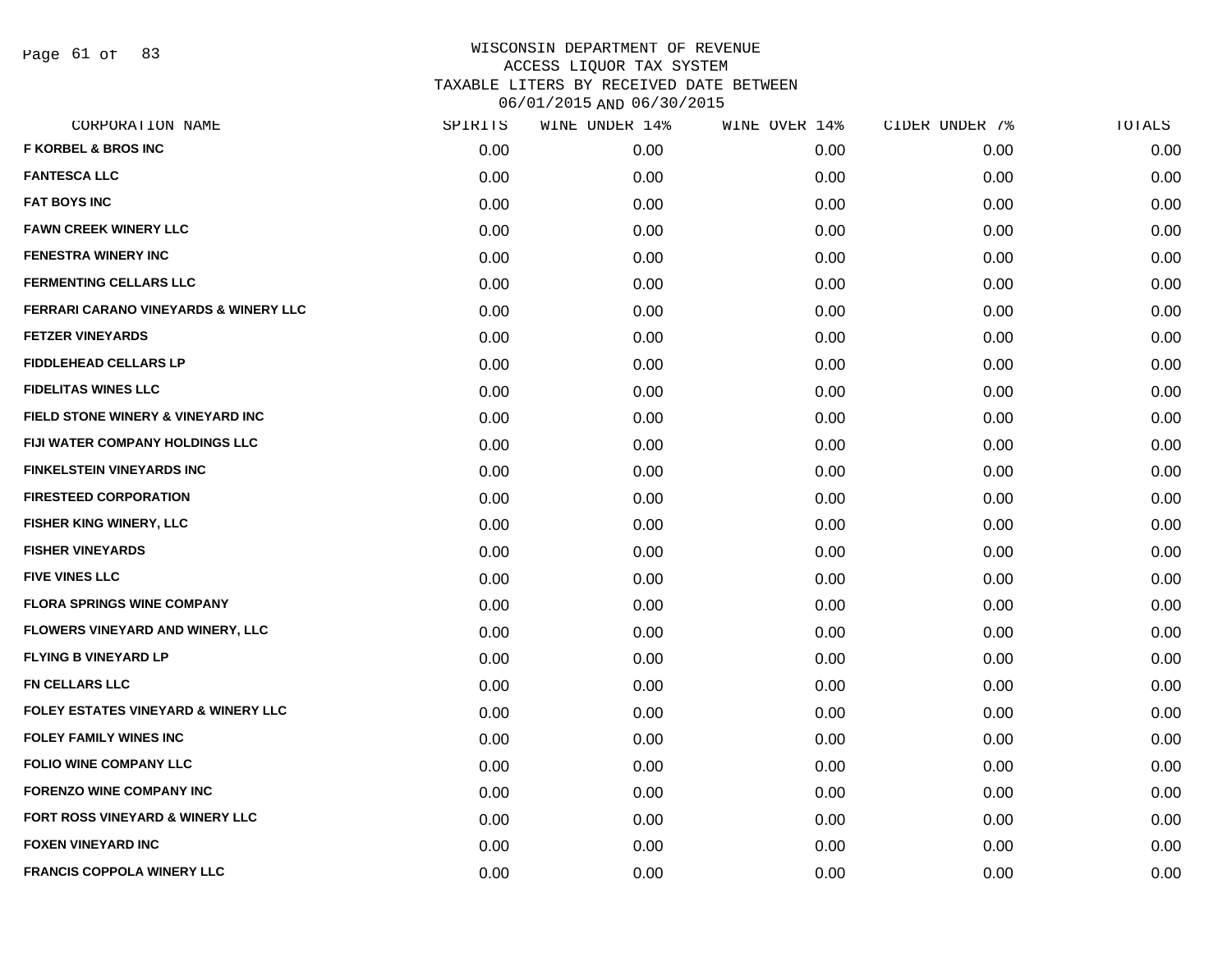| CORPORATION NAME                                    | SPIRITS | WINE UNDER 14% | WINE OVER 14% | CIDER UNDER 7% | TOTALS |
|-----------------------------------------------------|---------|----------------|---------------|----------------|--------|
| <b>FRANCISCAN VINEYARDS INC</b>                     | 0.00    | 0.00           | 0.00          | 0.00           | 0.00   |
| <b>FRANK FAMILY VINEYARDS LLC</b>                   | 0.00    | 0.00           | 0.00          | 0.00           | 0.00   |
| <b>FRED C SCHERRER</b>                              | 0.00    | 0.00           | 0.00          | 0.00           | 0.00   |
| <b>FREIXENET SONOMA CAVES INC</b>                   | 0.00    | 102.00         | 18.00         | 0.00           | 120.00 |
| <b>FREY VINEYARDS LTD</b>                           | 0.00    | 0.00           | 0.00          | 0.00           | 0.00   |
| <b>FROGS LEAP WINERY</b>                            | 0.00    | 0.00           | 0.00          | 0.00           | 0.00   |
| <b>FROGTOWN CELLARS LLP</b>                         | 0.00    | 0.00           | 0.00          | 0.00           | 0.00   |
| FRUIT OF THE WOODS WINE CELLAR, INC.                | 0.00    | 0.00           | 0.00          | 0.00           | 0.00   |
| <b>FULCRUM WINES LLC</b>                            | 0.00    | 0.00           | 0.00          | 0.00           | 0.00   |
| <b>FURTHERMORE LLC</b>                              | 0.00    | 0.00           | 0.00          | 0.00           | 0.00   |
| <b>G GRAHAM WINES INC</b>                           | 0.00    | 0.00           | 0.00          | 0.00           | 0.00   |
| <b>GALENA CELLARS INC</b>                           | 0.00    | 0.00           | 0.00          | 0.00           | 0.00   |
| <b>GAMBLE FAMILY VINEYARDS LLC</b>                  | 0.00    | 0.00           | 0.00          | 0.00           | 0.00   |
| <b>GARROD TRUST</b>                                 | 0.00    | 0.00           | 0.00          | 0.00           | 0.00   |
| <b>GARVIN HEIGHTS VINEYARDS, LLC</b>                | 0.00    | 0.00           | 0.00          | 0.00           | 0.00   |
| <b>GEARY MARKET INVESTMENT COMPANY LTD</b>          | 0.00    | 0.00           | 0.00          | 0.00           | 0.00   |
| <b>GEMSTONE VINEYARDS LLC</b>                       | 0.00    | 0.00           | 0.00          | 0.00           | 0.00   |
| <b>GENERATIONS OF SONOMA LLC</b>                    | 0.00    | 0.00           | 0.00          | 0.00           | 0.00   |
| <b>GENESEO PARTNERS LLC</b>                         | 0.00    | 0.00           | 0.00          | 0.00           | 0.00   |
| <b>GEORGE O HENDRY</b>                              | 0.00    | 0.00           | 0.00          | 0.00           | 0.00   |
| <b>GERBER, GERBER &amp; GERBER DISCLAIMER TRUST</b> | 0.00    | 0.00           | 0.00          | 0.00           | 0.00   |
| <b>GF WINES LLC</b>                                 | 0.00    | 0.00           | 0.00          | 0.00           | 0.00   |
| <b>GLENCORRIE LLC</b>                               | 0.00    | 0.00           | 0.00          | 0.00           | 0.00   |
| <b>GOLDIN INVESTMENT II INC</b>                     | 0.00    | 0.00           | 0.00          | 0.00           | 0.00   |
| <b>GOLDRIDGEPINOT.COM LLC</b>                       | 0.00    | 0.00           | 0.00          | 0.00           | 0.00   |
| <b>GOOD FOUNDATIONS INC</b>                         | 0.00    | 0.00           | 0.00          | 0.00           | 0.00   |
| <b>GOOSE RIDGE LLC</b>                              | 0.00    | 0.00           | 0.00          | 0.00           | 0.00   |
| <b>GRAPE VISIONS LLC</b>                            | 0.00    | 0.00           | 0.00          | 0.00           | 0.00   |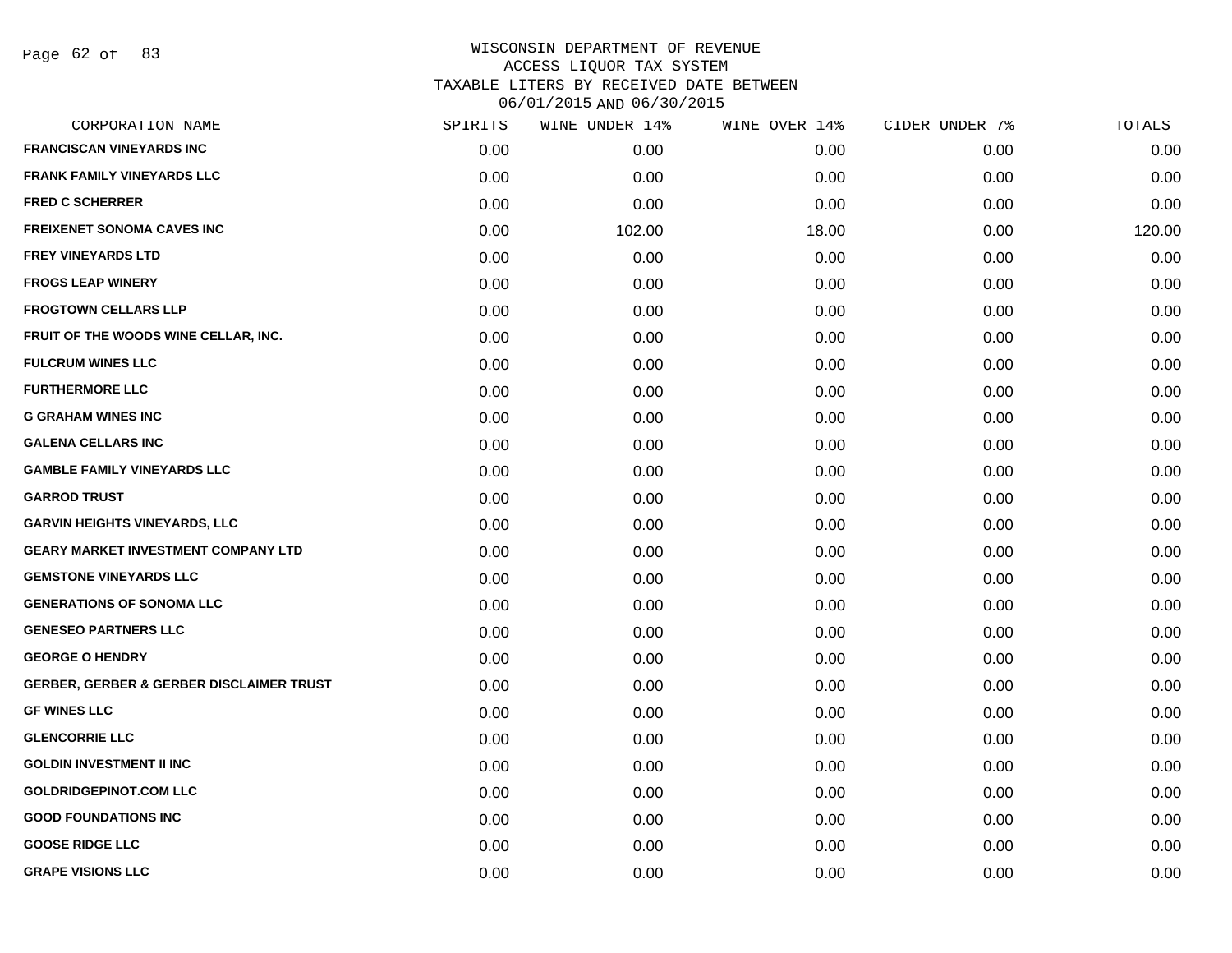Page 63 of 83

| CORPORATION NAME                        | SPIRITS | WINE UNDER 14% | WINE OVER 14% | CIDER UNDER 7% | TOTALS |
|-----------------------------------------|---------|----------------|---------------|----------------|--------|
| <b>GRAPESEED WINE FUND LLC</b>          | 0.00    | 0.00           | 0.00          | 0.00           | 0.00   |
| <b>GRASSINI FAMILY VINEYARDS LLC</b>    | 0.00    | 0.00           | 0.00          | 0.00           | 0.00   |
| <b>GREEN FAMILY WINERY LLC</b>          | 0.00    | 0.00           | 0.00          | 0.00           | 0.00   |
| <b>GRGICH HILLS CELLAR</b>              | 0.00    | 0.00           | 0.00          | 0.00           | 0.00   |
| <b>GRIEB OPTIMAL WINECRAFTING LLC</b>   | 0.00    | 0.00           | 0.00          | 0.00           | 0.00   |
| <b>GROTH VINEYARDS &amp; WINERY LLC</b> | 0.00    | 0.00           | 0.00          | 0.00           | 0.00   |
| <b>GULLETT &amp; GULLETT</b>            | 0.00    | 0.00           | 0.00          | 0.00           | 0.00   |
| H DE V LLC                              | 0.00    | 0.00           | 0.00          | 0.00           | 0.00   |
| <b>HAFNER VINEYARD</b>                  | 0.00    | 0.00           | 0.00          | 0.00           | 0.00   |
| <b>HAGAFEN CELLARS INC</b>              | 0.00    | 0.00           | 0.00          | 0.00           | 0.00   |
| <b>HALF KRAKT LLC</b>                   | 0.00    | 0.00           | 0.00          | 0.00           | 0.00   |
| <b>HALL WINES LLC</b>                   | 0.00    | 0.00           | 0.00          | 0.00           | 0.00   |
| <b>HALTER WINERY LLC</b>                | 0.00    | 0.00           | 0.00          | 0.00           | 0.00   |
| <b>HAMEL FAMILY WINES LLC</b>           | 0.00    | 0.00           | 0.00          | 0.00           | 0.00   |
| <b>HANNA WINERY INC</b>                 | 0.00    | 0.00           | 0.00          | 0.00           | 0.00   |
| <b>HARBOR HILL FRUIT FARMS INC</b>      | 0.00    | 0.00           | 0.00          | 0.00           | 0.00   |
| <b>HARBOR RIDGE WINERY INC.</b>         | 0.00    | 0.00           | 0.00          | 0.00           | 0.00   |
| <b>HARLAN ESTATE WINERY INC</b>         | 0.00    | 0.00           | 0.00          | 0.00           | 0.00   |
| <b>HARRIS &amp; HARRIS</b>              | 0.00    | 0.00           | 0.00          | 0.00           | 0.00   |
| <b>HARRY &amp; DAVID HOLDINGS INC</b>   | 0.00    | 0.00           | 0.00          | 0.00           | 0.00   |
| HARTWELL VINEYARDS LLC                  | 0.00    | 0.00           | 0.00          | 0.00           | 0.00   |
| <b>HAWKES LLC</b>                       | 0.00    | 0.00           | 0.00          | 0.00           | 0.00   |
| <b>HAYWOOD WINE COMPANY</b>             | 0.00    | 0.00           | 0.00          | 0.00           | 0.00   |
| <b>HDD LLC</b>                          | 0.00    | 0.00           | 0.00          | 0.00           | 0.00   |
| <b>HEITZ WINE CELLARS</b>               | 0.00    | 0.00           | 0.00          | 0.00           | 0.00   |
| HEMISPHERE WINE COMPANY INC             | 0.00    | 0.00           | 0.00          | 0.00           | 0.00   |
| HERB LAMB VINEYARDS, LLC                | 0.00    | 0.00           | 0.00          | 0.00           | 0.00   |
| <b>HERDIE BAISDEN</b>                   | 0.00    | 0.00           | 0.00          | 0.00           | 0.00   |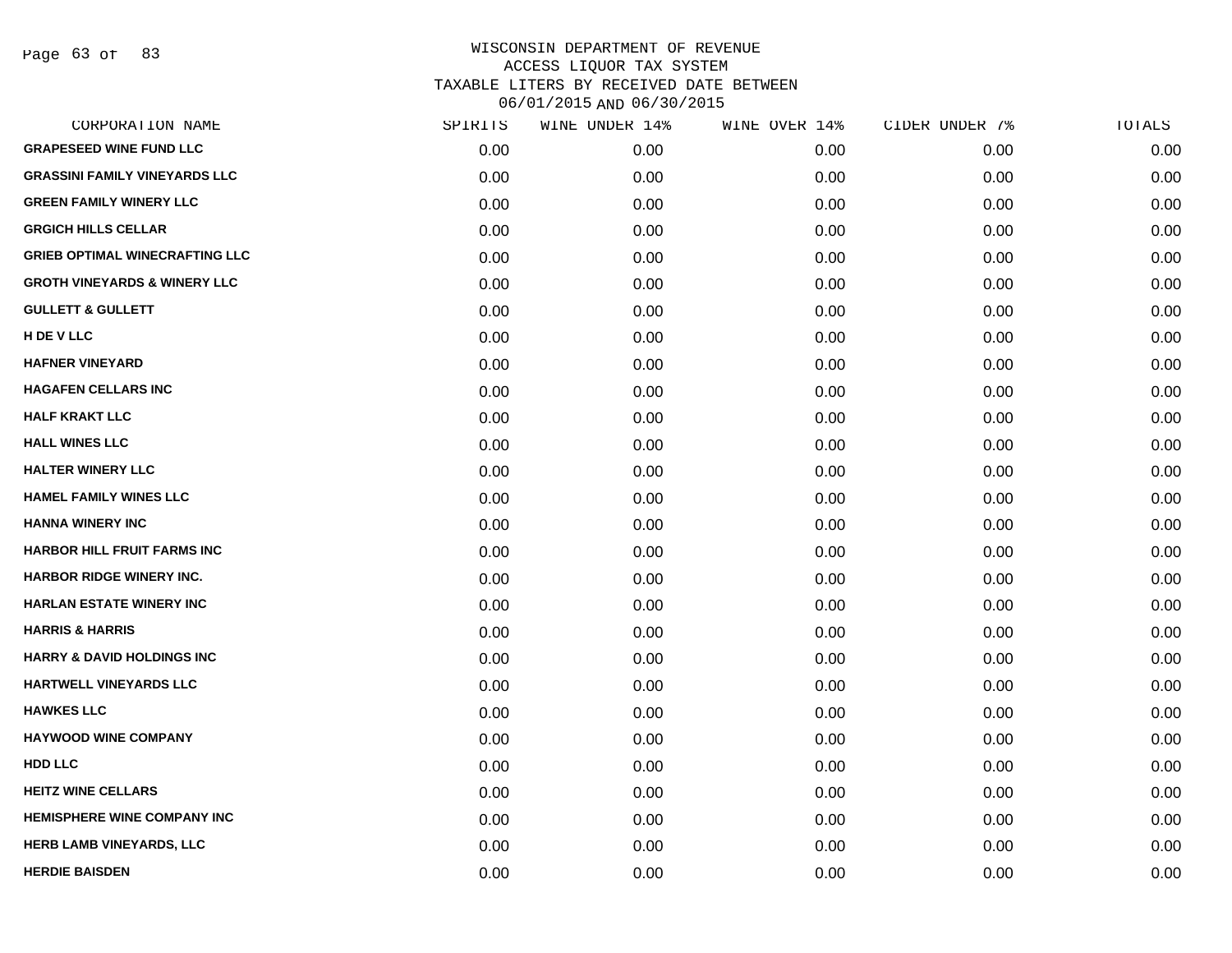Page 64 of 83

| CORPORATION NAME                  | SPIRITS | WINE UNDER 14% | WINE OVER 14% | CIDER UNDER 7% | TOTALS |
|-----------------------------------|---------|----------------|---------------|----------------|--------|
| <b>HERRERA &amp; HERRERA</b>      | 0.00    | 0.00           | 0.00          | 0.00           | 0.00   |
| <b>HESTAN VINEYARDS LLC</b>       | 0.00    | 0.00           | 0.00          | 0.00           | 0.00   |
| <b>HILL ESTATES INC</b>           | 0.00    | 0.00           | 0.00          | 0.00           | 0.00   |
| <b>HIRSCH WINERY LLC</b>          | 0.00    | 0.00           | 0.00          | 0.00           | 0.00   |
| <b>HOFFMAN AND HOFFMAN</b>        | 0.00    | 0.00           | 0.00          | 0.00           | 0.00   |
| <b>HOLLYS HILL VINEYARDS LLC</b>  | 0.00    | 0.00           | 0.00          | 0.00           | 0.00   |
| HONIG VINEYARD AND WINERY LLC     | 0.00    | 0.00           | 0.00          | 0.00           | 0.00   |
| <b>HOOKSTONE INC.</b>             | 0.00    | 0.00           | 0.00          | 0.00           | 0.00   |
| <b>HOPE WINE LLC</b>              | 0.00    | 0.00           | 0.00          | 0.00           | 0.00   |
| <b>HOUDINI INC</b>                | 0.00    | 0.00           | 0.00          | 0.00           | 0.00   |
| <b>HOURGLASS WINE COMPANY INC</b> | 0.00    | 0.00           | 0.00          | 0.00           | 0.00   |
| <b>HUNEEUS VINTNERS LLC</b>       | 0.00    | 0.00           | 0.00          | 0.00           | 0.00   |
| HUNT COUNTRY VINEYARDS LLC        | 0.00    | 0.00           | 0.00          | 0.00           | 0.00   |
| <b>HUSCH VINEYARDS INC</b>        | 0.00    | 0.00           | 0.00          | 0.00           | 0.00   |
| <b>INMAN FAMILY WINES LLC</b>     | 0.00    | 0.00           | 0.00          | 0.00           | 0.00   |
| <b>INVESTOR'S OF AMERICA LP</b>   | 0.00    | 0.00           | 0.00          | 0.00           | 0.00   |
| <b>IRON HORSE VINEYARDS LP</b>    | 0.00    | 0.00           | 0.00          | 0.00           | 0.00   |
| <b>ISENHOWER CELLARS LLC</b>      | 0.00    | 0.00           | 0.00          | 0.00           | 0.00   |
| <b>ISLAND ORCHARD CIDER LLC</b>   | 0.00    | 0.00           | 0.00          | 0.00           | 0.00   |
| <b>ISR VINEYARDS ASSOCIATION</b>  | 0.00    | 0.00           | 0.00          | 0.00           | 0.00   |
| <b>J LOHR WINERY CORP</b>         | 0.00    | 0.00           | 0.00          | 0.00           | 0.00   |
| <b>J PEDRONCELLI WINERY</b>       | 0.00    | 0.00           | 0.00          | 0.00           | 0.00   |
| <b>J RICKARDS WINERY LLC</b>      | 0.00    | 0.00           | 0.00          | 0.00           | 0.00   |
| <b>J-NH WINE GROUP LLC</b>        | 0.00    | 0.00           | 0.00          | 0.00           | 0.00   |
| <b>J3 WINE PARTNERS LLC</b>       | 0.00    | 0.00           | 0.00          | 0.00           | 0.00   |
| JACK JOHN INVESTMENTS INC         | 0.00    | 0.00           | 0.00          | 0.00           | 0.00   |
| <b>JACKSON FAMILY WINES INC</b>   | 0.00    | 0.00           | 0.00          | 0.00           | 0.00   |
| <b>JACKSON WINE LLC</b>           | 0.00    | 0.00           | 0.00          | 0.00           | 0.00   |
|                                   |         |                |               |                |        |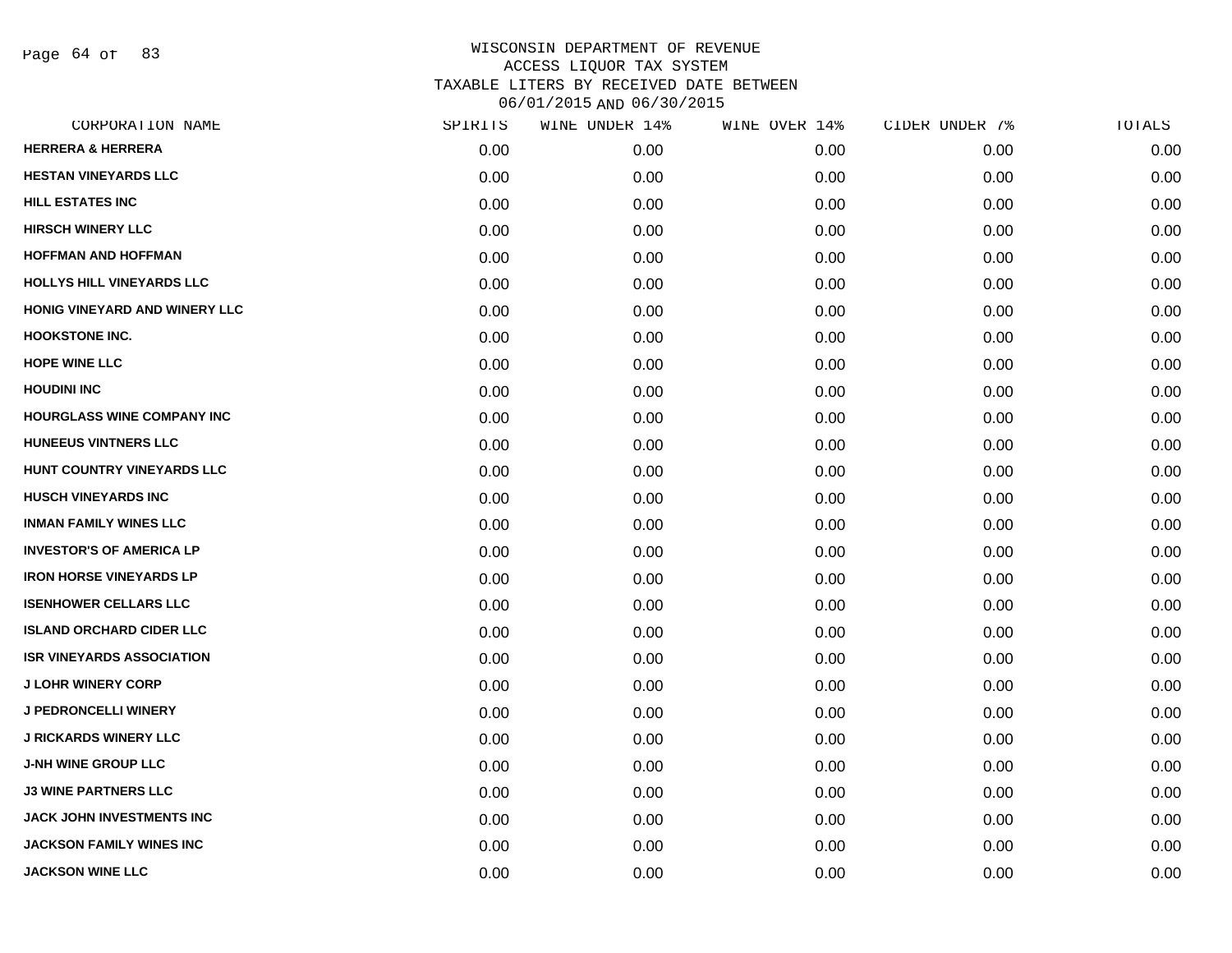Page 65 of 83

| CORPORATION NAME                         | SPIRITS | WINE UNDER 14% | WINE OVER 14% | CIDER UNDER 7% | TOTALS |
|------------------------------------------|---------|----------------|---------------|----------------|--------|
| <b>JACKSON WINERY &amp; VINEYARDS</b>    | 0.00    | 0.00           | 0.00          | 0.00           | 0.00   |
| <b>JACUZZI FAMILY VINEYARDS LLC</b>      | 0.00    | 0.00           | 0.00          | 0.00           | 0.00   |
| <b>JAM CELLARS INC</b>                   | 0.00    | 0.00           | 0.00          | 0.00           | 0.00   |
| <b>JAMES L LAMBERT</b>                   | 0.00    | 0.00           | 0.00          | 0.00           | 0.00   |
| <b>JAMES P PROSSER</b>                   | 0.00    | 0.00           | 0.00          | 0.00           | 0.00   |
| <b>JAZMIN ENTERPRISES</b>                | 0.00    | 0.00           | 0.00          | 0.00           | 0.00   |
| <b>JB GEORGE LLC</b>                     | 0.00    | 0.00           | 0.00          | 0.00           | 0.00   |
| <b>JC CELLARS INC</b>                    | 0.00    | 0.00           | 0.00          | 0.00           | 0.00   |
| <b>JEFFERY M GORDON</b>                  | 0.00    | 0.00           | 0.00          | 0.00           | 0.00   |
| <b>JEFFREY L STOEGER</b>                 | 0.00    | 0.00           | 0.00          | 0.00           | 0.00   |
| <b>JENNIFER L JACKSON-HARTFORD</b>       | 0.00    | 0.00           | 0.00          | 0.00           | 0.00   |
| <b>JESSIES GROVE WINERY INC</b>          | 0.00    | 0.00           | 0.00          | 0.00           | 0.00   |
| <b>JESSUP CELLARS HOLDING CO LLC</b>     | 0.00    | 0.00           | 0.00          | 0.00           | 0.00   |
| <b>JM CELLARS COMPANY</b>                | 0.00    | 0.00           | 0.00          | 0.00           | 0.00   |
| JOHN ANTHONY VINEYARDS LLC               | 0.00    | 0.00           | 0.00          | 0.00           | 0.00   |
| <b>JOHN E NICOLOZAKES</b>                | 0.00    | 0.00           | 0.00          | 0.00           | 0.00   |
| <b>JONES FAMILY WINERY LLC</b>           | 0.00    | 0.00           | 0.00          | 0.00           | 0.00   |
| <b>JORNY'S END LLC</b>                   | 0.00    | 0.00           | 0.00          | 0.00           | 0.00   |
| <b>JOSEPH CALLOW</b>                     | 0.00    | 0.00           | 0.00          | 0.00           | 0.00   |
| <b>JOSEPH CALLOW</b>                     | 0.00    | 0.00           | 0.00          | 0.00           | 0.00   |
| JOSEPH PHELPS VINEYARDS LLC              | 0.00    | 0.00           | 0.00          | 0.00           | 0.00   |
| <b>JOSEPH STALLER</b>                    | 0.00    | 0.00           | 0.00          | 0.00           | 0.00   |
| <b>JOSEPH WYNIMKO</b>                    | 0.00    | 0.00           | 0.00          | 0.00           | 0.00   |
| <b>JOULLIAN VINEYARDS LTD</b>            | 0.00    | 0.00           | 0.00          | 0.00           | 0.00   |
| JUDD FAMILY VINEYARDS LP                 | 0.00    | 0.00           | 0.00          | 0.00           | 0.00   |
| <b>JULIE A ANDRZEJCZAK</b>               | 0.00    | 0.00           | 0.00          | 0.00           | 0.00   |
| <b>JUSTIN VINEYARDS &amp; WINERY LLC</b> | 0.00    | 0.00           | 0.00          | 0.00           | 0.00   |
| <b>JVW CORPORATION</b>                   | 0.00    | 0.00           | 0.00          | 0.00           | 0.00   |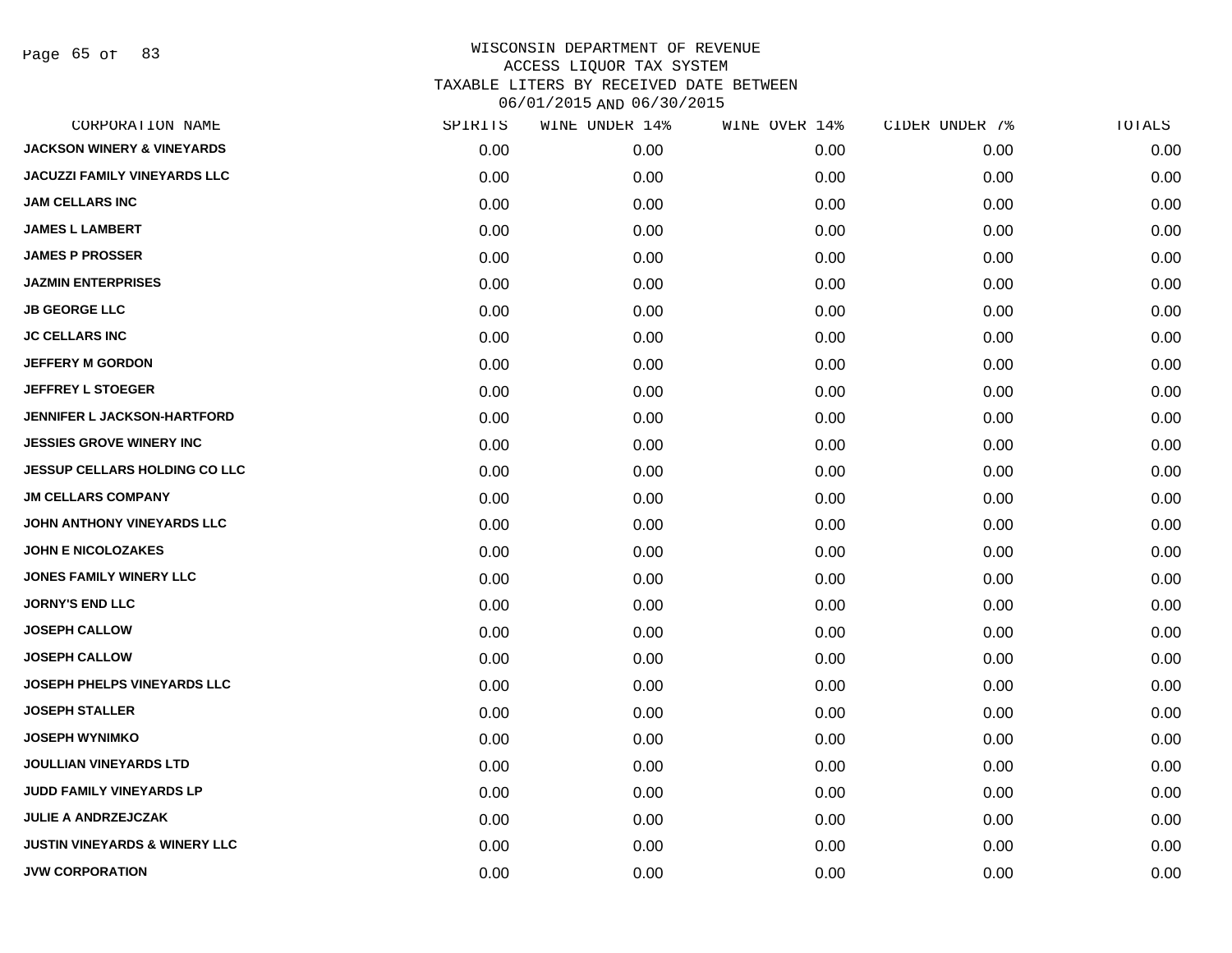Page 66 of 83

| CORPORATION NAME                          | SPIRITS | WINE UNDER 14% | WINE OVER 14% | CIDER UNDER 7% | TOTALS |
|-------------------------------------------|---------|----------------|---------------|----------------|--------|
| <b>K VINTNERS LLC</b>                     | 0.00    | 0.00           | 0.00          | 0.00           | 0.00   |
| <b>KACHINA CELLARS LLC</b>                | 0.00    | 0.00           | 0.00          | 0.00           | 0.00   |
| <b>KAMEN WINES LLC</b>                    | 0.00    | 0.00           | 0.00          | 0.00           | 0.00   |
| <b>KANGARU ENTERPRISES LLC</b>            | 0.00    | 0.00           | 0.00          | 0.00           | 0.00   |
| <b>KAREN LA BONTE</b>                     | 0.00    | 0.00           | 0.00          | 0.00           | 0.00   |
| <b>KB WINES LLC</b>                       | 0.00    | 0.00           | 0.00          | 0.00           | 0.00   |
| <b>KEN BROWN WINES LLC</b>                | 0.00    | 0.00           | 0.00          | 0.00           | 0.00   |
| <b>KENEFICK RANCHES WINERY LLC</b>        | 0.00    | 0.00           | 0.00          | 0.00           | 0.00   |
| <b>KENT HUMPHREY</b>                      | 0.00    | 0.00           | 0.00          | 0.00           | 0.00   |
| KENWARD FAMILY VINEYARDS, LLC             | 0.00    | 0.00           | 0.00          | 0.00           | 0.00   |
| <b>KERWIN ESTATE LLC</b>                  | 0.00    | 0.00           | 0.00          | 0.00           | 0.00   |
| <b>KESTREL PROPERTIES LLC</b>             | 0.00    | 14.50          | 17.00         | 0.00           | 31.50  |
| <b>KING ESTATE WINERY LP</b>              | 0.00    | 0.00           | 0.00          | 0.00           | 0.00   |
| KISTLER VINEYARDS, LLC                    | 0.00    | 0.00           | 0.00          | 0.00           | 0.00   |
| <b>KLEIN FOODS INC</b>                    | 0.00    | 0.00           | 0.00          | 0.00           | 0.00   |
| <b>KNIGHTS BRIDGE WINERY LLC</b>          | 0.00    | 0.00           | 0.00          | 0.00           | 0.00   |
| <b>KOEHLER WINERY LLC</b>                 | 0.00    | 0.00           | 0.00          | 0.00           | 0.00   |
| <b>KONSTANTIN D FRANK &amp; SONS</b>      | 0.00    | 0.00           | 0.00          | 0.00           | 0.00   |
| <b>KOPRI INC</b>                          | 0.00    | 0.00           | 0.00          | 0.00           | 0.00   |
| <b>KRUPP BROTHERS LLC</b>                 | 0.00    | 0.00           | 0.00          | 0.00           | 0.00   |
| <b>KSSM LLC</b>                           | 0.00    | 0.00           | 0.00          | 0.00           | 0.00   |
| <b>KT WINECO LLC</b>                      | 0.00    | 0.00           | 0.00          | 0.00           | 0.00   |
| <b>KULETO VILLA LLC</b>                   | 0.00    | 0.00           | 0.00          | 0.00           | 0.00   |
| <b>KUNDE ENTERPRISES INC</b>              | 0.00    | 0.00           | 0.00          | 0.00           | 0.00   |
| L C WINE                                  | 0.00    | 0.00           | 0.00          | 0.00           | 0.00   |
| L FOPPIANO WINE CO INC                    | 0.00    | 0.00           | 0.00          | 0.00           | 0.00   |
| <b>LADERA WINERY LLC</b>                  | 0.00    | 0.00           | 0.00          | 0.00           | 0.00   |
| <b>LAETITIA VINEYARD &amp; WINERY INC</b> | 0.00    | 0.00           | 0.00          | 0.00           | 0.00   |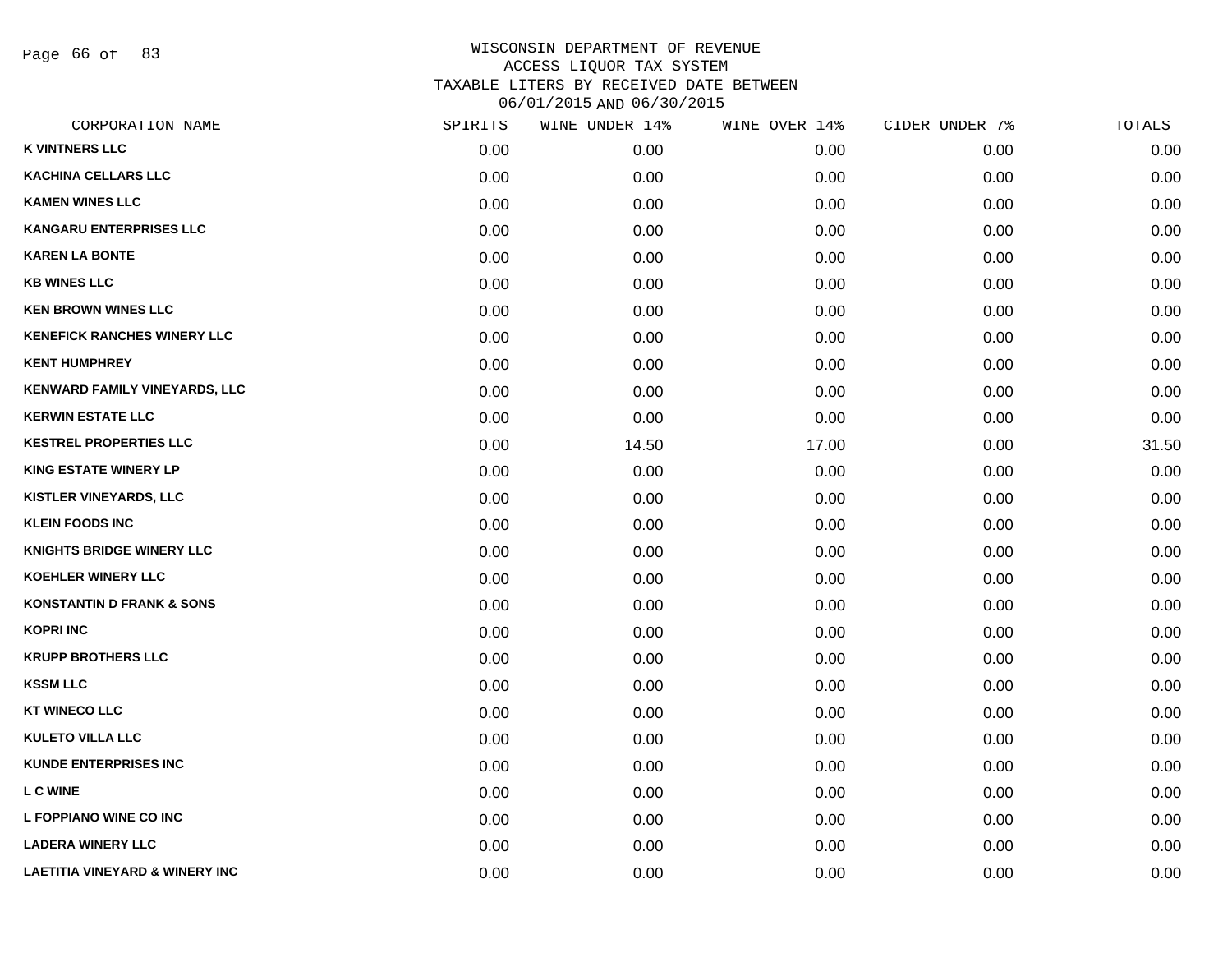Page 67 of 83

|      | WINE UNDER 14% | WINE OVER 14% | CIDER UNDER 7% | TOTALS |
|------|----------------|---------------|----------------|--------|
| 0.00 | 0.00           | 0.00          | 0.00           | 0.00   |
| 0.00 | 0.00           | 0.00          | 0.00           | 0.00   |
| 0.00 | 0.00           | 0.00          | 0.00           | 0.00   |
| 0.00 | 0.00           | 0.00          | 0.00           | 0.00   |
| 0.00 | 0.00           | 0.00          | 0.00           | 0.00   |
| 0.00 | 0.00           | 0.00          | 0.00           | 0.00   |
| 0.00 | 0.00           | 0.00          | 0.00           | 0.00   |
| 0.00 | 0.00           | 0.00          | 0.00           | 0.00   |
| 0.00 | 0.00           | 0.00          | 0.00           | 0.00   |
| 0.00 | 0.00           | 0.00          | 0.00           | 0.00   |
| 0.00 | 0.00           | 0.00          | 0.00           | 0.00   |
| 0.00 | 0.00           | 0.00          | 0.00           | 0.00   |
| 0.00 | 0.00           | 0.00          | 0.00           | 0.00   |
| 0.00 | 0.00           | 0.00          | 0.00           | 0.00   |
| 0.00 | 0.00           | 0.00          | 0.00           | 0.00   |
| 0.00 | 0.00           | 0.00          | 0.00           | 0.00   |
| 0.00 | 0.00           | 0.00          | 0.00           | 0.00   |
| 0.00 | 0.00           | 0.00          | 0.00           | 0.00   |
| 0.00 | 0.00           | 0.00          | 0.00           | 0.00   |
| 0.00 | 0.00           | 0.00          | 0.00           | 0.00   |
| 0.00 | 0.00           | 0.00          | 0.00           | 0.00   |
| 0.00 | 0.00           | 0.00          | 0.00           | 0.00   |
| 0.00 | 0.00           | 0.00          | 0.00           | 0.00   |
| 0.00 | 0.00           | 0.00          | 0.00           | 0.00   |
| 0.00 | 0.00           | 0.00          | 0.00           | 0.00   |
| 0.00 | 0.00           | 0.00          | 0.00           | 0.00   |
| 0.00 | 0.00           | 0.00          | 0.00           | 0.00   |
| 0.00 | 0.00           | 35.25         | 0.00           | 35.25  |
|      | SPIRITS        |               |                |        |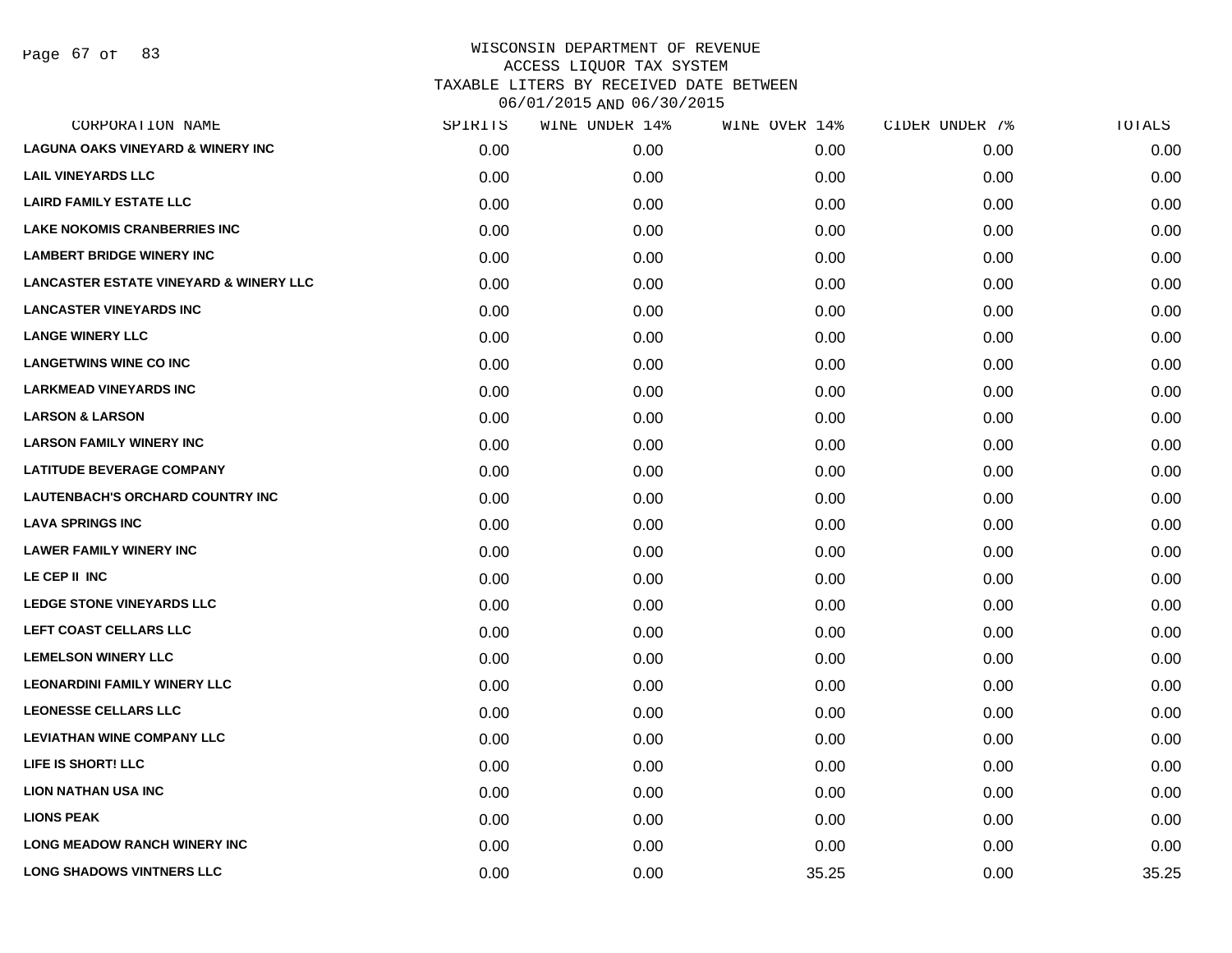| CORPORATION NAME                              | SPIRITS | WINE UNDER 14% | WINE OVER 14% | CIDER UNDER 7% | TOTALS |
|-----------------------------------------------|---------|----------------|---------------|----------------|--------|
| <b>LONGBOARD VINEYARDS LLC</b>                | 0.00    | 0.00           | 0.00          | 0.00           | 0.00   |
| <b>LONGORIA &amp; LONGORIA</b>                | 0.00    | 0.00           | 0.00          | 0.00           | 0.00   |
| <b>LORIMAR WINERY INC</b>                     | 0.00    | 0.00           | 0.00          | 0.00           | 0.00   |
| <b>LOST ISLAND WINE LLC</b>                   | 0.00    | 0.00           | 0.00          | 0.00           | 0.00   |
| <b>LOUIDAR LLC</b>                            | 0.00    | 0.00           | 0.00          | 0.00           | 0.00   |
| <b>LOWDEN SCHOOLHOUSE CORPORATION</b>         | 0.00    | 0.00           | 0.00          | 0.00           | 0.00   |
| <b>LUCAS &amp; LEWELLEN VINEYARDS INC</b>     | 0.00    | 0.00           | 0.00          | 0.00           | 0.00   |
| <b>LUNA VINEYARDS INC</b>                     | 0.00    | 0.00           | 0.00          | 0.00           | 0.00   |
| <b>LYNFRED WINERY INC</b>                     | 0.00    | 0.00           | 0.00          | 0.00           | 0.00   |
| <b>LYNMAR WINERY LLC</b>                      | 0.00    | 0.00           | 0.00          | 0.00           | 0.00   |
| <b>M.A.C. WINES, LLC</b>                      | 0.00    | 0.00           | 0.00          | 0.00           | 0.00   |
| <b>MADISON VINEYARD HOLDINGS LLC</b>          | 0.00    | 0.00           | 0.00          | 0.00           | 0.00   |
| <b>MADRIGAL FAMILY WINERY LLC</b>             | 0.00    | 0.00           | 0.00          | 0.00           | 0.00   |
| <b>MADRONA VINEYARDS LP</b>                   | 0.00    | 0.00           | 0.00          | 0.00           | 0.00   |
| <b>MAGNET ENTERPRISES INC</b>                 | 0.00    | 0.00           | 0.00          | 0.00           | 0.00   |
| <b>MAKK WINE LLC</b>                          | 0.00    | 0.00           | 0.00          | 0.00           | 0.00   |
| <b>MARGERUM WINE COMPANY INC</b>              | 0.00    | 0.00           | 0.00          | 0.00           | 0.00   |
| <b>MARIA A KLEIN</b>                          | 0.00    | 0.00           | 0.00          | 0.00           | 0.00   |
| <b>MARIETTA CELLARS INC</b>                   | 0.00    | 0.00           | 0.00          | 0.00           | 0.00   |
| <b>MARKHAM VINEYARDS</b>                      | 0.00    | 0.00           | 0.00          | 0.00           | 0.00   |
| <b>MARTIN E SELL</b>                          | 0.00    | 0.00           | 0.00          | 0.00           | 0.00   |
| <b>MARTIN RAY WINERY INC</b>                  | 0.00    | 0.00           | 0.00          | 0.00           | 0.00   |
| <b>MARTINELLI WINERY INC</b>                  | 0.00    | 0.00           | 0.00          | 0.00           | 0.00   |
| <b>MATHY WINERY LLC</b>                       | 0.00    | 0.00           | 0.00          | 0.00           | 0.00   |
| <b>MATTHEW RICK</b>                           | 0.00    | 0.00           | 0.00          | 0.00           | 0.00   |
| <b>MATTHIAS A PIPPIG &amp; JAMIE M KINSER</b> | 0.00    | 0.00           | 0.00          | 0.00           | 0.00   |
| <b>MAURITSON FAMILY WINERY</b>                | 0.00    | 0.00           | 0.00          | 0.00           | 0.00   |
| <b>MAYACAMAS VINEYARDS</b>                    | 0.00    | 0.00           | 0.00          | 0.00           | 0.00   |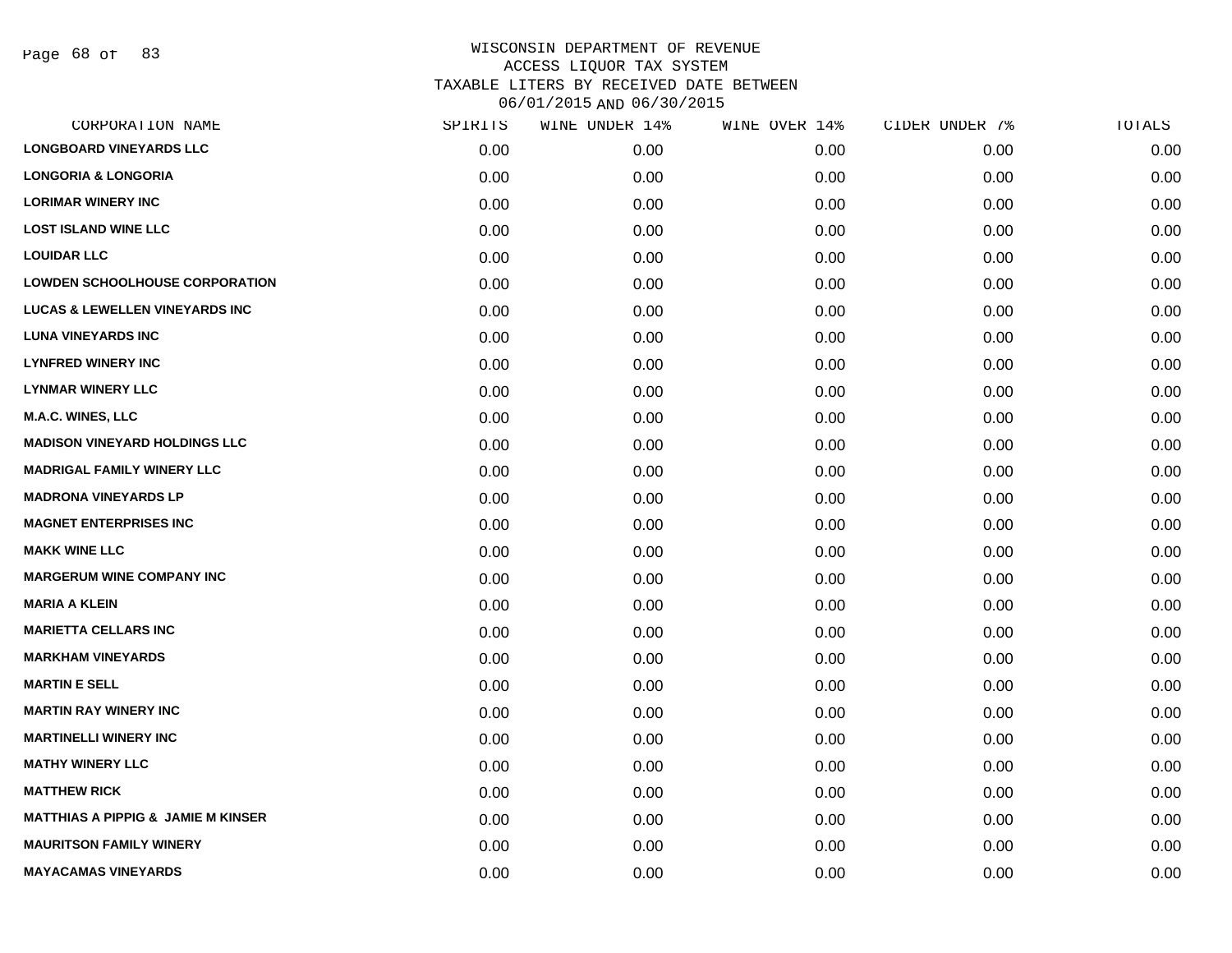Page 69 of 83

| CORPORATION NAME                                  | SPIRITS | WINE UNDER 14% | WINE OVER 14% | CIDER UNDER 7% | TOTALS |
|---------------------------------------------------|---------|----------------|---------------|----------------|--------|
| <b>MAYNARD J KEENAN</b>                           | 0.00    | 0.00           | 0.00          | 0.00           | 0.00   |
| <b>MCILQUHAM LLC</b>                              | 0.00    | 0.00           | 0.00          | 0.00           | 0.00   |
| <b>MCNAB RIDGE WINERY LLC</b>                     | 0.00    | 0.00           | 0.00          | 0.00           | 0.00   |
| <b>MELROSE CELLARS LLC</b>                        | 0.00    | 0.00           | 0.00          | 0.00           | 0.00   |
| <b>MELVILLE VINEYARDS SOUTH LLC</b>               | 0.00    | 0.00           | 0.00          | 0.00           | 0.00   |
| <b>MENDOCINO WINE GROUP LLC</b>                   | 0.00    | 0.00           | 0.00          | 0.00           | 0.00   |
| <b>MER ET SOLEIL LLC</b>                          | 0.00    | 0.00           | 0.00          | 0.00           | 0.00   |
| <b>MERCER WINE ESTATES LLC / MERCER HOGUE LLC</b> | 0.00    | 0.00           | 0.00          | 0.00           | 0.00   |
| <b>MEREDITH VINEYARD ESTATE INC</b>               | 0.00    | 0.00           | 0.00          | 0.00           | 0.00   |
| <b>MERRYVALE VINEYARDS LLC</b>                    | 0.00    | 0.00           | 0.00          | 0.00           | 0.00   |
| <b>MERSHONIAN CIDERY LLC</b>                      | 0.00    | 0.00           | 0.00          | 0.00           | 0.00   |
| <b>METROPOLITAN WINES LLC</b>                     | 0.00    | 0.00           | 0.00          | 0.00           | 0.00   |
| <b>MEV CORPORATION</b>                            | 0.00    | 0.00           | 0.00          | 0.00           | 0.00   |
| <b>MEYER CELLARS LLC</b>                          | 0.00    | 0.00           | 0.00          | 0.00           | 0.00   |
| <b>MICHEAL DASHE</b>                              | 0.00    | 0.00           | 0.00          | 0.00           | 0.00   |
| <b>MIDDLETON FAMILY WINES LLC</b>                 | 0.00    | 0.00           | 0.00          | 0.00           | 0.00   |
| <b>MIDNIGHT CELLARS INC</b>                       | 0.00    | 0.00           | 0.00          | 0.00           | 0.00   |
| <b>MILDARA BLASS INC</b>                          | 0.00    | 0.00           | 0.00          | 0.00           | 0.00   |
| <b>MILLBROOK WINERY INC</b>                       | 0.00    | 0.00           | 0.00          | 0.00           | 0.00   |
| <b>MINER FAMILY WINERY LLC</b>                    | 0.00    | 0.00           | 0.00          | 0.00           | 0.00   |
| <b>MINNESOTAS FINEST FERMENTED PRODUCTS</b>       | 0.00    | 0.00           | 0.00          | 0.00           | 0.00   |
| <b>MIRA WINERY LLC</b>                            | 0.00    | 0.00           | 0.00          | 0.00           | 0.00   |
| <b>MIRASOL WINE LLC</b>                           | 0.00    | 0.00           | 0.00          | 0.00           | 0.00   |
| <b>MODERN DEVELOPMENT COMPANY</b>                 | 0.00    | 0.00           | 0.00          | 0.00           | 0.00   |
| <b>MOLLYDOOKER INTERNATIONAL LLC</b>              | 0.00    | 0.00           | 0.00          | 0.00           | 0.00   |
| <b>MONTICELLO CELLARS INC</b>                     | 0.00    | 0.00           | 0.00          | 0.00           | 0.00   |
| <b>MORCHELLA WINE CELLARS LLC</b>                 | 0.00    | 0.00           | 0.00          | 0.00           | 0.00   |
| <b>MORGAN CLENDENEN</b>                           | 0.00    | 0.00           | 0.00          | 0.00           | 0.00   |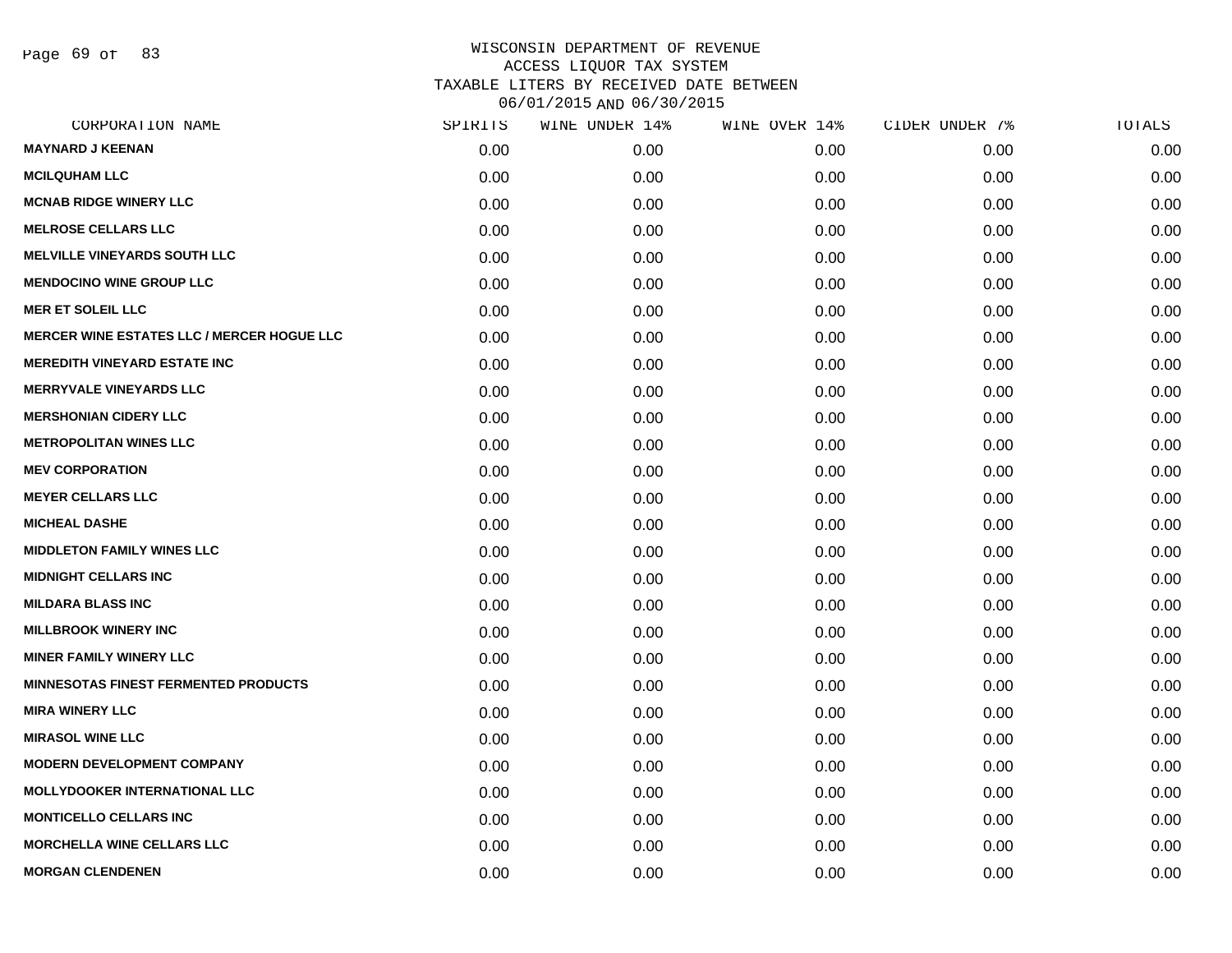Page 70 of 83

| CORPORATION NAME                  | SPIRITS | WINE UNDER 14% | WINE OVER 14% | CIDER UNDER 7% | TOTALS |
|-----------------------------------|---------|----------------|---------------|----------------|--------|
| <b>MOSHIN VINEYARDS INC</b>       | 0.00    | 0.00           | 0.00          | 0.00           | 0.00   |
| <b>MULLIGAN &amp; MULLIGAN</b>    | 0.00    | 0.00           | 0.00          | 0.00           | 0.00   |
| <b>MUNCH &amp; FOX</b>            | 0.00    | 0.00           | 0.00          | 0.00           | 0.00   |
| <b>MUNSON BRIDGE WINERY INC</b>   | 0.00    | 0.00           | 0.00          | 0.00           | 0.00   |
| <b>MUSETTA WINERY, LLC</b>        | 0.00    | 0.00           | 0.00          | 0.00           | 0.00   |
| <b>NCWGINC</b>                    | 0.00    | 0.00           | 0.00          | 0.00           | 0.00   |
| <b>NAKED WINES LLC</b>            | 0.00    | 0.00           | 0.00          | 0.00           | 0.00   |
| <b>NAKEDWINES.COM INC</b>         | 0.00    | 0.00           | 0.00          | 0.00           | 0.00   |
| <b>NAVARRE CELLARS LTD</b>        | 0.00    | 0.00           | 0.00          | 0.00           | 0.00   |
| NAVARRO VINEYARDS, LLC            | 0.00    | 0.00           | 0.00          | 0.00           | 0.00   |
| <b>NEVADA WINE CELLARS INC</b>    | 0.00    | 0.00           | 0.00          | 0.00           | 0.00   |
| <b>NEW VAVIN INC</b>              | 0.00    | 0.00           | 0.00          | 0.00           | 0.00   |
| <b>NEWTON VINEYARD LLC</b>        | 0.00    | 0.00           | 0.00          | 0.00           | 0.00   |
| <b>NICALI, LLC</b>                | 0.00    | 0.00           | 0.00          | 0.00           | 0.00   |
| <b>NICHOLSON RANCH LLC</b>        | 0.00    | 0.00           | 0.00          | 0.00           | 0.00   |
| NIEBAUM-COPPOLA ESTATE WINERY LP  | 0.00    | 0.00           | 0.00          | 0.00           | 0.00   |
| <b>NORTH WINERY LLC</b>           | 0.00    | 0.00           | 0.00          | 0.00           | 0.00   |
| NORTHLEAF WINERY, LLC             | 0.00    | 0.00           | 0.00          | 0.00           | 0.00   |
| <b>NOVA WINES, INC.</b>           | 0.00    | 0.00           | 0.00          | 0.00           | 0.00   |
| <b>NUAGE LLC</b>                  | 0.00    | 0.00           | 0.00          | 0.00           | 0.00   |
| <b>NV AWG LTD</b>                 | 0.00    | 0.00           | 0.00          | 0.00           | 0.00   |
| <b>NW WINE COMPANY LLC</b>        | 0.00    | 0.00           | 0.00          | 0.00           | 0.00   |
| O'SHAUGHNESSY DEL OSO LLC         | 0.00    | 0.00           | 0.00          | 0.00           | 0.00   |
| <b>OAK RIDGE WINERY LLC</b>       | 0.00    | 0.00           | 0.00          | 0.00           | 0.00   |
| OAKVILLE HILLS CELLARS INC        | 0.00    | 0.00           | 0.00          | 0.00           | 0.00   |
| <b>OAT HILL CORPORATION</b>       | 0.00    | 0.00           | 0.00          | 0.00           | 0.00   |
| <b>OBRIEN FAMILY VINEYARD LLC</b> | 0.00    | 0.00           | 0.00          | 0.00           | 0.00   |
| <b>OGB PARTNERS LLC</b>           | 0.00    | 0.00           | 0.00          | 0.00           | 0.00   |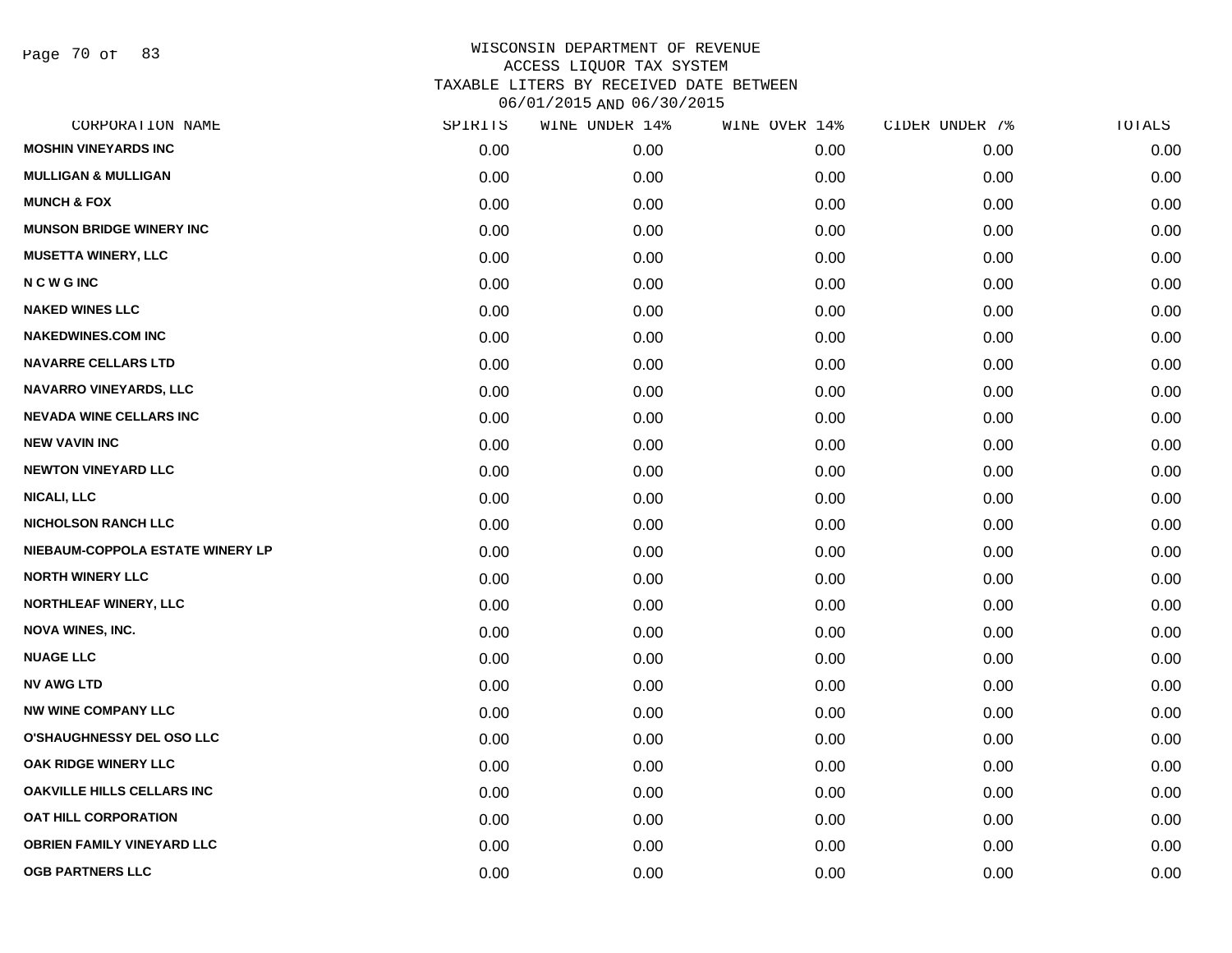Page 71 of 83

| CORPORATION NAME                     | SPIRITS | WINE UNDER 14% | WINE OVER 14% | CIDER UNDER 7% | TOTALS |
|--------------------------------------|---------|----------------|---------------|----------------|--------|
| <b>OLIVER WINE COMPANY INC</b>       | 0.00    | 0.00           | 0.00          | 0.00           | 0.00   |
| <b>OPOLO WINES LP</b>                | 0.00    | 0.00           | 0.00          | 0.00           | 0.00   |
| <b>OPUS ONE WINERY LLC</b>           | 0.00    | 0.00           | 0.00          | 0.00           | 0.00   |
| ORCA PROPERTIES LLC                  | 0.00    | 0.00           | 0.00          | 0.00           | 0.00   |
| OREGON WINE SERVICES AND STORAGE LLC | 0.00    | 0.00           | 0.00          | 0.00           | 0.00   |
| <b>ORFILA VINEYARDS INC</b>          | 0.00    | 0.00           | 0.00          | 0.00           | 0.00   |
| ORIN SWIFT CELLARS LLC               | 0.00    | 0.00           | 0.00          | 0.00           | 0.00   |
| <b>OWEN ROE LLC</b>                  | 0.00    | 0.00           | 0.00          | 0.00           | 0.00   |
| <b>PAHLMEYER LLC</b>                 | 0.00    | 0.00           | 0.00          | 0.00           | 0.00   |
| PALI WINE COMPANY LP                 | 0.00    | 0.00           | 0.00          | 0.00           | 0.00   |
| PALOMA VINEYARD LLC                  | 0.00    | 0.00           | 0.00          | 0.00           | 0.00   |
| PARAGON VINEYARD CO INC              | 0.00    | 0.00           | 0.00          | 0.00           | 0.00   |
| PARALLEL 44 VINEYARD & WINERY, INC.  | 0.00    | 0.00           | 0.00          | 0.00           | 0.00   |
| <b>PARKER STATION INC</b>            | 0.00    | 0.00           | 0.00          | 0.00           | 0.00   |
| <b>PATEL WINERY LLC</b>              | 0.00    | 0.00           | 0.00          | 0.00           | 0.00   |
| <b>PATRICIA A HOOVER</b>             | 0.00    | 0.00           | 0.00          | 0.00           | 0.00   |
| <b>PATRICK A RONEY</b>               | 0.00    | 0.00           | 0.00          | 0.00           | 0.00   |
| <b>PATRICK ARNDT</b>                 | 0.00    | 0.00           | 0.00          | 0.00           | 0.00   |
| PATZ & HALL WINE COMPANY INC         | 0.00    | 0.00           | 0.00          | 0.00           | 0.00   |
| <b>PAUL D ASPER</b>                  | 0.00    | 0.00           | 0.00          | 0.00           | 0.00   |
| PAUL HOBBS WINERY LP                 | 0.00    | 0.00           | 0.00          | 0.00           | 0.00   |
| <b>PAUL J FRANZEN</b>                | 0.00    | 0.00           | 0.00          | 0.00           | 0.00   |
| <b>PAVI WINES LLC</b>                | 0.00    | 0.00           | 0.00          | 0.00           | 0.00   |
| PCJ, INC.                            | 0.00    | 0.00           | 0.00          | 0.00           | 0.00   |
| PEACHY CANYON WINERY                 | 0.00    | 0.00           | 0.00          | 0.00           | 0.00   |
| PEAR VALLEY VINEYARD, INC.           | 0.00    | 0.00           | 0.00          | 0.00           | 0.00   |
| PEAY VINEYARDS LLC                   | 0.00    | 0.00           | 0.00          | 0.00           | 0.00   |
| PEJU FAMILY OPERATING PARTNERSHIP LP | 0.00    | 0.00           | 0.00          | 0.00           | 0.00   |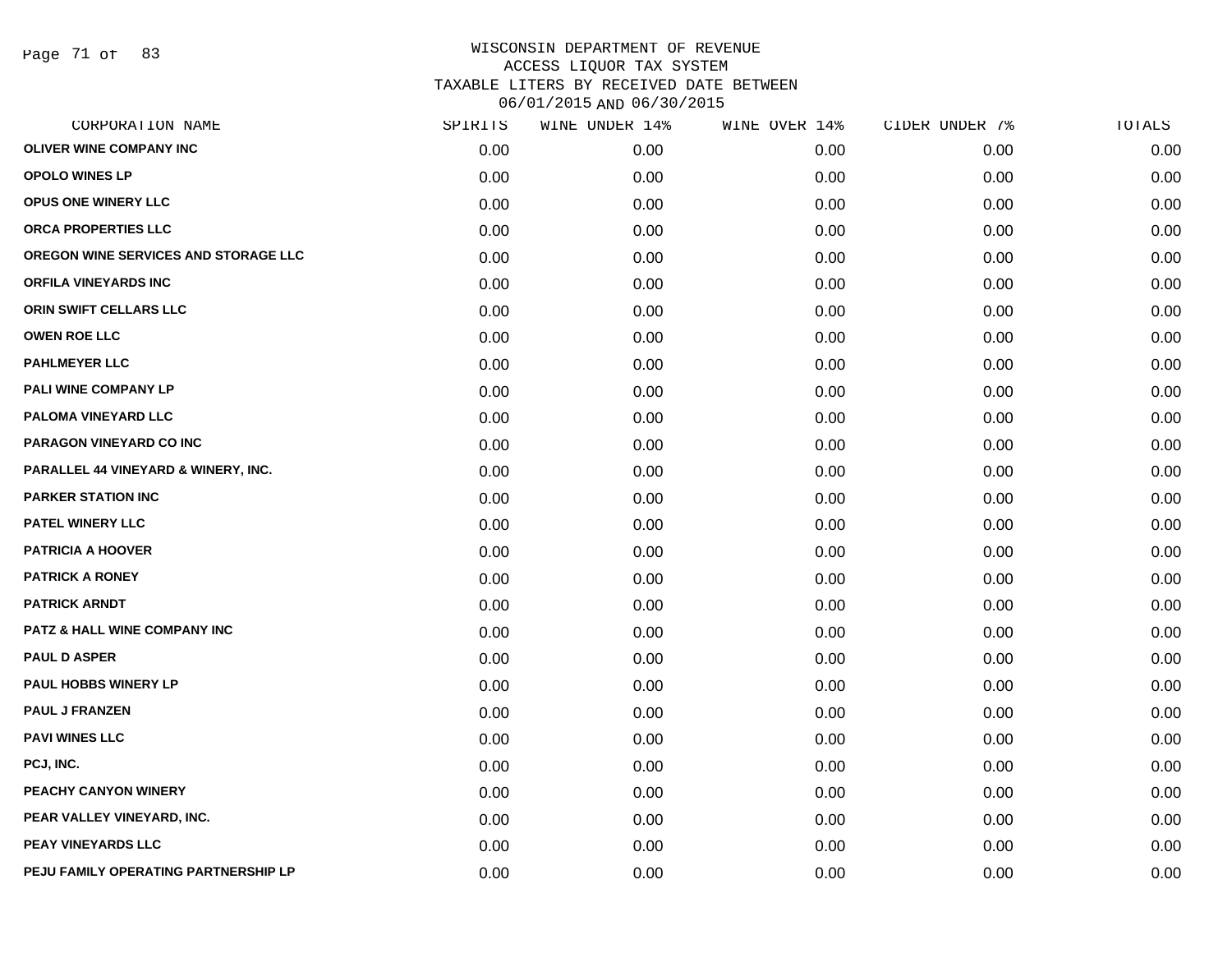Page 72 of 83

| CORPORATION NAME                            | SPIRITS | WINE UNDER 14% | WINE OVER 14% | CIDER UNDER 7% | TOTALS |
|---------------------------------------------|---------|----------------|---------------|----------------|--------|
| PEPPER BRIDGE WINERY LLC                    | 0.00    | 0.00           | 0.00          | 0.00           | 0.00   |
| PERNOD RICARD KENWOOD HOLDING LLC           | 0.00    | 0.00           | 0.00          | 0.00           | 0.00   |
| PERNOD RICARD USA LLC                       | 0.00    | 0.00           | 0.00          | 0.00           | 0.00   |
| PETER FRANUS WINE COMPANY INC               | 0.00    | 0.00           | 0.00          | 0.00           | 0.00   |
| <b>PETER HOEHN</b>                          | 0.00    | 0.00           | 0.00          | 0.00           | 0.00   |
| PETER MICHAEL WINERY                        | 0.00    | 0.00           | 0.00          | 0.00           | 0.00   |
| <b>PETRONI VINEYARDS LLC</b>                | 0.00    | 0.00           | 0.00          | 0.00           | 0.00   |
| PHILIP TOGNI VINEYARD LP                    | 0.00    | 0.00           | 0.00          | 0.00           | 0.00   |
| PHILLIPS FARMS LLC                          | 0.00    | 0.00           | 0.00          | 0.00           | 0.00   |
| <b>PINA CELLARS LP</b>                      | 0.00    | 0.00           | 0.00          | 0.00           | 0.00   |
| PINE RIDGE WINERY LLC                       | 0.00    | 0.00           | 0.00          | 0.00           | 0.00   |
| <b>PJK WINERY LLC</b>                       | 0.00    | 0.00           | 0.00          | 0.00           | 0.00   |
| POPE VALLEY WINERY LLC                      | 0.00    | 0.00           | 0.00          | 0.00           | 0.00   |
| <b>PRAGER WINERY &amp; PORT WORKS, INC.</b> | 0.00    | 0.00           | 0.00          | 0.00           | 0.00   |
| <b>PRAIRIE BERRY LLC</b>                    | 0.00    | 0.00           | 0.00          | 0.00           | 0.00   |
| PRECEPT BRANDS LLC                          | 0.00    | 0.00           | 0.00          | 0.00           | 0.00   |
| PRIDE MOUNTAIN VINEYARDS LLC                | 0.00    | 0.00           | 0.00          | 0.00           | 0.00   |
| PRINCE MICHEL LLC                           | 0.00    | 0.00           | 0.00          | 0.00           | 0.00   |
| PURPLE WINE COMPANY LLC                     | 0.00    | 0.00           | 0.00          | 0.00           | 0.00   |
| <b>PWG LLC</b>                              | 0.00    | 0.00           | 0.00          | 0.00           | 0.00   |
| <b>QUADY SOUTH WINERY LLC</b>               | 0.00    | 0.00           | 0.00          | 0.00           | 0.00   |
| QUILCEDA CREEK VINTNERS INC                 | 0.00    | 0.00           | 0.00          | 0.00           | 0.00   |
| <b>QUPE WINE CELLARS LLC</b>                | 0.00    | 0.00           | 0.00          | 0.00           | 0.00   |
| <b>R LAWSON ENTERPRISES LLC</b>             | 0.00    | 0.00           | 0.00          | 0.00           | 0.00   |
| RADIO-COTEAU WINE CELLARS LLC               | 0.00    | 0.00           | 0.00          | 0.00           | 0.00   |
| <b>RAINIER WINE LLC</b>                     | 0.00    | 0.00           | 0.00          | 0.00           | 0.00   |
| <b>RAMAZZOTTI WINES LLC</b>                 | 0.00    | 0.00           | 0.00          | 0.00           | 0.00   |
| <b>RAMEY WINE CELLARS INC</b>               | 0.00    | 0.00           | 0.00          | 0.00           | 0.00   |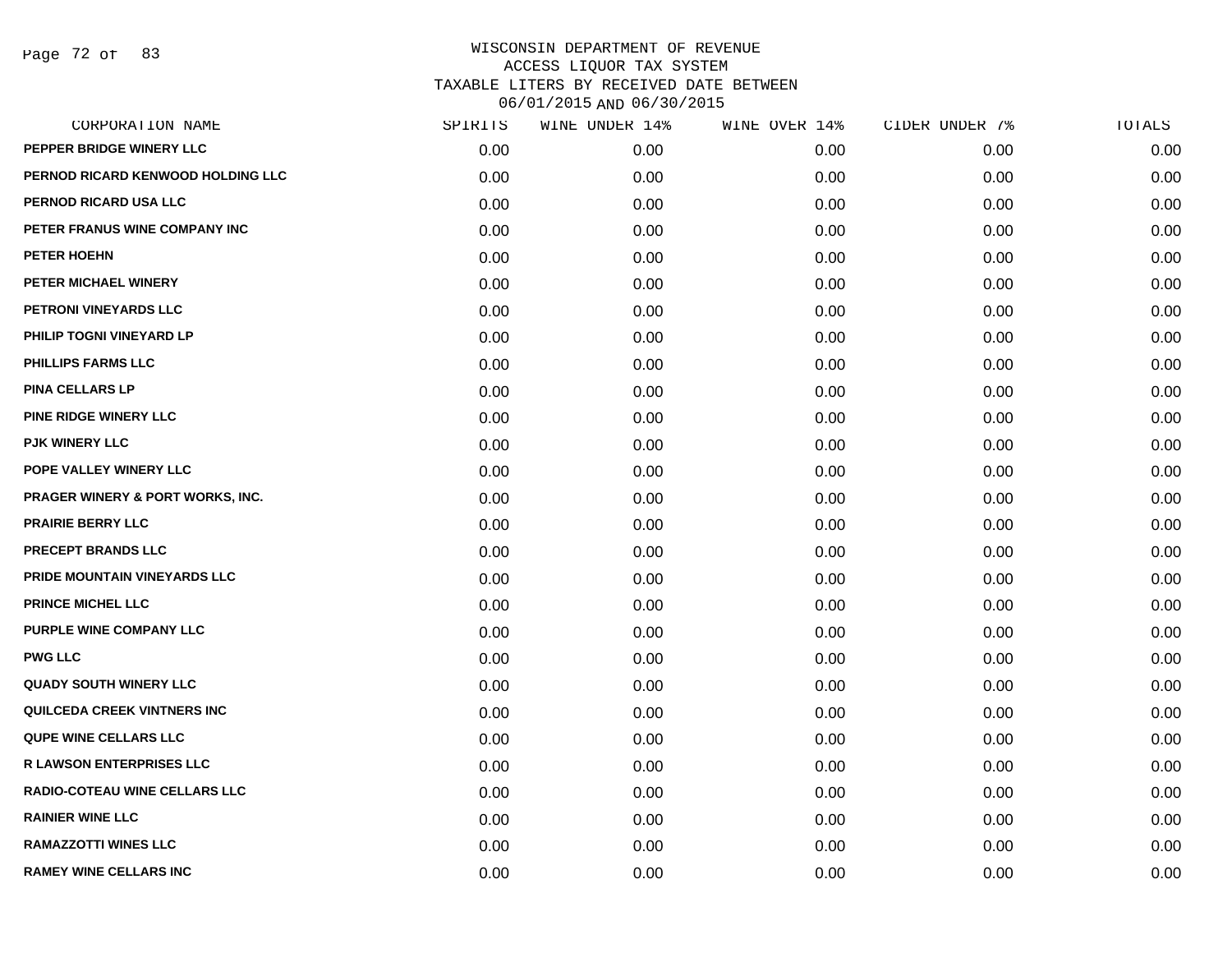Page 73 of 83

| CORPORATION NAME                         | SPIRITS | WINE UNDER 14% | WINE OVER 14% | CIDER UNDER 7% | TOTALS      |
|------------------------------------------|---------|----------------|---------------|----------------|-------------|
| <b>RAPTOR RIDGE WINERY LLC</b>           | 0.00    | 0.00           | 0.00          | 0.00           | 0.00        |
| <b>RASA VINEYARDS, LLC</b>               | 0.00    | 0.00           | 0.00          | 0.00           | 0.00        |
| <b>RAYMOND SIGNORELLO</b>                | 0.00    | 0.00           | 23.25         | 0.00           | 23.25       |
| <b>RAYMOND VINEYARD &amp; CELLAR INC</b> | 0.00    | 0.00           | 0.00          | 0.00           | 0.00        |
| <b>RB WINE ASSOCIATES LLC</b>            | 0.00    | 0.00           | 0.00          | 0.00           | 0.00        |
| <b>RBZ VINEYARDS LLC</b>                 | 0.00    | 0.00           | 0.00          | 0.00           | 0.00        |
| <b>RED CAR WINE COMPANY LLC</b>          | 0.00    | 0.00           | 0.00          | 0.00           | 0.00        |
| <b>RED MARE WINES LLC</b>                | 0.00    | 0.00           | 0.00          | 0.00           | 0.00        |
| <b>RED OAK VINEYARD INC</b>              | 0.00    | 0.00           | 0.00          | 0.00           | 0.00        |
| <b>REGUSCI WINERY INC</b>                | 0.00    | 0.00           | 0.00          | 0.00           | 0.00        |
| <b>REN ACQUISITION INC</b>               | 0.00    | 0.00           | 6.00          | 0.00           | 6.00        |
| <b>RHYS VINEYARDS LLC</b>                | 0.00    | 0.00           | 0.00          | 0.00           | 0.00        |
| <b>RICHARD E LIBBY</b>                   | 0.00    | $-1,794.00$    | 548.25        | 0.00           | $-1,245.75$ |
| <b>RICHARD FORTUNE</b>                   | 0.00    | 0.00           | 0.00          | 0.00           | 0.00        |
| <b>RIDGE VINEYARDS INC</b>               | 0.00    | 0.00           | 0.00          | 0.00           | 0.00        |
| RIVER BEND VINEYARD & WINERY LLC         | 0.00    | 0.00           | 0.00          | 0.00           | 0.00        |
| RIVER VALLEY VINEYARD INC                | 0.00    | 0.00           | 0.00          | 0.00           | 0.00        |
| <b>RIVERBENCH LLC</b>                    | 0.00    | 0.00           | 0.00          | 0.00           | 0.00        |
| <b>ROBERT BORUCKI</b>                    | 0.00    | 0.00           | 0.00          | 0.00           | 0.00        |
| <b>ROBERT CRAIG WINERY LP</b>            | 0.00    | 0.00           | 0.00          | 0.00           | 0.00        |
| <b>ROBERT F NADEAU</b>                   | 0.00    | 0.00           | 0.00          | 0.00           | 0.00        |
| <b>ROBERT FOLEY LLC</b>                  | 0.00    | 0.00           | 0.00          | 0.00           | 0.00        |
| <b>ROBERT HALL WINERY LLC</b>            | 0.00    | 0.00           | 0.00          | 0.00           | 0.00        |
| <b>ROBERT MUELLER CELLARS</b>            | 0.00    | 0.00           | 0.00          | 0.00           | 0.00        |
| <b>ROBERT TALBOTT INC</b>                | 0.00    | 0.00           | 0.00          | 0.00           | 0.00        |
| <b>ROBERT YOUNG ESTATE WINERY LLC</b>    | 0.00    | 0.00           | 0.00          | 0.00           | 0.00        |
| ROCCA FAMILY VINEYARDS INC               | 0.00    | 0.00           | 0.00          | 0.00           | 0.00        |
| <b>ROCK N WOOL WINERY LLC</b>            | 0.00    | 0.00           | 0.00          | 0.00           | 0.00        |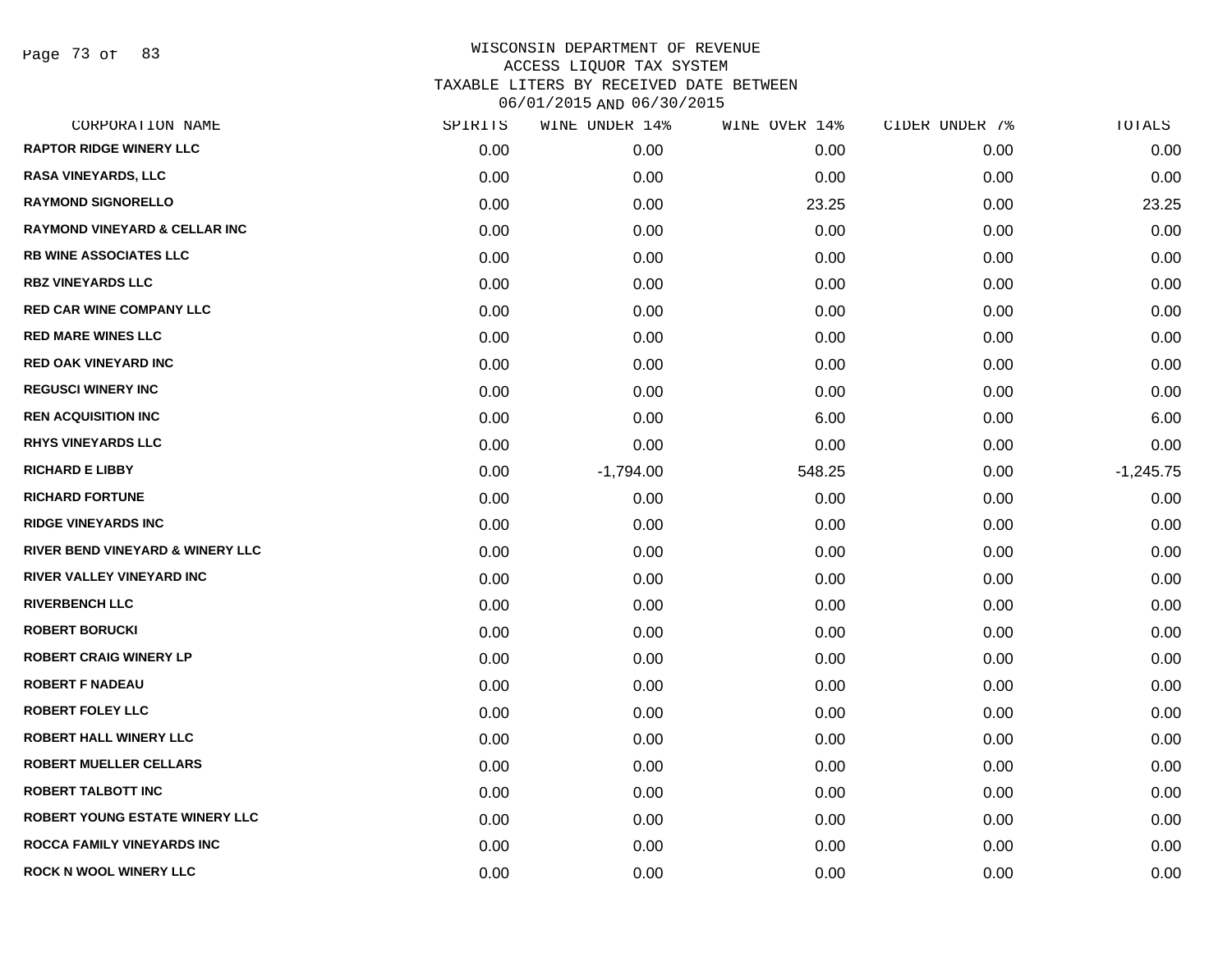Page 74 of 83

| CORPORATION NAME                                 | SPIRITS | WINE UNDER 14% | WINE OVER 14% | CIDER UNDER 7% | TOTALS |
|--------------------------------------------------|---------|----------------|---------------|----------------|--------|
| ROCK WALL WINE COMPANY INC                       | 0.00    | 0.00           | 0.00          | 0.00           | 0.00   |
| <b>ROEDERER ESTATE INC</b>                       | 0.00    | 0.00           | 0.00          | 0.00           | 0.00   |
| <b>ROMBAUER VINEYARDS INC</b>                    | 0.00    | 0.00           | 0.00          | 0.00           | 0.00   |
| <b>RONALD T RUBIN</b>                            | 0.00    | 0.00           | 0.00          | 0.00           | 0.00   |
| <b>ROUND POND ESTATE LLC</b>                     | 0.00    | 0.00           | 0.00          | 0.00           | 0.00   |
| <b>ROWLEY ESTATES LLC</b>                        | 0.00    | 0.00           | 0.00          | 0.00           | 0.00   |
| <b>RRJ REAL PROPERTIES LLC</b>                   | 0.00    | 0.00           | 0.00          | 0.00           | 0.00   |
| <b>RSB VINEYARDS LLC</b>                         | 0.00    | 0.00           | 0.00          | 0.00           | 0.00   |
| <b>RUDD WINES INC</b>                            | 0.00    | 0.00           | 0.00          | 0.00           | 0.00   |
| <b>RUED WINERY INC</b>                           | 0.00    | 0.00           | 0.00          | 0.00           | 0.00   |
| <b>RUTHERFORD HILL WINERY LLC</b>                | 0.00    | 0.00           | 0.00          | 0.00           | 0.00   |
| <b>RYAN PRELLWITZ</b>                            | 0.00    | 0.00           | 0.00          | 0.00           | 0.00   |
| <b>SAINTSBURY LLC</b>                            | 0.00    | 0.00           | 0.00          | 0.00           | 0.00   |
| <b>SANDHI WINES LLC</b>                          | 0.00    | 0.00           | 0.00          | 0.00           | 0.00   |
| <b>SANDSTONE RIDGE VINEYARD &amp; WINERY LLC</b> | 0.00    | 0.00           | 0.00          | 0.00           | 0.00   |
| <b>SANFORD WINERY COMPANY LP</b>                 | 0.00    | 0.00           | 0.00          | 0.00           | 0.00   |
| <b>SARACINA VINEYARDS LLC</b>                    | 0.00    | 0.00           | 0.00          | 0.00           | 0.00   |
| SAVANNAH CHANELLE VINEYARDS INC                  | 0.00    | 0.00           | 0.00          | 0.00           | 0.00   |
| <b>SAVIAH ROSE WINERY LLC</b>                    | 0.00    | 0.00           | 0.00          | 0.00           | 0.00   |
| <b>SAXUM VINEYARDS INC</b>                       | 0.00    | 0.00           | 0.00          | 0.00           | 0.00   |
| <b>SBRAGIA FAMILY VINEYARDS LLC</b>              | 0.00    | 0.00           | 0.00          | 0.00           | 0.00   |
| <b>SCHEID VINEYARDS CALIFORNIA INC</b>           | 0.00    | 0.00           | 0.00          | 0.00           | 0.00   |
| <b>SCHRADER CELLARS LLC</b>                      | 0.00    | 0.00           | 0.00          | 0.00           | 0.00   |
| <b>SCHRAMSBERG VINEYARDS CO INC</b>              | 0.00    | 0.00           | 0.00          | 0.00           | 0.00   |
| <b>SCHUG WINERY LLC</b>                          | 0.00    | 0.00           | 0.00          | 0.00           | 0.00   |
| <b>SCREAMING EAGLE PARTNERS LLC</b>              | 0.00    | 0.00           | 0.00          | 0.00           | 0.00   |
| <b>SEAVER VINEYARDS LLC</b>                      | 0.00    | 0.00           | 0.00          | 0.00           | 0.00   |
| <b>SEAVEY VINEYARD LP</b>                        | 0.00    | 0.00           | 0.00          | 0.00           | 0.00   |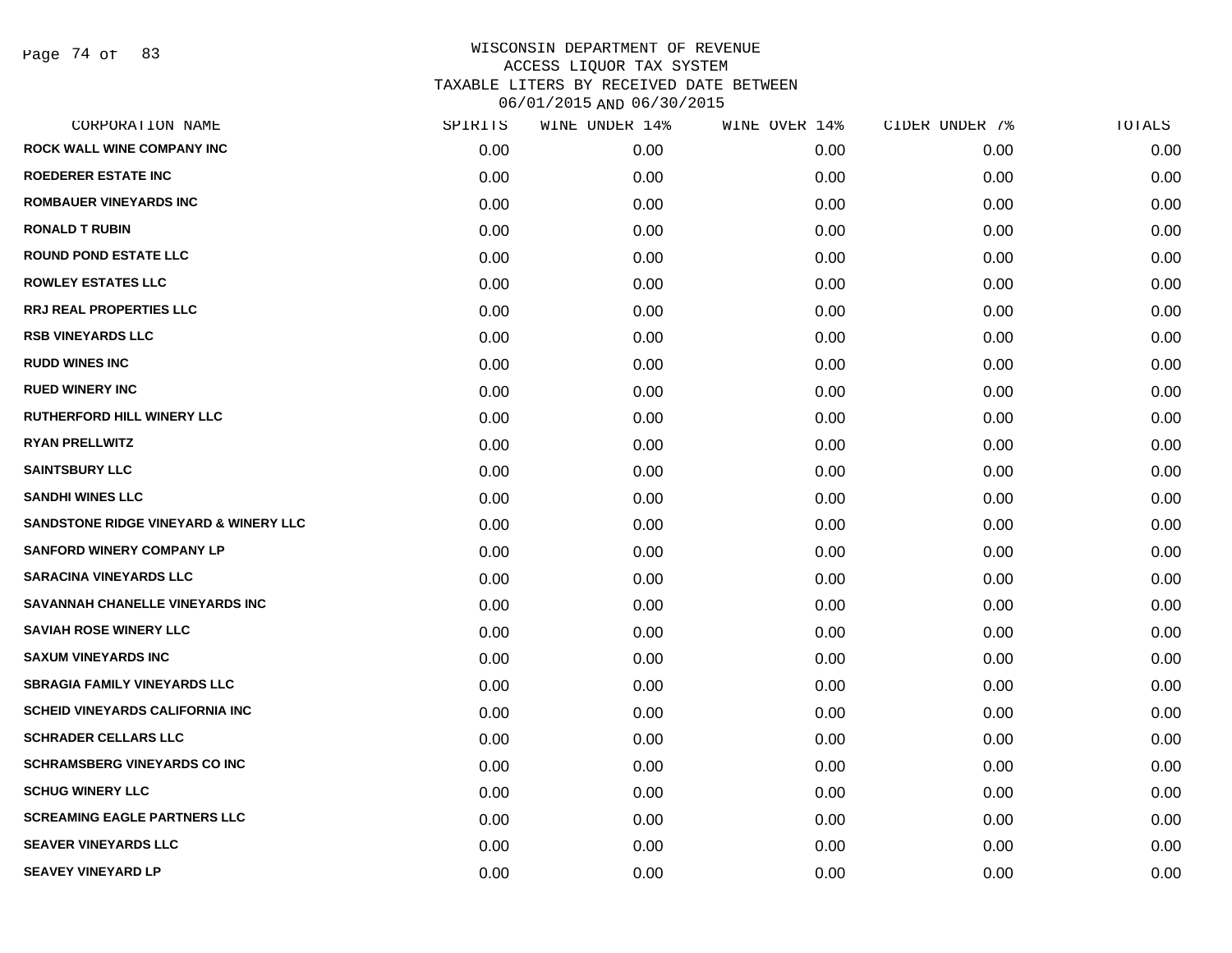Page 75 of 83

| CORPORATION NAME                   | SPIRITS | WINE UNDER 14% | WINE OVER 14% | CIDER UNDER 7% | TOTALS |
|------------------------------------|---------|----------------|---------------|----------------|--------|
| <b>SEQUOIA GROVE VINEYARDS LP</b>  | 0.00    | 0.00           | 0.00          | 0.00           | 0.00   |
| <b>SEVEN HILLS WINERY LLC</b>      | 0.00    | 0.00           | 0.00          | 0.00           | 0.00   |
| <b>SEVEN STONES WINERY LLC</b>     | 0.00    | 0.00           | 0.00          | 0.00           | 0.00   |
| <b>SHADY LADIES LLC</b>            | 0.00    | 0.00           | 0.00          | 0.00           | 0.00   |
| <b>SHAFER VINEYARDS INC</b>        | 0.00    | 0.00           | 0.00          | 0.00           | 0.00   |
| <b>SHANNON RIDGE INC</b>           | 0.00    | 0.00           | 0.00          | 0.00           | 0.00   |
| <b>SIDURI WINES LLC</b>            | 0.00    | 0.00           | 0.00          | 0.00           | 0.00   |
| <b>SIERRA SUNRISE VINEYARDS</b>    | 0.00    | 0.00           | 0.00          | 0.00           | 0.00   |
| SILVER OAK WINE CELLARS LP         | 0.00    | 0.00           | 0.00          | 0.00           | 0.00   |
| <b>SINE QUA NON INC</b>            | 0.00    | 0.00           | 0.00          | 0.00           | 0.00   |
| SINNIPEE VALLEY VINEYARD LLC       | 0.00    | 0.00           | 0.00          | 0.00           | 0.00   |
| <b>SINSKEY VINEYARDS INC</b>       | 0.00    | 0.00           | 0.00          | 0.00           | 0.00   |
| <b>SISYPHUS LLC</b>                | 0.00    | 0.00           | 0.00          | 0.00           | 0.00   |
| <b>SIX SIGMA WINERY LLC</b>        | 0.00    | 0.00           | 0.00          | 0.00           | 0.00   |
| <b>SKALLI CORPORATION</b>          | 0.00    | 0.00           | 0.00          | 0.00           | 0.00   |
| <b>SMALL VINES WINES INC</b>       | 0.00    | 0.00           | 0.00          | 0.00           | 0.00   |
| <b>SMITH &amp; HOOK WINERY</b>     | 0.00    | 0.00           | 0.00          | 0.00           | 0.00   |
| <b>SMITH &amp; SMITH</b>           | 0.00    | 0.00           | 0.00          | 0.00           | 0.00   |
| SMITH ANDERSON ENTERPRISES INC     | 0.00    | 0.00           | 0.00          | 0.00           | 0.00   |
| <b>SODA CANYON LLC</b>             | 0.00    | 0.00           | 0.00          | 0.00           | 0.00   |
| <b>SOKOL BLOSSER LTD</b>           | 0.00    | 0.00           | 0.00          | 0.00           | 0.00   |
| <b>SOMERSTON WINE COMPANY, LLC</b> | 0.00    | 0.00           | 0.00          | 0.00           | 0.00   |
| SONOMA-CUTRER VINEYARDS INC        | 0.00    | 0.00           | 0.00          | 0.00           | 0.00   |
| SOUTH COAST WINERY INC             | 0.00    | 0.00           | 0.00          | 0.00           | 0.00   |
| <b>SP GROSSNICKLE LLC</b>          | 0.00    | 0.00           | 0.00          | 0.00           | 0.00   |
| <b>SPANOS BERBERIAN WINERY LLC</b> | 0.00    | 0.00           | 0.00          | 0.00           | 0.00   |
| <b>SPARKLING OREGON LLC</b>        | 0.00    | 0.00           | 0.00          | 0.00           | 0.00   |
| <b>SPECIALTY BLENDS INC</b>        | 0.00    | 0.00           | 0.00          | 0.00           | 0.00   |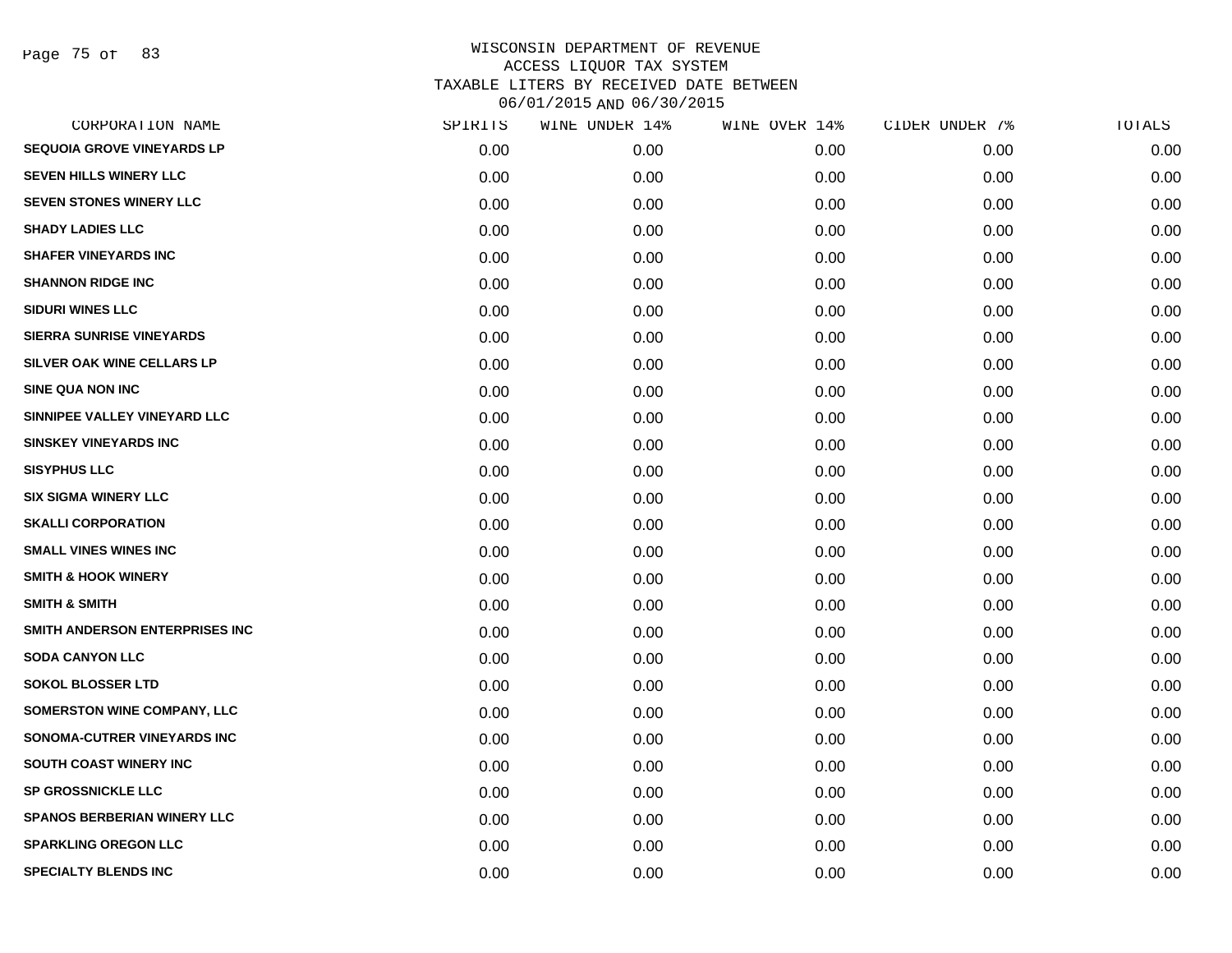Page 76 of 83

| CORPORATION NAME                            | SPIRITS | WINE UNDER 14% | WINE OVER 14% | CIDER UNDER 7% | TOTALS |
|---------------------------------------------|---------|----------------|---------------|----------------|--------|
| <b>SPOTTSWOODE WINERY INC</b>               | 0.00    | 0.00           | 0.00          | 0.00           | 0.00   |
| <b>SPRECHER BREWING COMPANY, INC.</b>       | 0.00    | 0.00           | 0.00          | 0.00           | 0.00   |
| <b>SPRING MOUNTAIN VINEYARD INC</b>         | 0.00    | 0.00           | 0.00          | 0.00           | 0.00   |
| <b>SPURGEON VINEYARDS &amp; WINERY LLC</b>  | 0.00    | 0.00           | 0.00          | 0.00           | 0.00   |
| <b>ST HELENA ESTATE LLC</b>                 | 0.00    | 0.00           | 0.00          | 0.00           | 0.00   |
| <b>ST JAMES WINERY INC</b>                  | 0.00    | 104.25         | 0.00          | 0.00           | 104.25 |
| ST JULIAN WINE COMPANY INC                  | 0.00    | 0.00           | 0.00          | 0.00           | 0.00   |
| ST. FRANCIS WINERY & VINEYARD L.P.          | 0.00    | 0.00           | 0.00          | 0.00           | 0.00   |
| <b>STAG'S LEAP WINE CELLARS LLC</b>         | 0.00    | 0.00           | 0.00          | 0.00           | 0.00   |
| <b>STAGLIN FAMILY VINEYARD LLC</b>          | 0.00    | 0.00           | 0.00          | 0.00           | 0.00   |
| STE MICHELLE WINE ESTATES LTD               | 0.00    | 0.00           | 0.00          | 0.00           | 0.00   |
| <b>STEPHAN VINEYARD INC</b>                 | 0.00    | 0.00           | 0.00          | 0.00           | 0.00   |
| <b>STEPHEN M KENNEDY</b>                    | 0.00    | 0.00           | 0.00          | 0.00           | 0.00   |
| STEPHEN W. PARRY AND SUSAN F. PARRY         | 0.00    | 0.00           | 0.00          | 0.00           | 0.00   |
| <b>STEVEN J DEBAKER</b>                     | 0.00    | 0.00           | 0.00          | 0.00           | 0.00   |
| <b>STEVEN KENT LLC</b>                      | 0.00    | 0.00           | 0.00          | 0.00           | 0.00   |
| <b>STEVEN M &amp; JUDITH A JACOBSON LLC</b> | 0.00    | 0.00           | 0.00          | 0.00           | 0.00   |
| <b>STEVEN N LEDSON</b>                      | 0.00    | 0.00           | 0.00          | 0.00           | 0.00   |
| <b>STOLPMAN VINEYARDS LLC</b>               | 0.00    | 0.00           | 0.00          | 0.00           | 0.00   |
| <b>STONE EDGE WINERY LLC</b>                | 0.00    | 0.00           | 0.00          | 0.00           | 0.00   |
| <b>STONE HILL WINE CO INC</b>               | 0.00    | 0.00           | 0.00          | 0.00           | 0.00   |
| <b>STONECUSHION INC</b>                     | 0.00    | 0.00           | 0.00          | 0.00           | 0.00   |
| <b>STONEHAUS WINERY, INC.</b>               | 0.00    | 0.00           | 0.00          | 0.00           | 0.00   |
| <b>STONY HILL VINEYARD INC</b>              | 0.00    | 0.00           | 0.00          | 0.00           | 0.00   |
| <b>STORYBOOK MOUNTAIN WINERY INC</b>        | 0.00    | 0.00           | 0.00          | 0.00           | 0.00   |
| <b>STRYKER SONOMA WINERY LLC</b>            | 0.00    | 0.00           | 0.00          | 0.00           | 0.00   |
| <b>SULLIVAN VINEYARDS CORPORATION</b>       | 0.00    | 0.00           | 0.00          | 0.00           | 0.00   |
| SULPHUR SPRINGS WINERY LLC                  | 0.00    | 0.00           | 0.00          | 0.00           | 0.00   |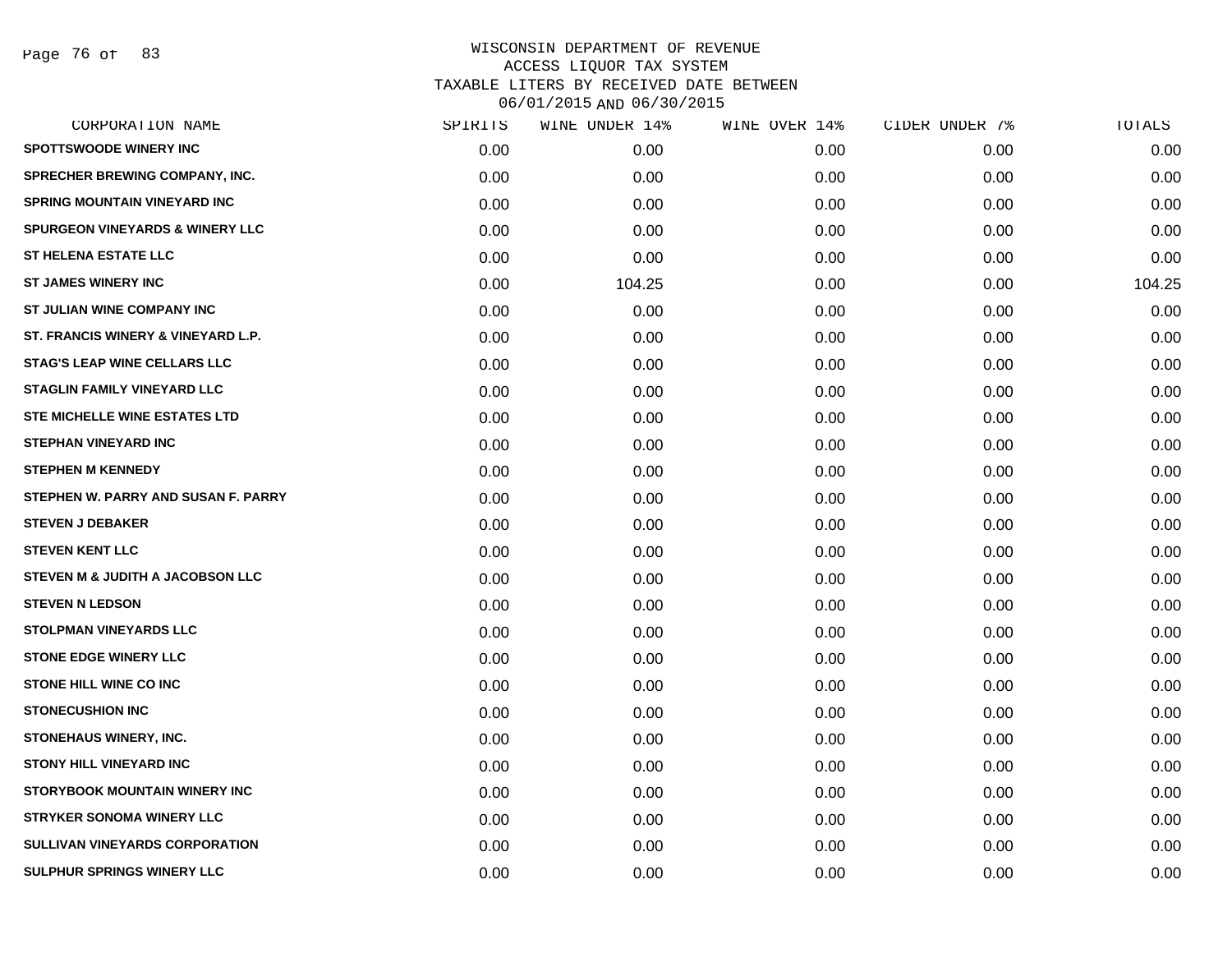Page 77 of 83

| CORPORATION NAME                           | SPIRITS | WINE UNDER 14% | WINE OVER 14% | CIDER UNDER 7% | TOTALS |
|--------------------------------------------|---------|----------------|---------------|----------------|--------|
| <b>SUMMERS WINERY LLC</b>                  | 0.00    | 0.00           | 0.00          | 0.00           | 0.00   |
| <b>SUMMERWOOD WINERY &amp; INN INC</b>     | 0.00    | 0.00           | 0.00          | 0.00           | 0.00   |
| <b>SUNSTONE VINEYARDS &amp; WINERY INC</b> | 0.00    | 0.00           | 0.00          | 0.00           | 0.00   |
| <b>SUSAN M BOSWELL</b>                     | 0.00    | 0.00           | 0.00          | 0.00           | 0.00   |
| <b>SUTTER HOME WINERY INC.</b>             | 0.00    | 0.00           | 0.00          | 0.00           | 0.00   |
| <b>SWANSON VINEYARDS &amp; WINERY</b>      | 0.00    | 0.00           | 0.00          | 0.00           | 0.00   |
| <b>SWEAZEY WINERY INVESTMENT LLC</b>       | 0.00    | 0.00           | 0.00          | 0.00           | 0.00   |
| <b>SWEET CHEEKS VINEYARDS INC</b>          | 0.00    | 0.00           | 0.00          | 0.00           | 0.00   |
| <b>TABLAS CREEK VINEYARD LP</b>            | 0.00    | 0.00           | 0.00          | 0.00           | 0.00   |
| <b>TAFT STREET INC</b>                     | 0.00    | 0.00           | 0.00          | 0.00           | 0.00   |
| <b>TAKARA SAKE USA INC</b>                 | 0.00    | 0.00           | 0.00          | 0.00           | 0.00   |
| <b>TALLEY VINEYARDS INC</b>                | 0.00    | 0.00           | 0.00          | 0.00           | 0.00   |
| <b>TAMBER BEY VINEYARDS LLC</b>            | 0.00    | 0.00           | 0.00          | 0.00           | 0.00   |
| <b>TANDEM WINES LLC</b>                    | 0.00    | 0.00           | 0.00          | 0.00           | 0.00   |
| <b>TARA BELLA WINERY LLC</b>               | 0.00    | 0.00           | 0.00          | 0.00           | 0.00   |
| TC VINEYARDS INC                           | 0.00    | 0.00           | 0.00          | 0.00           | 0.00   |
| <b>TEALE CREEK ASSOCIATES</b>              | 0.00    | 0.00           | 0.00          | 0.00           | 0.00   |
| <b>TEDESCHI VINEYARDS LTD</b>              | 0.00    | 0.00           | 0.00          | 0.00           | 0.00   |
| <b>TENBA RIDGE WINERY LLC</b>              | 0.00    | 0.00           | 0.00          | 0.00           | 0.00   |
| <b>TERRA SPRINGS LLC</b>                   | 0.00    | 0.00           | 0.00          | 0.00           | 0.00   |
| <b>TERRA VINUM LLC</b>                     | 0.00    | 0.00           | 0.00          | 0.00           | 0.00   |
| <b>TERRAVANT WINE COMPANY LLC</b>          | 0.00    | 0.00           | 0.00          | 0.00           | 0.00   |
| <b>TESTAROSSA VINEYARDS LLC</b>            | 0.00    | 0.00           | 0.00          | 0.00           | 0.00   |
| THE BIALE ESTATE                           | 0.00    | 0.00           | 0.00          | 0.00           | 0.00   |
| THE BRANDER VINEYARD                       | 0.00    | 0.00           | 0.00          | 0.00           | 0.00   |
| THE CHISELLED GRAPE WINERY LLC             | 0.00    | 0.00           | 0.00          | 0.00           | 0.00   |
| THE HESS COLLECTION WINERY                 | 0.00    | 0.00           | 0.00          | 0.00           | 0.00   |
| THE HOGUE CELLARS LTD                      | 0.00    | 0.00           | 0.00          | 0.00           | 0.00   |
|                                            |         |                |               |                |        |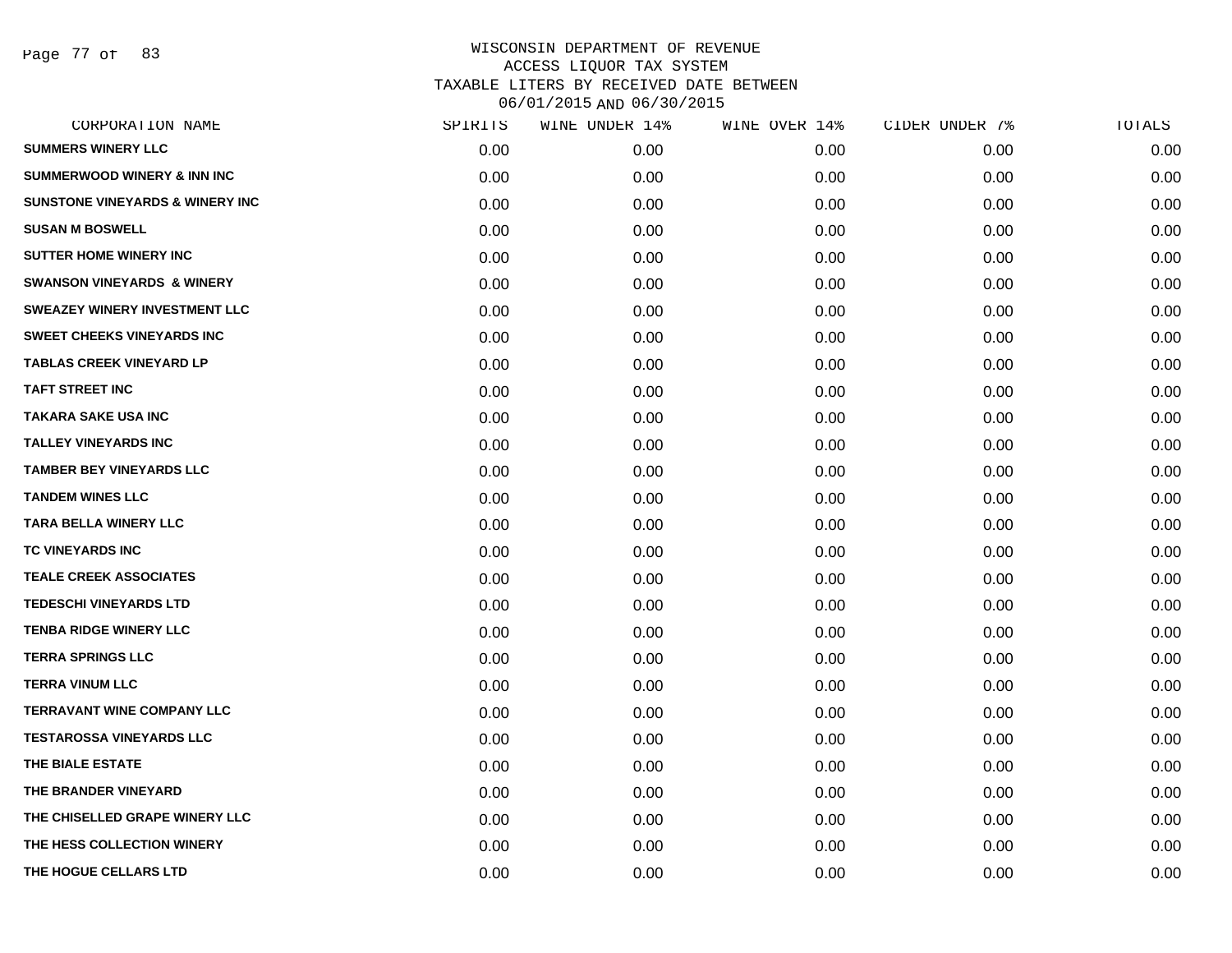Page 78 of 83

| CORPORATION NAME                          | SPIRITS | WINE UNDER 14% | WINE OVER 14% | CIDER UNDER 7% | TOTALS |
|-------------------------------------------|---------|----------------|---------------|----------------|--------|
| THE INFINITE MONKEY THEOREM INC           | 0.00    | 0.00           | 0.00          | 0.00           | 0.00   |
| THE LITTORAI WINES                        | 0.00    | 0.00           | 0.00          | 0.00           | 0.00   |
| THE MEEKER VINEYARD                       | 0.00    | 0.00           | 0.00          | 0.00           | 0.00   |
| THE MORLET SELECTION INC                  | 0.00    | 0.00           | 0.00          | 0.00           | 0.00   |
| THE RUM TREE, INC.                        | 0.00    | 0.00           | 0.00          | 0.00           | 0.00   |
| THE SILVERADO VINEYARDS                   | 0.00    | 0.00           | 0.00          | 0.00           | 0.00   |
| THE WILLIAMSBURG WINERY LTD               | 0.00    | 0.00           | 0.00          | 0.00           | 0.00   |
| THE WINE GROUP INC                        | 0.00    | 0.00           | 0.00          | 0.00           | 0.00   |
| THE WINE VINEYARD LLC                     | 0.00    | 0.00           | 0.00          | 0.00           | 0.00   |
| THE WOODLAND TRAIL BEVERAGE COMPANY, INC. | 0.00    | 0.00           | 0.00          | 0.00           | 0.00   |
| THIS REALM LLC                            | 0.00    | 0.00           | 0.00          | 0.00           | 0.00   |
| <b>THOMAS C HOFFMAN</b>                   | 0.00    | 0.00           | 0.00          | 0.00           | 0.00   |
| THOMAS FOGARTY WINERY LLC                 | 0.00    | 0.00           | 0.00          | 0.00           | 0.00   |
| <b>THURMAN J RODGERS</b>                  | 0.00    | 0.00           | 0.00          | 0.00           | 0.00   |
| TI BEVERAGE GROUP LTD                     | 0.00    | 0.00           | 0.00          | 0.00           | 0.00   |
| TMR WINE COMPANY LLC                      | 0.00    | 0.00           | 0.00          | 0.00           | 0.00   |
| <b>TOAD HOLLOW VINEYARDS INC</b>          | 0.00    | 0.00           | 0.00          | 0.00           | 0.00   |
| <b>TOBIN JAMES CELLARS</b>                | 0.00    | 0.00           | 0.00          | 0.00           | 0.00   |
| <b>TODD ANDERSON</b>                      | 0.00    | 0.00           | 0.00          | 0.00           | 0.00   |
| <b>TOM MEADOWCROFT</b>                    | 0.00    | 0.00           | 0.00          | 0.00           | 0.00   |
| <b>TORII MOR WINERY LLC</b>               | 0.00    | 0.00           | 0.00          | 0.00           | 0.00   |
| <b>TREANA WINERY LLC</b>                  | 0.00    | 0.00           | 0.00          | 0.00           | 0.00   |
| TREASURY WINE ESTATES AMERICAS COMPANY    | 0.00    | 0.00           | 0.00          | 0.00           | 0.00   |
| TREFETHEN VINEYARDS WINERY INC            | 0.00    | 0.00           | 0.00          | 0.00           | 0.00   |
| <b>TRENTADUE WINERY LLC</b>               | 0.00    | 0.00           | 0.00          | 0.00           | 0.00   |
| <b>TRINITAS CELLARS LLC</b>               | 0.00    | 0.00           | 0.00          | 0.00           | 0.00   |
| <b>TRIONE VINEYARDS LLC</b>               | 0.00    | 0.00           | 0.00          | 0.00           | 0.00   |
| <b>TROY LANDWEHR</b>                      | 0.00    | 0.00           | 0.00          | 0.00           | 0.00   |
|                                           |         |                |               |                |        |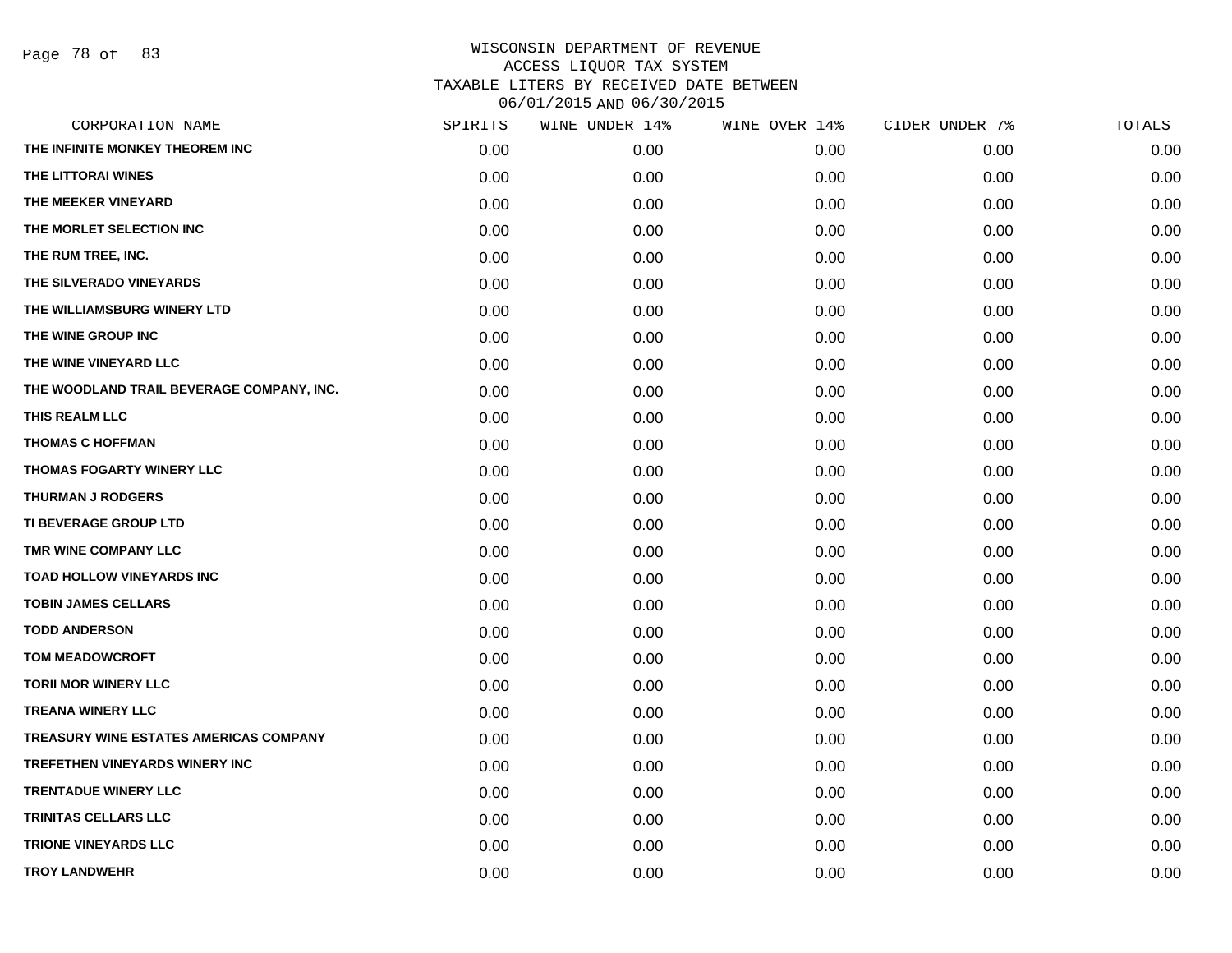Page 79 of 83

|      | WINE UNDER 14% | WINE OVER 14% | CIDER UNDER 7% | TOTALS |
|------|----------------|---------------|----------------|--------|
| 0.00 | 0.00           | 0.00          | 0.00           | 0.00   |
| 0.00 | 0.00           | 0.00          | 0.00           | 0.00   |
| 0.00 | 0.00           | 0.00          | 0.00           | 0.00   |
| 0.00 | 0.00           | 0.00          | 0.00           | 0.00   |
| 0.00 | 0.00           | 0.00          | 0.00           | 0.00   |
| 0.00 | 0.00           | 0.00          | 0.00           | 0.00   |
| 0.00 | 0.00           | 0.00          | 0.00           | 0.00   |
| 0.00 | 0.00           | 0.00          | 0.00           | 0.00   |
| 0.00 | 0.00           | 0.00          | 0.00           | 0.00   |
| 0.00 | 0.00           | 0.00          | 0.00           | 0.00   |
| 0.00 | 0.00           | 0.00          | 0.00           | 0.00   |
| 0.00 | 0.00           | 0.00          | 0.00           | 0.00   |
| 0.00 | 0.00           | 0.00          | 0.00           | 0.00   |
| 0.00 | 0.00           | 0.00          | 0.00           | 0.00   |
| 0.00 | 0.00           | 0.00          | 0.00           | 0.00   |
| 0.00 | 0.00           | 0.00          | 0.00           | 0.00   |
| 0.00 | 0.00           | 0.00          | 0.00           | 0.00   |
| 0.00 | 0.00           | 0.00          | 0.00           | 0.00   |
| 0.00 | 0.00           | 0.00          | 0.00           | 0.00   |
| 0.00 | 0.00           | 0.00          | 0.00           | 0.00   |
| 0.00 | 0.00           | 0.00          | 0.00           | 0.00   |
| 0.00 | 0.00           | 0.00          | 0.00           | 0.00   |
| 0.00 | 0.00           | 0.00          | 0.00           | 0.00   |
| 0.00 | 0.00           | 0.00          | 0.00           | 0.00   |
| 0.00 | 0.00           | 0.00          | 0.00           | 0.00   |
| 0.00 | 0.00           | 0.00          | 0.00           | 0.00   |
| 0.00 | 0.00           | 0.00          | 0.00           | 0.00   |
| 0.00 | 0.00           | 0.00          | 0.00           | 0.00   |
|      | SPIRITS        |               |                |        |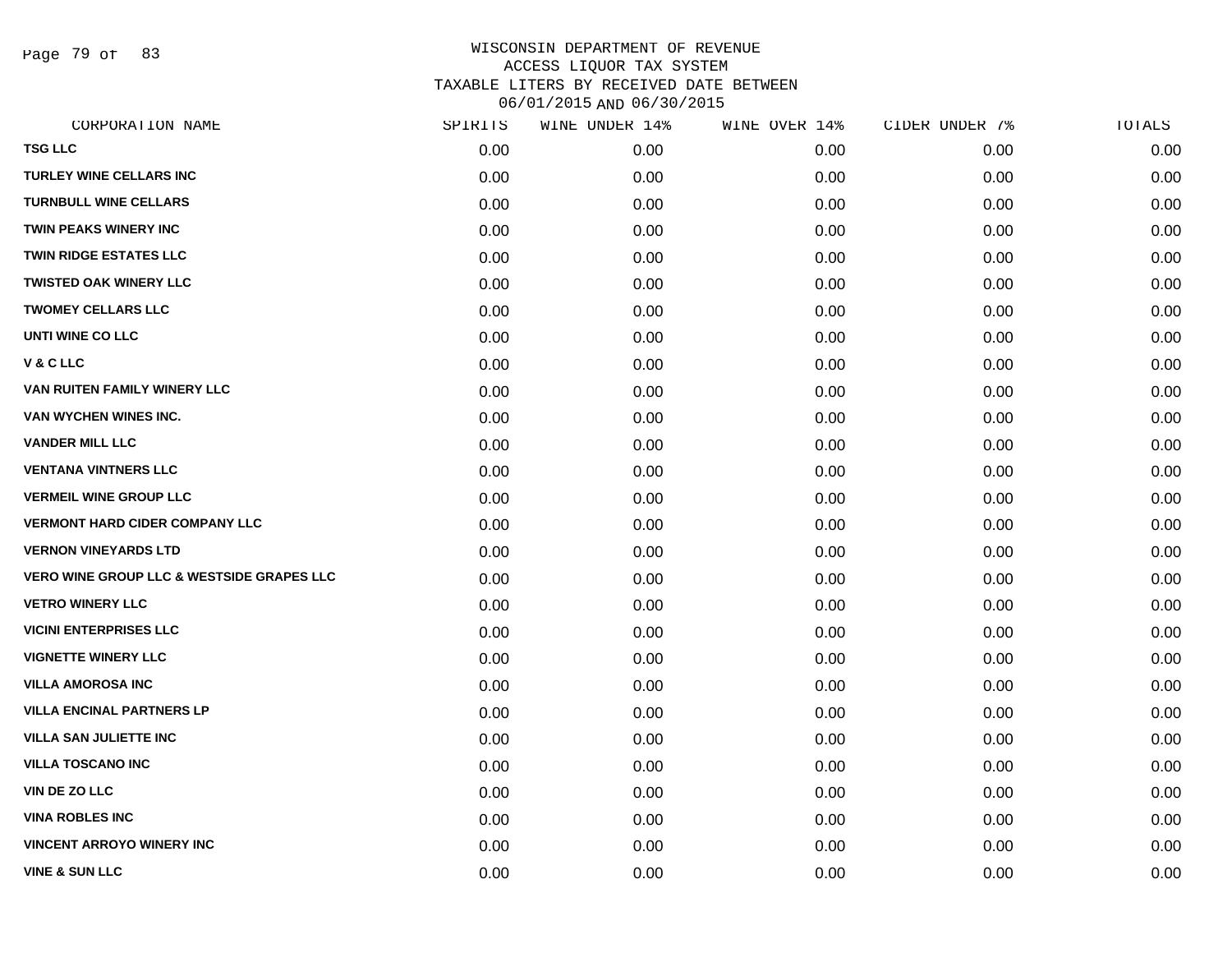Page 80 of 83

| CORPORATION NAME                                   | SPIRITS | WINE UNDER 14% | WINE OVER 14% | CIDER UNDER 7% | TOTALS |
|----------------------------------------------------|---------|----------------|---------------|----------------|--------|
| <b>VINE CLIFF WINERY INC</b>                       | 0.00    | 0.00           | 0.00          | 0.00           | 0.00   |
| <b>VINEBURG LLC</b>                                | 0.00    | 0.00           | 0.00          | 0.00           | 0.00   |
| <b>VINEOAKS LLC</b>                                | 0.00    | 0.00           | 0.00          | 0.00           | 0.00   |
| <b>VINES TO CELLAR, INC.</b>                       | 0.00    | 0.00           | 0.00          | 0.00           | 0.00   |
| <b>VINEYARD 29 LLC</b>                             | 0.00    | 0.00           | 0.00          | 0.00           | 0.00   |
| <b>VINUM CELLARS INC</b>                           | 0.00    | 0.00           | 0.00          | 0.00           | 0.00   |
| VON STIEHL WINERY LTD.                             | 0.00    | 0.00           | 0.00          | 0.00           | 0.00   |
| <b>W G BEST WEINKELLEREI INC</b>                   | 0.00    | 0.00           | 0.00          | 0.00           | 0.00   |
| <b>W J DEUTSCH &amp; SONS LTD</b>                  | 0.00    | 0.00           | 0.00          | 0.00           | 0.00   |
| <b>WAITS-MAST FAMILY CELLARS LLC</b>               | 0.00    | 0.00           | 0.00          | 0.00           | 0.00   |
| <b>WASHINGTON VINTNERS LLC</b>                     | 0.00    | 0.00           | 0.00          | 0.00           | 0.00   |
| <b>WATTLE CREEK WINERY</b>                         | 0.00    | 0.00           | 0.00          | 0.00           | 0.00   |
| <b>WEGLARZ &amp; BOCK</b>                          | 0.00    | 0.00           | 0.00          | 0.00           | 0.00   |
| <b>WEIBEL INCORPORATED</b>                         | 0.00    | 27.00          | 0.75          | 0.00           | 27.75  |
| <b>WELLINGTON VINEYARDS, INC.</b>                  | 0.00    | 0.00           | 0.00          | 0.00           | 0.00   |
| <b>WENTE BROS</b>                                  | 0.00    | 0.00           | 0.00          | 0.00           | 0.00   |
| <b>WEST COAST WINE PARTNERS LLC</b>                | 0.00    | 0.00           | 0.00          | 0.00           | 0.00   |
| <b>WEST PRAIRIE WINERY LLC</b>                     | 0.00    | 0.00           | 0.00          | 0.00           | 0.00   |
| <b>WESTFALL WINERY LLC</b>                         | 0.00    | 0.00           | 0.00          | 0.00           | 0.00   |
| <b>WESTPORT WINERY LLC</b>                         | 0.00    | 0.00           | 0.00          | 0.00           | 0.00   |
| <b>WHEELER WINERY INC</b>                          | 0.00    | 0.00           | 0.00          | 0.00           | 0.00   |
| <b>WHETSTONE WINE CELLARS LLC</b>                  | 0.00    | 0.00           | 0.00          | 0.00           | 0.00   |
| <b>WHISPERING BLUFFS VINEYARD &amp; WINERY LTD</b> | 0.00    | 0.00           | 0.00          | 0.00           | 0.00   |
| <b>WHISPERING WINDS WINERY LLC</b>                 | 0.00    | 0.00           | 0.00          | 0.00           | 0.00   |
| <b>WHITE OAK VINEYARDS &amp; WINERY LLC</b>        | 0.00    | 0.00           | 0.00          | 0.00           | 0.00   |
| WHITE WINTER WINERY INC                            | 0.00    | 0.00           | 0.00          | 0.00           | 0.00   |
| <b>WIENS CELLARS LLC</b>                           | 0.00    | 0.00           | 0.00          | 0.00           | 0.00   |
| WILD MOUNTAIN WINERY INC                           | 0.00    | 0.00           | 0.00          | 0.00           | 0.00   |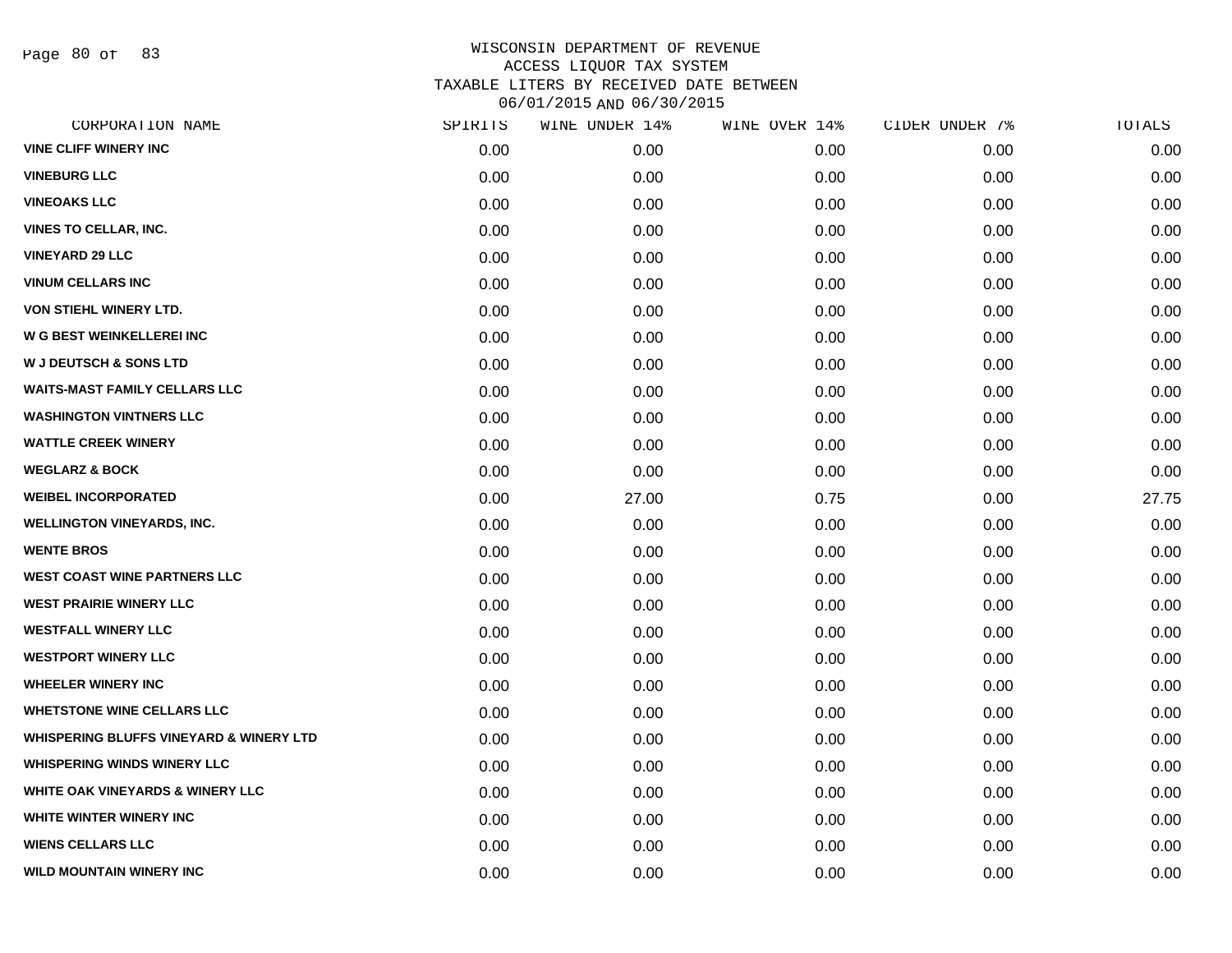| SPIRITS | WINE UNDER 14% | WINE OVER 14% | CIDER UNDER 7% | TOTALS |
|---------|----------------|---------------|----------------|--------|
| 0.00    | 0.00           | 0.00          | 0.00           | 0.00   |
| 0.00    | 0.00           | 0.00          | 0.00           | 0.00   |
| 0.00    | 0.00           | 0.00          | 0.00           | 0.00   |
| 0.00    | 0.00           | 0.00          | 0.00           | 0.00   |
| 0.00    | 0.00           | 0.00          | 0.00           | 0.00   |
| 0.00    | 0.00           | 0.00          | 0.00           | 0.00   |
| 0.00    | 0.00           | 0.00          | 0.00           | 0.00   |
| 0.00    | 0.00           | 0.00          | 0.00           | 0.00   |
| 0.00    | 0.00           | 0.00          | 0.00           | 0.00   |
| 0.00    | 0.00           | 0.00          | 0.00           | 0.00   |
| 0.00    | 0.00           | 0.00          | 0.00           | 0.00   |
| 0.00    | 0.00           | 0.00          | 0.00           | 0.00   |
| 0.00    | 0.00           | 0.00          | 0.00           | 0.00   |
| 0.00    | 0.00           | 0.00          | 0.00           | 0.00   |
| 0.00    | 0.00           | 0.00          | 0.00           | 0.00   |
| 0.00    | 0.00           | 0.00          | 0.00           | 0.00   |
| 0.00    | 0.00           | 0.00          | 0.00           | 0.00   |
| 0.00    | 0.00           | 0.00          | 0.00           | 0.00   |
| 0.00    | 0.00           | 0.00          | 0.00           | 0.00   |
| 0.00    | 0.00           | 0.00          | 0.00           | 0.00   |
| 0.00    | 0.00           | 0.00          | 0.00           | 0.00   |
| 0.00    | 0.00           | 0.00          | 0.00           | 0.00   |
| 0.00    | 0.00           | 0.00          | 0.00           | 0.00   |
| 0.00    | 0.00           | 0.00          | 0.00           | 0.00   |
| 0.00    | 0.00           | 0.00          | 0.00           | 0.00   |
| 0.00    | 0.00           | 0.00          | 0.00           | 0.00   |
| 0.00    | 0.00           | 0.00          | 0.00           | 0.00   |
| 0.00    | 0.00           | 0.00          | 0.00           | 0.00   |
|         |                |               |                |        |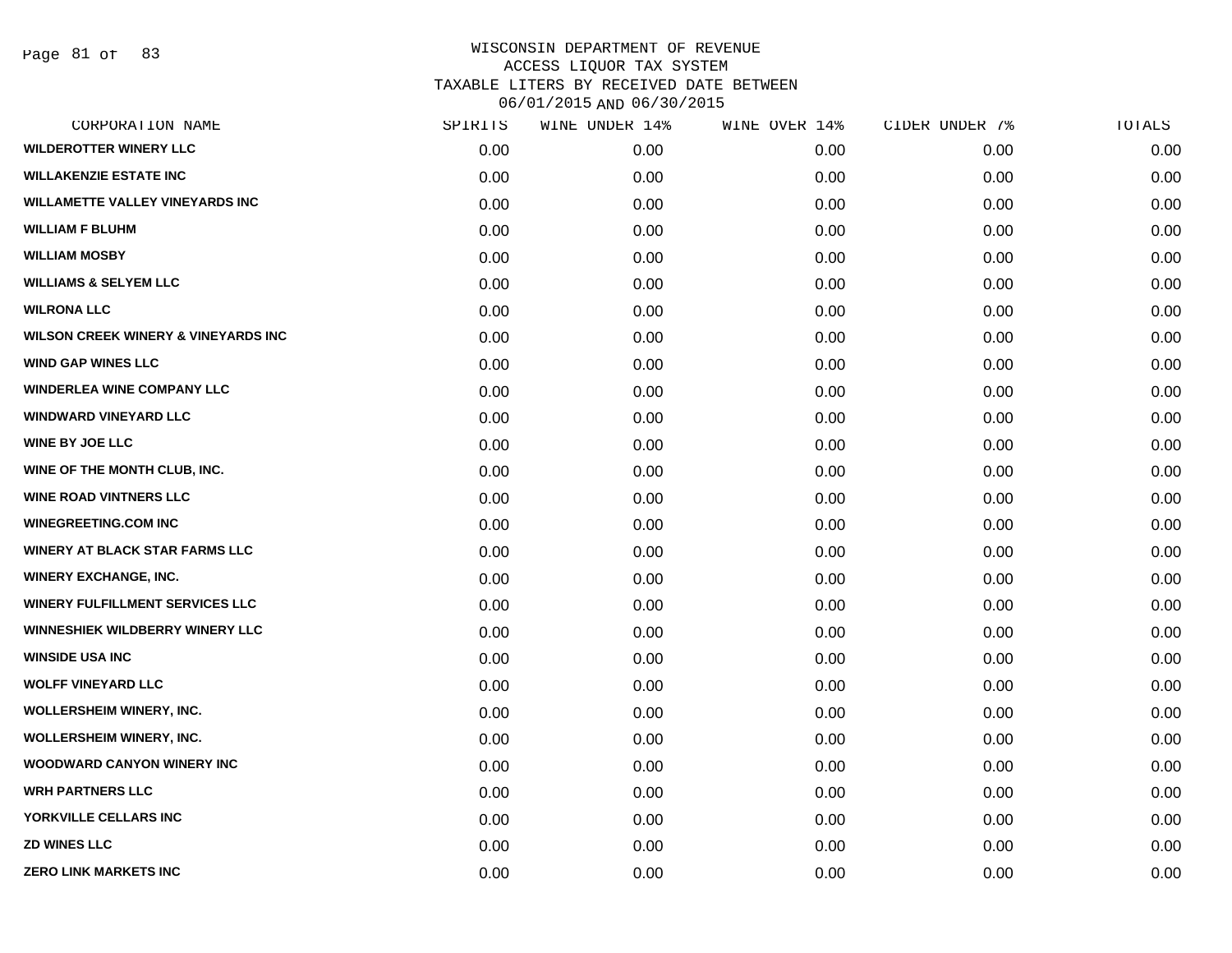| Page $82$ of $83$          |         | WISCONSIN DEPARTMENT OF REVENUE<br>ACCESS LIQUOR TAX SYSTEM<br>TAXABLE LITERS BY RECEIVED DATE BETWEEN |               |                |           |
|----------------------------|---------|--------------------------------------------------------------------------------------------------------|---------------|----------------|-----------|
|                            |         | 06/01/2015 AND 06/30/2015                                                                              |               |                |           |
| CORPORATION NAME           | SPIRITS | WINE UNDER 14%                                                                                         | WINE OVER 14% | CIDER UNDER 7% | TOTALS    |
| <b>ZIPZ INC</b>            | 0.00    | 0.00                                                                                                   | 0.00          | 0.00           | 0.00      |
| TOTAL LITERS FOR 6/30/2015 | 0.00    | $-1.546.25$                                                                                            | 669.50        | 0.00           | $-876.75$ |